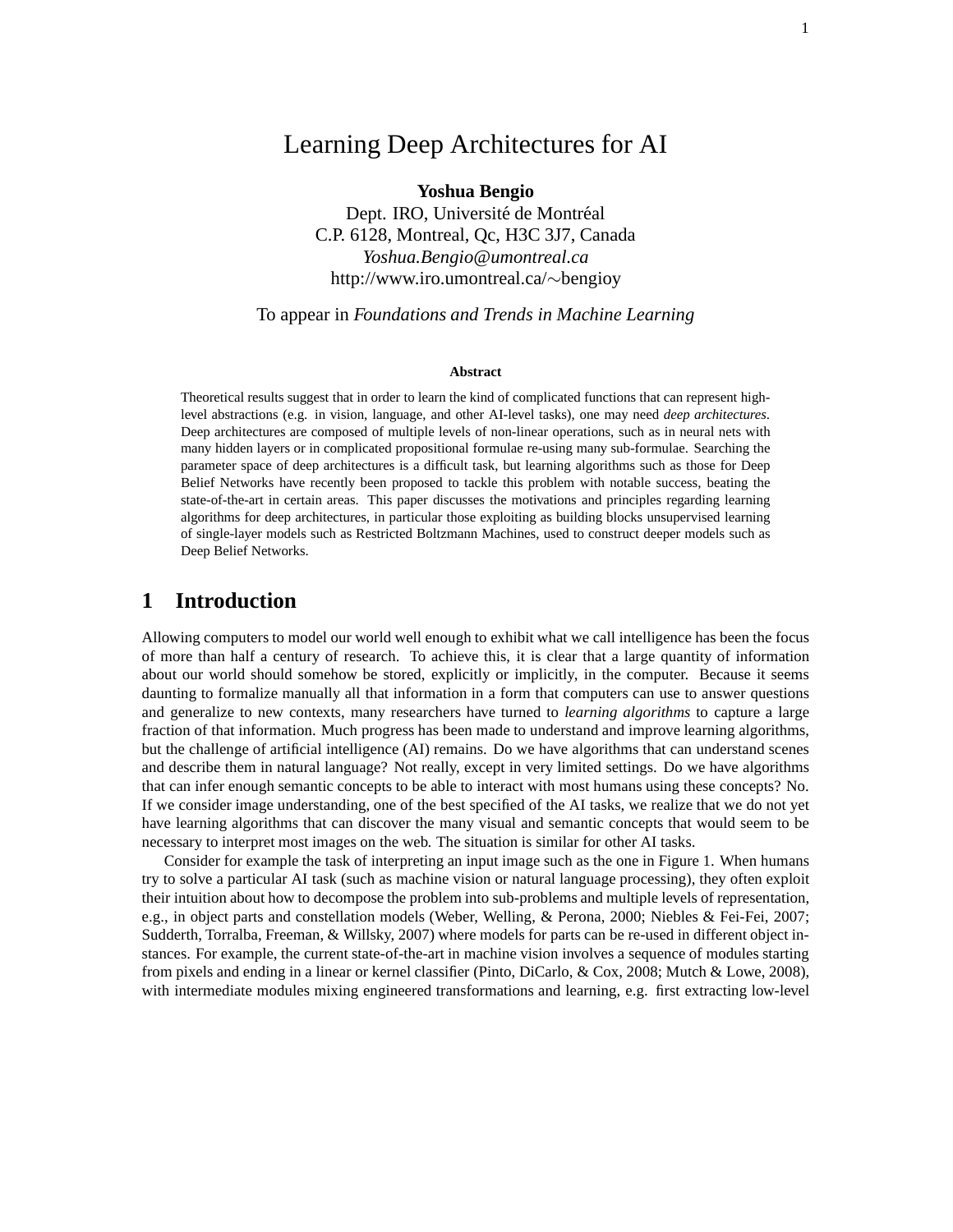features that are invariant to small geometric variations (such as edge detectors from Gabor filters), transforming them gradually (e.g. to make them invariant to contrast changes and contrast inversion, sometimes by pooling and sub-sampling), and then detecting the most frequent patterns. A plausible and common way to extract useful information from a natural image involves transforming the raw pixel representation into gradually more abstract representations, e.g., starting from the presence of edges, the detection of more complex but local shapes, up to the identification of abstract categories associated with sub-objects and objects which are parts of the image, and putting all these together to capture enough understanding of the scene to answer questions about it.

Here, we assume that the computational machinery necessary to express complex behaviors (which one might label "intelligent") requires *highly varying* mathematical functions, i.e. mathematical functions that are highly non-linear in terms of raw sensory inputs, and display a very large number of variations (ups and downs) across the domain of interest. We view the raw input to the learning system as a high dimensional entity, made of many observed variables, which are related by unknown intricate statistical relationships. For example, using knowledge of the 3D geometry of solid objects and lighting, we can relate small variations in underlying physical and geometric factors (such as position, orientation, lighting of an object) with changes in pixel intensities for all the pixels in an image. We call these *factors of variation* because they are different aspects of the data that can vary separately and often independently. In this case, explicit knowledge of the physical factors involved allows one to get a picture of the mathematical form of these dependencies, and of the shape of the set of images (as points in a high-dimensional space of pixel intensities) associated with the same 3D object. If a machine captured the factors that explain the statistical variations in the data, and how they interact to generate the kind of data we observe, we would be able to say that the machine *understands* those aspects of the world covered by these factors of variation. Unfortunately, in general and for most factors of variation underlying natural images, we do not have an analytical understanding of these factors of variation. We do not have enough formalized prior knowledge about the world to explain the observed variety of images, even for such an apparently simple abstraction as **MAN**, illustrated in Figure 1. A high-level abstraction such as **MAN** has the property that it corresponds to a very large set of possible images, which might be very different from each other from the point of view of simple Euclidean distance in the space of pixel intensities. The set of images for which that label could be appropriate forms a highly convoluted region in pixel space that is not even necessarily a connected region. The **MAN** category can be seen as a high-level abstraction with respect to the space of images. What we call abstraction here can be a category (such as the **MAN** category) or a *feature*, a function of sensory data, which can be discrete (e.g., the input sentence is at the past tense) or continuous (e.g., the input video shows an object moving at 2 meter/second). Many lower-level and intermediate-level concepts (which we also call abstractions here) would be useful to construct a **MAN**-detector. Lower level abstractions are more directly tied to particular percepts, whereas higher level ones are what we call "more abstract" because their connection to actual percepts is more remote, and through other, intermediate-level abstractions.

In addition to the difficulty of coming up with the appropriate intermediate abstractions, the number of visual and semantic categories (such as **MAN**) that we would like an "intelligent" machine to capture is rather large. The focus of deep architecture learning is to automatically discover such abstractions, from the lowest level features to the highest level concepts. Ideally, we would like learning algorithms that enable this discovery with as little human effort as possible, i.e., without having to manually define all necessary abstractions or having to provide a huge set of relevant hand-labeled examples. If these algorithms could tap into the huge resource of text and images on the web, it would certainly help to transfer much of human knowledge into machine-interpretable form.

## **1.1 How do We Train Deep Architectures?**

Deep learning methods aim at learning feature hierarchies with features from higher levels of the hierarchy formed by the composition of lower level features. Automatically learning features at multiple levels of abstraction allows a system to learn complex functions mapping the input to the output directly from data,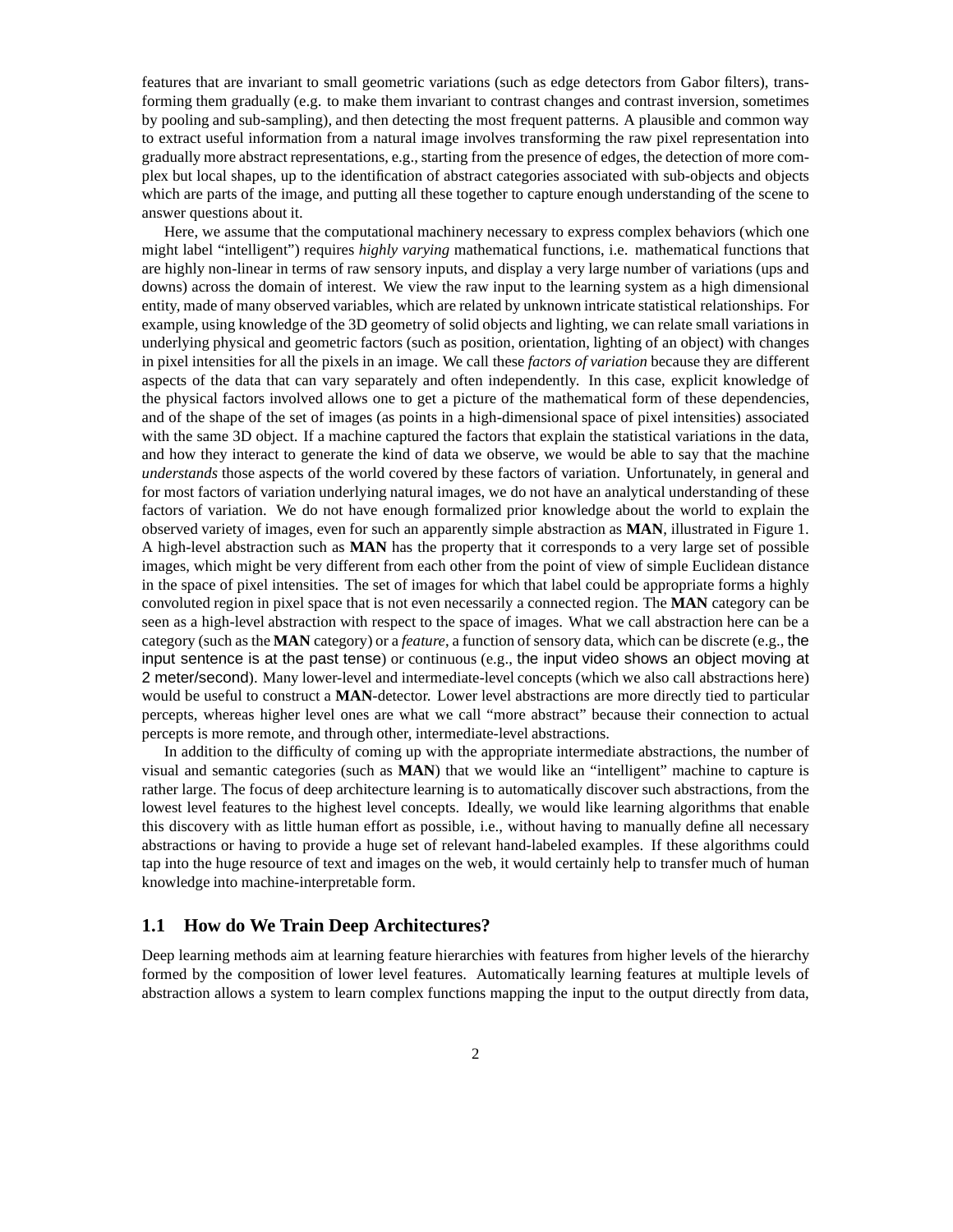

Figure 1: We would like the raw input image to be transformed into gradually higher levels of representation, representing more and more abstract functions of the raw input, e.g., edges, local shapes, object parts, etc. In practice, we do not know in advance what the "right" representation should be for all these levels of abstractions, although linguistic concepts might help guessing what the higher levels should implicitly represent.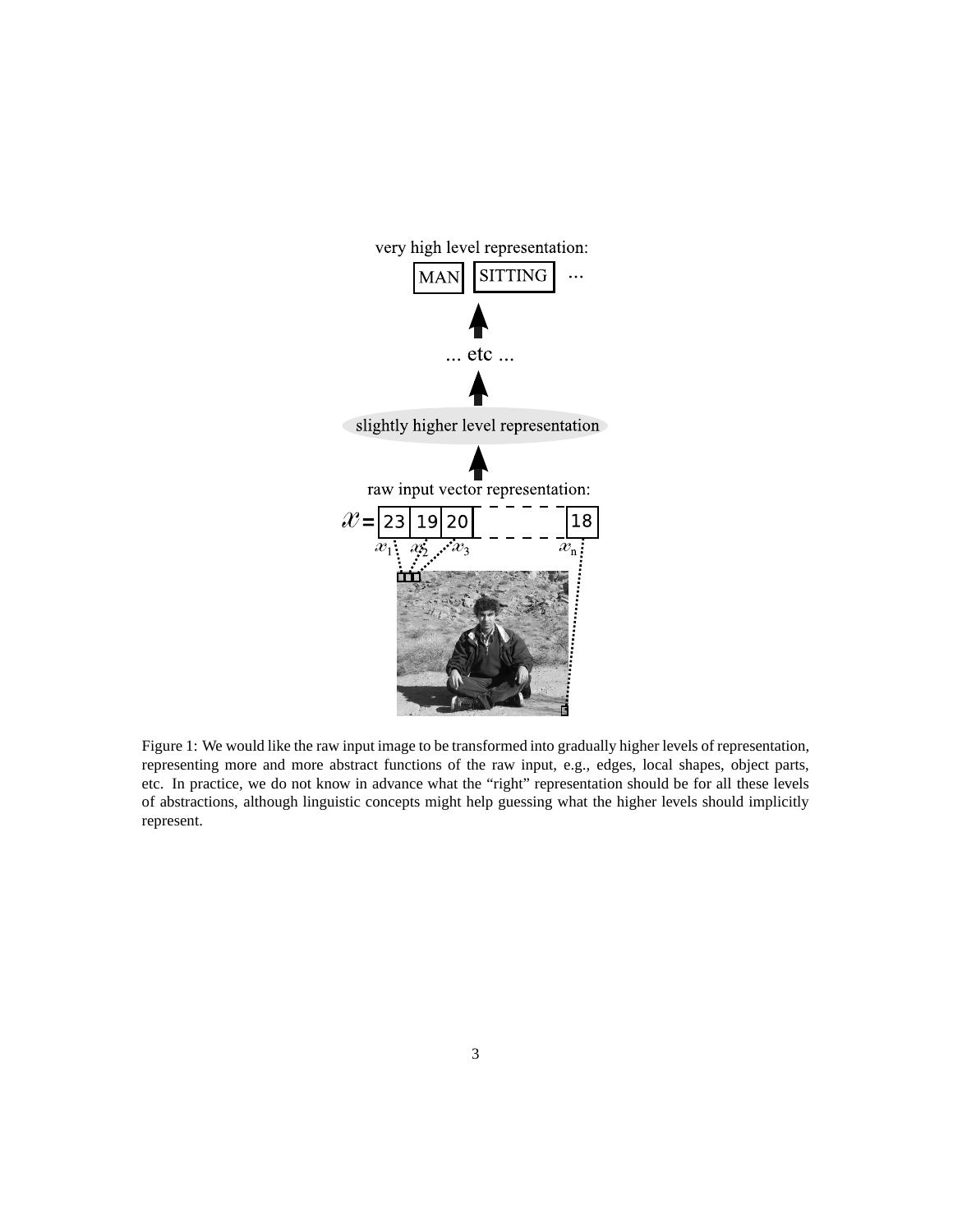without depending completely on human-crafted features. This is especially important for higher-level abstractions, which humans often do not know how to specify explicitly in terms of raw sensory input. The ability to automatically learn powerful features will become increasingly important as the amount of data and range of applications to machine learning methods continues to grow.

*Depth of architecture* refers to the number of levels of composition of non-linear operations in the function learned. Whereas most current learning algorithms correspond to *shallow architectures*(1, 2 or 3 levels), the mammal brain is organized in a *deep architecture* (Serre, Kreiman, Kouh, Cadieu, Knoblich, & Poggio, 2007) with a given input percept represented at multiple levels of abstraction, each level corresponding to a different area of cortex. Humans often describe such concepts in hierarchical ways, with multiple levels of abstraction. The brain also appears to process information through multiple stages of transformation and representation. This is particularly clear in the primate visual system (Serre et al., 2007), with its sequence of processing stages: detection of edges, primitive shapes, and moving up to gradually more complex visual shapes.

Inspired by the architectural depth of the brain, neural network researchers had wanted for decades to train deep multi-layer neural networks (Utgoff & Stracuzzi, 2002; Bengio & LeCun, 2007), but no successful attempts were reported before  $2006<sup>1</sup>$ : researchers reported positive experimental results with typically two or three levels (i.e. one or two hidden layers), but training deeper networks consistently yielded poorer results. Something that can be considered a *breakthrough* happened in 2006: Hinton and collaborators at U. of Toronto introduced Deep Belief Networks or DBNs for short (Hinton, Osindero, & Teh, 2006), with a learning algorithm that greedily trains one layer at a time, exploiting an unsupervised learning algorithm for each layer, a Restricted Boltzmann Machine (RBM) (Freund & Haussler, 1994). Shortly after, related algorithms based on auto-encoders were proposed (Bengio, Lamblin, Popovici, & Larochelle, 2007; Ranzato, Poultney, Chopra, & LeCun, 2007), apparently exploiting the same principle: *guiding the training of intermediate levels of representation using unsupervised learning, which can be performed locally at each level*. Other algorithms for deep architectures were proposed more recently that exploit neither RBMs nor auto-encoders and that exploit the same principle (Weston, Ratle, & Collobert, 2008; Mobahi, Collobert, & Weston, 2009) (see Section 4).

Since 2006, deep networks have been applied with success not only in classification tasks (Bengio et al., 2007; Ranzato et al., 2007; Larochelle, Erhan, Courville, Bergstra, & Bengio, 2007; Ranzato, Boureau, & LeCun, 2008; Vincent, Larochelle, Bengio, & Manzagol, 2008; Ahmed, Yu, Xu, Gong, & Xing, 2008; Lee, Grosse, Ranganath, & Ng, 2009), but also in regression (Salakhutdinov & Hinton, 2008), dimensionality reduction (Hinton & Salakhutdinov, 2006a; Salakhutdinov & Hinton, 2007a), modeling textures (Osindero & Hinton, 2008), modeling motion (Taylor, Hinton, & Roweis, 2007; Taylor & Hinton, 2009), object segmentation (Levner, 2008), information retrieval (Salakhutdinov & Hinton, 2007b; Ranzato & Szummer, 2008; Torralba, Fergus, & Weiss, 2008), robotics (Hadsell, Erkan, Sermanet, Scoffier, Muller, & LeCun, 2008), natural language processing (Collobert & Weston, 2008; Weston et al., 2008; Mnih & Hinton, 2009), and collaborative filtering (Salakhutdinov, Mnih, & Hinton, 2007). Although auto-encoders, RBMs and DBNs can be trained with unlabeled data, in many of the above applications, they have been successfully used to initialize deep *supervised* feedforward neural networks applied to a specific task.

## **1.2 Intermediate Representations: Sharing Features and Abstractions Across Tasks**

Since a deep architecture can be seen as the composition of a series of processing stages, the immediate question that deep architectures raise is: what kind of representation of the data should be found as the output of each stage (i.e., the input of another)? What kind of interface should there be between these stages? A hallmark of recent research on deep architectures is the focus on these intermediate representations: the success of deep architectures belongs to the representations learned in an unsupervised way by RBMs (Hinton et al., 2006), ordinary auto-encoders (Bengio et al., 2007), sparse auto-encoders (Ranzato et al., 2007, 2008), or denoising auto-encoders (Vincent et al., 2008). These algorithms (described in more detail in Section 7.2)

<sup>1</sup>Except for neural networks with a special structure called convolutional networks, discussed in Section 4.5.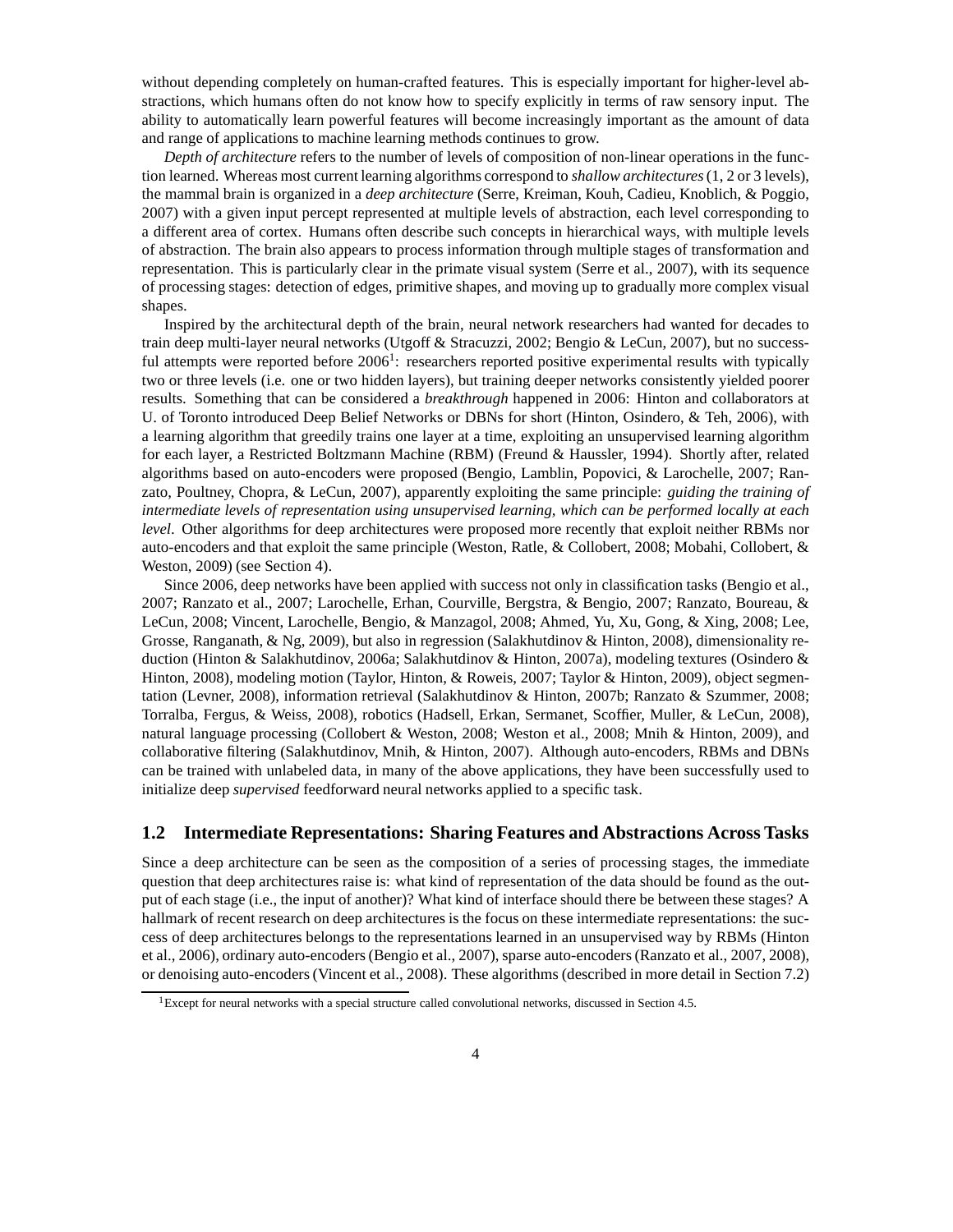can be seen as learning to transform one representation (the output of the previous stage) into another, at each step maybe disentangling better the factors of variations underlying the data. As we discuss at length in Section 4, it has been observed again and again that once a good representation has been found at each level, it can be used to initialize and successfully train a deep neural network by supervised gradient-based optimization.

Each level of abstraction found in the brain consists of the "activation" (neural excitation) of a small subset of a large number of features that are, in general, not mutually exclusive. Because these features are not mutually exclusive, they form what is called a *distributed representation* (Hinton, 1986; Rumelhart, Hinton, & Williams, 1986b): the information is not localized in a particular neuron but distributed across many. In addition to being distributed, it appears that the brain uses a representation that is *sparse*: only around 1-4% of the neurons are active together at a given time (Attwell & Laughlin, 2001; Lennie, 2003). Section 3.2 introduces the notion of sparse distributed representation and 7.1 describes in more detail the machine learning approaches, some inspired by the observations of the sparse representations in the brain, that have been used to build deep architectures with sparse representations.

Whereas dense distributed representations are one extreme of a spectrum, and sparse representations are in the middle of that spectrum, purely local representations are the other extreme. Locality of representation is intimately connected with the notion of *local generalization*. Many existing machine learning methods are *local in input space*: to obtain a learned function that behaves differently in different regions of data-space, they require different tunable parameters for each of these regions (see more in Section 3.1). Even though statistical efficiency is not necessarily poor when the number of tunable parameters is large, good generalization can be obtained only when adding some form of prior (e.g. that smaller values of the parameters are preferred). When that prior is not task-specific, it is often one that forces the solution to be very smooth, as discussed at the end of Section 3.1. In contrast to learning methods based on local generalization, the total number of patterns that can be distinguished using a distributed representation scales possibly exponentially with the dimension of the representation (i.e. the number of learned features).

In many machine vision systems, learning algorithms have been limited to specific parts of such a processing chain. The rest of the design remains labor-intensive, which might limit the scale of such systems. On the other hand, a hallmark of what we would consider intelligent machines includes a large enough repertoire of concepts. Recognizing **MAN** is not enough. We need algorithms that can tackle a very large set of such tasks and concepts. It seems daunting to manually define that many tasks, and learning becomes essential in this context. Furthermore, it would seem foolish not to exploit the underlying commonalities between these tasks and between the concepts they require. This has been the focus of research on *multi-task learning* (Caruana, 1993; Baxter, 1995; Intrator & Edelman, 1996; Thrun, 1996; Baxter, 1997). Architectures with multiple levels naturally provide such sharing and re-use of components: the low-level visual features (like edge detectors) and intermediate-level visual features (like object parts) that are useful to detect **MAN** are also useful for a large group of other visual tasks. Deep learning algorithms are based on learning intermediate representations which can be shared across tasks. Hence they can leverage unsupervised data and data from similar tasks (Raina, Battle, Lee, Packer, & Ng, 2007) to boost performance on large and challenging problems that routinely suffer from a poverty of labelled data, as has been shown by Collobert and Weston (2008), beating the state-of-the-art in several natural language processing tasks. A similar multi-task approach for deep architectures was applied in vision tasks by Ahmed et al. (2008). Consider a multi-task setting in which there are different outputs for different tasks, all obtained from a shared pool of high-level features. The fact that many of these learned features are shared among  $m$  tasks provides sharing of statistical strength in proportion to  $m$ . Now consider that these learned high-level features can themselves be represented by combining lower-level intermediate features from a common pool. Again statistical strength can be gained in a similar way, and this strategy can be exploited for every level of a deep architecture.

In addition, learning about a large set of interrelated concepts might provide a key to the kind of broad generalizations that humans appear able to do, which we would not expect from separately trained object detectors, with one detector per visual category. If each high-level category is itself represented through a particular distributed configuration of abstract features from a common pool, generalization to unseen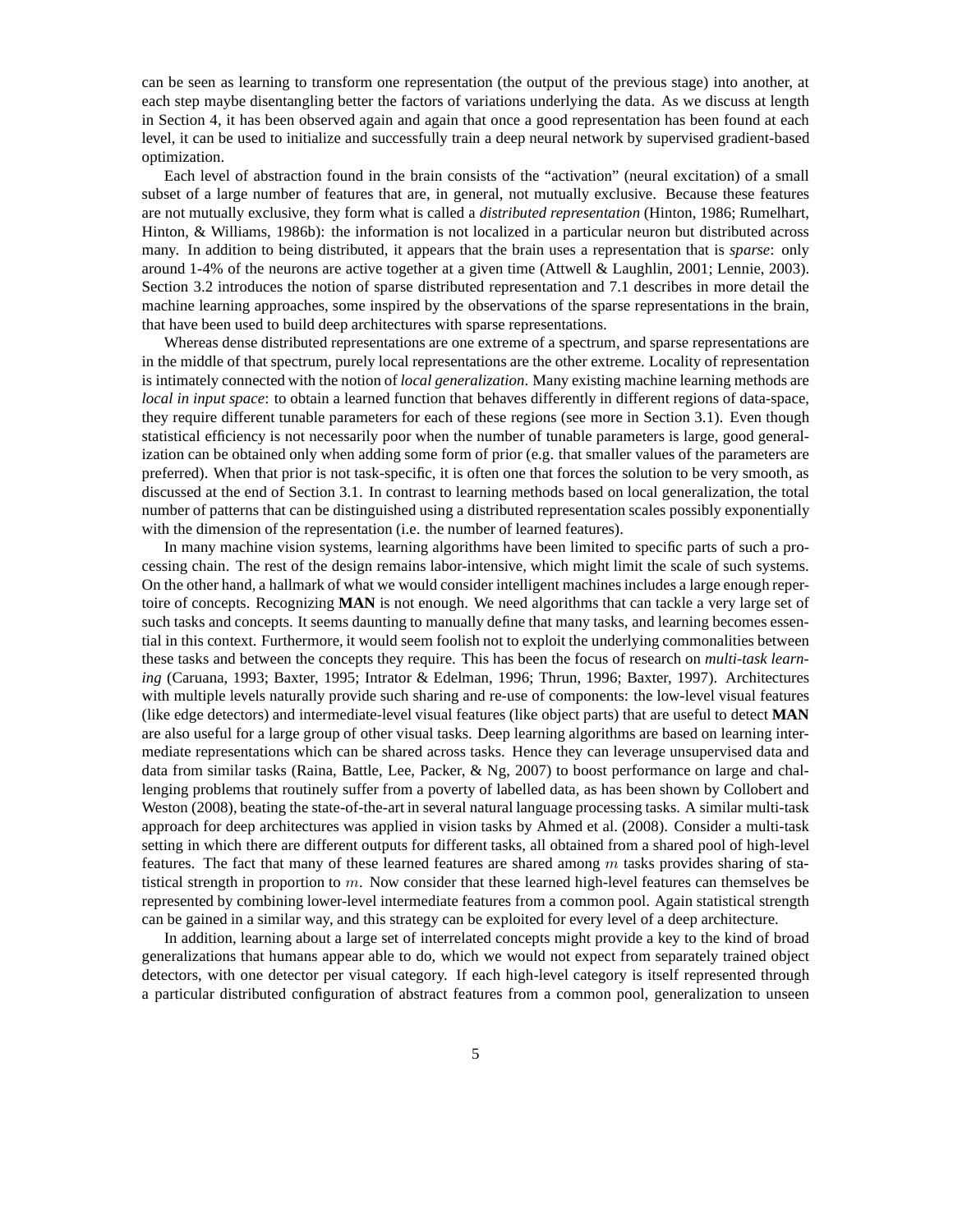categories could follow naturally from new configurations of these features. Even though only some configurations of these features would be present in the training examples, if they represent different aspects of the data, new examples could meaningfully be represented by new configurations of these features.

## **1.3 Desiderata for Learning AI**

Summarizing some of the above issues, and trying to put them in the broader perspective of AI, we put forward a number of requirements we believe to be important for learning algorithms to approach AI, many of which motivate the research described here:

- Ability to learn complex, highly-varying functions, i.e., with a number of variations much greater than the number of training examples.
- Ability to learn with little human input the low-level, intermediate, and high-level abstractions that would be useful to represent the kind of complex functions needed for AI tasks.
- Ability to learn from a very large set of examples: computation time for training should scale well with the number of examples, i.e. close to linearly.
- Ability to learn from mostly unlabeled data, i.e. to work in the semi-supervised setting, where not all the examples come with complete and correct semantic labels.
- Ability to exploit the synergies present across a large number of tasks, i.e. multi-task learning. These synergies exist because all the AI tasks provide different views on the same underlying reality.
- Strong *unsupervised learning* (i.e. capturing most of the statistical structure in the observed data), which seems essential in the limit of a large number of tasks and when future tasks are not known ahead of time.

Other elements are equally important but are not directly connected to the material in this paper. They include the ability to learn to represent context of varying length and structure (Pollack, 1990), so as to allow machines to operate in a context-dependent stream of observations and produce a stream of actions, the ability to make decisions when actions influence the future observations and future rewards (Sutton & Barto, 1998), and the ability to influence future observations so as to collect more relevant information about the world, i.e. a form of active learning (Cohn, Ghahramani, & Jordan, 1995).

## **1.4 Outline of the Paper**

Section 2 reviews theoretical results (which can be skipped without hurting the understanding of the remainder) showing that an architecture with insufficient depth can require many more computational elements, potentially exponentially more (with respect to input size), than architectures whose depth is matched to the task. We claim that insufficient depth can be detrimental for learning. Indeed, if a solution to the task is represented with a very large but shallow architecture (with many computational elements), a lot of training examples might be needed to tune each of these elements and capture a highly-varying function. Section 3.1 is also meant to motivate the reader, this time to highlight the limitations of local generalization and local estimation, which we expect to avoid using deep architectures with a distributed representation (Section 3.2).

In later sections, the paper describes and analyzes some of the algorithms that have been proposed to train deep architectures. Section 4 introduces concepts from the neural networks literature relevant to the task of training deep architectures. We first consider the previous difficulties in training neural networks with many layers, and then introduce unsupervised learning algorithms that could be exploited to initialize deep neural networks. Many of these algorithms (including those for the RBM) are related to the *auto-encoder*: a simple unsupervised algorithm for learning a one-layer model that computes a distributed representation for its input (Rumelhart et al., 1986b; Bourlard & Kamp, 1988; Hinton & Zemel, 1994). To fully understand RBMs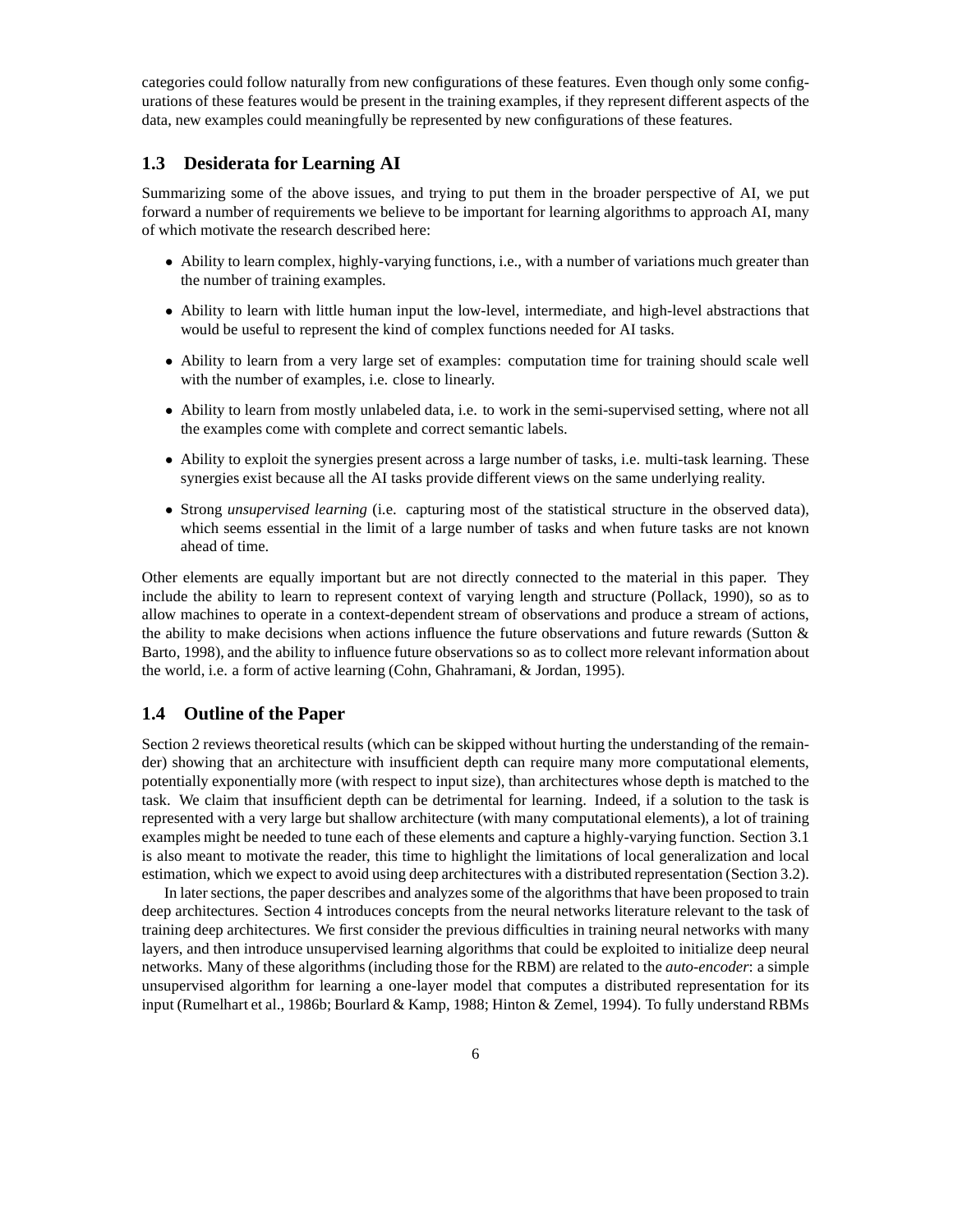and many related unsupervised learning algorithms, Section 5 introduces the class of energy-based models, including those used to build generative models with hidden variables such as the Boltzmann Machine. Section 6 focus on the greedy layer-wise training algorithms for Deep Belief Networks (DBNs) (Hinton et al., 2006) and Stacked Auto-Encoders (Bengio et al., 2007; Ranzato et al., 2007; Vincent et al., 2008). Section 7 discusses variants of RBMs and auto-encoders that have been recently proposed to extend and improve them, including the use of sparsity, and the modeling of temporal dependencies. Section 8 discusses algorithms for jointly training all the layers of a Deep Belief Network using variational bounds. Finally, we consider in Section 9 forward looking questions such as the hypothesized difficult optimization problem involved in training deep architectures. In particular, we follow up on the hypothesis that part of the success of current learning strategies for deep architectures is connected to the optimization of lower layers. We discuss the principle of continuation methods, which minimize gradually less smooth versions of the desired cost function, to make a dent in the optimization of deep architectures.

# **2 Theoretical Advantages of Deep Architectures**

In this section, we present a motivating argument for the study of learning algorithms for deep architectures, by way of theoretical results revealing potential limitations of architectures with insufficient depth. This part of the paper (this section and the next) motivates the algorithms described in the later sections, and can be skipped without making the remainder difficult to follow.

The main point of this section is that some functions cannot be efficiently represented (in terms of number of tunable elements) by architectures that are too shallow. These results suggest that it would be worthwhile to explore learning algorithms for deep architectures, which might be able to represent some functions otherwise not efficiently representable. Where simpler and shallower architectures fail to efficiently represent (and hence to learn) a task of interest, we can hope for learning algorithms that could set the parameters of a deep architecture for this task.

We say that the expression of a function is *compact* when it has few computational elements, i.e. few degrees of freedom that need to be tuned by learning. So for a fixed number of training examples, and short of other sources of knowledge injected in the learning algorithm, we would expect that compact representations of the target function<sup>2</sup> would yield better generalization.

More precisely, functions that can be compactly represented by a depth k architecture might require an exponential number of computational elements to be represented by a depth  $k - 1$  architecture. Since the number of computational elements one can afford depends on the number of training examples available to tune or select them, the consequences are not just computational but also statistical: poor generalization may be expected when using an insufficiently deep architecture for representing some functions.

We consider the case of fixed-dimension inputs, where the computation performed by the machine can be represented by a directed acyclic graph where each node performs a computation that is the application of a function on its inputs, each of which is the output of another node in the graph or one of the external inputs to the graph. The whole graph can be viewed as a *circuit* that computes a function applied to the external inputs. When the set of functions allowed for the computation nodes is limited to *logic gates*, such as { AND, OR, NOT }, this is a Boolean circuit, or *logic circuit*.

To formalize the notion of depth of architecture, one must introduce the notion of a *set of computational elements*. An example of such a set is the set of computations that can be performed logic gates. Another is the set of computations that can be performed by an artificial neuron (depending on the values of its synaptic weights). A function can be expressed by the composition of computational elements from a given set. It is defined by a graph which formalizes this composition, with one node per computational element. Depth of architecture refers to the depth of that graph, i.e. the longest path from an input node to an output node. When the set of computational elements is the set of computations an artificial neuron can perform, depth corresponds to the number of layers in a neural network. Let us explore the notion of depth with examples

 $2$ The target function is the function that we would like the learner to discover.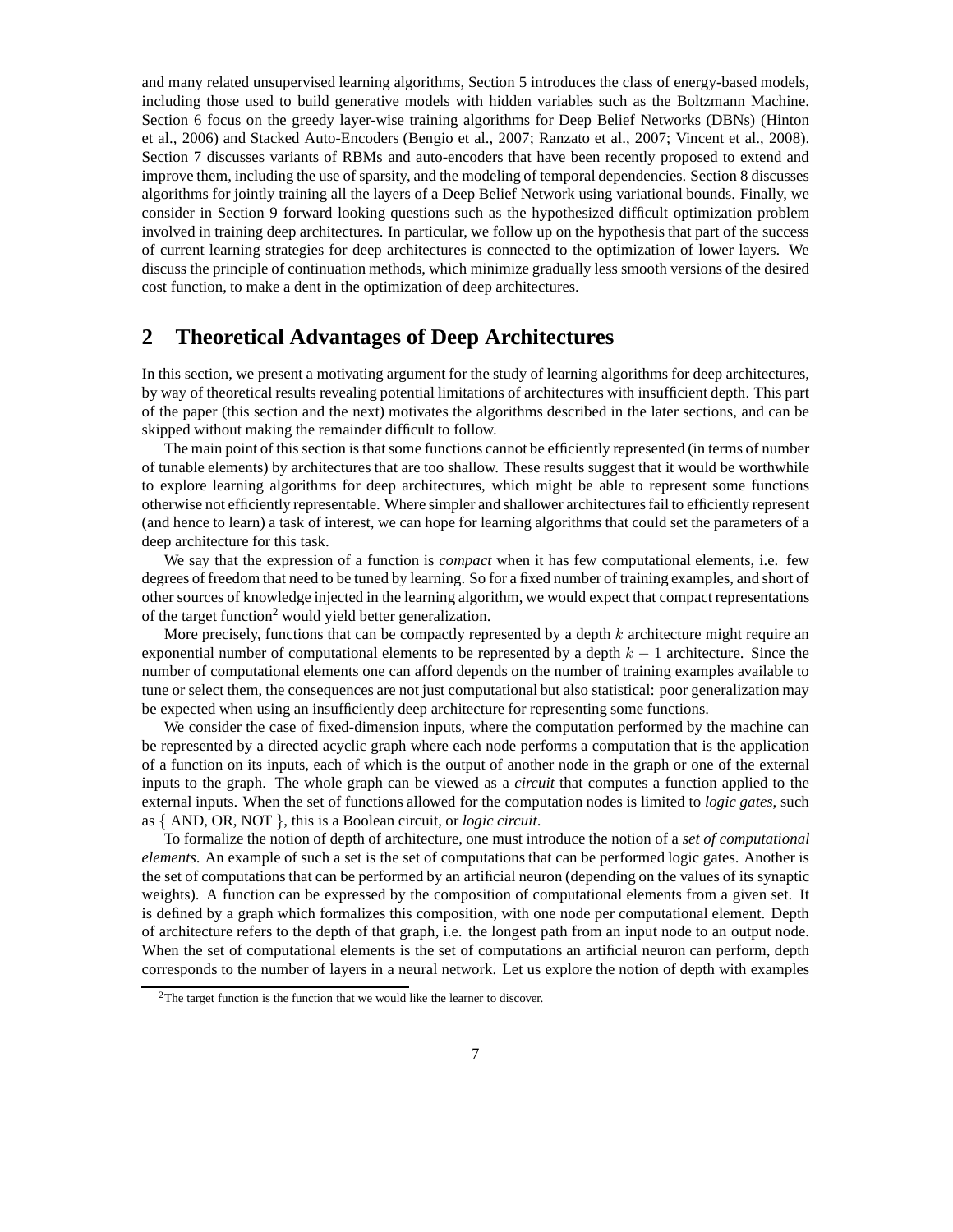

Figure 2: Examples of functions represented by a graph of computations, where each node is taken in some "element set" of allowed computations. Left: the elements are  $\{*, +, -, \sin\} \cup \mathbb{R}$ . The architecture computes  $x*\sin(a*x+b)$  and has depth 4. Right: the elements are artificial neurons computing  $f(x) = \tanh(b+w'x)$ ; each element in the set has a different  $(w, b)$  parameter. The architecture is a multi-layer neural network of depth 3.

of architectures of different depths. Consider the function  $f(x) = x * sin(a * x + b)$ . It can be expressed as the composition of simple operations such as addition, subtraction, multiplication, and the sin operation, as illustrated in Figure 2. In the example, there would be a different node for the multiplication  $a * x$  and for the final multiplication by  $x$ . Each node in the graph is associated with an output value obtained by applying some function on input values that are the outputs of other nodes of the graph. For example, in a logic circuit each node can compute a Boolean function taken from a small set of Boolean functions. The graph as a whole has input nodes and output nodes and computes a function from input to output. The *depth* of an architecture is the maximum length of a path from any input of the graph to any output of the graph, i.e. 4 in the case of  $x * sin(a * x + b)$  in Figure 2.

- If we include affine operations and their possible composition with sigmoids in the set of computational elements, linear regression and logistic regression have depth 1, i.e., have a single level.
- When we put a fixed kernel computation  $K(\mathbf{u}, \mathbf{v})$  in the set of allowed operations, along with affine operations, kernel machines (Schölkopf, Burges,  $\&$  Smola, 1999a) with a fixed kernel can be considered to have two levels. The first level has one element computing  $K(\mathbf{x}, \mathbf{x}_i)$  for each prototype  $\mathbf{x}_i$  (a selected representative training example) and matches the input vector x with the prototypes  $x_i$ . The second level performs an affine combination  $b + \sum_i \alpha_i K(\mathbf{x}, \mathbf{x}_i)$  to associate the matching prototypes  $x_i$  with the expected response.
- When we put artificial neurons (affine transformation followed by a non-linearity) in our set of elements, we obtain ordinary multi-layer neural networks (Rumelhart et al., 1986b). With the most common choice of one hidden layer, they also have depth two (the hidden layer and the output layer).
- Decision trees can also be seen as having two levels, as discussed in Section 3.1.
- Boosting (Freund & Schapire, 1996) usually adds one level to its base learners: that level computes a vote or linear combination of the outputs of the base learners.
- Stacking (Wolpert, 1992) is another meta-learning algorithm that adds one level.
- Based on current knowledge of brain anatomy (Serre et al., 2007), it appears that the cortex can be seen as a deep architecture, with 5 to 10 levels just for the visual system.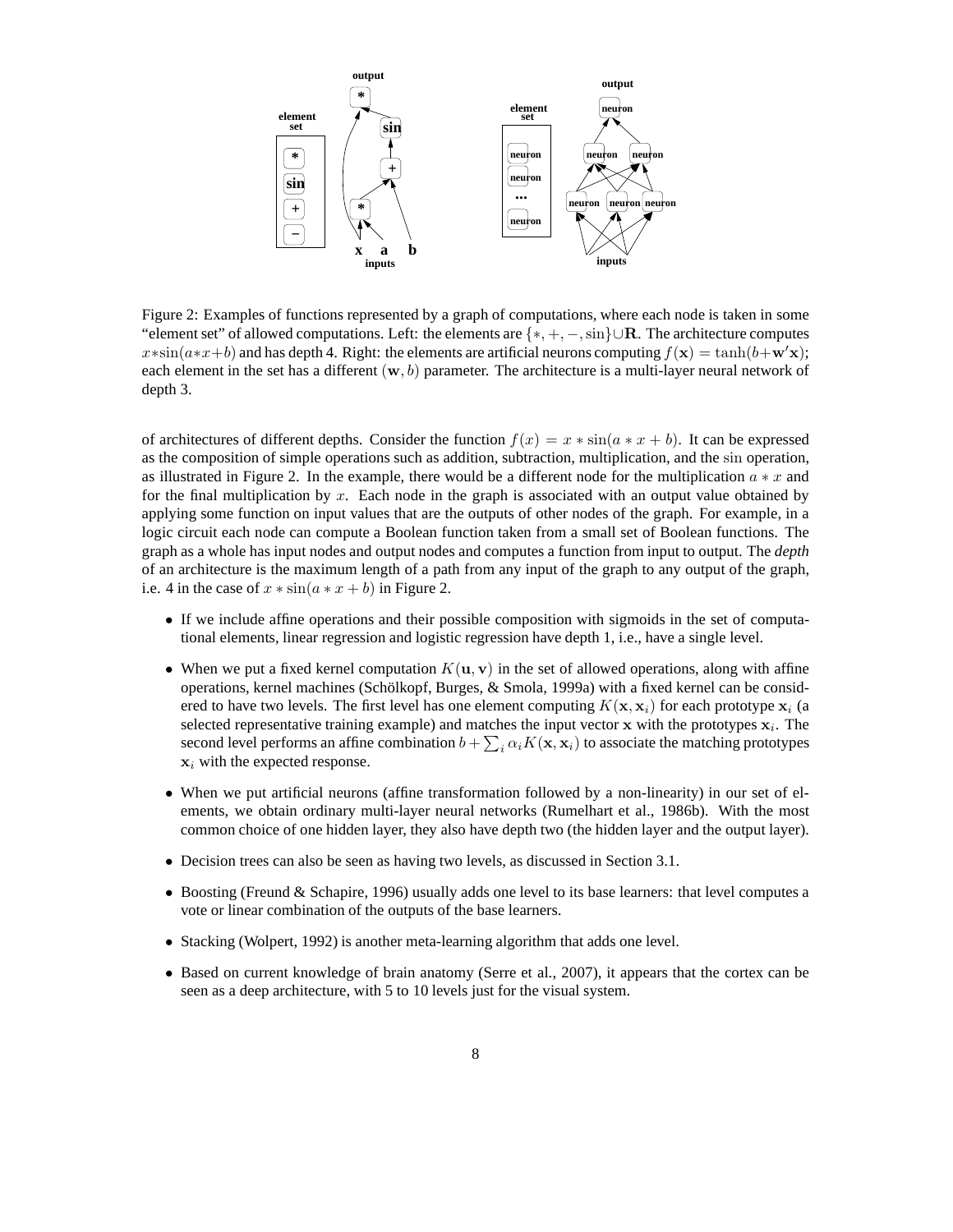Although depth depends on the choice of the set of allowed computations for each element, graphs associated with one set can often be converted to graphs associated with another by an graph transformation in a way that multiplies depth. Theoretical results suggest that it is not the absolute number of levels that matters, but the number of levels relative to how many are required to represent efficiently the target function (with some choice of set of computational elements).

## **2.1 Computational Complexity**

The most formal arguments about the power of deep architectures come from investigations into computational complexity of circuits. The basic conclusion that these results suggest is that *when a function can be compactly represented by a deep architecture, it might need a very large architecture to be represented by an insufficiently deep one*.

A two-layer circuit of logic gates can represent any Boolean function (Mendelson, 1997). Any Boolean function can be written as a sum of products (disjunctive normal form: AND gates on the first layer with optional negation of inputs, and OR gate on the second layer) or a product of sums (conjunctive normal form: OR gates on the first layer with optional negation of inputs, and AND gate on the second layer). To understand the limitations of shallow architectures, the first result to consider is that with depth-two logical circuits, most Boolean functions require an *exponential* (with respect to input size) number of logic gates (Wegener, 1987) to be represented.

More interestingly, there are functions computable with a polynomial-size logic gates circuit of depth  $k$ that require exponential size when restricted to depth  $k - 1$  (Håstad, 1986). The proof of this theorem relies on earlier results (Yao, 1985) showing that d*-bit parity circuits of depth 2 have exponential size*. The d-bit *parity function* is defined as usual:

parity: 
$$
(b_1, \ldots, b_d) \in \{0, 1\}^d \mapsto \begin{cases} 1 \text{ if } \sum_{i=1}^d b_i \text{ is even} \\ 0 \text{ otherwise.} \end{cases}
$$

One might wonder whether these computational complexity results for Boolean circuits are relevant to machine learning. See Orponen (1994) for an early survey of theoretical results in computational complexity relevant to learning algorithms. Interestingly, many of the results for Boolean circuits can be generalized to architectures whose computational elements are *linear threshold* units (also known as artificial neurons (Mc-Culloch & Pitts, 1943)), which compute

$$
f(\mathbf{x}) = \mathbf{1}_{\mathbf{w}'\mathbf{x} + b \ge 0} \tag{1}
$$

with parameters w and b. The *fan-in* of a circuit is the maximum number of inputs of a particular element. Circuits are often organized in layers, like multi-layer neural networks, where elements in a layer only take their input from elements in the previous layer(s), and the first layer is the neural network input. The *size* of a circuit is the number of its computational elements (excluding input elements, which do not perform any computation).

Of particular interest is the following theorem, which applies to *monotone weighted threshold circuits* (i.e. multi-layer neural networks with linear threshold units and positive weights) when trying to represent a function compactly representable with a depth  $k$  circuit:

**Theorem 2.1.** *A monotone weighted threshold circuit of depth*  $k - 1$  *computing a function*  $f_k \in \mathcal{F}_{k,N}$  *has* size at least  $2^{cN}$  for some constant  $c > 0$  and  $N > N_0$  (Håstad & Goldmann, 1991).

The class of functions  $\mathcal{F}_{k,N}$  is defined as follows. It contains functions with  $N^{2k-2}$  inputs, defined by a depth k circuit that is a tree. At the leaves of the tree there are unnegated input variables, and the function value is at the root. The i-th level from the bottom consists of AND gates when i is even and OR gates when i is odd. The fan-in at the top and bottom level is N and at all other levels it is  $N^2$ .

The above results do not prove that other classes of functions (such as those we want to learn to perform AI tasks) require deep architectures, nor that these demonstrated limitations apply to other types of circuits.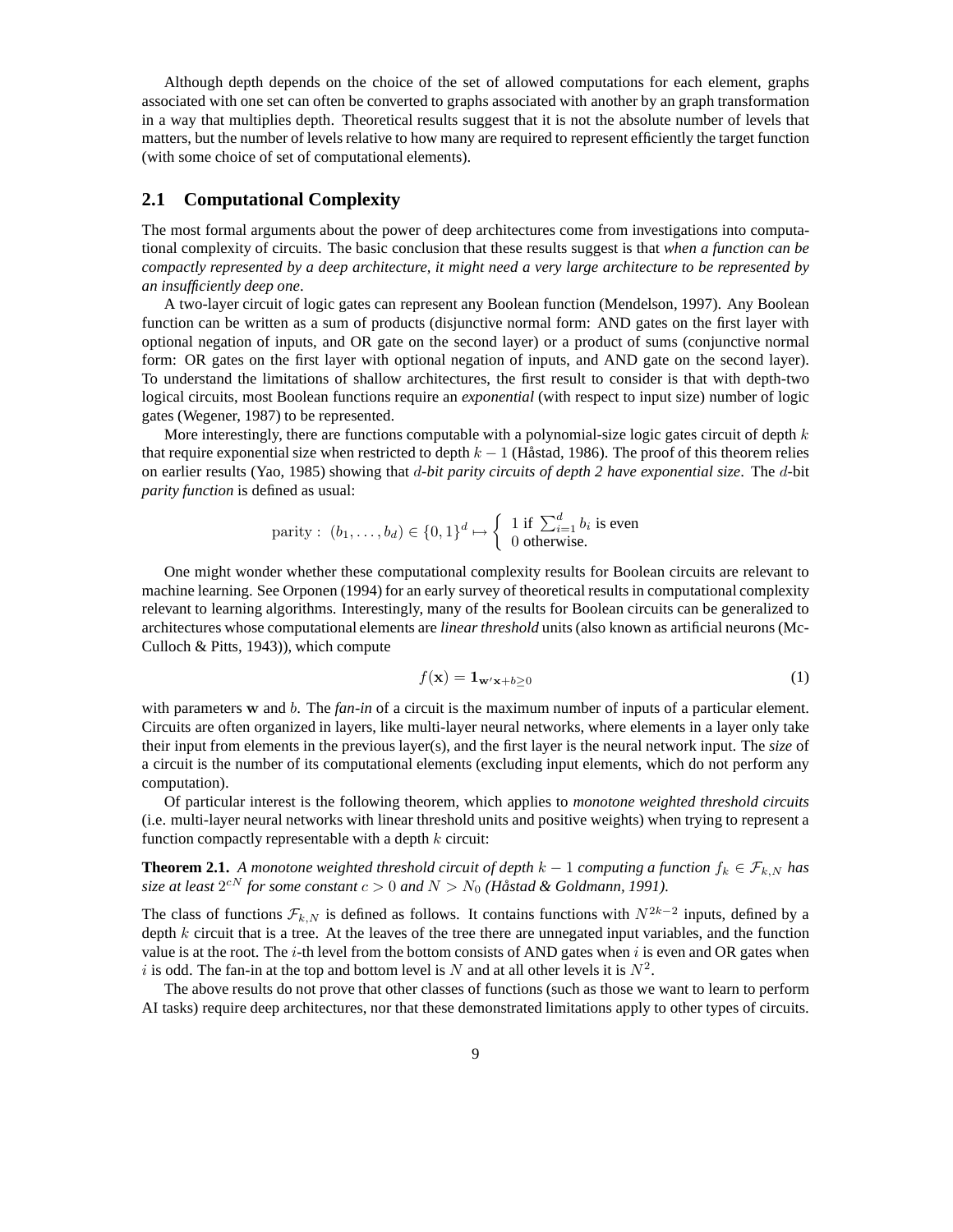However, these theoretical results beg the question: are the depth 1, 2 and 3 architectures (typically found in most machine learning algorithms) too shallow to represent efficiently more complicated functions of the kind needed for AI tasks? Results such as the above theorem also suggest that *there might be no universally right depth*: each function (i.e. each task) might require a particular minimum depth (for a given set of computational elements). We should therefore strive to develop learning algorithms that use the data to determine the depth of the final architecture. Note also that recursive computation defines a computation graph whose depth increases linearly with the number of iterations.



Figure 3: Example of polynomial circuit (with products on odd layers and sums on even ones) illustrating the factorization enjoyed by a deep architecture. For example the level-1 product  $x_2x_3$  would occur many times (exponential in depth) in a depth 2 (sum of product) expansion of the above polynomial.

### **2.2 Informal Arguments**

Depth of architecture is connected to the notion of highly-varying functions. We argue that, in general, deep architectures can compactly represent highly-varying functions which would otherwise require a very large size to be represented with an inappropriate architecture. We say that a function is *highly-varying* when a piecewise approximation (e.g., piecewise-constant or piecewise-linear) of that function would require a large number of pieces. A deep architecture is a composition of many operations, and it could in any case be represented by a possibly very large depth-2 architecture. The composition of computational units in a small but deep circuit can actually be seen as an efficient "factorization" of a large but shallow circuit. Reorganizing the way in which computational units are composed can have a drastic effect on the efficiency of representation size. For example, imagine a depth  $2k$  representation of polynomials where odd layers implement products and even layers implement sums. This architecture can be seen as a particularly efficient factorization, which when expanded into a depth 2 architecture such as a sum of products, might require a huge number of terms in the sum: consider a level 1 product (like  $x_2x_3$  in Figure 3) from the depth 2k architecture. It could occur many times as a factor in many terms of the depth 2 architecture. One can see in this example that deep architectures can be advantageous if some computations (e.g. at one level) can be shared (when considering the expanded depth 2 expression): in that case, the overall expression to be represented can be factored out, i.e., represented more compactly with a deep architecture.

Further examples suggesting greater expressive power of deep architectures and their potential for AI and machine learning are also discussed by Bengio and LeCun (2007). An earlier discussion of the expected advantages of deeper architectures in a more cognitive perspective is found in Utgoff and Stracuzzi (2002). Note that connectionist cognitive psychologists have been studying for long time the idea of neural computation organized with a hierarchy of levels of representation corresponding to different levels of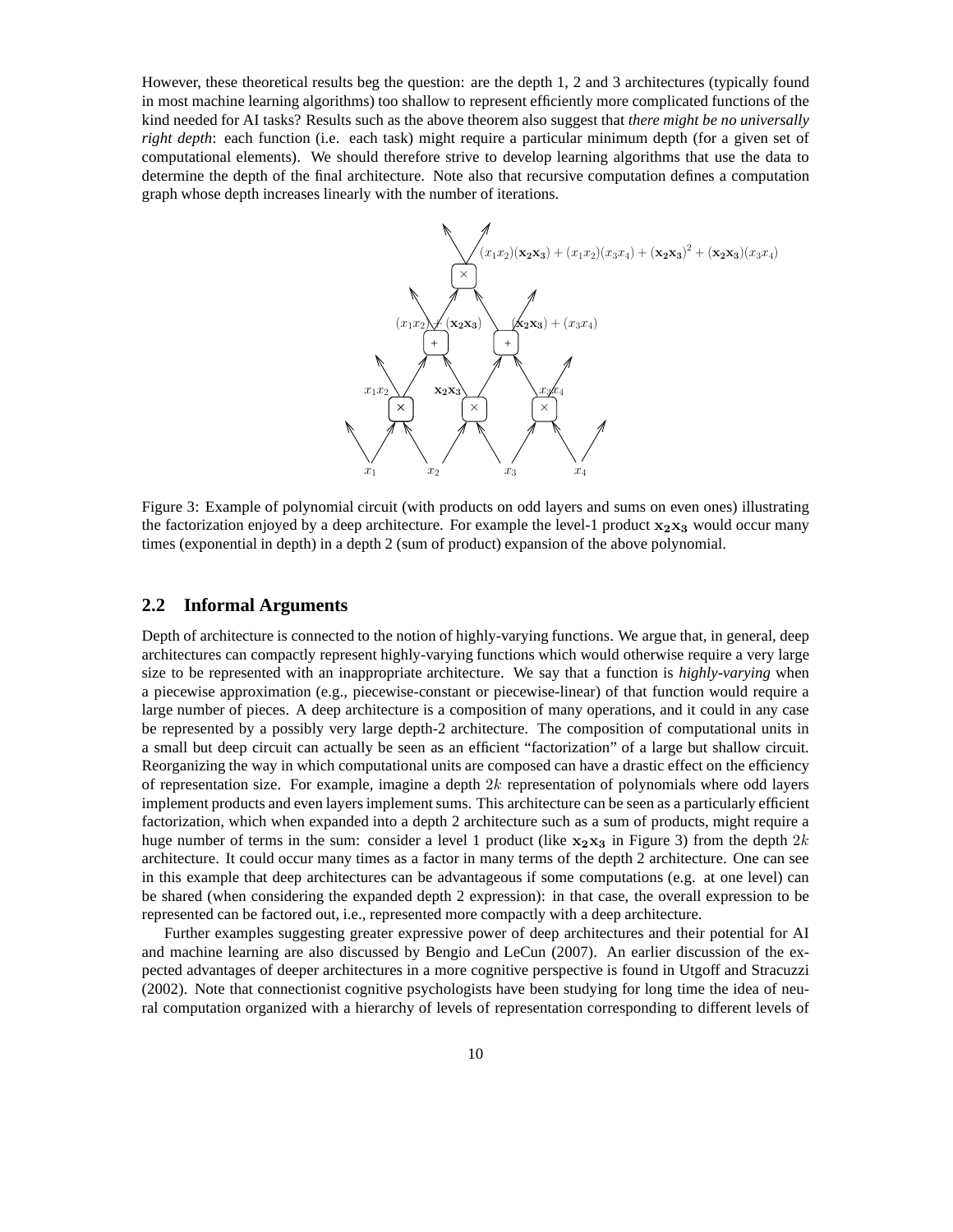abstraction, with a distributed representation at each level (McClelland & Rumelhart, 1981; Hinton & Anderson, 1981; Rumelhart, McClelland, & the PDP Research Group, 1986a; McClelland, Rumelhart, & the PDP Research Group, 1986; Hinton, 1986; McClelland & Rumelhart, 1988). The modern deep architecture approaches discussed here owe a lot to these early developments. These concepts were introduced in cognitive psychology (and then in computer science / AI) in order to explain phenomena that were not as naturally captured by earlier cognitive models, and also to connect the cognitive explanation with the computational characteristics of the neural substrate.

To conclude, a number of computational complexity results strongly suggest that functions that can be compactly represented with a depth k architecture could require a very large number of elements in order to be represented by a shallower architecture. Since each element of the architecture might have to be selected, i.e., learned, using examples, these results suggest that depth of architecture can be very important from the point of view of statistical efficiency. This notion is developed further in the next section, discussing a related weakness of many shallow architectures associated with non-parametric learning algorithms: locality in input space of the estimator.

# **3 Local vs Non-Local Generalization**

## **3.1 The Limits of Matching Local Templates**

How can a learning algorithm compactly represent a "complicated" function of the input, i.e., one that has many more variations than the number of available training examples? This question is both connected to the depth question and to the question of locality of estimators. We argue that local estimators are inappropriate to learn highly-varying functions, even though they can potentially be represented efficiently with deep architectures. An estimator that is *local in input space* obtains good generalization for a new input x by mostly exploiting training examples in the neighborhood of  $x$ . For example, the  $k$  nearest neighbors of the test point x, among the training examples, vote for the prediction at x. Local estimators implicitly or explicitly partition the input space in regions (possibly in a soft rather than hard way) and require different parameters or degrees of freedom to account for the possible shape of the target function in each of the regions. When many regions are necessary because the function is highly varying, the number of required parameters will also be large, and thus the number of examples needed to achieve good generalization.

The local generalization issue is directly connected to the literature on the *curse of dimensionality*, but the results we cite show that *what matters for generalization is not dimensionality, but instead the number of "variations" of the function we wish to obtain after learning*. For example, if the function represented by the model is piecewise-constant (e.g. decision trees), then the question that matters is the number of pieces required to approximate properly the target function. There are connections between the number of variations and the input dimension: one can readily design families of target functions for which the number of variations is exponential in the input dimension, such as the parity function with  $d$  inputs.

Architectures based on matching local templates can be thought of as having two levels. The first level is made of a set of templates which can be matched to the input. A template unit will output a value that indicates the degree of matching. The second level combines these values, typically with a simple linear combination (an OR-like operation), in order to estimate the desired output. One can think of this linear combination as performing a kind of interpolation in order to produce an answer in the region of input space that is between the templates.

The prototypical example of architectures based on matching local templates is the *kernel machine* (Schölkopf et al., 1999a)

$$
f(\mathbf{x}) = b + \sum_{i} \alpha_i K(\mathbf{x}, \mathbf{x}_i),
$$
 (2)

where b and  $\alpha_i$  form the second level, while on the first level, the *kernel function*  $K(\mathbf{x}, \mathbf{x}_i)$  matches the input x to the training example  $x_i$  (the sum runs over some or all of the input patterns in the training set).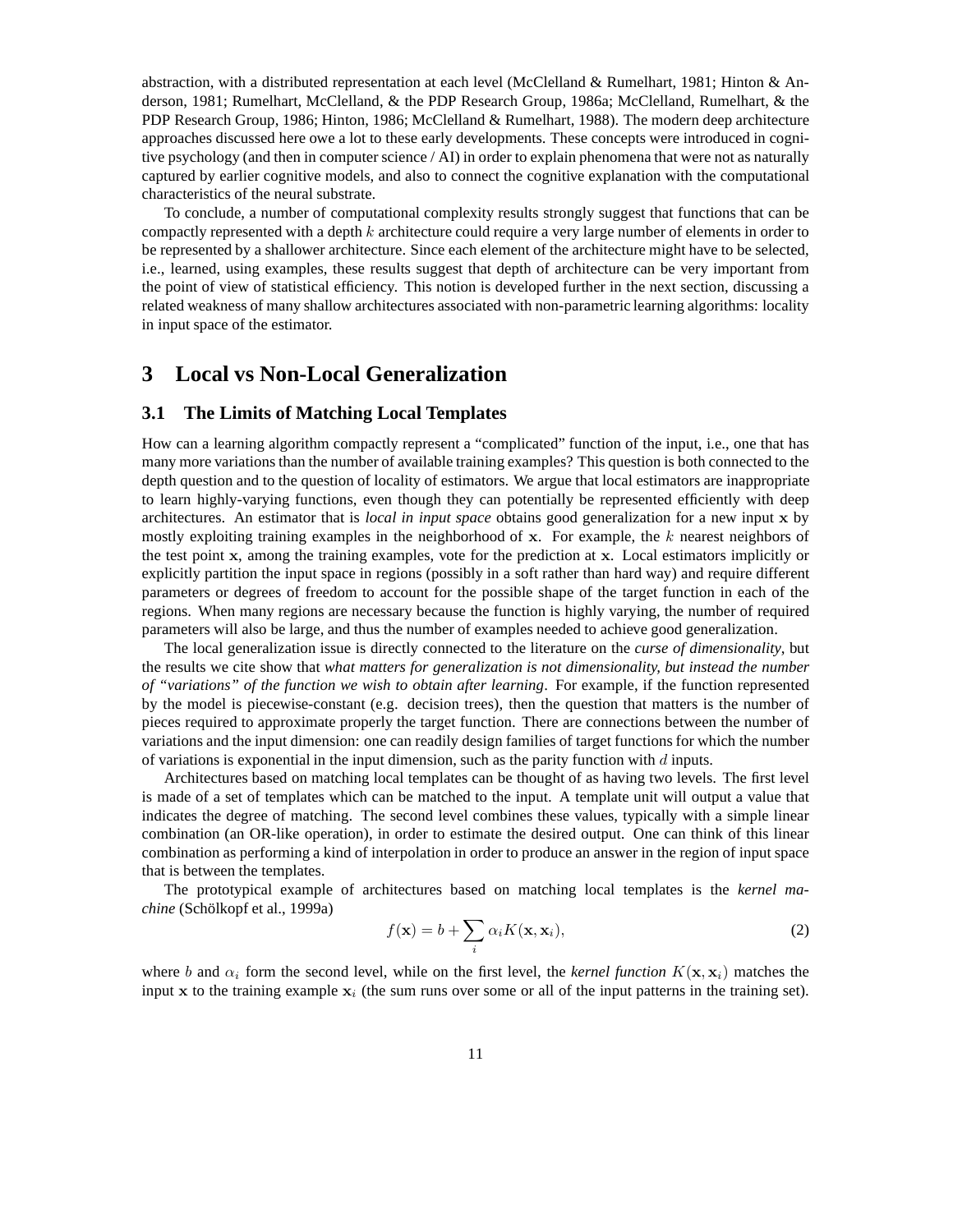In the above equation,  $f(x)$  could be for example the discriminant function of a classifier, or the output of a regression predictor.

A kernel is *local* when  $K(\mathbf{x}, \mathbf{x}_i) > \rho$  is true only for x in some connected region around  $\mathbf{x}_i$  (for some threshold  $\rho$ ). The size of that region can usually be controlled by a hyper-parameter of the kernel function. An example of local kernel is the Gaussian kernel  $K(\mathbf{x}, \mathbf{x}_i) = e^{-||\mathbf{x} - \mathbf{x}_i||^2/\sigma^2}$ , where  $\sigma$  controls the size of the region around  $x_i$ . We can see the Gaussian kernel as computing a soft conjunction, because it can be written as a product of one-dimensional conditions:  $K(\mathbf{u}, \mathbf{v}) = \prod_j e^{-(\mathbf{u}_j - \mathbf{v}_j)^2/\sigma^2}$ . If  $|\mathbf{u}_j - \mathbf{v}_j|/\sigma$  is small for all dimensions j, then the pattern matches and  $K(\mathbf{u}, \mathbf{v})$  is large. If  $|\mathbf{u}_j - \mathbf{v}_j|/\sigma$  is large for a single j, then there is no match and  $K(\mathbf{u}, \mathbf{v})$  is small.

Well-known examples of kernel machines include Support Vector Machines (SVMs) (Boser, Guyon, & Vapnik, 1992; Cortes & Vapnik, 1995) and Gaussian processes (Williams & Rasmussen, 1996)<sup>3</sup> for classification and regression, but also classical non-parametric learning algorithms for classification, regression and density estimation, such as the k-nearest neighbor algorithm, Nadaraya-Watson or Parzen windows density and regression estimators, etc. Below, we discuss *manifold learning algorithms* such as Isomap and LLE that can also be seen as local kernel machines, as well as related semi-supervised learning algorithms also based on the construction of a *neighborhood graph* (with one node per example and arcs between neighboring examples).

Kernel machines with a local kernel yield generalization by exploiting what could be called the *smoothness prior*: the assumption that the target function is smooth or can be well approximated with a smooth function. For example, in supervised learning, if we have the training example  $(\mathbf{x}_i, y_i)$ , then it makes sense to construct a predictor  $f(\mathbf{x})$  which will output something close to  $y_i$  when x is close to  $\mathbf{x}_i$ . Note how this prior requires defining a notion of proximity in input space. This is a useful prior, but one of the claims made in Bengio, Delalleau, and Le Roux (2006) and Bengio and LeCun (2007) is that such a prior is often insufficient to generalize when the target function is highly-varying in input space.

The limitations of a fixed generic kernel such as the Gaussian kernel have motivated a lot of research in *designing kernels* based on prior knowledge about the task (Jaakkola & Haussler, 1998; Schölkopf, Mika, Burges, Knirsch, Müller, Rätsch, & Smola, 1999b; Gärtner, 2003; Cortes, Haffner, & Mohri, 2004). However, if we lack sufficient prior knowledge for designing an appropriate kernel, can we learn it? This question also motivated much research (Lanckriet, Cristianini, Bartlett, El Gahoui, & Jordan, 2002; Wang & Chan, 2002; Cristianini, Shawe-Taylor, Elisseeff, & Kandola, 2002), and deep architectures can be viewed as a promising development in this direction. It has been shown that a Gaussian Process kernel machine can be improved using a Deep Belief Network to learn a feature space (Salakhutdinov & Hinton, 2008): after training the Deep Belief Network, its parameters are used to initialize a deterministic non-linear transformation (a multi-layer neural network) that computes a feature vector (a new feature space for the data), and that transformation can be tuned to minimize the prediction error made by the Gaussian process, using a gradient-based optimization. The feature space can be seen as a learned representation of the data. Good representations bring close to each other examples which share abstract characteristics that are relevant factors of variation of the data distribution. Learning algorithms for deep architectures can be seen as ways to learn a good feature space for kernel machines.

Consider one direction v in which a target function  $f$  (what the learner should ideally capture) goes up and down (i.e. as  $\alpha$  increases,  $f(x + \alpha v) - b$  crosses 0, becomes positive, then negative, positive, then negative, etc.), in a series of "bumps". Following Schmitt (2002), Bengio et al. (2006), Bengio and LeCun (2007) show that for kernel machines with a Gaussian kernel, the required number of examples grows linearly with the number of bumps in the target function to be learned. They also show that for a maximally varying function such as the parity function, the number of examples necessary to achieve some error rate with a Gaussian kernel machine is *exponential in the input dimension*. For a learner that only relies on the prior that the target function is locally smooth (e.g. Gaussian kernel machines), learning a function with many sign changes in one direction is fundamentally difficult (requiring a large VC-dimension, and a

<sup>&</sup>lt;sup>3</sup>In the Gaussian Process case, as in kernel regression,  $f(\mathbf{x})$  in eq. 2 is the conditional expectation of the target variable Y to predict, given the input x.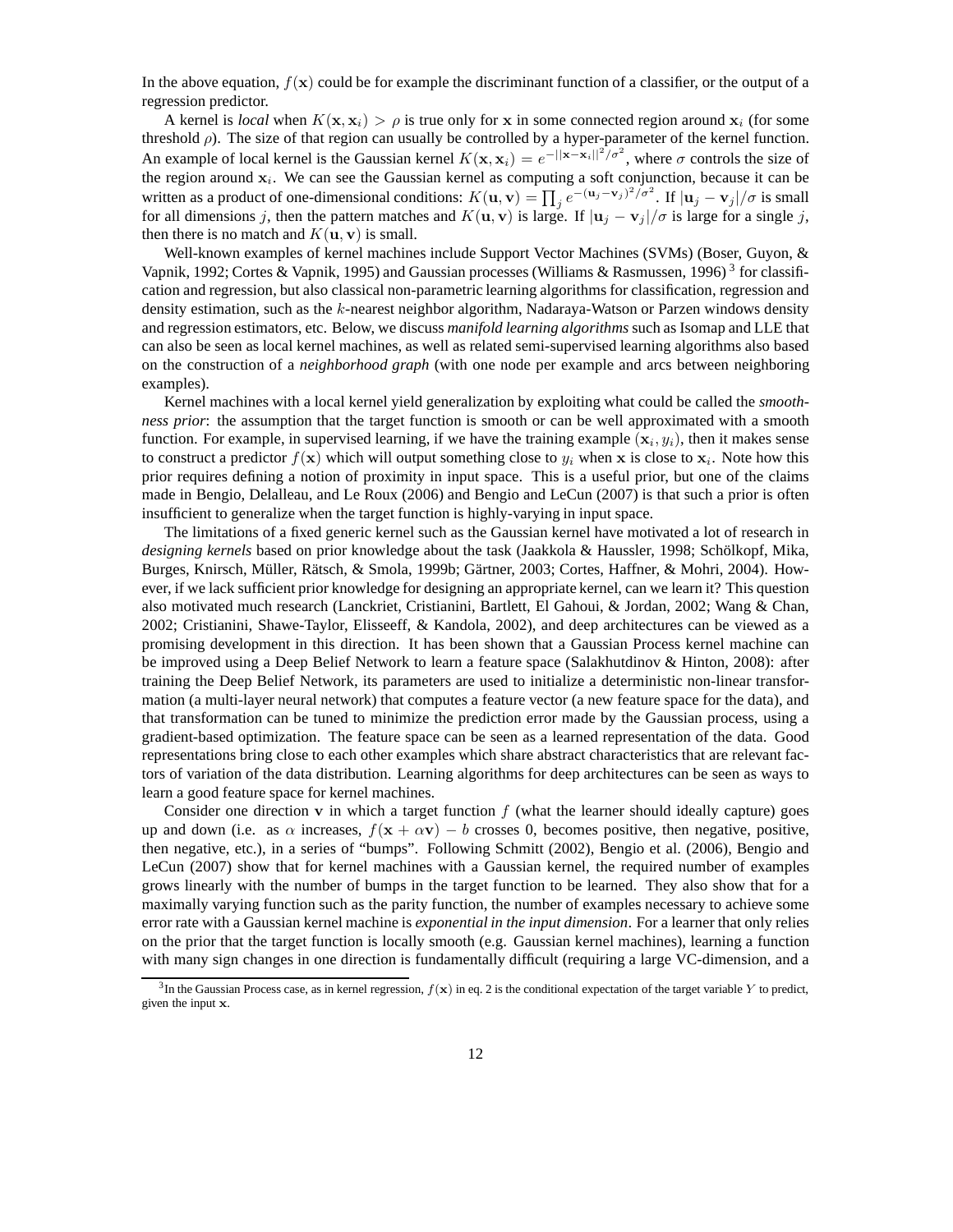correspondingly large number of examples). However, learning could work with other classes of functions in which the pattern of variations is captured compactly (a trivial example is when the variations are periodic and the class of functions includes periodic functions that approximately match).

For complex tasks in high dimension, the complexity of the decision surface could quickly make learning impractical when using a local kernel method. It could also be argued that if the curve has many variations and these variations are not related to each other through an underlying regularity, then no learning algorithm will do much better than estimators that are local in input space. However, it might be worth looking for more compact representations of these variations, because if one could be found, it would be likely to lead to better generalization, especially for variations not seen in the training set. Of course this could only happen if there were underlying regularities to be captured in the target function; we expect this property to hold in AI tasks.

Estimators that are local in input space are found not only in supervised learning algorithms such as those discussed above, but also in unsupervised and semi-supervised learning algorithms, e.g. Locally Linear Embedding (Roweis & Saul, 2000), Isomap (Tenenbaum, de Silva, & Langford, 2000), kernel Principal Component Analysis (Schölkopf, Smola, & Müller, 1998) (or kernel PCA) Laplacian Eigenmaps (Belkin & Niyogi, 2003), Manifold Charting (Brand, 2003), spectral clustering algorithms (Weiss, 1999), and kernelbased non-parametric semi-supervised algorithms (Zhu, Ghahramani, & Lafferty, 2003; Zhou, Bousquet, Navin Lal, Weston, & Schölkopf, 2004; Belkin, Matveeva, & Niyogi, 2004; Delalleau, Bengio, & Le Roux, 2005). Most of these unsupervised and semi-supervised algorithms rely on the *neighborhood graph*: a graph with one node per example and arcs between near neighbors. With these algorithms, one can get a geometric intuition of what they are doing, as well as how being local estimators can hinder them. This is illustrated with the example in Figure 4 in the case of manifold learning. Here again, it was found that in order to cover the many possible variations in the function to be learned, one needs a number of examples proportional to the number of variations to be covered (Bengio, Monperrus, & Larochelle, 2006).



Figure 4: The set of images associated with the same object class forms a manifold or a set of disjoint manifolds, i.e. regions of lower dimension than the original space of images. By rotating or shrinking, e.g., a digit 4, we get other images of the same class, i.e. on the same manifold. Since the manifold is locally smooth, it can in principle be approximated locally by linear patches, each being tangent to the manifold. Unfortunately, if the manifold is highly curved, the patches are required to be small, and exponentially many might be needed with respect to manifold dimension. Graph graciously provided by Pascal Vincent.

Finally let us consider the case of semi-supervised learning algorithms based on the neighborhood graph (Zhu et al., 2003; Zhou et al., 2004; Belkin et al., 2004; Delalleau et al., 2005). These algorithms partition the neighborhood graph in regions of constant label. It can be shown that the number of regions with constant label cannot be greater than the number of labeled examples (Bengio et al., 2006). Hence one needs at least as many labeled examples as there are variations of interest for the classification. This can be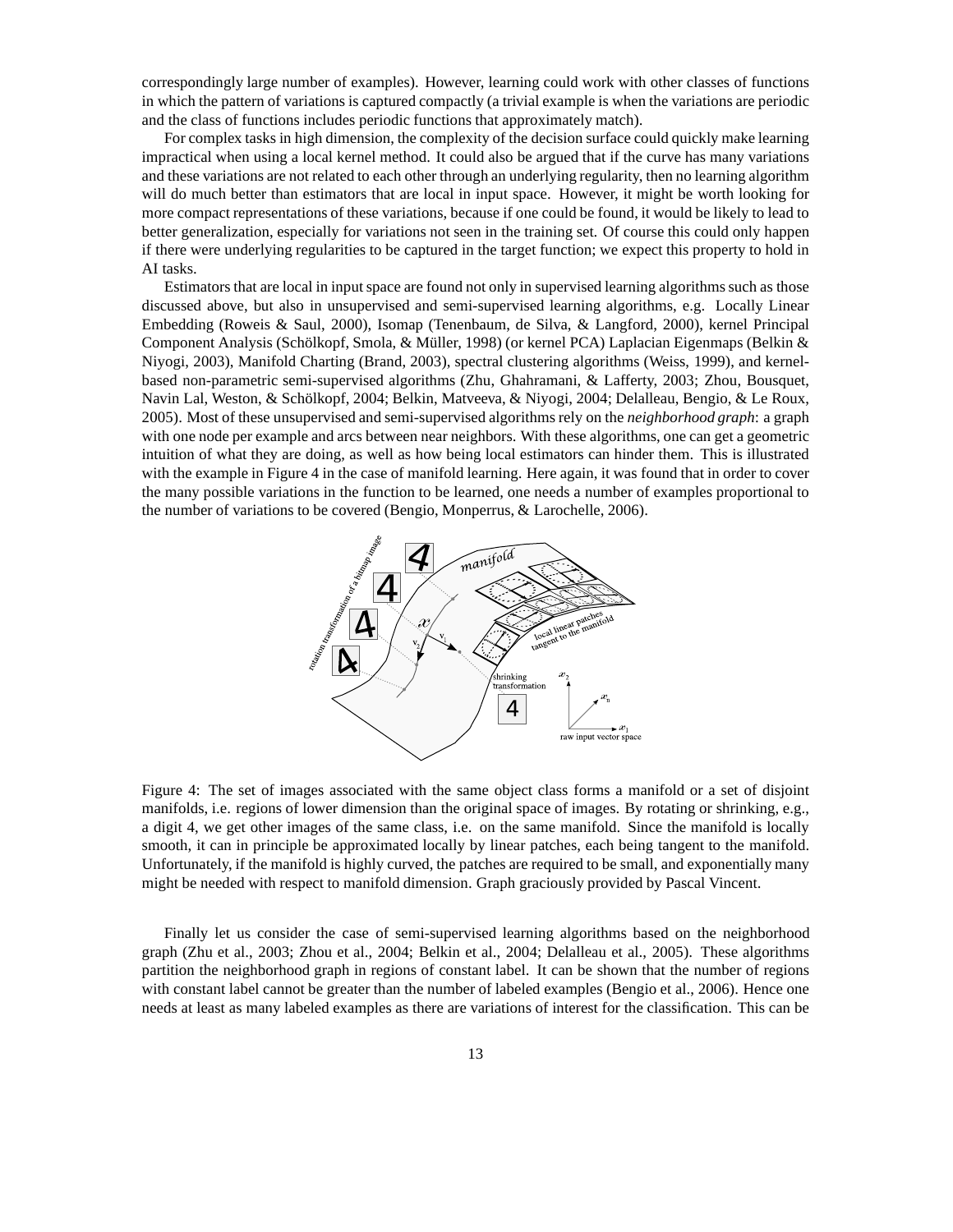prohibitive if the decision surface of interest has a very large number of variations.

Decision trees (Breiman, Friedman, Olshen, & Stone, 1984) are among the best studied learning algorithms. Because they can focus on specific subsets of input variables, at first blush they seem non-local. However, they are also local estimators in the sense of relying on a partition of the input space and using separate parameters for each region (Bengio, Delalleau, & Simard, 2009), with each region associated with a leaf of the decision tree. This means that they also suffer from the limitation discussed above for other non-parametric learning algorithms: they need at least as many training examples as there are variations of interest in the target function, and they cannot generalize to new variations not covered in the training set. Theoretical analysis (Bengio et al., 2009) shows specific classes of functions for which the number of training examples necessary to achieve a given error rate is exponential in the input dimension. This analysis is built along lines similar to ideas exploited previously in the computational complexity literature (Cucker & Grigoriev, 1999). These results are also in line with previous empirical results (Pérez & Rendell, 1996; Vilalta, Blix, & Rendell, 1997) showing that the generalization performance of decision trees degrades when the number of variations in the target function increases.

Ensembles of trees (like boosted trees (Freund & Schapire, 1996), and forests (Ho, 1995; Breiman, 2001)) are more powerful than a single tree. They add a third level to the architecture which allows the model to discriminate among a number of regions *exponential in the number of parameters* (Bengio et al., 2009). As illustrated in Figure 5, they implicitly form a *distributed representation* (a notion discussed further in Section 3.2) with the output of all the trees in the forest. Each tree in an ensemble can be associated with a discrete symbol identifying the leaf/region in which the input example falls for that tree. The identity of the leaf node in which the input pattern is associated for each tree forms a tuple that is a very rich description of the input pattern: it can represent a very large number of possible patterns, because the number of intersections of the leaf regions associated with the *n* trees can be exponential in *n*.

## **3.2 Learning Distributed Representations**

In Section 1.2, we argued that deep architectures call for making choices about the kind of representation at the interface between levels of the system, and we introduced the basic notion of local representation (discussed further in the previous section), of distributed representation, and of sparse distributed representation. The idea of distributed representation is an old idea in machine learning and neural networks research (Hinton, 1986; Rumelhart et al., 1986a; Miikkulainen & Dyer, 1991; Bengio, Ducharme, & Vincent, 2001; Schwenk & Gauvain, 2002), and it may be of help in dealing with the curse of dimensionality and the limitations of local generalization. A cartoon *local representation* for integers  $i \in \{1, 2, \ldots, N\}$  is a vector  $\mathbf{r}(i)$  of N bits with a single 1 and N – 1 zeros, i.e. with j-th element  $\mathbf{r}_i(i) = 1_{i=i}$ , called the *one-hot* representation of i. A distributed representation for the same integer could be a vector of  $\log_2 N$  bits, which is a much more compact way to represent i. For the same number of possible configurations, a distributed representation can potentially be exponentially more compact than a very local one. Introducing the notion of *sparsity* (e.g. encouraging many units to take the value 0) allows for representations that are in between being fully local (i.e. maximally sparse) and non-sparse (i.e. dense) distributed representations. Neurons in the cortex are believed to have a distributed and sparse representation (Olshausen  $\&$  Field, 1997), with around 1-4% of the neurons active at any one time (Attwell & Laughlin, 2001; Lennie, 2003). In practice, we often take advantage of representations which are continuous-valued, which increases their expressive power. An example of continuous-valued local representation is one where the *i*-th element varies according to some distance between the input and a prototype or region center, as with the Gaussian kernel discussed in Section 3.1. In a distributed representation the input pattern is represented by a set of features that are not mutually exclusive, and might even be statistically independent. For example, clustering algorithms do not build a distributed representation since the clusters are essentially mutually exclusive, whereas Independent Component Analysis (ICA) (Bell & Sejnowski, 1995; Pearlmutter & Parra, 1996) and Principal Component Analysis (PCA) (Hotelling, 1933) build a distributed representation.

Consider a discrete distributed representation  $r(x)$  for an input pattern x, where  $r_i(x) \in \{1, \ldots M\}$ ,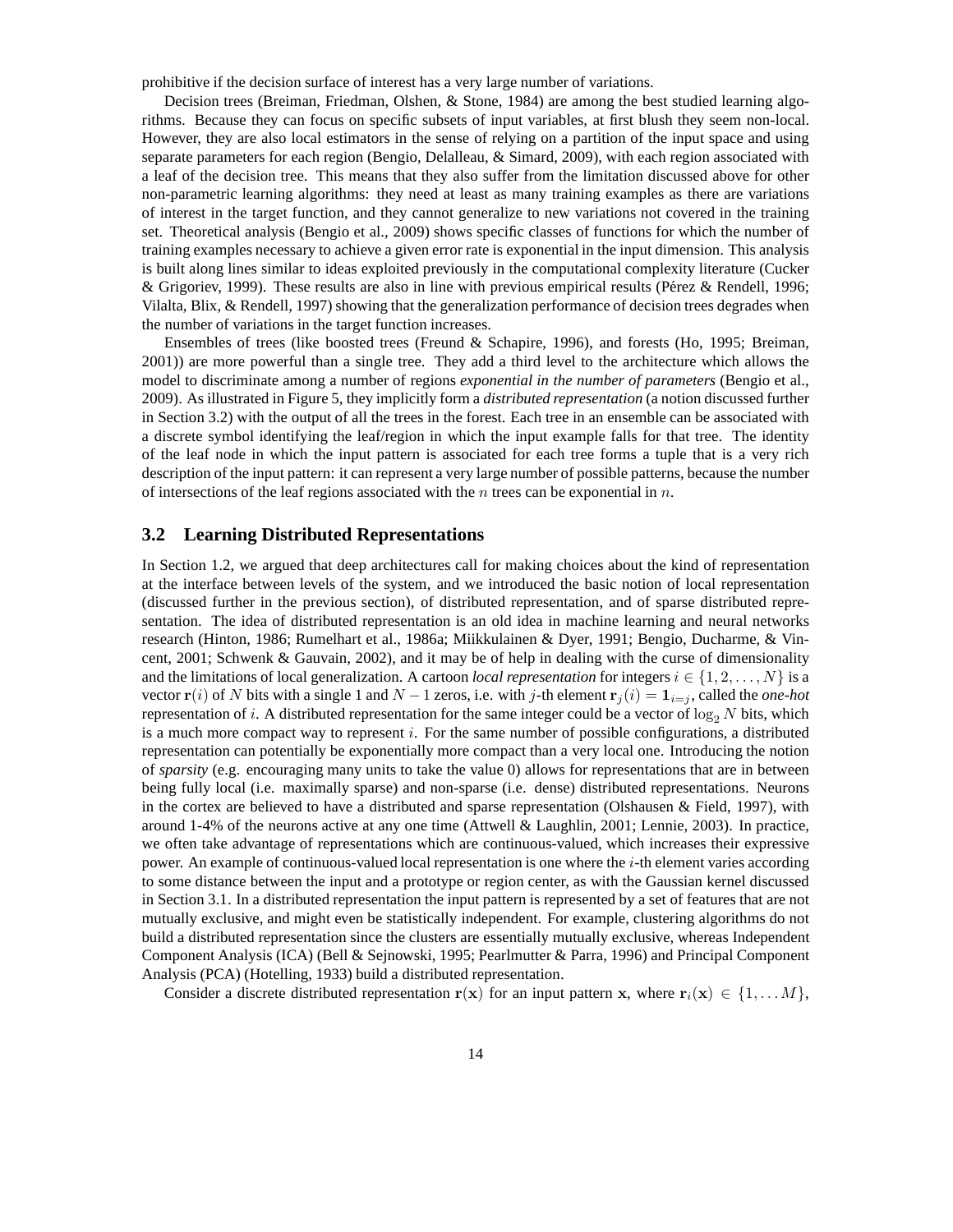

Figure 5: Whereas a single decision tree (here just a 2-way partition) can discriminate among a number of regions linear in the number of parameters (leaves), an ensemble of trees (*left*) can discriminate among a number of regions exponential in the number of trees, i.e. exponential in the total number of parameters (at least as long as the number of trees does not exceed the number of inputs, which is not quite the case here). Each distinguishable region is associated with one of the leaves of each tree (here there are 3 2-way trees, each defining 2 regions, for a total of 7 regions). This is equivalent to a multi-clustering, here 3 clusterings each associated with 2 regions. A binomial RBM with 3 hidden units (*right*) is a multi-clustering with 2 linearly separated regions per partition (each associated with one of the three binomial hidden units). A multi-clustering is therefore a distributed representation of the input pattern.

 $i \in \{1, \ldots, N\}$ . Each  $\mathbf{r}_i(\mathbf{x})$  can be seen as a classification of x into M classes. As illustrated in Figure 5 (with  $M = 2$ ), each  $\mathbf{r}_i(\mathbf{x})$  partitions the x-space in M regions, but the different partitions can be combined to give rise to a potentially exponential number of possible intersection regions in x-space, corresponding to different configurations of  $r(x)$ . Note that when representing a particular input distribution, some configurations may be impossible because they are incompatible. For example, in language modeling, a local representation of a word could directly encode its identity by an index in the vocabulary table, or equivalently a one-hot code with as many entries as the vocabulary size. On the other hand, a distributed representation could represent the word by concatenating in one vector indicators for syntactic features (e.g., distribution over parts of speech it can have), morphological features (which suffix or prefix does it have?), and semantic features (is it the name of a kind of animal? etc). Like in clustering, we construct discrete classes, but the potential number of combined classes is huge: we obtain what we call a *multi-clustering* and that is similar to the idea of overlapping clusters and partial memberships (Heller & Ghahramani, 2007; Heller, Williamson, & Ghahramani, 2008) in the sense that cluster memberships are not mutually exclusive. Whereas clustering forms a single partition and generally involves a heavy loss of information about the input, a multi-clustering provides a *set* of separate partitions of the input space. Identifying which region of each partition the input example belongs to forms a description of the input pattern which might be very rich, possibly not losing any information. The tuple of symbols specifying which region of each partition the input belongs to can be seen as a transformation of the input into a new space, where the statistical structure of the data and the factors of variation in it could be disentangled. This corresponds to the kind of partition of x-space that an ensemble of trees can represent, as discussed in the previous section. This is also what we would like a deep architecture to capture, but with multiple levels of representation, the higher levels being more abstract and representing more complex regions of input space.

In the realm of supervised learning, multi-layer neural networks (Rumelhart et al., 1986a, 1986b) and in the realm of unsupervised learning, Boltzmann machines (Ackley, Hinton, & Sejnowski, 1985) have been introduced with the goal of learning distributed internal representations in the hidden layers. Unlike in the linguistic example above, the objective is to let learning algorithms discover the features that compose the distributed representation. In a multi-layer neural network with more than one hidden layer, there are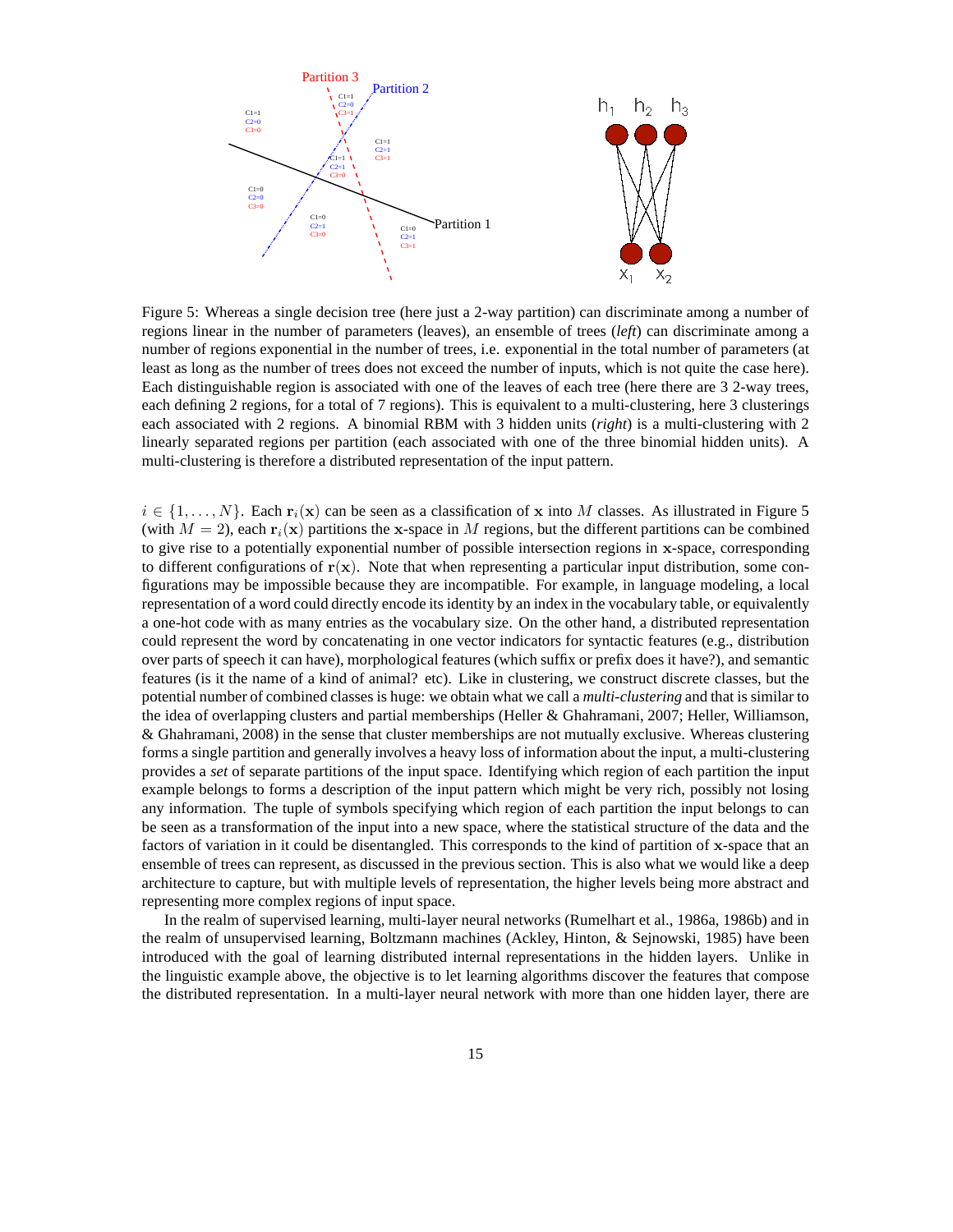

Figure 6: Multi-layer neural network, typically used in supervised learning to make a prediction or classification, through a series of layers, each of which combines an affine operation and a non-linearity. Deterministic transformations are computed in a feedforward way from the input x, through the hidden layers  $\mathbf{h}^k$ , to the network output  $\mathbf{h}^{\ell}$ , which gets compared with a label y to obtain the loss  $L(\mathbf{h}^{\ell}, y)$  to be minimized.

several representations, one at each layer. Learning multiple levels of distributed representations involves a challenging training problem, which we discuss next.

# **4 Neural Networks for Deep Architectures**

### **4.1 Multi-Layer Neural Networks**

A typical set of equations for multi-layer neural networks (Rumelhart et al., 1986b) is the following. As illustrated in Figure 6, layer k computes an output vector  $\mathbf{h}^k$  using the output  $\mathbf{h}^{k-1}$  of the previous layer, starting with the input  $x = h^0$ ,

$$
\mathbf{h}^{k} = \tanh(\mathbf{b}^{k} + W^{k} \mathbf{h}^{k-1})
$$
\n(3)

with parameters  $\mathbf{b}^k$  (a vector of offsets) and  $W^k$  (a matrix of weights). The tanh is applied element-wise and can be replaced by  $sign(u) = 1/(1 + e^{-u}) = \frac{1}{2}(tanh(u) + 1)$  or other saturating non-linearities. The top layer output  $\mathbf{h}^{\ell}$  is used for making a prediction and is combined with a supervised target y into a loss function  $L(\mathbf{h}^{\ell}, y)$ , typically convex in  $\mathbf{b}^{\ell} + W^{\ell} \mathbf{h}^{\ell-1}$ . The output layer might have a non-linearity different from the one used in other layers, e.g., the softmax

$$
\mathbf{h}_{i}^{\ell} = \frac{e^{\mathbf{b}_{i}^{\ell} + W_{i}^{\ell} \mathbf{h}^{\ell-1}}}{\sum_{j} e^{\mathbf{b}_{j}^{\ell} + W_{j}^{\ell} \mathbf{h}^{\ell-1}}}
$$
(4)

where  $W_i^{\ell}$  is the *i*-th row of  $W^{\ell}$ ,  $\mathbf{h}_i^{\ell}$  is positive and  $\sum_i \mathbf{h}_i^{\ell} = 1$ . The softmax output  $\mathbf{h}_i^{\ell}$  can be used as estimator of  $P(Y = i|\mathbf{x})$ , with the interpretation that Y is the class associated with input pattern x. In this case one often uses the negative conditional log-likelihood  $L(\mathbf{h}^{\ell},y) = -\log P(Y=y|\mathbf{x}) = -\log \mathbf{h}^{\ell}_y$  as a loss, whose expected value over  $(x, y)$  pairs is to be minimized.

### **4.2 The Challenge of Training Deep Neural Networks**

After having motivated the need for deep architectures that are non-local estimators, we now turn to the difficult problem of training them. Experimental evidence suggests that training deep architectures is more difficult than training shallow architectures (Bengio et al., 2007; Erhan, Manzagol, Bengio, Bengio, & Vincent, 2009).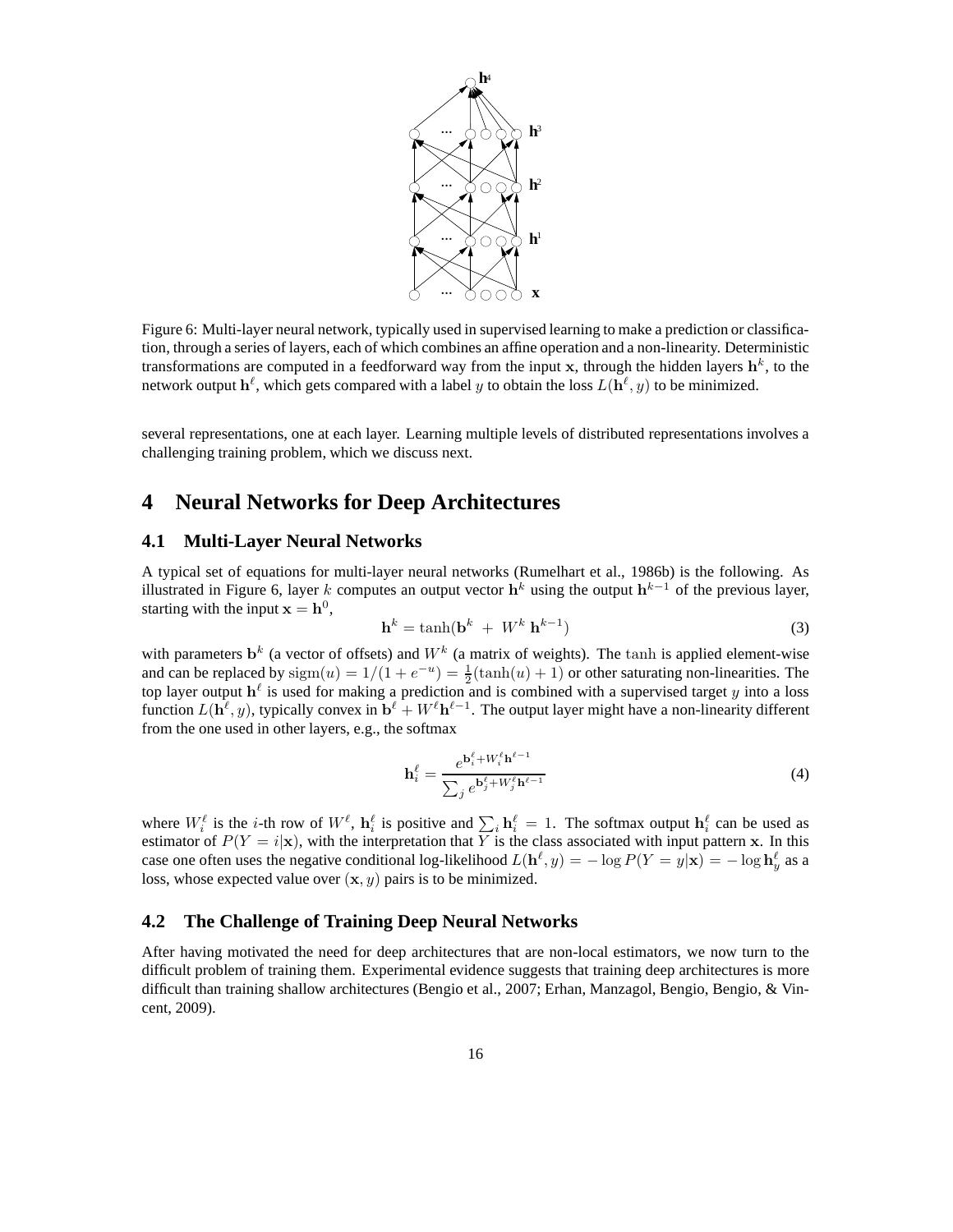Until 2006, deep architectures have not been discussed much in the machine learning literature, because of poor training and generalization errors generally obtained (Bengio et al., 2007) using the standard random initialization of the parameters. Note that deep *convolutional neural networks* (LeCun, Boser, Denker, Henderson, Howard, Hubbard, & Jackel, 1989; Le Cun, Bottou, Bengio, & Haffner, 1998; Simard, Steinkraus, & Platt, 2003; Ranzato et al., 2007) were found easier to train, as discussed in Section 4.5, for reasons that have yet to be really clarified.

Many unreported negative observations as well as the experimental results in Bengio et al. (2007), Erhan et al. (2009) suggest that gradient-based training of deep supervised multi-layer neural networks (starting from random initialization) gets stuck in "apparent local minima or plateaus"<sup>4</sup>, and that as the architecture gets deeper, it becomes more difficult to obtain good generalization. When starting from random initialization, the solutions obtained with deeper neural networks appear to correspond to poor solutions that perform worse than the solutions obtained for networks with 1 or 2 hidden layers (Bengio et al., 2007; Larochelle, Bengio, Louradour, & Lamblin, 2009). This happens even though  $k + 1$ -layer nets can easily represent what a  $k$ -layer net can represent (without much added capacity), whereas the converse is not true. However, it was discovered (Hinton et al., 2006) that much better results could be achieved when pre-training each layer with an unsupervised learning algorithm, one layer after the other, starting with the first layer (that directly takes in input the observed x). The initial experiments used the RBM generative model for each layer (Hinton et al., 2006), and were followed by experiments yielding similar results using variations of auto-encoders for training each layer (Bengio et al., 2007; Ranzato et al., 2007; Vincent et al., 2008). Most of these papers exploit the idea of greedy layer-wise unsupervised learning (developed in more detail in the next section): first train the lower layer with an unsupervised learning algorithm (such as one for the RBM or some auto-encoder), giving rise to an initial set of parameter values for the first layer of a neural network. Then use the output of the first layer (a new representation for the raw input) as input for another layer, and similarly initialize that layer with an unsupervised learning algorithm. After having thus initialized a number of layers, the whole neural network can be fine-tuned with respect to a supervised training criterion as usual. The advantage of unsupervised pre-training versus random initialization was clearly demonstrated in several statistical comparisons (Bengio et al., 2007; Larochelle et al., 2007, 2009; Erhan et al., 2009). What principles might explain the improvement in classification error observed in the literature when using unsupervised pre-training? One clue may help to identify the principles behind the success of some training algorithms for deep architectures, and it comes from algorithms that exploit neither RBMs nor auto-encoders (Weston et al., 2008; Mobahi et al., 2009). What these algorithms have in common with the training algorithms based on RBMs and auto-encoders is *layer-local unsupervised criteria*, i.e., the idea that injecting an *unsupervised training signal at each layer* may help to guide the parameters of that layer towards better regions in parameter space. In Weston et al. (2008), the neural networks are trained using pairs of examples  $(x, \tilde{x})$ , which are either supposed to be "neighbors" (or of the same class) or not. Consider  $h^k(x)$  the level-k representation of x in the model. A local training criterion is defined at each layer that pushes the intermediate representations  $\mathbf{h}^k(\mathbf{x})$  and  $\mathbf{h}^k(\tilde{\mathbf{x}})$  either towards each other or away from each other, according to whether x and  $\tilde{x}$  are supposed to be neighbors or not (e.g., k-nearest neighbors in input space). The same criterion had already been used successfully to learn a low-dimensional embedding with an unsupervised manifold learning algorithm (Hadsell, Chopra, & LeCun, 2006) but is here (Weston et al., 2008) applied at one or more intermediate layer of the neural network. Following the idea of slow feature analysis (Wiskott & Sejnowski, 2002), Mobahi et al. (2009), Bergstra and Bengio (2010) exploit the temporal constancy of high-level abstraction to provide an unsupervised guide to intermediate layers: successive frames are likely to contain the same object.

Clearly, test errors can be significantly improved with these techniques, at least for the types of tasks studied, but why? One basic question to ask is whether the improvement is basically due to better optimization or to better regularization. As discussed below, the answer may not fit the usual definition of optimization and regularization.

 $4$ we call them apparent local minima in the sense that the gradient descent learning trajectory is stuck there, which does not completely rule out that more powerful optimizers could not find significantly better solutions far from these.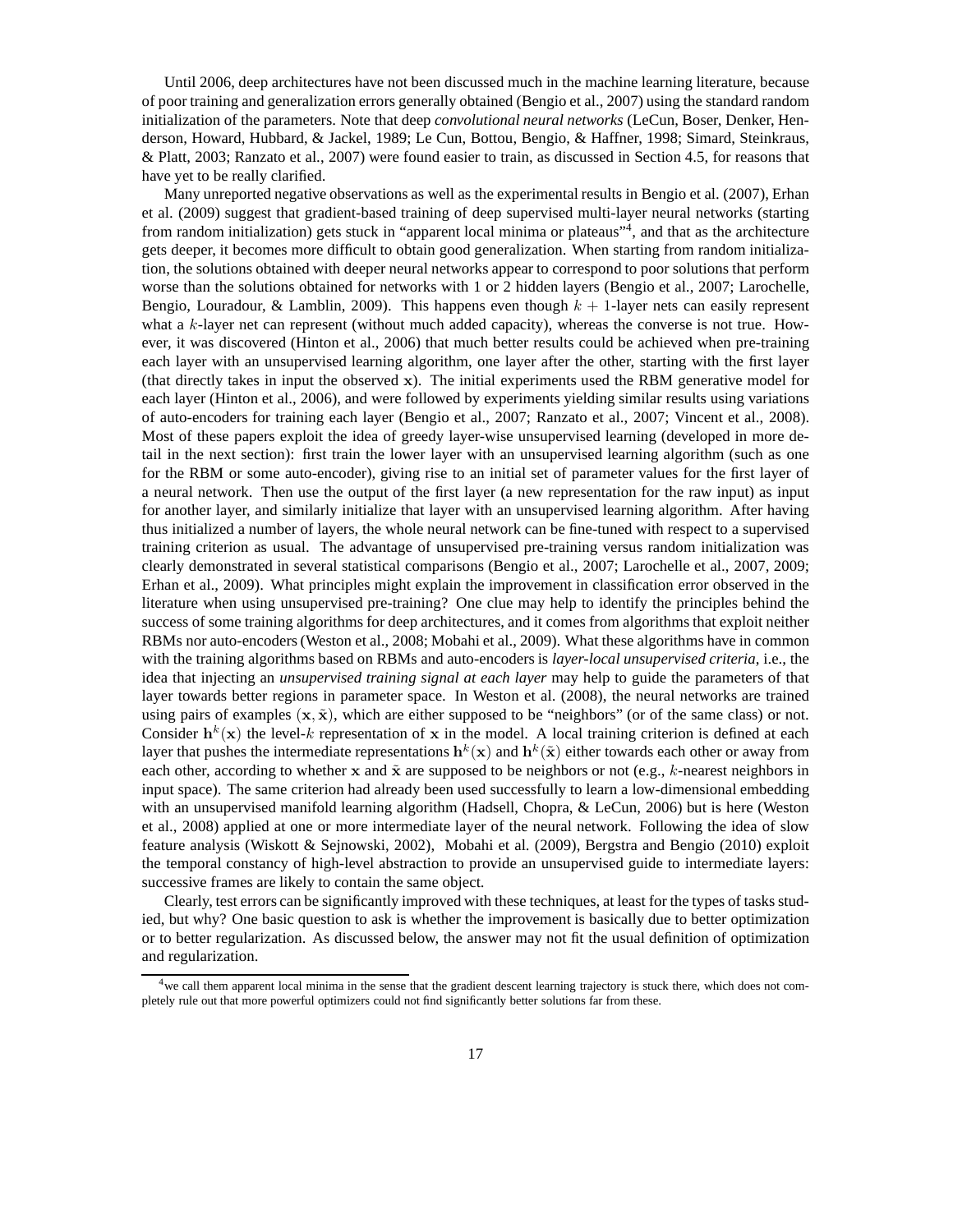In some experiments (Bengio et al., 2007; Larochelle et al., 2009) it is clear that one can get training classification error down to zero even with a deep neural network that has no unsupervised pre-training, pointing more in the direction of a regularization effect than an optimization effect. Experiments in Erhan et al. (2009) also give evidence in the same direction: for the same training error (at different points during training), test error is systematically lower with unsupervised pre-training. As discussed in Erhan et al. (2009), unsupervised pre-training can be seen as a form of regularizer (and prior): unsupervised pre-training amounts to a constraint on the region in parameter space where a solution is allowed. The constraint forces solutions "near"<sup>5</sup> ones that correspond to the unsupervised training, i.e., hopefully corresponding to solutions capturing significant statistical structure in the input. On the other hand, other experiments (Bengio et al., 2007; Larochelle et al., 2009) suggest that poor tuning of the lower layers might be responsible for the worse results without pre-training: when the top hidden layer is constrained (forced to be small) the *deep networks with random initialization (no unsupervised pre-training) do poorly on both training and test sets*, and much worse than pre-trained networks. In the experiments mentioned earlier where training error goes to zero, it was always the case that the number of hidden units in each layer (a hyper-parameter) was allowed to be as large as necessary (to minimize error on a validation set). The explanatory hypothesis proposed in Bengio et al. (2007), Larochelle et al. (2009) is that when the top hidden layer is unconstrained, the top two layers (corresponding to a regular 1-hidden-layer neural net) are sufficient to fit the training set, using as input the representation computed by the lower layers, even if that representation is poor. On the other hand, with unsupervised pre-training, the lower layers are 'better optimized', and a smaller top layer suffices to get a low training error but also yields better generalization. Other experiments described in Erhan et al. (2009) are also consistent with the explanation that with random parameter initialization, the lower layers (closer to the input layer) are poorly trained. These experiments show that the effect of unsupervised pre-training is most marked for the lower layers of a deep architecture.

We know from experience that a two-layer network (one hidden layer) can be well trained in general, and that from the point of view of the top two layers in a deep network, they form a shallow network whose input is the output of the lower layers. Optimizing the last layer of a deep neural network is a convex optimization problem for the training criteria commonly used. Optimizing the last two layers, although not convex, is known to be much easier than optimizing a deep network (in fact when the number of hidden units goes to infinity, the training criterion of a two-layer network can be cast as convex (Bengio, Le Roux, Vincent, Delalleau, & Marcotte, 2006)).

If there are enough hidden units (i.e. enough capacity) in the top hidden layer, training error can be brought very low even when the lower layers are not properly trained (as long as they preserve most of the information about the raw input), but this may bring worse generalization than shallow neural networks. When training error is low and test error is high, we usually call the phenomenon overfitting. Since unsupervised pre-training brings test error down, that would point to it as a kind of data-dependent regularizer. Other strong evidence has been presented suggesting that unsupervised pre-training acts like a regularizer (Erhan et al., 2009): in particular, when there is not enough capacity, unsupervised pre-training tends to hurt generalization, and when the training set size is "small" (e.g., MNIST, with less than hundred thousand examples), although unsupervised pre-training brings improved test error, it tends to produce larger training error.

On the other hand, for much larger training sets, with better initialization of the lower hidden layers, both training and generalization error can be made significantly lower when using unsupervised pre-training (see Figure 7 and discussion below). We hypothesize that in a well-trained deep neural network, the hidden layers form a "good" representation of the data, which helps to make good predictions. When the lower layers are poorly initialized, these deterministic and continuous representations generally keep most of the information about the input, but these representations might scramble the input and hurt rather than help the top layers to perform classifications that generalize well.

According to this hypothesis, although replacing the top two layers of a deep neural network by convex machinery such as a Gaussian process or an SVM can yield some improvements (Bengio & LeCun, 2007), especially on the training error, it would not help much in terms of generalization if the lower layers have

<sup>&</sup>lt;sup>5</sup>in the same basin of attraction of the gradient descent procedure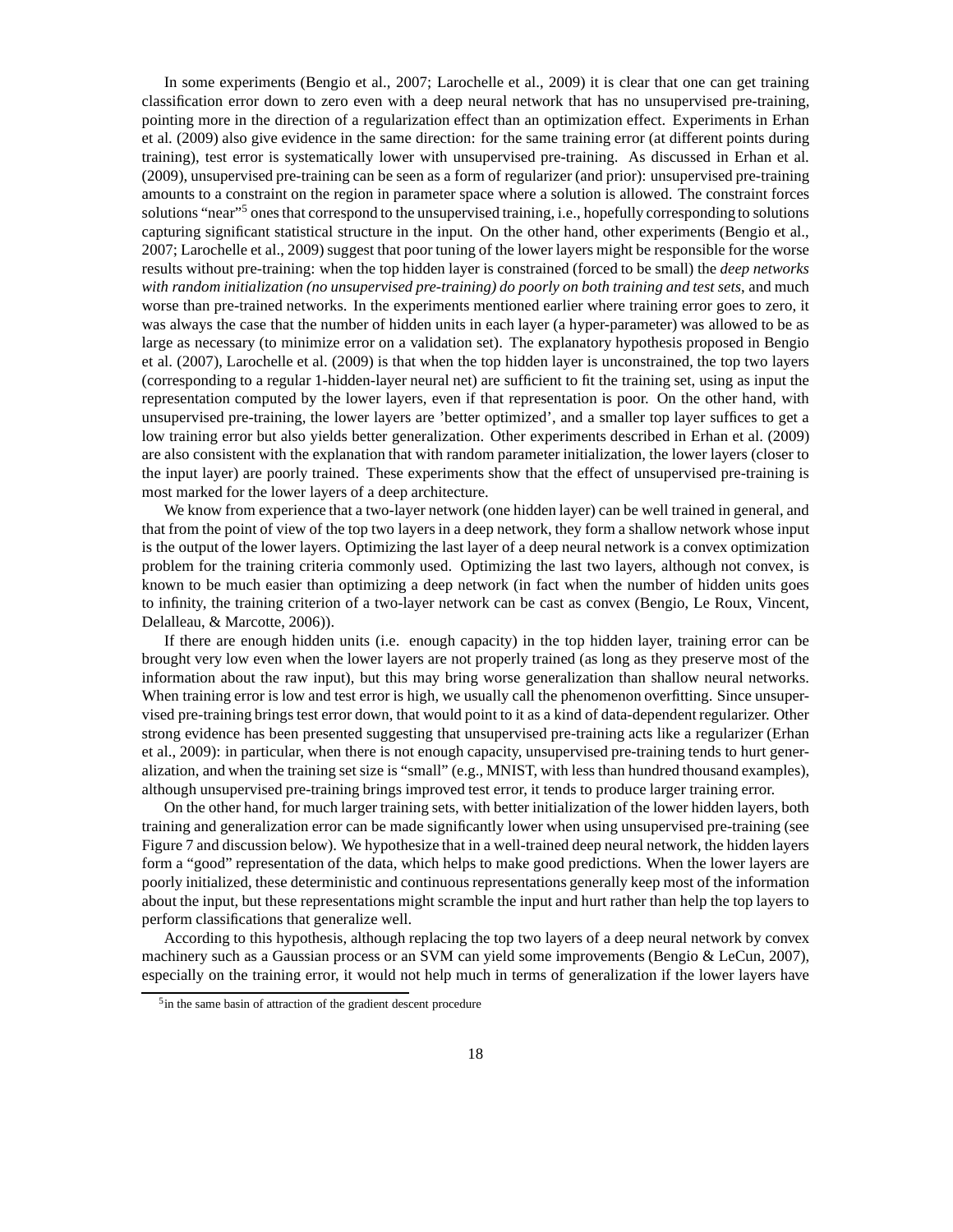not been sufficiently optimized, i.e., if a good representation of the raw input has not been discovered.

Hence, one hypothesis is that unsupervised pre-training helps generalization by allowing for a 'better' tuning of lower layers of a deep architecture. Although training error can be reduced either by exploiting only the top layers ability to fit the training examples, better generalization is achieved when all the layers are tuned appropriately. Another source of better generalization could come from a form of regularization: with unsupervised pre-training, the lower layers are constrained to capture regularities of the input distribution. Consider random input-output pairs  $(X, Y)$ . Such regularization is similar to the hypothesized effect of unlabeled examples in semi-supervised learning (Lasserre, Bishop, & Minka, 2006) or the regularization effect achieved by maximizing the likelihood of  $P(X, Y)$  (generative models) vs  $P(Y|X)$  (discriminant models) (Ng & Jordan, 2002; Liang & Jordan, 2008). If the true  $P(X)$  and  $P(Y|X)$  are unrelated as functions of  $X$  (e.g., chosen independently, so that learning about one does not inform us of the other), then unsupervised learning of  $P(X)$  is not going to help learning  $P(Y|X)$ . But if they are related <sup>6</sup>, and if the same parameters are involved in estimating  $P(X)$  and  $P(Y|X)^7$ , then each  $(X, Y)$  pair brings information on  $P(Y|X)$  not only in the usual way but also through  $P(X)$ . For example, in a Deep Belief Net, both distributions share essentially the same parameters, so the parameters involved in estimating  $P(Y|X)$  benefit from a form of data-dependent regularization: they have to agree to some extent with  $P(Y|X)$  as well as with  $P(X)$ .

Let us return to the optimization versus regularization explanation of the better results obtained with unsupervised pre-training. Note how one should be careful when using the word 'optimization' here. We do not have an optimization difficulty in the usual sense of the word. Indeed, from the point of view of the whole network, there is no difficulty since one can drive training error very low, by relying mostly on the top two layers. However, if one considers the problem of tuning the lower layers (while keeping small either the number of hidden units of the penultimate layer (i.e. top hidden layer) or the magnitude of the weights of the top two layers), then one can maybe talk about an optimization difficulty. One way to reconcile the optimization and regularization viewpoints might be to consider the truly online setting (where examples come from an infinite stream and one does not cycle back through a training set). In that case, online gradient descent is performing a stochastic optimization of the generalization error. If the effect of unsupervised pre-training was purely one of regularization, one would expect that with a virtually infinite training set, online error with or without pre-training would converge to the same level. On the other hand, if the explanatory hypothesis presented here is correct, we would expect that unsupervised pre-training would bring clear benefits even in the online setting. To explore that question, we have used the 'infinite MNIST' dataset (Loosli, Canu, & Bottou, 2007) i.e. a virtually infinite stream of MNIST-like digit images (obtained by random translations, rotations, scaling, etc. defined in Simard, LeCun, and Denker (1993)). As illustrated in Figure 7, a 3-hidden layer neural network trained online converges to significantly lower error when it is pre-trained (as a Stacked Denoising Auto-Encoder, see Section 7.2). The figure shows progress with the online error (on the next 1000 examples), an unbiased Monte-Carlo estimate of generalization error. The first 2.5 million updates are used for unsupervised pre-training. The figure strongly suggests that unsupervised pre-training converges to a lower error, i.e., that it acts not only as a regularizer but also to find better minima of the optimized criterion. In spite of appearances, this does not contradict the regularization hypothesis: because of local minima, the regularization effect persists even as the number of examples goes to infinity. The flip side of this interpretation is that once the dynamics are trapped near some apparent local minimum, more labeled examples do not provide a lot more new information.

To explain that lower layers would be more difficult to optimize, the above clues suggest that the gradient propagated backwards into the lower layer might not be sufficient to move the parameters into regions corresponding to good solutions. According to that hypothesis, the optimization with respect to the lower level parameters gets stuck in a poor apparent local minimum or plateau (i.e. small gradient). Since gradient-based

<sup>&</sup>lt;sup>6</sup>For example, the MNIST digit images form rather well-separated clusters, especially when learning good representations, even unsupervised (van der Maaten & Hinton, 2008), so that the decision surfaces can be guessed reasonably well even before seeing any label.

<sup>&</sup>lt;sup>7</sup>For example, all the lower layers of a multi-layer neural net estimating  $P(Y|X)$  can be initialized with the parameters from a Deep Belief Net estimating  $P(X)$ .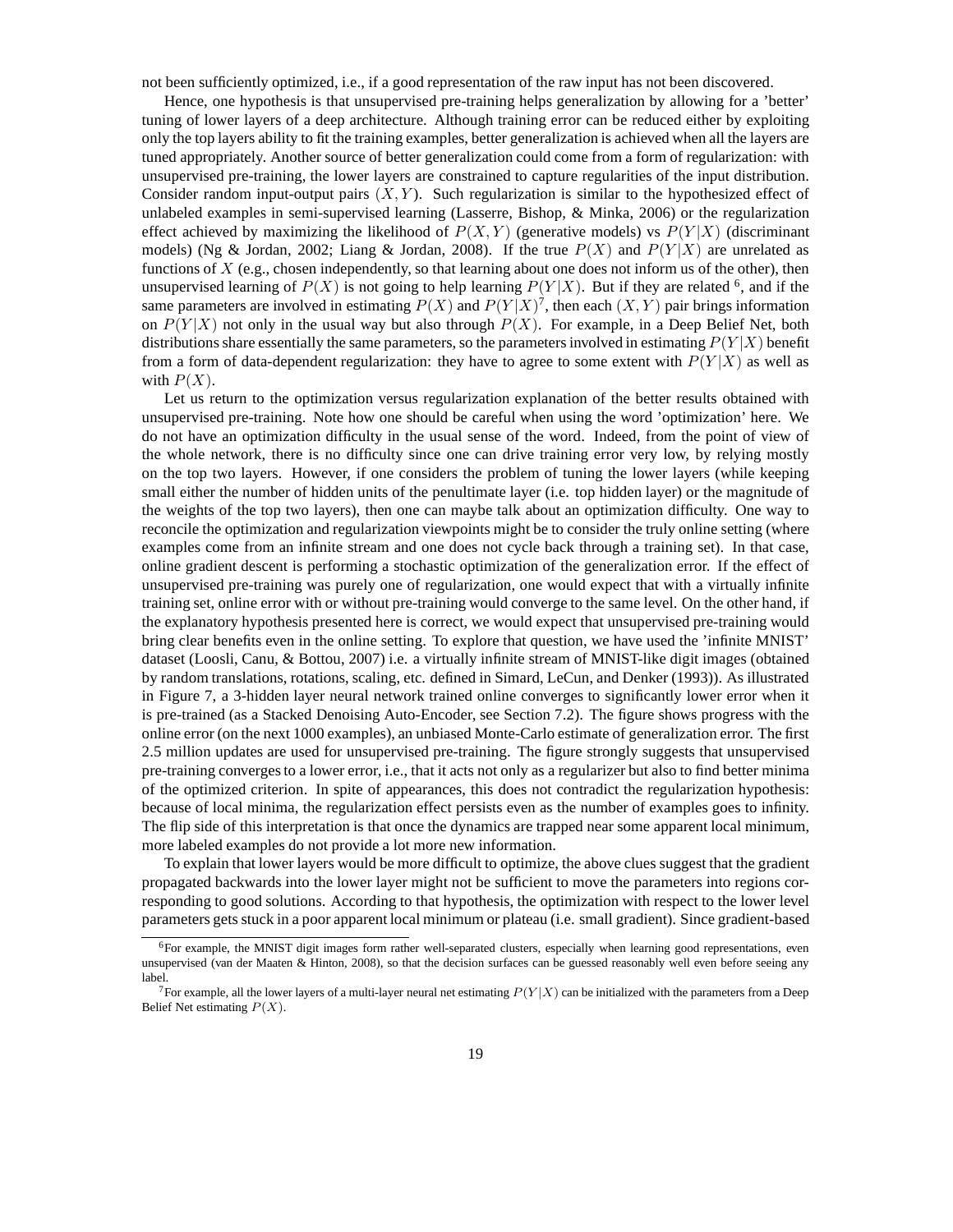

Figure 7: Deep architecture trained online with 10 million examples of digit images, either with pre-training (triangles) or without (circles). The classification error shown (vertical axis, log-scale) is computed online on the next 1000 examples, plotted against the number of examples seen from the beginning. The first 2.5 million examples are used for unsupervised pre-training (of a stack of denoising auto-encoders). The oscillations near the end are because the error rate is too close to zero, making the sampling variations appear large on the log-scale. Whereas with a very large training set regularization effects should dissipate, one can see that without pre-training, training converges to a poorer apparent local minimum: unsupervised pre-training helps to find a better minimum of the online error. Experiments performed by Dumitru Erhan.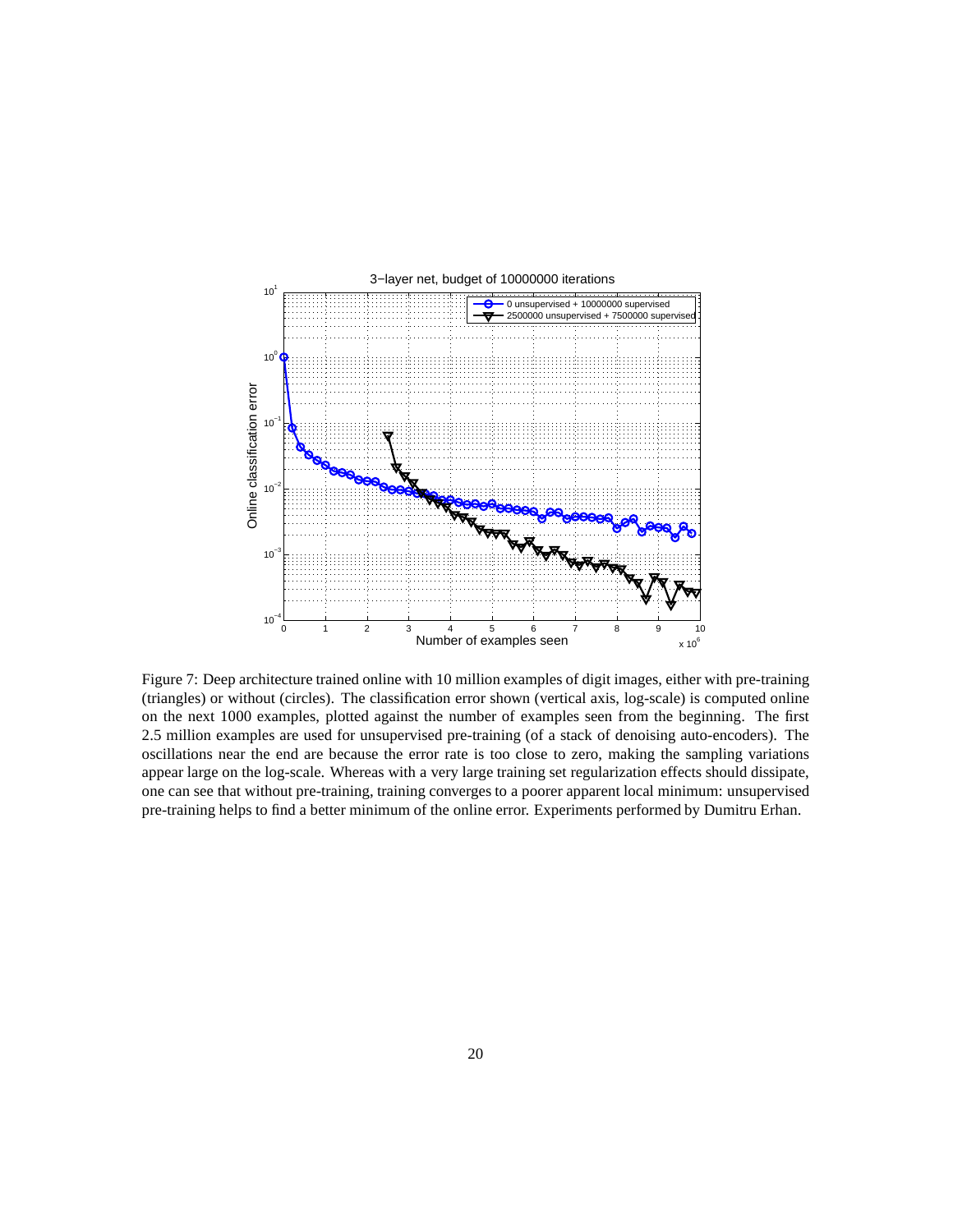training of the top layers works reasonably well, it would mean that the gradient becomes less informative about the required changes in the parameters as we move back towards the lower layers, or that the error function becomes too ill-conditioned for gradient descent to escape these apparent local minima. As argued in Section 4.5, this might be connected with the observation that deep convolutional neural networks are easier to train, maybe because they have a very special sparse connectivity in each layer. There might also be a link between this difficulty in exploiting the gradient in deep networks and the difficulty in training recurrent neural networks through long sequences, analyzed in Hochreiter (1991), Bengio, Simard, and Frasconi (1994), Lin, Horne, Tino, and Giles (1995). A recurrent neural network can be "unfolded in time" by considering the output of each neuron at different time steps as different variables, making the unfolded network over a long input sequence a very deep architecture. In recurrent neural networks, the training difficulty can be traced to a vanishing (or sometimes exploding) gradient propagated through many non-linearities. There is an additional difficulty in the case of recurrent neural networks, due to a mismatch between short-term (i.e., shorter paths in unfolded graph of computations) and long-term components of the gradient (associated with longer paths in that graph).

## **4.3 Unsupervised Learning for Deep Architectures**

As we have seen above, layer-wise unsupervised learning has been a crucial component of all the successful learning algorithms for deep architectures up to now. If gradients of a criterion defined at the output layer become less useful as they are propagated backwards to lower layers, it is reasonable to believe that an unsupervised learning criterion defined at the level of a single layer could be used to move its parameters in a favorable direction. It would be reasonable to expect this if the single-layer learning algorithm discovered a representation that captures statistical regularities of the layer's input. PCA and the standard variants of ICA requiring as many causes as signals seem inappropriate because they generally do not make sense in the socalled *overcomplete case*, where the number of outputs of the layer is greater than the number of its inputs. This suggests looking in the direction of extensions of ICA to deal with the overcomplete case (Lewicki & Sejnowski, 1998; Hyvärinen, Karhunen, & Oja, 2001; Hinton, Welling, Teh, & Osindero, 2001; Teh, Welling, Osindero, & Hinton, 2003), as well as algorithms related to PCA and ICA, such as auto-encoders and RBMs, which can be applied in the overcomplete case. Indeed, experiments performed with these onelayer unsupervised learning algorithms in the context of a multi-layer system confirm this idea (Hinton et al., 2006; Bengio et al., 2007; Ranzato et al., 2007). Furthermore, stacking linear projections (e.g. two layers of PCA) is still a linear transformation, i.e., not building deeper architectures.

In addition to the motivation that unsupervised learning could help reduce the dependency on the unreliable update direction given by the gradient of a supervised criterion, we have already introduced another motivation for using unsupervised learning at each level of a deep architecture. It could be a way to naturally decompose the problem into sub-problems associated with different levels of abstraction. We know that unsupervised learning algorithms can extract salient information about the input distribution. This information can be captured in a distributed representation, i.e., a set of features which encode the salient factors of variation in the input. A one-layer unsupervised learning algorithm could extract such salient features, but because of the limited capacity of that layer, the features extracted on the first level of the architecture can be seen as *low-level features*. It is conceivable that learning a second layer based on the same principle but taking as input the features learned with the first layer could extract slightly *higher-level features*. In this way, one could imagine that higher-level abstractions that characterize the input could emerge. Note how in this process all learning could remain local to each layer, therefore side-stepping the issue of gradient diffusion that might be hurting gradient-based learning of deep neural networks, when we try to optimize a single global criterion. This motivates the next section, where we discuss deep generative architectures and introduce Deep Belief Networks formally.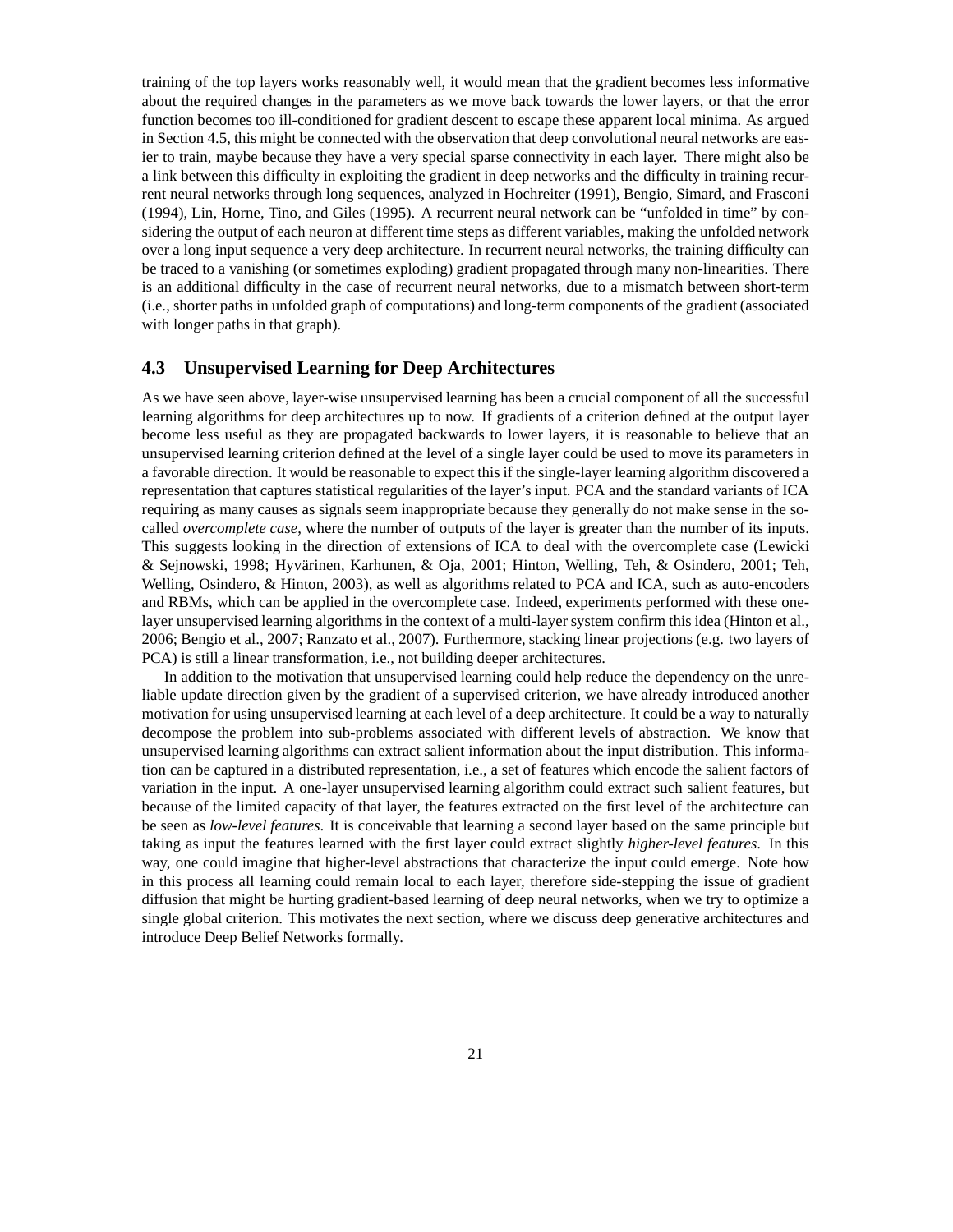

Figure 8: Example of a generative multi-layer neural network, here a sigmoid belief network, represented as a directed graphical model (with one node per random variable, and directed arcs indicating direct dependence). The observed data is x and the hidden factors at level k are the elements of vector  $\mathbf{h}^k$ . The top layer  $h<sup>3</sup>$  has a factorized prior.

## **4.4 Deep Generative Architectures**

Besides being useful for pre-training a supervised predictor, unsupervised learning in deep architectures can be of interest to learn a distribution and generate samples from it. Generative models can often be represented as graphical models (Jordan, 1998): these are visualized as graphs in which nodes represent random variables and arcs say something about the type of dependency existing between the random variables. The joint distribution of all the variables can be written in terms of products involving only a node and its neighbors in the graph. With directed arcs (defining parenthood), a node is conditionally independent of its ancestors, given its parents. Some of the random variables in a graphical model can be observed, and others cannot (called hidden variables). Sigmoid belief networks are generative multi-layer neural networks that were proposed and studied before 2006, and trained using variational approximations (Dayan, Hinton, Neal, & Zemel, 1995; Hinton, Dayan, Frey, & Neal, 1995; Saul, Jaakkola, & Jordan, 1996; Titov & Henderson, 2007). In a sigmoid belief network, the units (typically binary random variables) in each layer are independent given the values of the units in the layer above, as illustrated in Figure 8. The typical parametrization of these conditional distributions (going downwards instead of upwards in ordinary neural nets) is similar to the neuron activation equation of eq. 3:

$$
P(\mathbf{h}_i^k = 1 | \mathbf{h}^{k+1}) = \text{sigm}(\mathbf{b}_i^k + \sum_j W_{i,j}^{k+1} \mathbf{h}_j^{k+1})
$$
\n<sup>(5)</sup>

where  $\mathbf{h}_i^k$  is the binary activation of hidden node i in layer k,  $\mathbf{h}^k$  is the vector  $(\mathbf{h}_1^k, \mathbf{h}_2^k, \ldots)$ , and we denote the input vector  $\mathbf{x} = \mathbf{h}^0$ . Note how the notation  $P(\ldots)$  always represents a probability distribution associated with our model, whereas  $\hat{P}$  is the training distribution (the empirical distribution of the training set, or the generating distribution for our training examples). The bottom layer generates a vector x in the input space, and we would like the model to give high probability to the training data. Considering multiple levels, the generative model is thus decomposed as follows:

$$
P(\mathbf{x}, \mathbf{h}^1, \dots, \mathbf{h}^\ell) = P(\mathbf{h}^\ell) \left( \prod_{k=1}^{\ell-1} P(\mathbf{h}^k | \mathbf{h}^{k+1}) \right) P(\mathbf{x} | \mathbf{h}^1)
$$
(6)

and marginalization yields  $P(x)$ , but this is intractable in practice except for tiny models. In a sigmoid belief network, the top level prior  $P(\mathbf{h}^{\ell})$  is generally chosen to be factorized, i.e., very simple:  $P(\mathbf{h}^{\ell}) = \prod_i P(\mathbf{h}^{\ell}_i)$ ,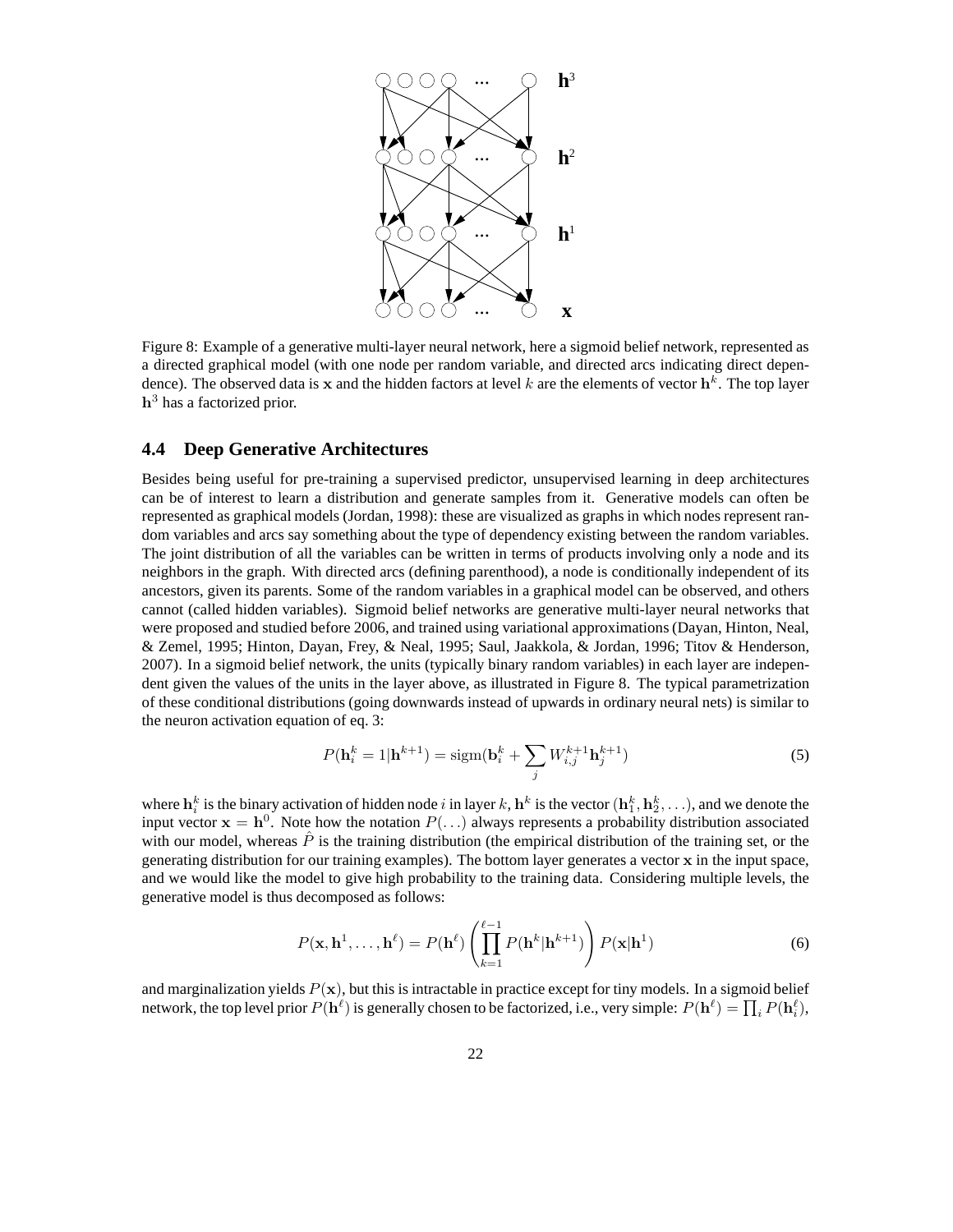

Figure 9: Graphical model of a Deep Belief Network with observed vector x and hidden layers  $\mathbf{h}^1, \mathbf{h}^2$  and  $h^3$ . Notation is as in Figure 8. The structure is similar to a sigmoid belief network, except for the top two layers. Instead of having a factorized prior for  $P(\textbf{h}^3)$ , the joint of the top two layers,  $P(\textbf{h}^2, \textbf{h}^3)$ , is a Restricted Boltzmann Machine. The model is mixed, with double arrows on the arcs between the top two layers because an RBM is an undirected graphical model rather than a directed one.

and a single Bernoulli parameter is required for each  $P(\mathbf{h}_i^{\ell} = 1)$  in the case of binary units.

Deep Belief Networks are similar to sigmoid belief networks, but with a slightly different parametrization for the top two layers, as illustrated in Figure 9:

$$
P(\mathbf{x}, \mathbf{h}^1, \dots, \mathbf{h}^\ell) = P(\mathbf{h}^{\ell-1}, \mathbf{h}^\ell) \left( \prod_{k=1}^{\ell-2} P(\mathbf{h}^k | \mathbf{h}^{k+1}) \right) P(\mathbf{x} | \mathbf{h}^1).
$$
 (7)

The joint distribution of the top two layers is a Restricted Boltzmann Machine (RBM),



Figure 10: Undirected graphical model of a Restricted Boltzmann Machine (RBM). There are no links between units of the same layer, only between input (or visible) units  $x_j$  and hidden units  $h_i$ , making the conditionals  $P(\mathbf{h}|\mathbf{x})$  and  $P(\mathbf{x}|\mathbf{h})$  factorize conveniently.

$$
P(\mathbf{h}^{\ell-1}, \mathbf{h}^{\ell}) \propto e^{\mathbf{b}'\mathbf{h}^{\ell-1} + \mathbf{c}'\mathbf{h}^{\ell} + \mathbf{h}^{\ell'}W\mathbf{h}^{\ell-1}}
$$
(8)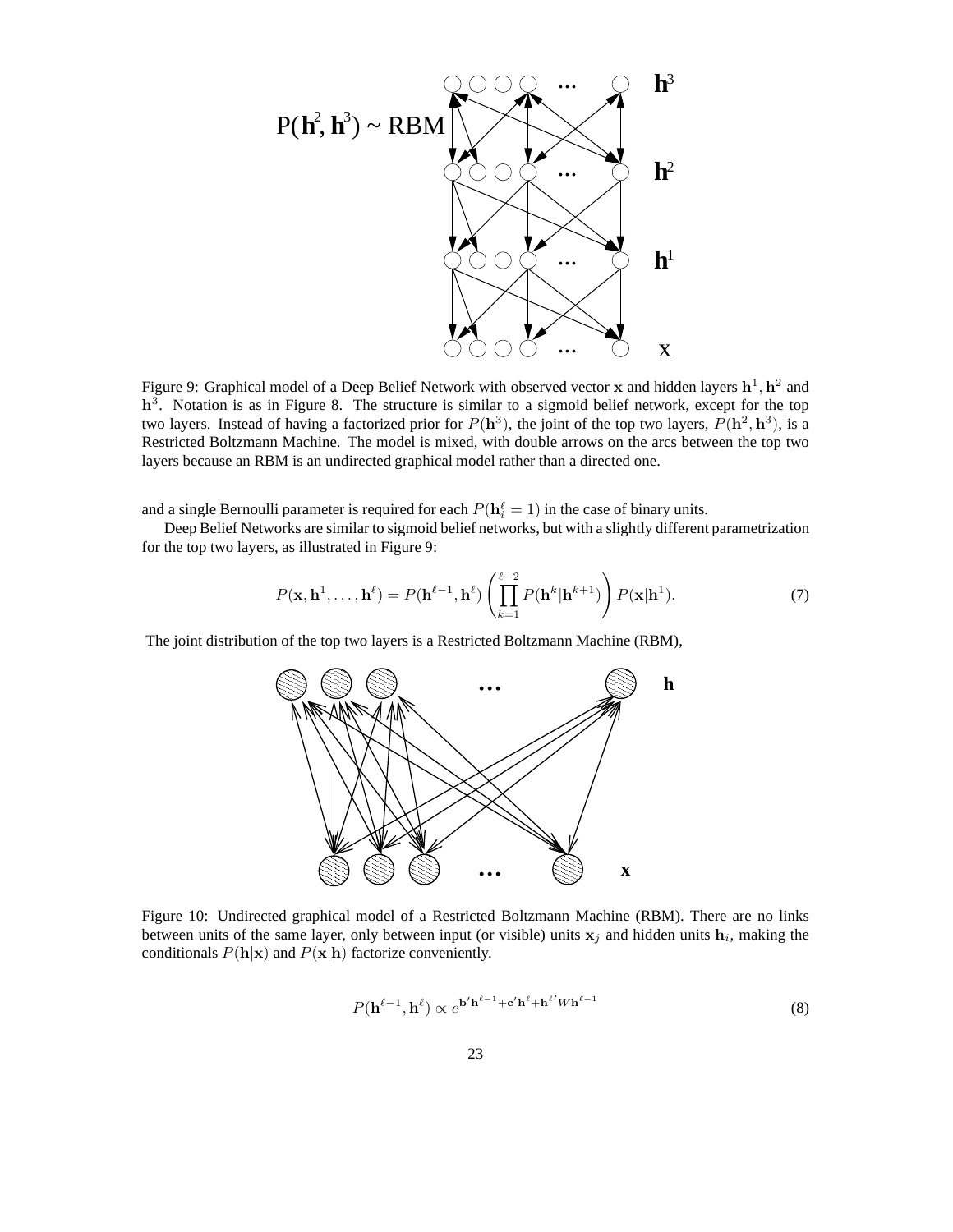illustrated in Figure 10, and whose inference and training algorithms are described in more detail in Sections 5.3 and 5.4 respectively. This apparently slight change from sigmoidal belief networks to DBNs comes with a different learning algorithm, which exploits the notion of training greedily one layer at a time, building up gradually more abstract representations of the raw input into the posteriors  $P(\mathbf{h}^k|\mathbf{x})$ . A detailed description of RBMs and of the greedy layer-wise training algorithms for deep architectures follows in Sections 5 and 6.

## **4.5 Convolutional Neural Networks**

Although deep supervised neural networks were generally found too difficult to train before the use of unsupervised pre-training, there is one notable exception: convolutional neural networks. Convolutional nets were inspired by the visual system's structure, and in particular by the models of it proposed by Hubel and Wiesel (1962). The first computational models based on these local connectivities between neurons and on hierarchically organized transformations of the image are found in Fukushima's Neocognitron (Fukushima, 1980). As he recognized, when neurons with the same parameters are applied on patches of the previous layer at different locations, a form of translational invariance is obtained. Later, LeCun and collaborators, following up on this idea, designed and trained convolutional networks using the error gradient, obtaining state-of-the-art performance (LeCun et al., 1989; Le Cun et al., 1998) on several pattern recognition tasks. Modern understanding of the physiology of the visual system is consistent with the processing style found in convolutional networks (Serre et al., 2007), at least for the quick recognition of objects, i.e., without the benefit of attention and top-down feedback connections. To this day, pattern recognition systems based on convolutional neural networks are among the best performing systems. This has been shown clearly for handwritten character recognition (Le Cun et al., 1998), which has served as a machine learning benchmark for many years.<sup>8</sup>

Concerning our discussion of training deep architectures, the example of convolutional neural networks (LeCun et al., 1989; Le Cun et al., 1998; Simard et al., 2003; Ranzato et al., 2007) is interesting because they typically have five, six or seven layers, a number of layers which makes fully-connected neural networks almost impossible to train properly when initialized randomly. What is particular in their architecture that might explain their good generalization performance in vision tasks?

LeCun's convolutional neural networks are organized in layers of two types: convolutional layers and subsampling layers. Each layer has a *topographic structure*, i.e., each neuron is associated with a fixed two-dimensional position that corresponds to a location in the input image, along with a receptive field (the region of the input image that influences the response of the neuron). At each location of each layer, there are a number of different neurons, each with its set of input weights, associated with neurons in a rectangular patch in the previous layer. The same set of weights, but a different input rectangular patch, are associated with neurons at different locations.

One untested hypothesis is that the small fan-in of these neurons (few inputs per neuron) helps gradients to propagate through so many layers without diffusing so much as to become useless. Note that this alone would not suffice to explain the success of convolutional networks, since random sparse connectivity is not enough to yield good results in deep neural networks. However, an effect of the fan-in would be consistent with the idea that gradients propagated through many paths gradually become too diffuse, i.e., the credit or blame for the output error is distributed too widely and thinly. Another hypothesis (which does not necessarily exclude the first) is that the hierarchical local connectivity structure is a very strong prior that is particularly appropriate for vision tasks, and sets the parameters of the whole network in a favorable region (with all non-connections corresponding to zero weight) from which gradient-based optimization works well. The fact is that even with *random weights* in the first layers, a convolutional neural network performs well (Ranzato, Huang, Boureau, & LeCun, 2007), i.e., better than a trained fully connected neural network but worse than a fully optimized convolutional neural network.

<sup>&</sup>lt;sup>8</sup>Maybe too many years? It is good that the field is moving towards more ambitious benchmarks, such as those introduced by LeCun, Huang, and Bottou (2004), Larochelle et al. (2007).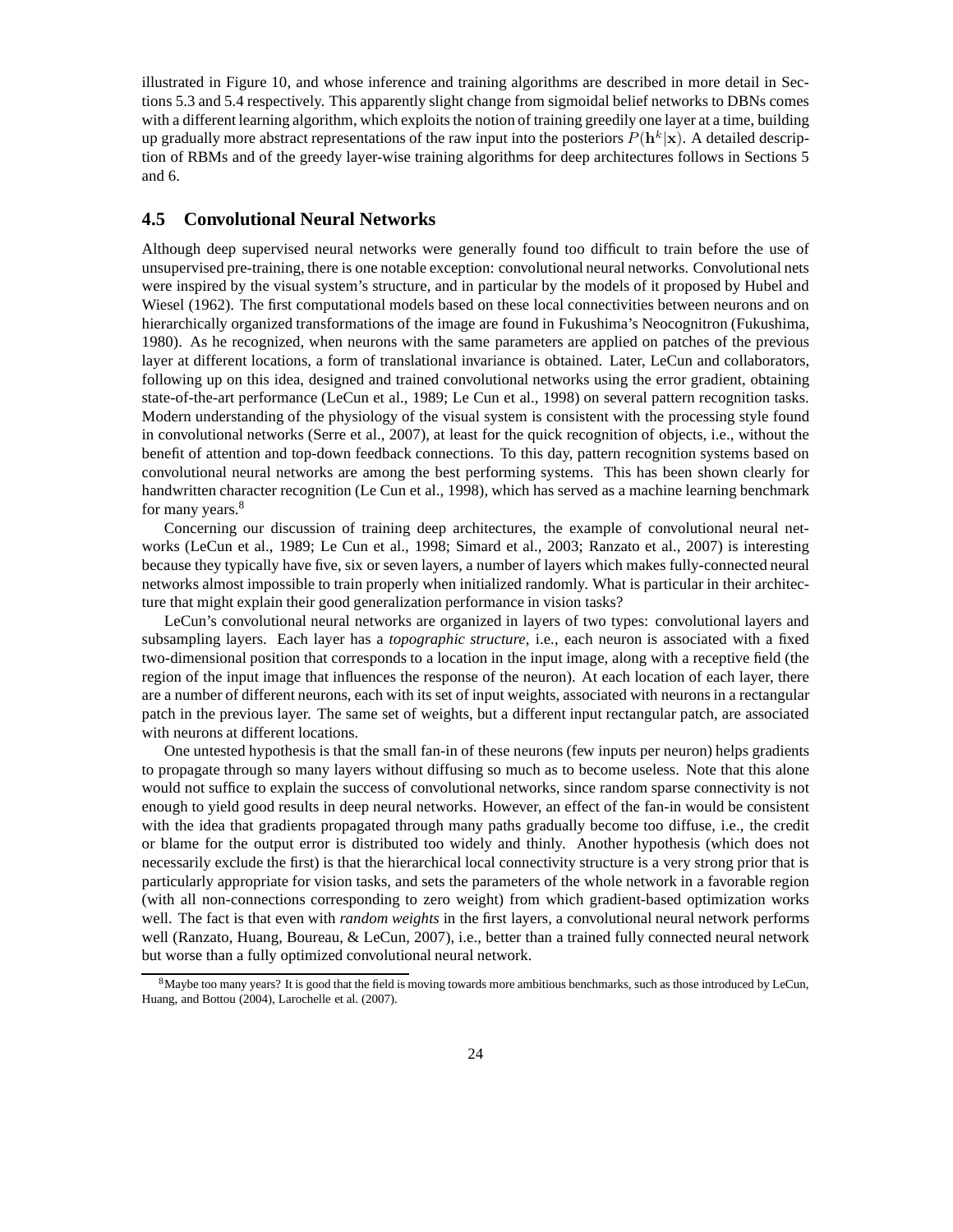Very recently, the convolutional structure has been imported into RBMs (Desjardins & Bengio, 2008) and DBNs (Lee et al., 2009). An important innovation in Lee et al. (2009) is the design of a generative version of the pooling / subsampling units, which worked beautifully in the experiments reported, yielding state-of-the-art results not only on MNIST digits but also on the Caltech-101 object classification benchmark. In addition, visualizing the features obtained at each level (the patterns most liked by hidden units) clearly confirms the notion of multiple levels of composition which motivated deep architectures in the first place, moving up from edges to object parts to objects in a natural way.

## **4.6 Auto-Encoders**

Some of the deep architectures discussed below (Deep Belief Nets and Stacked Auto-Encoders) exploit as component or monitoring device a particular type of neural network: the auto-encoder, also called autoassociator, or Diabolo network (Rumelhart et al., 1986b; Bourlard & Kamp, 1988; Hinton & Zemel, 1994; Schwenk & Milgram, 1995; Japkowicz, Hanson, & Gluck, 2000). There are also connections between the auto-encoder and RBMs discussed in Section 5.4.3, showing that auto-encoder training approximates RBM training by Contrastive Divergence. Because training an auto-encoder seems easier than training an RBM, they have been used as building blocks to train deep networks, where each level is associated with an autoencoder that can be trained separately (Bengio et al., 2007; Ranzato et al., 2007; Larochelle et al., 2007; Vincent et al., 2008).

An auto-encoder is trained to encode the input x into some representation  $c(x)$  so that the input can be reconstructed from that representation. Hence the target output of the auto-encoder is the auto-encoder input itself. If there is one linear hidden layer and the mean squared error criterion is used to train the network, then the k hidden units learn to project the input in the span of the first  $k$  principal components of the data (Bourlard & Kamp, 1988). If the hidden layer is non-linear, the auto-encoder behaves differently from PCA, with the ability to capture multi-modal aspects of the input distribution (Japkowicz et al., 2000). The formulation that we prefer generalizes the mean squared error criterion to the minimization of the negative log-likelihood of the reconstruction, given the encoding  $c(x)$ :

$$
RE = -\log P(\mathbf{x}|\mathbf{c}(\mathbf{x})).\tag{9}
$$

If  $x|c(x)$  is Gaussian, we recover the familiar squared error. If the inputs  $x_i$  are either binary or considered to be binomial probabilities, then the loss function would be

$$
-\log P(\mathbf{x}|\mathbf{c}(\mathbf{x})) = -\sum_{i} \mathbf{x}_i \log \mathbf{f}_i(\mathbf{c}(\mathbf{x})) + (1 - \mathbf{x}_i) \log(1 - \mathbf{f}_i(\mathbf{c}(\mathbf{x})))
$$
(10)

where  $f(\cdot)$  is called the *decoder*, and  $f(c(x))$  is the reconstruction produced by the network, and in this case should be a vector of numbers in  $(0, 1)$ , e.g., obtained with a sigmoid. The hope is that the code  $c(x)$  is a distributed representation that captures the main factors of variation in the data: because  $c(x)$  is viewed as a lossy compression of x, it cannot be a good compression (with small loss) for all x, so learning drives it to be one that is a good compression in particular for training examples, and hopefully for others as well (and that is the sense in which an auto-encoder generalizes), but not for arbitrary inputs.

One serious issue with this approach is that if there is no other constraint, then an auto-encoder with  $n$ -dimensional input and an encoding of dimension at least  $n$  could potentially just learn the identity function, for which many encodings would be useless (e.g., just copying the input). Surprisingly, experiments reported in Bengio et al. (2007) suggest that in practice, when trained with stochastic gradient descent, nonlinear auto-encoders with more hidden units than inputs (called overcomplete) yield useful representations (in the sense of classification error measured on a network taking this representation in input). A simple explanation is based on the observation that stochastic gradient descent with early stopping is similar to an  $\ell_2$  regularization of the parameters (Zinkevich, 2003; Collobert & Bengio, 2004). To achieve perfect reconstruction of continuous inputs, a one-hidden layer auto-encoder with non-linear hidden units needs very small weights in the first layer (to bring the non-linearity of the hidden units in their linear regime) and very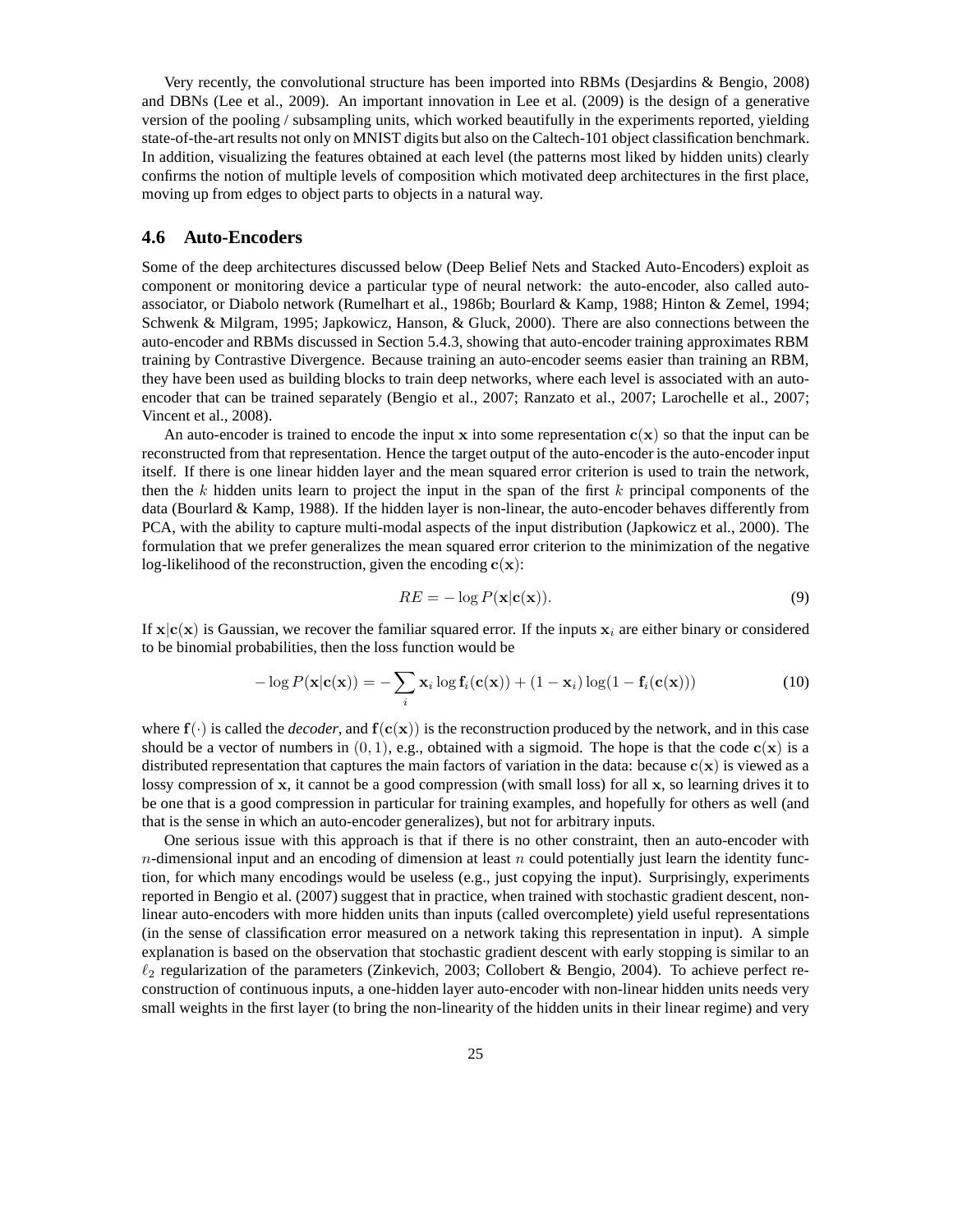large weights in the second layer. With binary inputs, very large weights are also needed to completely minimize the reconstruction error. Since the implicit or explicit regularization makes it difficult to reach large-weight solutions, the optimization algorithm finds encodings which only work well for examples similar to those in the training set, which is what we want. It means that the representation is exploiting statistical regularities present in the training set, rather than learning to replicate the identity function.

There are different ways that an auto-encoder with more hidden units than inputs could be prevented from learning the identity, and still capture something useful about the input in its hidden representation. Instead or in addition to constraining the encoder by explicit or implicit regularization of the weights, one strategy is to add noise in the encoding. This is essentially what RBMs do, as we will see later. Another strategy, which was found very successful (Olshausen & Field, 1997; Doi, Balcan, & Lewicki, 2006; Ranzato et al., 2007; Ranzato & LeCun, 2007; Ranzato et al., 2008; Mairal, Bach, Ponce, Sapiro, & Zisserman, 2009), is based on a sparsity constraint on the code. Interestingly, these approaches give rise to weight vectors that match well qualitatively the observed receptive fields of neurons in V1 and V2 (Lee, Ekanadham, & Ng, 2008), major areas of the mammal visual system. The question of sparsity is discussed further in Section 7.1.

Whereas sparsity and regularization reduce representational capacity in order to avoid learning the identity, RBMs can have a very large capacity and still not learn the identity, because they are not (only) trying to encode the input but also to capture the statistical structure in the input, by approximately maximizing the likelihood of a generative model. There is a variant of auto-encoder which shares that property with RBMs, called *denoising auto-encoder* (Vincent et al., 2008). The denoising auto-encoder minimizes the error in reconstructing the input from a stochastically corrupted transformation of the input. It can be shown that it maximizes a lower bound on the log-likelihood of a generative model. See Section 7.2 for more details.

# **5 Energy-Based Models and Boltzmann Machines**

Because Deep Belief Networks (DBNs) are based on Restricted Boltzmann Machines (RBMs), which are particular *energy-based models*, we introduce here the main mathematical concepts helpful to understand them, including *Contrastive Divergence* (CD).

## **5.1 Energy-Based Models and Products of Experts**

*Energy-based* models associate a scalar energy to each configuration of the variables of interest (LeCun & Huang, 2005; LeCun, Chopra, Hadsell, Ranzato, & Huang, 2006; Ranzato, Boureau, Chopra, & LeCun, 2007). Learning corresponds to modifying that energy function so that its shape has desirable properties. For example, we would like plausible or desirable configurations to have low energy. Energy-based probabilistic models may define a probability distribution through an energy function, as follows:

$$
P(\mathbf{x}) = \frac{e^{-\text{Energy}(\mathbf{x})}}{Z},\tag{11}
$$

i.e., energies operate in the log-probability domain. Th above generalizes *exponential family* models (Brown, 1986), for which the energy function Energy(x) has the form  $\eta(\theta) \cdot \phi(x)$ . We will see below that the conditional distribution of one layer given another, in the RBM, can be taken from any of the exponential family distributions (Welling, Rosen-Zvi, & Hinton, 2005). Whereas any probability distribution can be cast as an energy-based models, many more specialized distribution families, such as the exponential family, can benefit from particular inference and learning procedures. Some instead have explored rather generalpurpose approaches to learning in energy-based models (Hyvärinen, 2005; LeCun et al., 2006; Ranzato et al., 2007).

The normalizing factor Z is called the *partition function* by analogy with physical systems,

$$
Z = \sum_{\mathbf{x}} e^{-\text{Energy}(\mathbf{x})}
$$
 (12)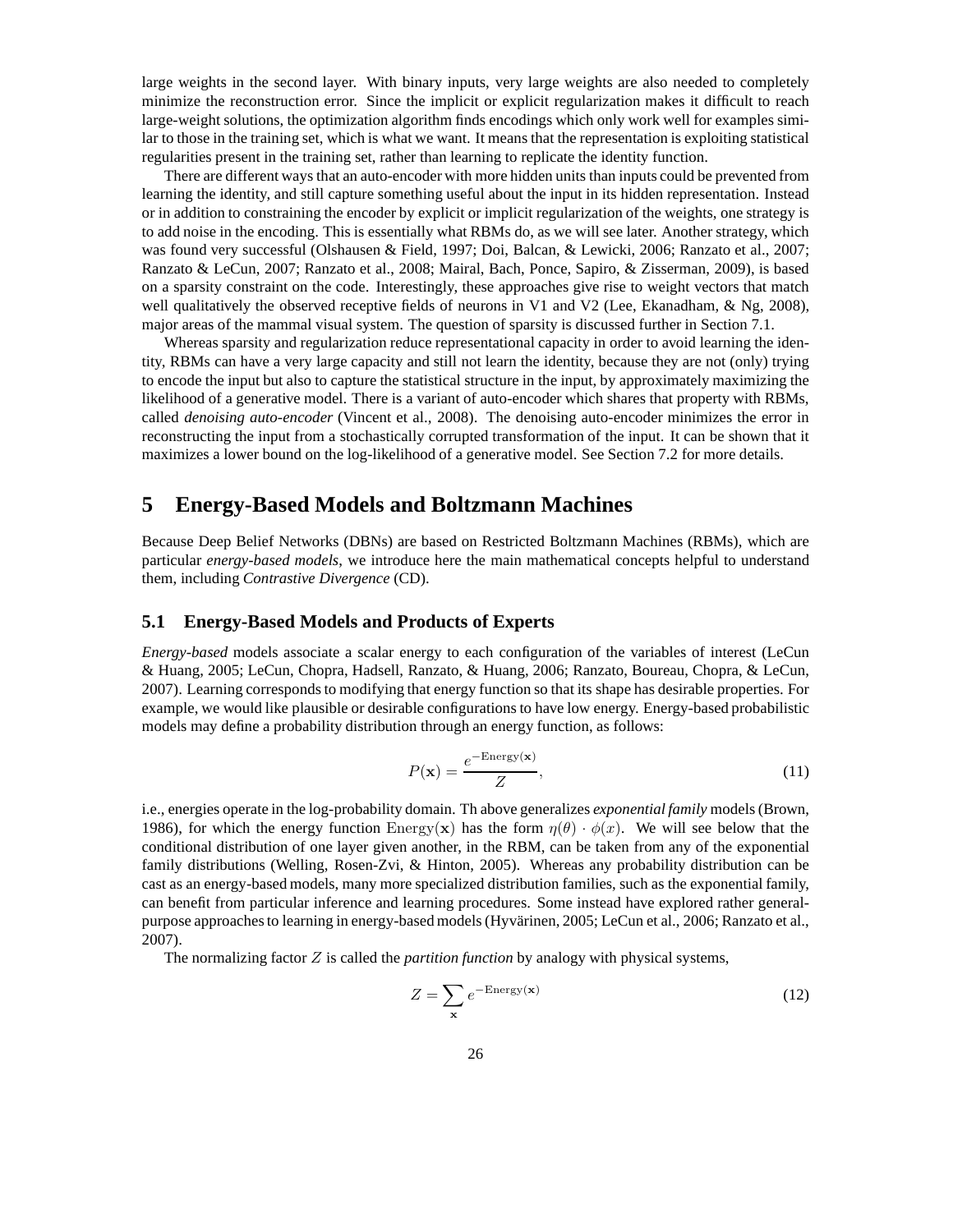with a sum running over the input space, or an appropriate integral when x is continuous. Some energy-based models can be defined even when the sum or integral for  $Z$  does not exist (see sec.5.1.2).

In the *product of experts* formulation (Hinton, 1999, 2002), the energy function is a sum of terms, each one associated with an "expert"  $f_i$ :

Energy(**x**) = 
$$
\sum_{i} f_i(\mathbf{x}),
$$
 (13)

i.e.

$$
P(\mathbf{x}) \propto \prod_i P_i(\mathbf{x}) \propto \prod_i e^{-f_i(\mathbf{x})}.
$$
 (14)

Each expert  $P_i(\mathbf{x})$  can thus be seen as a detector of implausible configurations of x, or equivalently, as enforcing constraints on x. This is clearer if we consider the special case where  $f_i(\mathbf{x})$  can only take two values, one (small) corresponding to the case where the constraint is satisfied, and one (large) corresponding to the case where it is not. Hinton (1999) explains the advantages of a product of experts by opposition to a *mixture of experts* where the product of probabilities is replaced by a weighted sum of probabilities. To simplify, assume that each expert corresponds to a constraint that can either be satisfied or not. In a mixture model, the constraint associated with an expert is an indication of belonging to a region which excludes the other regions. One advantage of the product of experts formulation is therefore that the set of  $f_i(\mathbf{x})$  forms a distributed representation: instead of trying to partition the space with one region per expert as in mixture models, they partition the space according to all the possible configurations (where each expert can have its constraint violated or not). Hinton (1999) proposed an algorithm for estimating the gradient of  $\log P(x)$  in eq. 14 with respect to parameters associated with each expert, using the first instantiation (Hinton, 2002) of the Contrastive Divergence algorithm (Section 5.4).

#### **5.1.1 Introducing Hidden Variables**

In many cases of interest, x has many component variables  $x_i$ , and we do not observe of these components simultaneously, or we want to introduce some non-observed variables to increase the expressive power of the model. So we consider an observed part (still denoted x here) and a *hidden* part h

$$
P(\mathbf{x}, \mathbf{h}) = \frac{e^{-\text{Energy}(\mathbf{x}, \mathbf{h})}}{Z}
$$
 (15)

and because only x is observed, we care about the marginal

$$
P(\mathbf{x}) = \sum_{\mathbf{h}} \frac{e^{-\text{Energy}(\mathbf{x}, \mathbf{h})}}{Z}.
$$
 (16)

In such cases, to map this formulation to one similar to eq. 11, we introduce the notation (inspired from physics) of *free energy*, defined as follows:

$$
P(\mathbf{x}) = \frac{e^{-\text{FreeEnergy}(\mathbf{x})}}{Z},\tag{17}
$$

with  $Z = \sum_{\mathbf{x}} e^{-\text{FreeEnergy}(\mathbf{x})}$ , i.e.

FreeEnergy(**x**) = 
$$
-\log \sum_{\mathbf{h}} e^{-\text{Energy}(\mathbf{x}, \mathbf{h})}
$$
. (18)

So the free energy is just a marginalization of energies in the log-domain. The data log-likelihood gradient then has a particularly interesting form. Let us introduce  $\theta$  to represent parameters of the model. Starting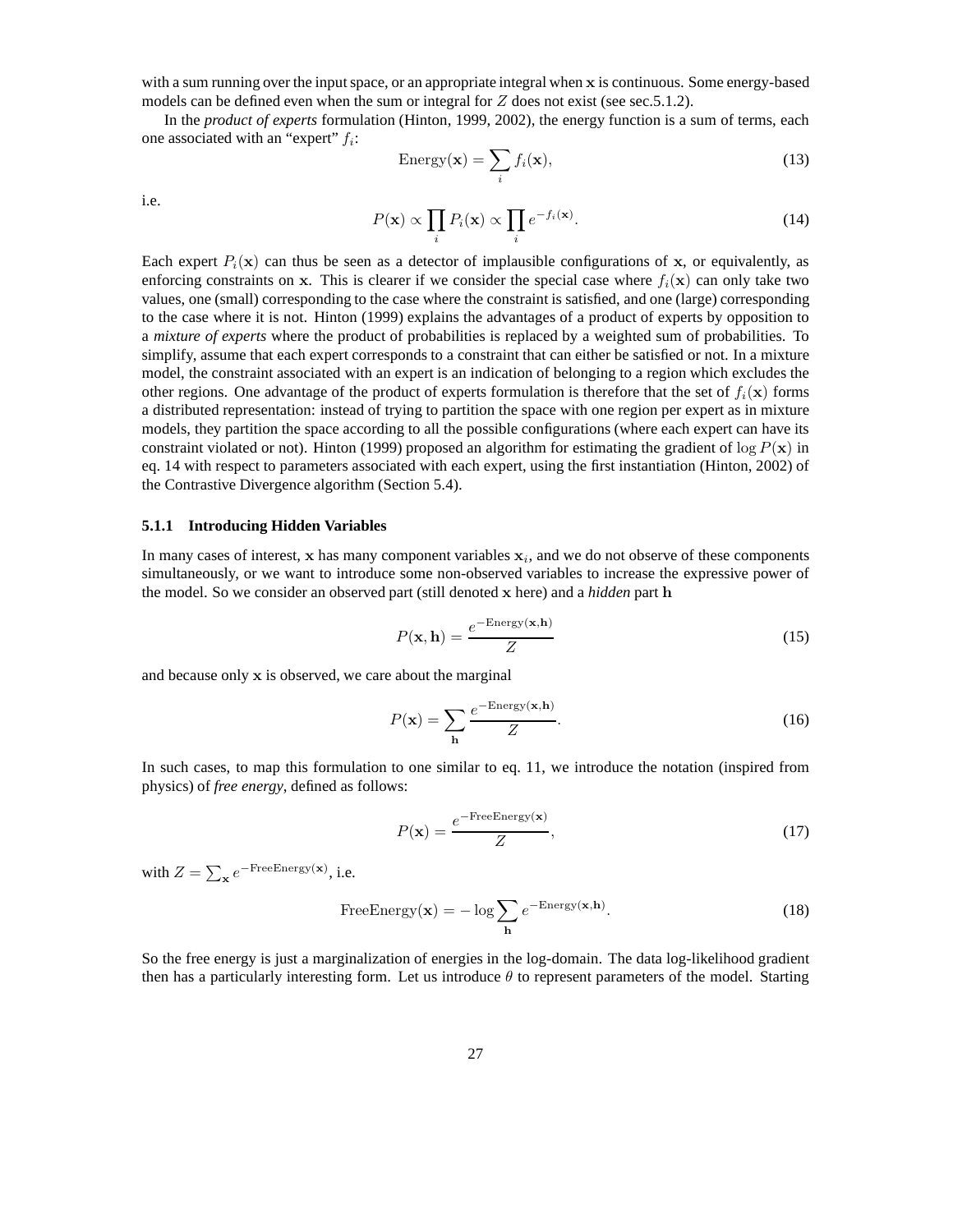from eq. 17, we obtain

$$
\frac{\partial \log P(\mathbf{x})}{\partial \theta} = -\frac{\partial \text{FreeEnergy}(\mathbf{x})}{\partial \theta} + \frac{1}{Z} \sum_{\tilde{\mathbf{x}}} e^{-\text{FreeEnergy}(\tilde{\mathbf{x}})} \frac{\partial \text{FreeEnergy}(\tilde{\mathbf{x}})}{\partial \theta}
$$

$$
= -\frac{\partial \text{FreeEnergy}(\mathbf{x})}{\partial \theta} + \sum_{\tilde{\mathbf{x}}} P(\tilde{\mathbf{x}}) \frac{\partial \text{FreeEnergy}(\tilde{\mathbf{x}})}{\partial \theta}.
$$
(19)

Hence the average log-likelihood gradient over the training set is

$$
E_{\hat{P}}\left[\frac{\partial \log P(\mathbf{x})}{\partial \theta}\right] = -E_{\hat{P}}\left[\frac{\partial \text{FreeEnergy}(\mathbf{x})}{\partial \theta}\right] + E_{P}\left[\frac{\partial \text{FreeEnergy}(\mathbf{x})}{\partial \theta}\right]
$$
(20)

where expectations are over x, with  $\hat{P}$  the training set empirical distribution and  $E_P$  the expectation under the model's distribution  $P$ . Therefore, if we could sample from  $P$  and compute the free energy tractably, we would have a Monte-Carlo method to obtain a stochastic estimator of the log-likelihood gradient.

If the energy can be written as a sum of terms associated with at most one hidden unit

Energy(
$$
\mathbf{x}, \mathbf{h}
$$
) =  $-\beta(\mathbf{x}) + \sum_{i} \gamma_i(\mathbf{x}, \mathbf{h}_i),$  (21)

a condition satisfied in the case of the RBM, then the free energy and numerator of the likelihood can be computed tractably (even though it involves a sum with an exponential number of terms):

$$
P(\mathbf{x}) = \frac{1}{Z} e^{-\text{FreeEnergy}(\mathbf{x})} = \frac{1}{Z} \sum_{\mathbf{h}} e^{-\text{Energy}(\mathbf{x}, \mathbf{h})}
$$
  
\n
$$
= \frac{1}{Z} \sum_{\mathbf{h}_1} \sum_{\mathbf{h}_2} \cdots \sum_{\mathbf{h}_k} e^{\beta(\mathbf{x}) - \sum_i \gamma_i(\mathbf{x}, \mathbf{h}_i)} = \frac{1}{Z} \sum_{\mathbf{h}_1} \sum_{\mathbf{h}_2} \cdots \sum_{\mathbf{h}_k} e^{\beta(\mathbf{x})} \prod_i e^{-\gamma_i(\mathbf{x}, \mathbf{h}_i)}
$$
  
\n
$$
= \frac{e^{\beta(\mathbf{x})}}{Z} \sum_{\mathbf{h}_1} e^{-\gamma_1(\mathbf{x}, \mathbf{h}_1)} \sum_{\mathbf{h}_2} e^{-\gamma_2(\mathbf{x}, \mathbf{h}_2)} \cdots \sum_{\mathbf{h}_k} e^{-\gamma_k(\mathbf{x}, \mathbf{h}_k)}
$$
  
\n
$$
= \frac{e^{\beta(\mathbf{x})}}{Z} \prod_{i} \sum_{\mathbf{h}_i} e^{-\gamma_i(\mathbf{x}, \mathbf{h}_i)}
$$
(22)

In the above,  $\sum_{h_i}$  is a sum over all the values that  $h_i$  can take (e.g. 2 values in the usual binomial units case); note how that sum is much easier to carry out than the sum  $\sum_{h}$  over all values of h. Note that all sums can be replaced by integrals if h is continuous, and the same principles apply. In many cases of interest, the sum or integral (over a single hidden unit's values) is easy to compute. The numerator of the likelihood (i.e. also the free energy) can be computed exactly in the above case, where  $\text{Energy}(\mathbf{x}, \mathbf{h}) = -\beta(\mathbf{x}) + \sum_i \gamma_i(\mathbf{x}, \mathbf{h}_i)$ , and we have

FreeEnergy(**x**) = 
$$
-\log P(\mathbf{x}) - \log Z = -\beta(\mathbf{x}) - \sum_{i} \log \sum_{\mathbf{h}_i} e^{-\gamma_i(\mathbf{x}, \mathbf{h}_i)}
$$
. (23)

#### **5.1.2 Conditional Energy-Based Models**

Whereas computing the partition function is difficult in general, if our ultimate goal is to make a decision concerning a variable y given a variable x, instead of considering all configurations  $(x, y)$ , it is enough to consider the configurations of y for each given x. A common case is one where y can only take values in a small discrete set, i.e.,

$$
P(y|\mathbf{x}) = \frac{e^{-\text{Energy}(\mathbf{x}, y)}}{\sum_{y} e^{-\text{Energy}(\mathbf{x}, y)}}.
$$
\n(24)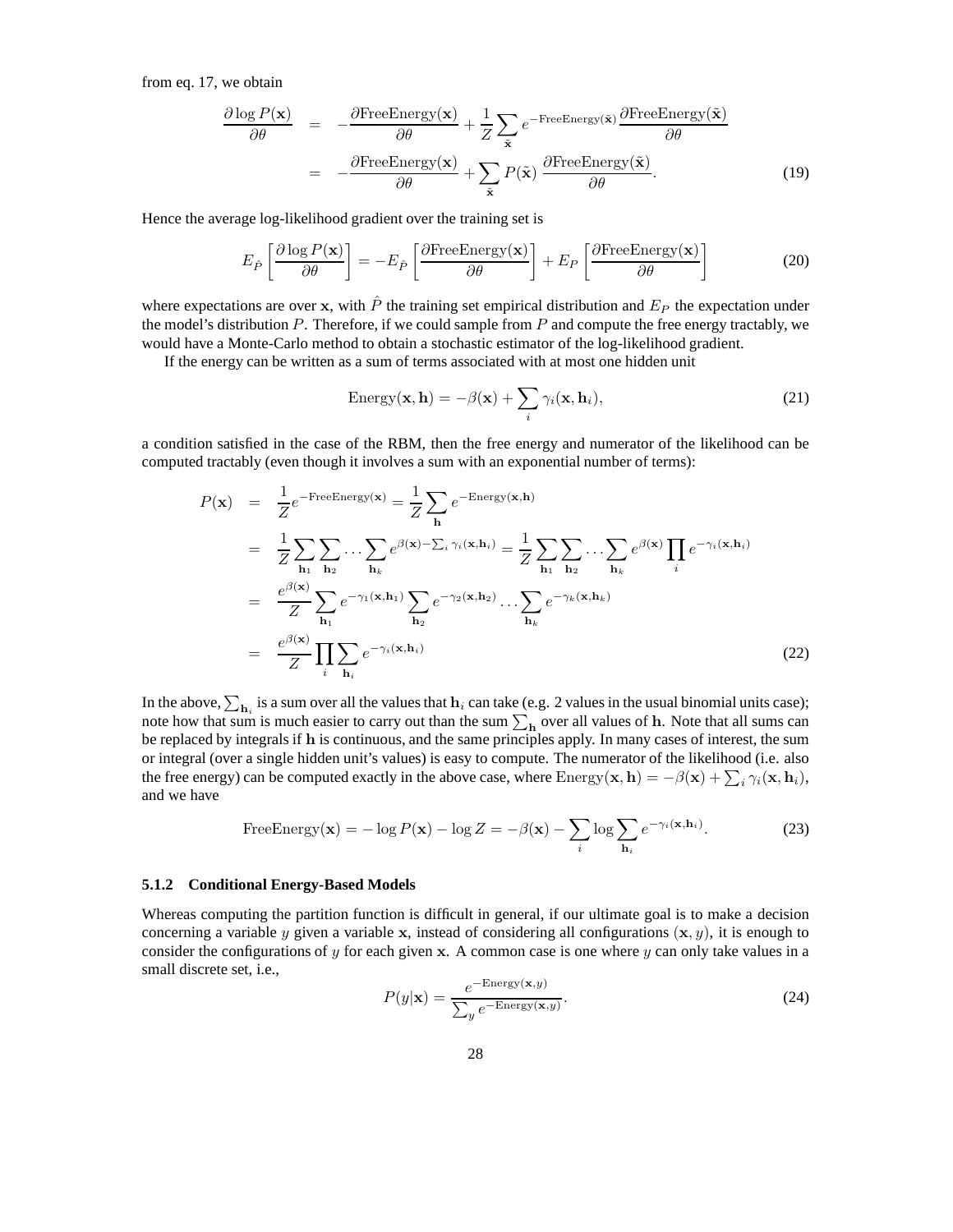In this case the gradient of the conditional log-likelihood with respect to parameters of the energy function can be computed efficiently. This formulation applies to a discriminant variant of the RBM called Discriminative RBM (Larochelle & Bengio, 2008). Such conditional energy-based models have also been exploited in a series of probabilistic language models based on neural networks (Bengio et al., 2001; Schwenk & Gauvain, 2002; Bengio, Ducharme, Vincent, & Jauvin, 2003; Xu, Emami, & Jelinek, 2003; Schwenk, 2004; Schwenk & Gauvain, 2005; Mnih & Hinton, 2009). That formulation (or generally when it is easy to sum or maximize over the set of values of the terms of the partition function) has been explored at length (LeCun & Huang, 2005; LeCun et al., 2006; Ranzato et al., 2007, 2007; Collobert & Weston, 2008). An important and interesting element in the latter work is that it shows that such energy-based models can be optimized not just with respect to log-likelihood but with respect to more general criteria whose gradient has the property of making the energy of "correct" responses decrease while making the energy of competing responses increase. These energy functions do not necessarily give rise to a probabilistic model (because the exponential of the negated energy function is not required to be integrable), but they may nonetheless give rise to a function that can be used to choose  $y$  given x, which is often the ultimate goal in applications. Indeed when y takes a finite number of values,  $P(y|\mathbf{x})$  can always be computed since the energy function needs to be normalized only over the possible values of  $y$ .

### **5.2 Boltzmann Machines**

The Boltzmann machine is a particular type of energy-based model with hidden variables, and RBMs are special forms of Boltzmann machines in which  $P(h|x)$  and  $P(x|h)$  are both tractable because they factorize. In a Boltzmann machine (Hinton, Sejnowski, & Ackley, 1984; Ackley et al., 1985; Hinton & Sejnowski, 1986), the energy function is a general second-order polynomial:

Energy
$$
(\mathbf{x}, \mathbf{h}) = -\mathbf{b}'\mathbf{x} - \mathbf{c}'\mathbf{h} - \mathbf{h}'W\mathbf{x} - \mathbf{x}'U\mathbf{x} - \mathbf{h}'V\mathbf{h}.
$$
 (25)

There are two types of parameters, which we collectively denote by  $\theta$ : the offsets  $\mathbf{b}_i$  and  $\mathbf{c}_i$  (each associated with a single element of the vector x or of the vector h), and the weights  $W_{ij}$ ,  $U_{ij}$  and  $V_{ij}$  (each associated with a pair of units). Matrices U and V are assumed to be symmetric<sup>9</sup>, and in most models with zeros in the diagonal. Non-zeros in the diagonal can be used to obtain other variants, e.g., with Gaussian instead of binomial units (Welling et al., 2005).

Because of the quadratic interaction terms in h, the trick to analytically compute the free energy (eq. 22) cannot be applied here. However, an MCMC (Monte Carlo Markov Chain (Andrieu, de Freitas, Doucet, & Jordan, 2003)) sampling procedure can be applied in order to obtain a stochastic estimator of the gradient. The gradient of the log-likelihood can be written as follows, starting from eq. 16:

$$
\frac{\partial \log P(\mathbf{x})}{\partial \theta} = \frac{\partial \log \sum_{\mathbf{h}} e^{-\text{Energy}(\mathbf{x}, \mathbf{h})}}{\partial \theta} - \frac{\partial \log \sum_{\tilde{\mathbf{x}}, \mathbf{h}} e^{-\text{Energy}(\tilde{\mathbf{x}}, \mathbf{h})}}{\partial \theta}
$$
\n
$$
= -\frac{1}{\sum_{\mathbf{h}} e^{-\text{Energy}(\mathbf{x}, \mathbf{h})}} \sum_{\mathbf{h}} e^{-\text{Energy}(\mathbf{x}, \mathbf{h})} \frac{\partial \text{Energy}(\mathbf{x}, \mathbf{h})}{\partial \theta}
$$
\n
$$
+ \frac{1}{\sum_{\tilde{\mathbf{x}}, \mathbf{h}} e^{-\text{Energy}(\tilde{\mathbf{x}}, \mathbf{h})}} \sum_{\tilde{\mathbf{x}}, \mathbf{h}} e^{-\text{Energy}(\tilde{\mathbf{x}}, \mathbf{h})} \frac{\partial \text{Energy}(\tilde{\mathbf{x}}, \mathbf{h})}{\partial \theta}
$$
\n
$$
= -\sum_{\mathbf{h}} P(\mathbf{h}|\mathbf{x}) \frac{\partial \text{Energy}(\mathbf{x}, \mathbf{h})}{\partial \theta} + \sum_{\tilde{\mathbf{x}}, \mathbf{h}} P(\tilde{\mathbf{x}}, \mathbf{h}) \frac{\partial \text{Energy}(\tilde{\mathbf{x}}, \mathbf{h})}{\partial \theta}. \tag{26}
$$

Note that  $\frac{\partial \text{Energy}(\mathbf{x}, \mathbf{h})}{\partial \theta}$  is easy to compute. Hence if we have a procedure to sample from  $P(\mathbf{h}|\mathbf{x})$  and one to sample from  $P(x, h)$ , we can obtain an unbiased stochastic estimator of the log-likelihood gradient. Hinton

<sup>&</sup>lt;sup>9</sup>E.g. if U was not symmetric, the extra degrees of freedom would be wasted since  $\mathbf{x}_iU_{ij}\mathbf{x}_j + \mathbf{x}_jU_{ji}\mathbf{x}_i$  can be rewritten  $\mathbf{x}_i(U_{ij} + \mathbf{x}_j)$  $U_{ji}$ ) $\mathbf{x}_j = \frac{1}{2}\mathbf{x}_i(U_{ij} + U_{ji})\mathbf{x}_j + \frac{1}{2}\mathbf{x}_j(U_{ij} + U_{ji})\mathbf{x}_i$ , i.e., in a symmetric-matrix form.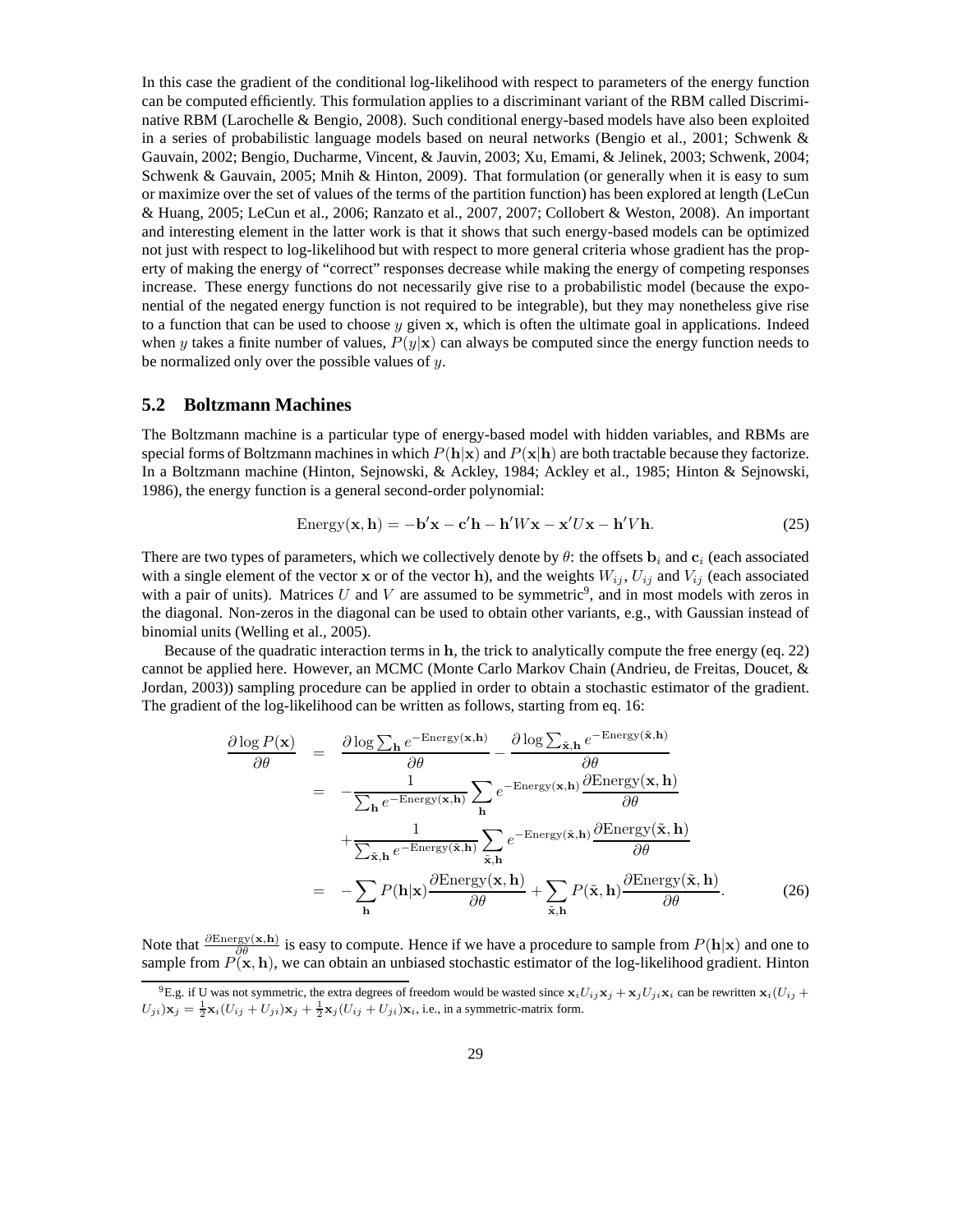et al. (1984), Ackley et al. (1985), Hinton and Sejnowski (1986) introduced the following terminology: in the *positive phase*, x is *clamped* to the observed input vector, and we sample h given x; in the *negative phase* both x and h are sampled, ideally from the model itself. In general, only approximate sampling can be achieved tractably, e.g., using an iterative procedure that constructs an MCMC. The MCMC sampling approach introduced in Hinton et al. (1984), Ackley et al. (1985), Hinton and Sejnowski (1986) is based on *Gibbs sampling* (Geman & Geman, 1984; Andrieu et al., 2003). Gibbs sampling of the joint of N random variables  $S = (S_1 \dots S_N)$  is done through a sequence of N sampling sub-steps of the form

$$
S_i \sim P(S_i | S_{-i} = \mathbf{s}_{-i})
$$
\n<sup>(27)</sup>

where  $S_{-i}$  contains the  $N-1$  other random variables in S, excluding  $S_i$ . After these N samples have been obtained, a step of the chain is completed, yielding a sample of S whose distribution converges to  $P(S)$  as the number of steps goes to  $\infty$ , under some conditions. A sufficient condition for convergence of a finite-state Markov Chain is that it is aperiodic<sup>10</sup> and irreducible<sup>11</sup>.

How can we perform Gibbs sampling in a Boltzmann machine? Let  $s = (x, h)$  denote all the units in the Boltzmann machine, and  $s_{-i}$  the set of values associated with all units except the *i*-th one. The Boltzmann machine energy function can be rewritten by putting all the parameters in a vector d and a symmetric matrix A,

$$
Energy(s) = -d's - s'As.
$$
\n(28)

Let  $\mathbf{d}_{-i}$  denote the vector d without the element  $\mathbf{d}_i$ ,  $A_{-i}$  the matrix A without the *i*-th row and column, and  $a_{-i}$  the vector that is the *i*-th row (or column) of A, without the *i*-th element. Using this notation, we obtain that  $P(s_i|s_{-i})$  can be computed and sampled from easily in a Boltzmann machine. For example, if  $s_i \in \{0, 1\}$  and the diagonal of A is null:

$$
P(\mathbf{s}_{i} = 1 | \mathbf{s}_{-i}) = \frac{\exp(\mathbf{d}_{i} + \mathbf{d}'_{-i}\mathbf{s}_{-i} + 2\mathbf{a}'_{-i}\mathbf{s}_{-i} + \mathbf{s}'_{-i}A_{-i}\mathbf{s}_{-i})}{\exp(\mathbf{d}_{i} + \mathbf{d}'_{-i}\mathbf{s}_{-i} + 2\mathbf{a}'_{-i}\mathbf{s}_{-i} + \mathbf{s}'_{-i}A_{-i}\mathbf{s}_{-i}) + \exp(\mathbf{d}'_{-i}\mathbf{s}_{-i} + \mathbf{s}'_{-i}A_{-i}\mathbf{s}_{-i})}
$$
  
\n
$$
= \frac{\exp(\mathbf{d}_{i} + 2\mathbf{a}'_{-i}\mathbf{s}_{-i})}{\exp(\mathbf{d}_{i} + 2\mathbf{a}'_{-i}\mathbf{s}_{-i}) + 1} = \frac{1}{1 + \exp(-\mathbf{d}_{i} - 2\mathbf{a}'_{-i}\mathbf{s}_{-i})}
$$
  
\n
$$
= \text{sign}(\mathbf{d}_{i} + 2\mathbf{a}'_{-i}\mathbf{s}_{-i})
$$
(29)

which is essentially the usual equation for computing a neuron's output in terms of other neurons  $s_{-i}$ , in artificial neural networks.

Since two MCMC chains (one for the positive phase and one for the negative phase) are needed for each example x, the computation of the gradient can be very expensive, and training time very long. This is essentially why the Boltzmann machine was replaced in the late 80's by the back-propagation algorithm for multi-layer neural networks as the dominant learning approach. However, recent work has shown that short chains can sometimes be used successfully, and this is the principle of Contrastive Divergence, discussed below (section 5.4) to train RBMs. Note also that the negative phase chain does not have to be restarted for each new example x (since it does not depend on the training data), and this observation has been exploited in persistent MCMC estimators (Tieleman, 2008; Salakhutdinov & Hinton, 2009) discussed in Section 5.4.2.

## **5.3 Restricted Boltzmann Machines**

The *Restricted* Boltzmann Machine (RBM) is the building block of a Deep Belief Network (DBN) because it shares parametrization with individual layers of a DBN, and because efficient learning algorithms were found to train it. The undirected graphical model of an RBM is illustrated in Figure 10, showing that the  $h_i$  are independent of each other when conditioning on x and the  $x_i$  are independent of each other when conditioning on h. In an RBM,  $U = 0$  and  $V = 0$  in eq. 25, i.e., the only interaction terms are

<sup>&</sup>lt;sup>10</sup>Aperiodic: no state is periodic with period  $k > 1$ ; a state has period k if one can only return to it at times  $t + k$ ,  $t + 2k$ , etc.

<sup>&</sup>lt;sup>11</sup>Irreducible: one can reach any state from any state in finite time with non-zero probability.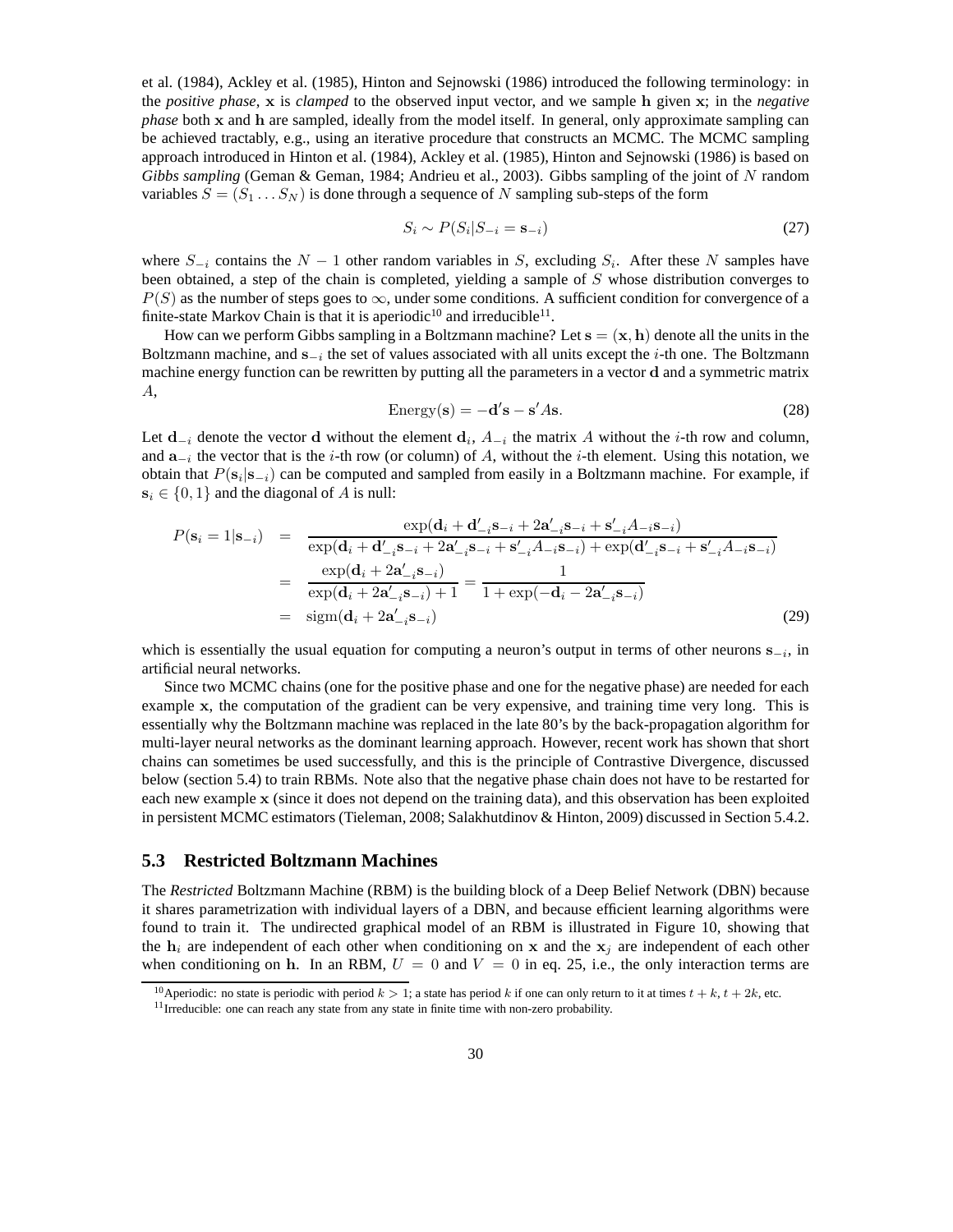between a hidden unit and a visible unit, but not between units of the same layer. This form of model was first introduced under the name of *Harmonium* (Smolensky, 1986), and learning algorithms (beyond the ones for Boltzmann Machines) were discussed in Freund and Haussler (1994). Empirically demonstrated and efficient learning algorithms and variants were proposed more recently (Hinton, 2002; Welling et al., 2005; Carreira-Perpiñan & Hinton, 2005). As a consequence of the lack of input-input and hidden-hidden interactions, the energy function is bilinear,

$$
Energy(\mathbf{x}, \mathbf{h}) = -\mathbf{b}'\mathbf{x} - \mathbf{c}'\mathbf{h} - \mathbf{h}'W\mathbf{x}
$$
\n(30)

and the factorization of the free energy of the input, introduced with eq. 21 and 23 can be applied with  $\beta(\mathbf{x}) = \mathbf{b}'\mathbf{x}$  and  $\gamma_i(\mathbf{x}, \mathbf{h}_i) = -\mathbf{h}_i(\mathbf{c}_i + W_i\mathbf{x})$ , where  $W_i$  is the row vector corresponding to the *i*-th row of W. Therefore the free energy of the input (i.e. its unnormalized log-probability) can be computed efficiently:

FreeEnergy(
$$
\mathbf{x}
$$
) =  $-\mathbf{b}'\mathbf{x} - \sum_{i} \log \sum_{\mathbf{h}_i} e^{\mathbf{h}_i(\mathbf{c}_i + W_i \mathbf{x})}$ . (31)

Using the same factorization trick (in eq. 22) due to the affine form of  $Energy(x, h)$  with respect to h, we readily obtain a tractable expression for the conditional probability  $P(h|x)$ :

$$
P(\mathbf{h}|\mathbf{x}) = \frac{\exp(\mathbf{b}'\mathbf{x} + \mathbf{c}'\mathbf{h} + \mathbf{h}'W\mathbf{x})}{\sum_{\tilde{\mathbf{h}}} \exp(\mathbf{b}'\mathbf{x} + \mathbf{c}'\tilde{\mathbf{h}} + \tilde{\mathbf{h}}'W\mathbf{x})}
$$
  
\n
$$
= \frac{\prod_{i} \exp(c_{i}\mathbf{h}_{i} + \mathbf{h}_{i}W_{i}\mathbf{x})}{\prod_{i} \sum_{\tilde{\mathbf{h}}_{i}} \exp(c_{i}\tilde{\mathbf{h}}_{i} + \tilde{\mathbf{h}}_{i}W_{i}\mathbf{x})}
$$
  
\n
$$
= \prod_{i} \frac{\exp(\mathbf{h}_{i}(\mathbf{c}_{i} + W_{i}\mathbf{x}))}{\sum_{\tilde{\mathbf{h}}_{i}} \exp(\tilde{\mathbf{h}}_{i}(\mathbf{c}_{i} + W_{i}\mathbf{x}))}
$$
  
\n
$$
= \prod_{i} P(\mathbf{h}_{i}|\mathbf{x}).
$$

In the commonly studied case where  $h_i \in \{0, 1\}$ , we obtain the usual neuron equation for a neuron's output given its input: ci<sub>+wix</sub>

$$
P(\mathbf{h}_i = 1|\mathbf{x}) = \frac{e^{\mathbf{c}_i + W_i \mathbf{x}}}{1 + e^{\mathbf{c}_i + W_i \mathbf{x}}} = \text{sigm}(\mathbf{c}_i + W_i \mathbf{x}).
$$
\n(32)

Since x and h play a symmetric role in the energy function, a similar derivation allows to efficiently compute and sample  $P(x|h)$ :

$$
P(\mathbf{x}|\mathbf{h}) = \prod_{i} P(\mathbf{x}_i|\mathbf{h})
$$
\n(33)

and in the binary case

$$
P(\mathbf{x}_j = 1 | \mathbf{h}) = \text{sigm}(\mathbf{b}_j + W'_{.j} \mathbf{h})
$$
\n(34)

where  $W_{\cdot j}$  is the j-th column of W.

In Hinton et al. (2006), binomial input units are used to encode pixel gray levels in input images as if they were the probability of a binary event. In the case of handwritten character images this approximation works well, but in other cases it does not. Experiments showing the advantage of using Gaussian input units rather than binomial units when the inputs are continuous-valued are described in Bengio et al. (2007). See Welling et al. (2005) for a general formulation where x and h (given the other) can be in any of the exponential family distributions (discrete and continuous).

Although RBMs might not be able to represent efficiently some distributions that could be represented compactly with an unrestricted Boltzmann machine, RBMs can represent any discrete distribution (Freund & Haussler, 1994; Le Roux & Bengio, 2008), if enough hidden units are used. In addition, it can be shown that unless the RBM already perfectly models the training distribution, adding a hidden unit (and properly choosing its weights and offset) can always improve the log-likelihood (Le Roux & Bengio, 2008).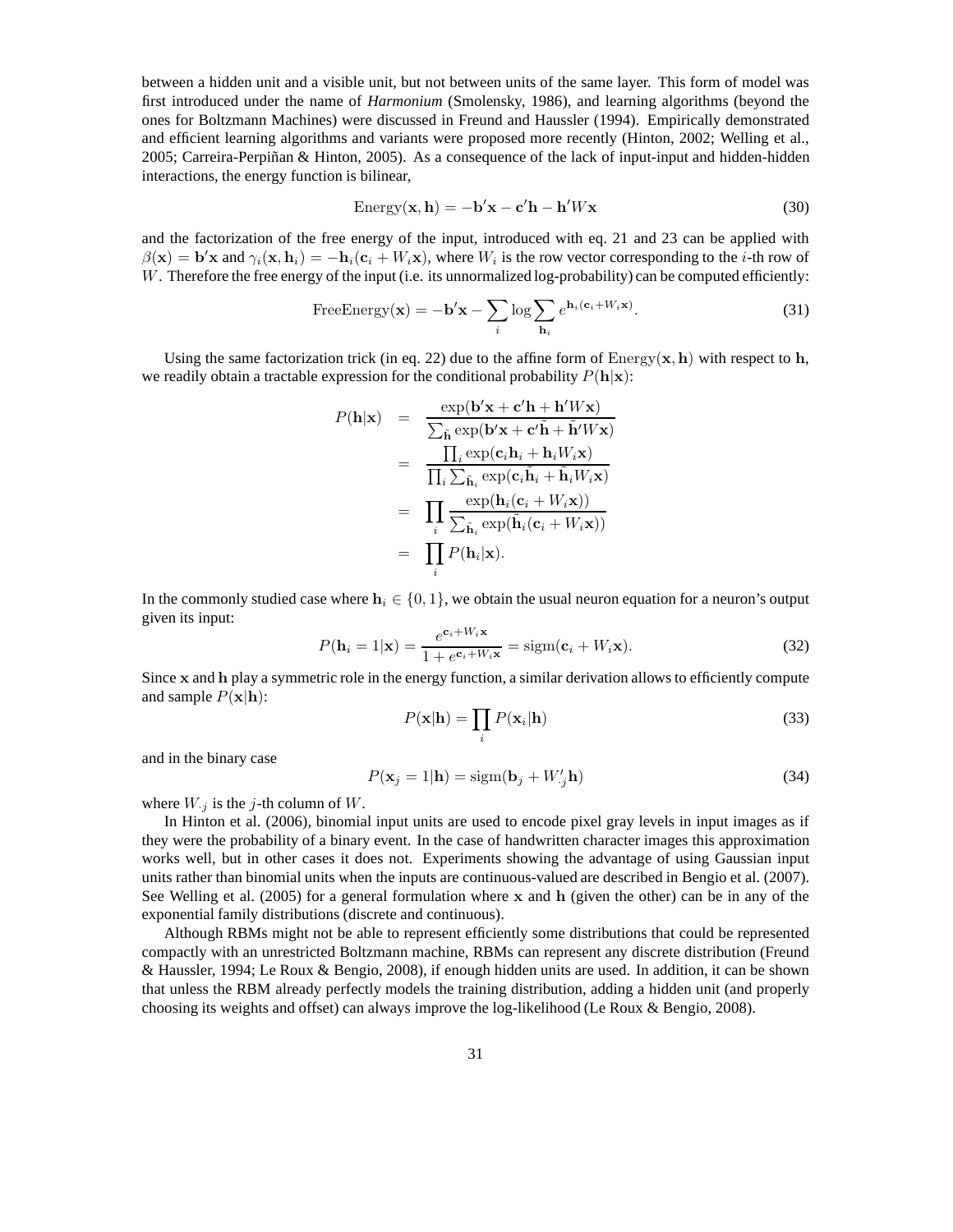An RBM can also be seen as forming a multi-clustering (see Section 3.2), as illustrated in Figure 5. Each hidden unit creates a 2-region partition of the input space (with a linear separation). When we consider the configurations of say three hidden units, there are 8 corresponding possible intersections of 3 half-planes (by choosing each half-plane among the two half-planes associated with the linear separation performed by a hidden unit). Each of these 8 intersections corresponds to a region in input space associated with the same hidden configuration (i.e. code). The binary setting of the hidden units thus identifies one region in input space. For all x in one of these regions,  $P(h|x)$  is maximal for the corresponding h configuration. Note that not all configurations of the hidden units correspond to a non-empty region in input space. As illustrated in Figure 5, this representation is similar to what an ensemble of 2-leaf trees would create.

The sum over the exponential number of possible hidden-layer configurations of an RBM can also be seen as a particularly interesting form of mixture, with an exponential number of components (with respect to the number of hidden units and of parameters):

$$
P(\mathbf{x}) = \sum_{\mathbf{h}} P(\mathbf{x}|\mathbf{h}) P(\mathbf{h})
$$
 (35)

where  $P(x|h)$  is the model associated with the component indexed by configuration h. For example, if  $P(x|h)$  is chosen to be Gaussian (see Welling et al. (2005), Bengio et al. (2007)), this is a Gaussian mixture with  $2^n$  components when h has n bits. Of course, these  $2^n$  components cannot be tuned independently because they depend on shared parameters (the RBM parameters), and that is also the strength of the model, since it can generalize to configurations (regions of input space) for which no training example was seen. We can see that the Gaussian mean (in the Gaussian case) associated with component h is obtained as a linear combination  $\mathbf{b} + W' \mathbf{h}$ , i.e., each hidden unit bit  $\mathbf{h}_i$  contributes (or not) a vector  $W_i$  in the mean.

#### **5.3.1 Gibbs Sampling in RBMs**

Sampling from an RBM is useful for several reasons. First of all it is useful in learning algorithms, to obtain an estimator of the log-likelihood gradient. Second, inspection of examples generated from the model is useful to get an idea of what the model has captured or not captured about the data distribution. Since the joint distribution of the top two layers of a DBN is an RBM, sampling from an RBM enables us to sample from a DBN, as elaborated in Section 6.1.

Gibbs sampling in fully connected Boltzmann Machines is slow because there are as many sub-steps in the Gibbs chain as there are units in the network. On the other hand, the factorization enjoyed by RBMs brings two benefits: first we do not need to sample in the positive phase because the free energy (and therefore its gradient) is computed analytically; second, the set of variables in  $(x, h)$  can be sampled in two sub-steps in each step of the Gibbs chain. First we sample h given x, and then a new x given h. In general product of experts models, an alternative to Gibbs sampling is hybrid Monte-Carlo (Duane, Kennedy, Pendleton, & Roweth, 1987; Neal, 1994), an MCMC method involving a number of free-energy gradient computation sub-steps for each step of the Markov chain. The RBM structure is therefore a special case of product of experts model: the *i*-th term  $\log \sum_{h_i} e^{(\mathbf{c}_i + W_i \cdot \mathbf{x})h_i}$  in eq. 31 corresponds to an expert, i.e., there is one expert per hidden neuron and one for the input offset. With that special structure, a very efficient Gibbs sampling can be performed. For k Gibbs steps, starting from a training example (i.e. sampling from  $\dot{P}$ ):

$$
\mathbf{x}_1 \sim \hat{P}(\mathbf{x})
$$
\n
$$
\mathbf{h}_1 \sim P(\mathbf{h}|\mathbf{x}_1)
$$
\n
$$
\mathbf{x}_2 \sim P(\mathbf{x}|\mathbf{h}_1)
$$
\n
$$
\mathbf{h}_2 \sim P(\mathbf{h}|\mathbf{x}_2)
$$
\n
$$
\cdots
$$
\n
$$
\mathbf{x}_{k+1} \sim P(\mathbf{x}|\mathbf{h}_k).
$$
\n(36)

It makes sense to start the chain from a training example because as the model becomes better at capturing the structure in the training data, the model distribution  $P$  and the training distribution  $\dot{P}$  become more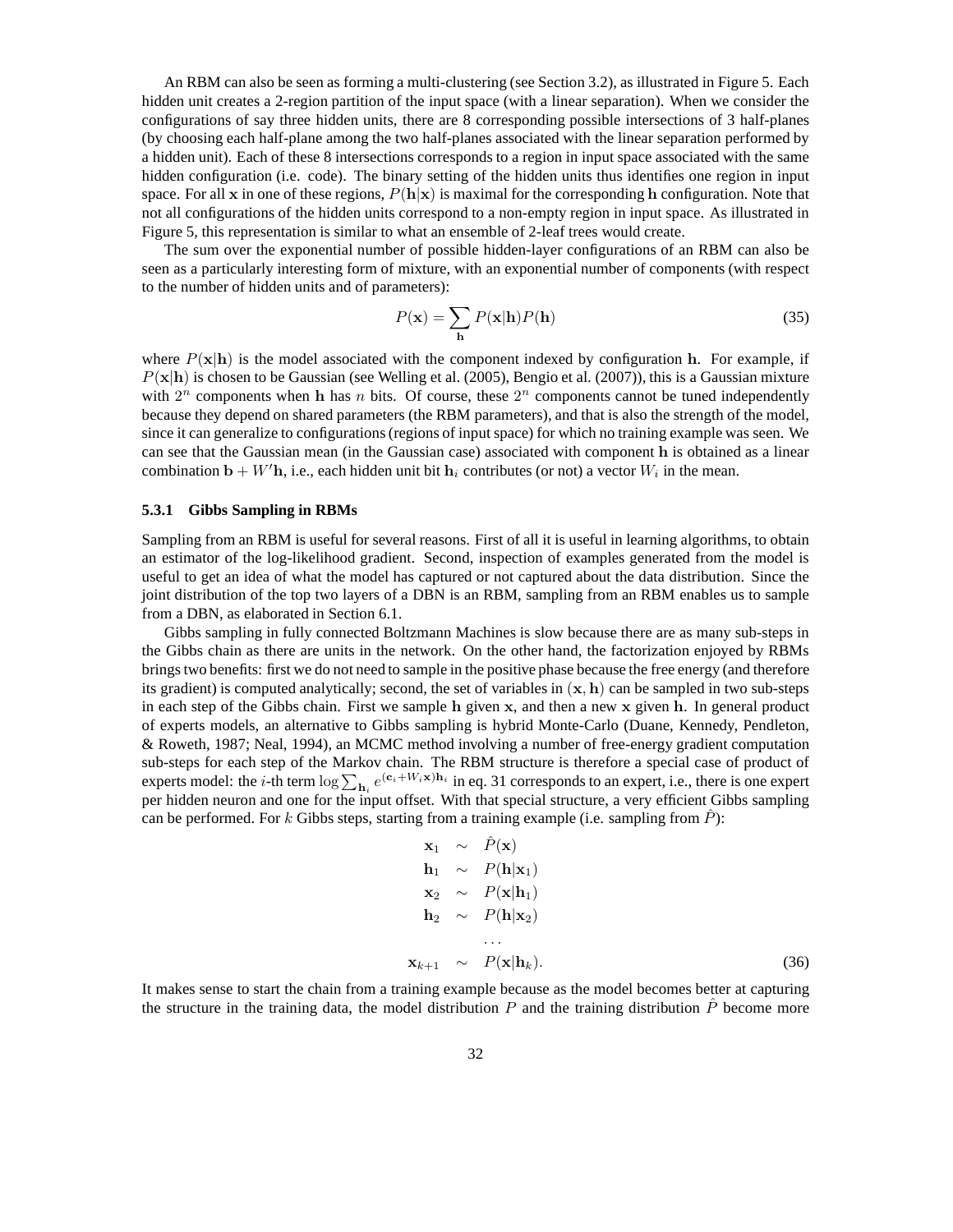similar (having similar statistics). Note that if we started the chain from  $P$  itself, it would have converged in one step, so starting from  $\hat{P}$  is a good way to ensure that only a few steps are necessary for convergence.

## **Algorithm 1**

RBMupdate $(\mathbf{x}_1, \epsilon, W, \mathbf{b}, \mathbf{c})$ *This is the RBM update procedure for binomial units. It can easily adapted to other types of units.*  $x_1$  is a sample from the training distribution for the RBM  $\epsilon$  is a learning rate for the stochastic gradient descent in Contrastive Divergence W is the RBM weight matrix, of dimension (number of hidden units, number of inputs) b is the RBM offset vector for input units c is the RBM offset vector for hidden units Notation:  $Q(\mathbf{h}_2 = 1 | \mathbf{x}_2)$  is the vector with elements  $Q(\mathbf{h}_{2i} = 1 | \mathbf{x}_2)$ **for all** hidden units i **do** • compute  $Q(\mathbf{h}_{1i} = 1 | \mathbf{x}_1)$  (for binomial units,  $\text{sign}(\mathbf{c}_i + \sum_j W_{ij} \mathbf{x}_{1j})$ ) • sample  $\mathbf{h}_{1i} \in \{0, 1\}$  from  $Q(\mathbf{h}_{1i}|\mathbf{x}_1)$ **end for for all** visible units j **do** • compute  $P(\mathbf{x}_{2j} = 1 | \mathbf{h}_1)$  (for binomial units,  $\text{sign}(\mathbf{b}_j + \sum_i W_{ij} \mathbf{h}_{1i})$ ) • sample  $\mathbf{x}_{2j} \in \{0,1\}$  from  $P(\mathbf{x}_{2j} = 1 | \mathbf{h}_1)$ **end for for all** hidden units i **do** • compute  $Q(\mathbf{h}_{2i} = 1 | \mathbf{x}_2)$  (for binomial units,  $\text{sign}(\mathbf{c}_i + \sum_j W_{ij} \mathbf{x}_{2j})$ ) **end for** •  $W \leftarrow W + \epsilon (\mathbf{h}_1 \mathbf{x}_1' - Q(\mathbf{h}_2 = 1 | \mathbf{x}_2) \mathbf{x}_2')$ •  $\mathbf{b} \leftarrow \mathbf{b} + \epsilon(\mathbf{x}_1 - \mathbf{x}_2)$ • **c** ← **c** +  $\epsilon$ (**h**<sub>1</sub> –  $Q$ (**h**<sub>2</sub> = 1|**x**<sub>2</sub>))

## **5.4 Contrastive Divergence**

Contrastive Divergence is an approximation of the log-likelihood gradient that has been found to be a successful update rule for training RBMs (Carreira-Perpiñan & Hinton, 2005). A pseudo-code is shown in Algorithm 1, with the particular equations for the conditional distributions for the case of binary input and hidden units.

#### **5.4.1 Justifying Contrastive Divergence**

To obtain this algorithm, the **first approximation** we are going to make is replace the average over all possible inputs (in the second term of eq. 20) by a single sample. Since we update the parameters often (e.g., with stochastic or mini-batch gradient updates after one or a few training examples), there is already some averaging going on across updates (which we know to work well (LeCun, Bottou, Orr, & Müller, 1998)), and the extra variance introduced by taking one or a few MCMC samples instead of doing the complete sum might be partially canceled in the process of online gradient updates, over consecutive parameter updates. We introduce additional variance with this approximation of the gradient, but it does not hurt much if it is comparable or smaller than the variance due to online gradient descent.

Running a long MCMC chain is still very expensive. The idea of k-step Contrastive Divergence (CDk) (Hinton, 1999, 2002) is simple, and involves a **second approximation**, which introduces some bias in the gradient: run the MCMC chain  $x_1, x_2, \ldots x_{k+1}$  for only k steps *starting from the observed example*  $x_1 = x$ .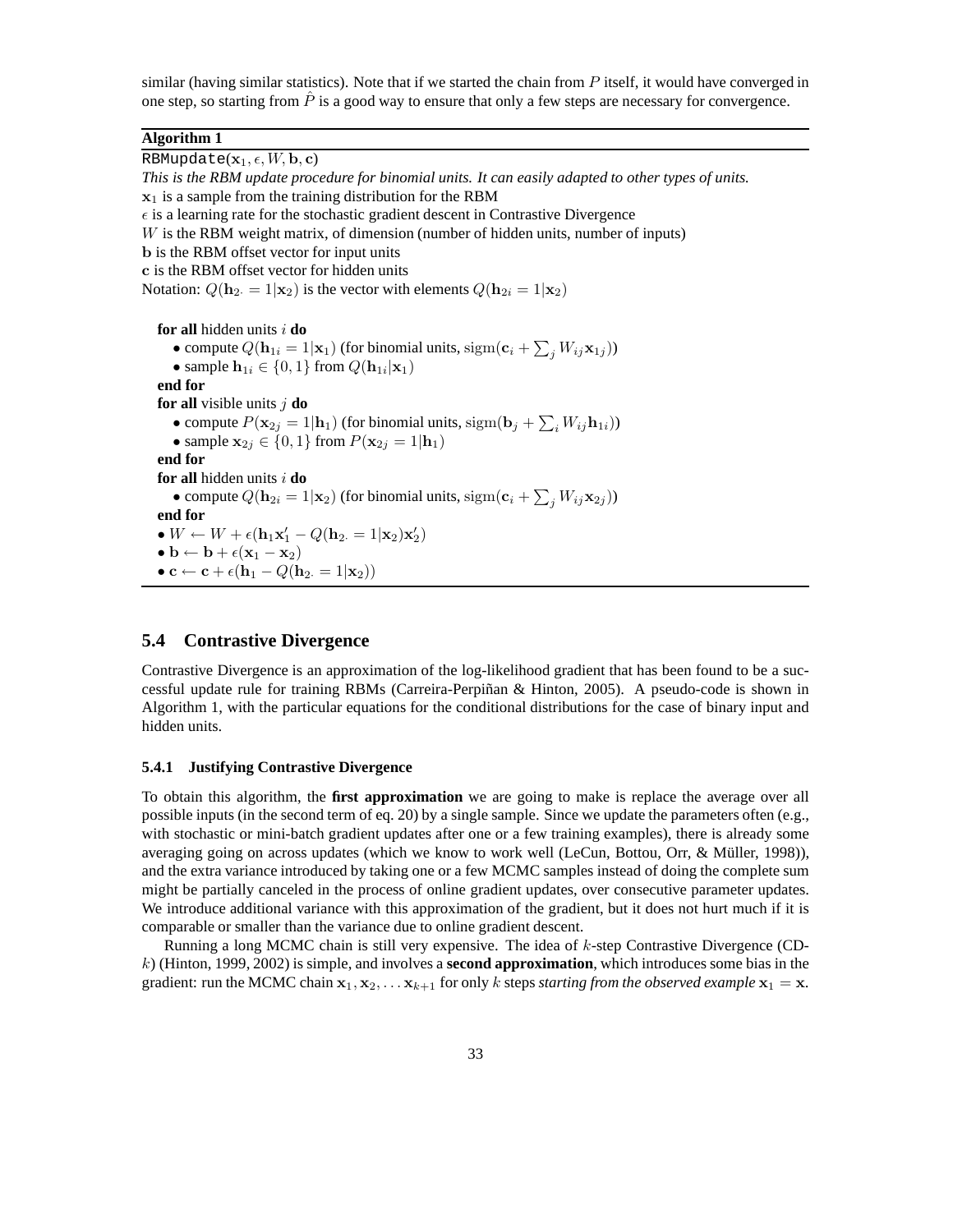The CD- $k$  update (i.e., not the log-likelihood gradient) after seeing example  $x$  is therefore

$$
\Delta\theta \propto \frac{\partial \text{FreeEnergy}(\mathbf{x})}{\partial \theta} - \frac{\partial \text{FreeEnergy}(\tilde{\mathbf{x}})}{\partial \theta} \tag{37}
$$

where  $\tilde{\mathbf{x}} = \mathbf{x}_{k+1}$  is the last sample from our Markov chain, obtained after k steps. We know that when  $k \to \infty$ , the bias goes away. We also know that when the model distribution is very close to the empirical distribution, i.e.,  $P \approx P$ , then when we start the chain from x (a sample from P) the MCMC has already converged, and we need only one step to obtain an unbiased sample from  $P$  (although it would still be correlated with x).

The surprising empirical result is that even  $k = 1$  (CD-1) often gives good results. An extensive numerical comparison of training with CD-k versus exact log-likelihood gradient has been presented in Carreira-Perpiñan and Hinton (2005). In these experiments, taking k larger than 1 gives more precise results, although very good approximations of the solution can be obtained even with  $k = 1$ . Theoretical results (Bengio & Delalleau, 2009) discussed below in Section 5.4.3 help to understand why small values of  $k$  can work: CD- $k$ corresponds to keeping the first  $k$  terms of a series that converges to the log-likelihood gradient.

One way to interpret Contrastive Divergence is that it is approximating the log-likelihood gradient *locally* around the training point  $x_1$ . The stochastic reconstruction  $\tilde{x} = x_{k+1}$  (for CD-k) has a distribution (given  $x_1$ ) which is in some sense centered around  $x_1$  and becomes more spread out around it as k increases, until it becomes the model distribution. The CD-k update will decrease the free energy of the training point  $x_1$ (which would increase its likelihood if all the other free energies were kept constant), and increase the free energy of  $\tilde{\mathbf{x}}$ , which is in the neighborhood of  $\mathbf{x}_1$ . Note that  $\tilde{\mathbf{x}}$  is in the neighborhood of  $\mathbf{x}_1$ , but at the same time more likely to be in regions of high probability under the model (especially for  $k$  larger). As argued by LeCun et al. (2006), what is mostly needed from the training algorithm for an energy-based model is that it makes the energy (free energy, here, to marginalize hidden variables) of observed inputs smaller, shoveling "energy" elsewhere, and most importantly in areas of low energy. The Contrastive Divergence algorithm is fueled by the *contrast* between the statistics collected when the input is a real training example and when the input is a chain sample. As further argued in the next section, one can think of the unsupervised learning problem as discovering a decision surface that can roughly separate the regions of high probability (where there are many observed training examples) from the rest. Therefore we want to penalize the model when it generates examples on the wrong side of that divide, and a good way to identify where that divide should be moved is to compare training examples with samples from the model.

#### **5.4.2 Alternatives to Contrastive Divergence**

An exciting recent development in the research on learning algorithms for RBMs is use of a so-called persistent MCMC for the negative phase (Tieleman, 2008; Salakhutdinov & Hinton, 2009), following an approach already introduced in Neal (1992). The idea is simple: keep a background MCMC chain  $\ldots$   $\mathbf{x}_t \to \mathbf{h}_t \to \mathbf{x}_{t+1} \to \mathbf{h}_{t+1} \ldots$  to obtain the negative phase samples (which should be from the model). Instead of running a short chain as in CD-k, the approximation made is that we ignore the fact that parameters are changing as we move along the chain, i.e., we do not run a separate chain for each value of the parameters (as in the traditional Boltzmann Machine learning algorithm). Maybe because the parameters move slowly, the approximation works very well, usually giving rise to better log-likelihood than CD-k (experiments were against  $k = 1$  and  $k = 10$ ). The trade-off with CD-1 is that the variance is larger but the bias is smaller. Something interesting also happens (Tieleman & Hinton, 2009): the model systematically moves away from the samples obtained in the negative phase, and this interacts with the chain itself, preventing it from staying in the same region very long, substantially improving the mixing rate of the chain. This is a very desirable and unforeseen effect, which helps to explore more quickly the space of RBM configurations.

Another alternative to Contrastive Divergence is Score Matching (Hyvärinen, 2005, 2007b, 2007a), a general approach to train energy-based models in which the energy can be computed tractably, but not the normalization constant Z. The score function of a density  $p(x) = q(x)/Z$  is  $\psi = \frac{\partial \log p(x)}{\partial x}$  $rac{g p(\mathbf{x})}{\partial \mathbf{x}}$ , and we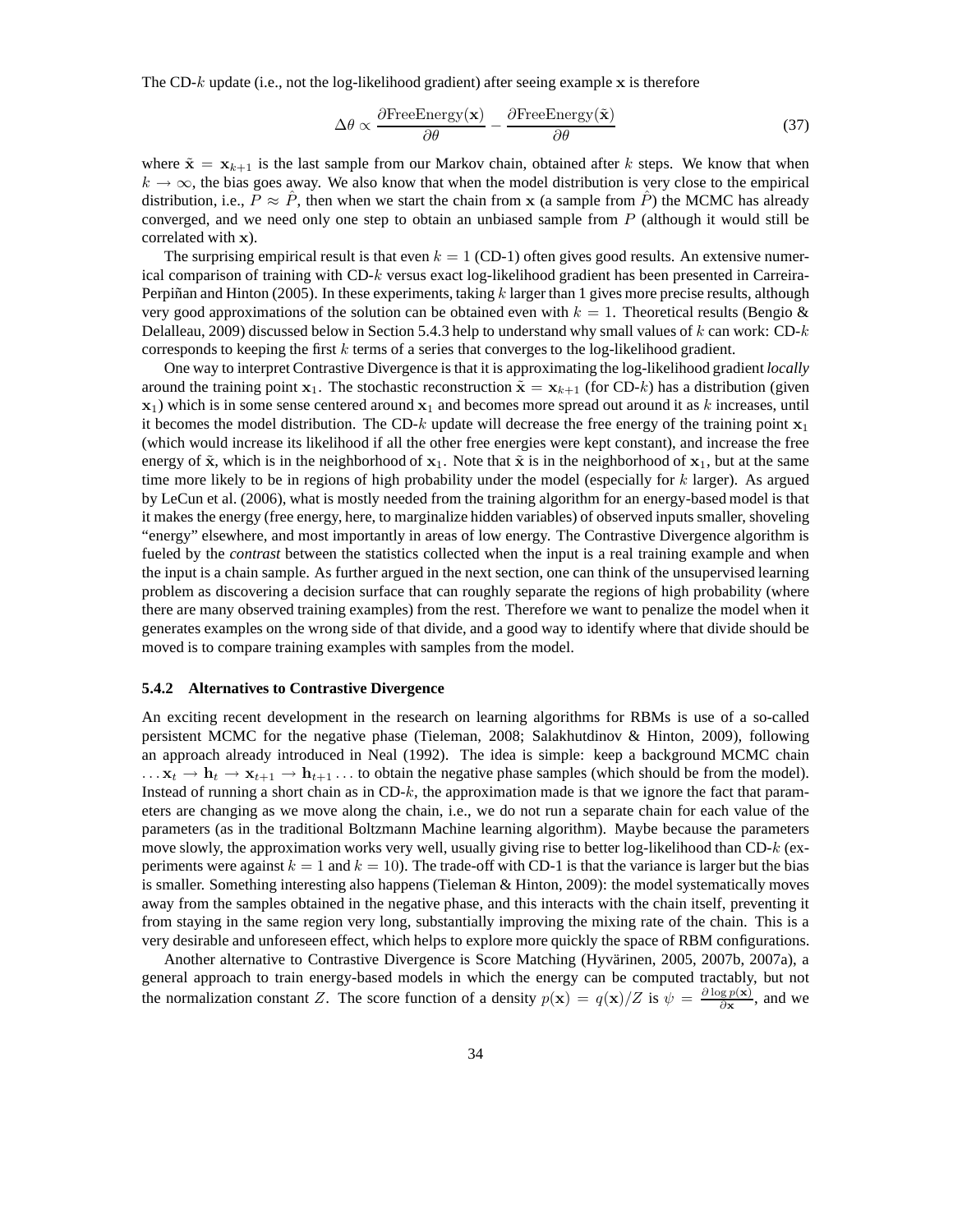exploit the fact that the score function of our model does not depend on its normalization constant, i.e.,  $\psi = \frac{\partial \log q(\mathbf{x})}{\partial \mathbf{x}}$  $\frac{g q(x)}{\partial x}$ . The basic idea is to match the score function of the model with the score function of the empirical density. The average (under the empirical density) of the squared norm of the difference between the two score functions can be written in terms of squares of the model score function and second derivatives  $\frac{\partial^2 \log q(x)}{\partial x^2}$ . Score matching has been shown to be locally consistent (Hyvärinen, 2005), i.e. converging if the model family matches the data generating process, and it has been used for unsupervised models of image and audio data (Köster & Hyvärinen, 2007).

#### **5.4.3 Truncations of the Log-Likelihood Gradient in Gibbs-Chain Models**

Here we approach the Contrastive Divergence update rule from a different perspective, which gives rise to possible generalizations of it and links it to the reconstruction error often used to monitor its performance and that is used to optimize auto-encoders (eq. 9). The inspiration for this derivation comes from Hinton et al. (2006): first from the idea (explained in Section 8.1) that the Gibbs chain can be associated with an infinite directed graphical model (which here we associate with an expansion of the log-likelihood gradient), and second that the convergence of the chain justifies Contrastive Divergence (since the expected value of eq. 37 becomes equivalent to eq. 19 when the chain sample  $\tilde{\mathbf{x}}$  comes from the model). In particular we are interested in clarifying and understanding the bias in the Contrastive Divergence update rule, compared to using the true (intractable) gradient of the log-likelihood.

Consider a converging Markov chain  $x_t \Rightarrow h_t \Rightarrow x_{t+1} \Rightarrow \dots$  defined by conditional distributions  $P(\mathbf{h}_t|\mathbf{x}_t)$  and  $P(\mathbf{x}_{t+1}|\mathbf{h}_t)$ , with  $\mathbf{x}_1$  sampled from the training data empirical distribution. The following Theorem, demonstrated by Bengio and Delalleau (2009), shows how one can expand the log-likelihood gradient for any  $t \geq 1$ .

**Theorem 5.1.** *Consider the converging Gibbs chain*  $x_1 \Rightarrow h_1 \Rightarrow x_2 \Rightarrow h_2 \dots$  *starting at data point*  $x_1$ *. The log-likelihood gradient can be written*

$$
\frac{\partial \log P(\mathbf{x}_1)}{\partial \theta} = -\frac{\partial \text{FreeEnergy}(\mathbf{x}_1)}{\partial \theta} + E\left[\frac{\partial \text{FreeEnergy}(\mathbf{x}_t)}{\partial \theta}\right] + E\left[\frac{\partial \log P(\mathbf{x}_t)}{\partial \theta}\right]
$$
(38)

*and the final term converges to zero as* t *goes to infinity.*

Since the final term becomes small as  $t$  increases, that justifies truncating the chain to  $k$  steps in the Markov chain, using the approximation

$$
\frac{\partial \log P(\mathbf{x}_1)}{\partial \theta} \simeq -\frac{\partial \text{FreeEnergy}(\mathbf{x}_1)}{\partial \theta} + E\left[\frac{\partial \text{FreeEnergy}(\mathbf{x}_{k+1})}{\partial \theta}\right]
$$

which is exactly the CD-k update (eq. 37) when we replace the expectation with a single sample  $\tilde{\mathbf{x}} = \mathbf{x}_{k+1}$ . This tells us that the bias of CD-k is  $E\left[\frac{\partial \log P(x_{k+1})}{\partial \theta}\right]$ . Experiments and theory support the idea that CD-k yields better and faster convergence (in terms of number of iterations) than  $CD-(k-1)$ , due to smaller bias (though the computational overhead might not always be worth it). However, although experiments show that the CD- $k$  bias can indeed be large when  $k$  is small, empirically the update rule of CD- $k$  still mostly moves the model's parameters in the same quadrant as log-likelihood gradient (Bengio & Delalleau, 2009). This is in agreement with the good results can be obtained even with  $k = 1$ . An intuitive picture that may help to understand the phenomenon is the following: when the input example  $x_1$  is used to initialize the chain, even the first Markov chain step (to  $x_2$ ) tends to be in the right direction compared to  $x_1$ , i.e. roughly going down the energy landscape from  $x_1$ . Since the gradient depends on the change between  $x_2$  and  $x_1$ , we tend to get the direction of the gradient right.

So CD-1 corresponds to truncating the chain after two samples (one from  $\mathbf{h}_1|\mathbf{x}_1$ , and one from  $\mathbf{x}_2|\mathbf{h}_1$ ). What about stopping after the first one (i.e.  $h_1|x_1|$ )? It can be analyzed from the following log-likelihood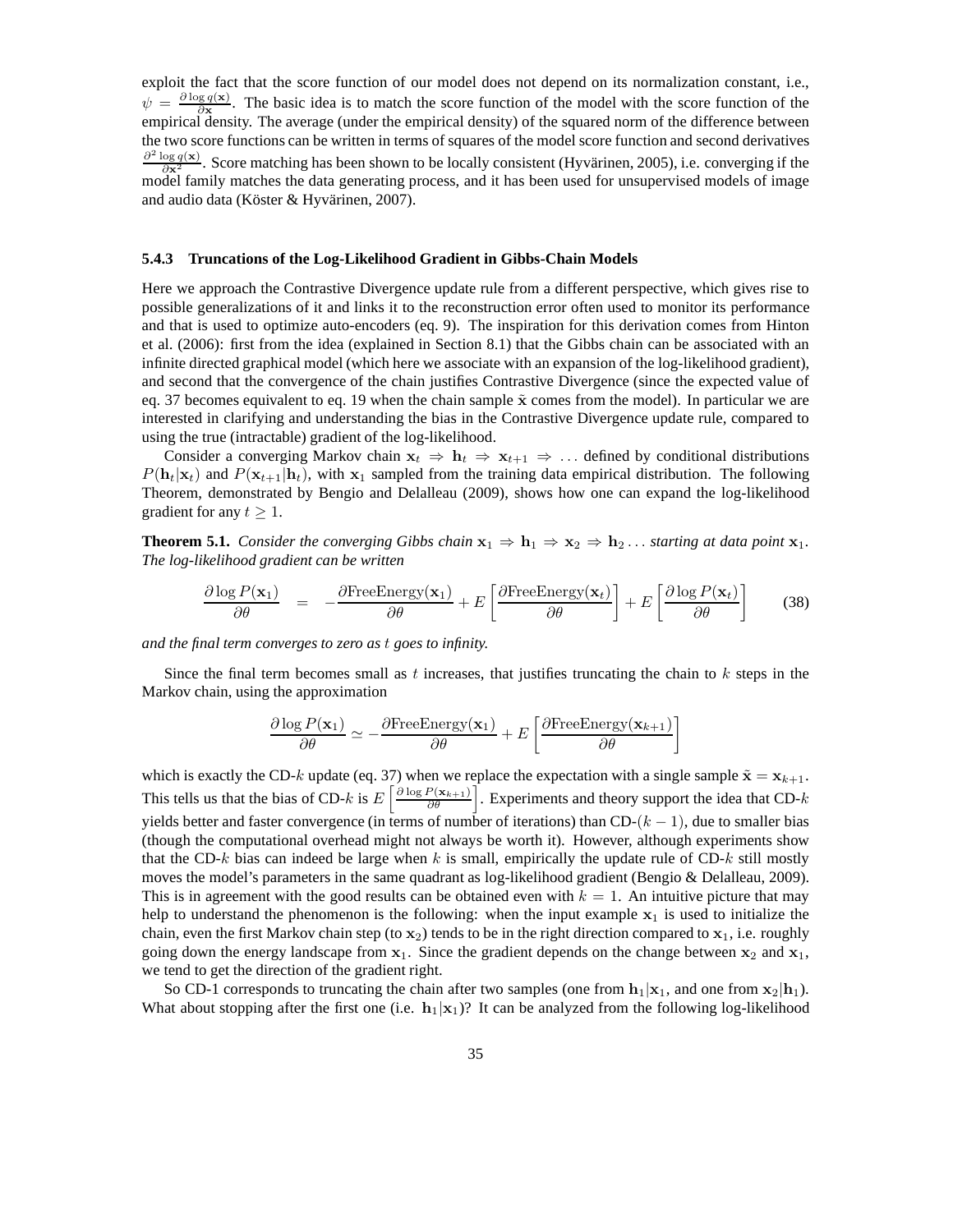gradient expansion (Bengio & Delalleau, 2009):

$$
\frac{\partial \log P(\mathbf{x}_1)}{\partial \theta} = E\left[\frac{\partial \log P(\mathbf{x}_1|\mathbf{h}_1)}{\partial \theta}\right] - E\left[\frac{\partial \log P(\mathbf{h}_1)}{\partial \theta}\right].
$$
\n(39)

Let us consider a mean-field approximation of the first expectation, in which instead of the average over all  $h_1$  configurations according to  $P(h_1|x_1)$  one replaces  $h_1$  by its average configuration  $\hat{h}_1 = E[h_1|x_1]$ , yielding:

$$
E\left[\frac{\partial \log P(\mathbf{x}_1|\mathbf{h}_1)}{\partial \theta}\right] \simeq \frac{\partial \log P(\mathbf{x}_1|\hat{\mathbf{h}}_1)}{\partial \theta}.\tag{40}
$$

If, as in CD, we then ignore the second expectation in eq. 39 (incurring an additional bias in the estimation of the log-likelihood gradient), we then obtain the right-hand side of eq. 40 as an update direction, which is minus the gradient of the *reconstruction error*,

$$
-\log P(\mathbf{x}_1|\mathbf{\hat{h}}_1)
$$

typically used to train auto-encoders (see eq. 9 with  $c(\mathbf{x}) = E[\mathbf{h}|\mathbf{x}]^{12}$ .

So we have found that the truncation of the Gibbs chain gives rise to first approximation (one sample) to roughly reconstruction error (through a biased mean-field approximation), with slightly better approximation (two samples) to CD-1 (approximating the expectation by a sample), and with more terms to  $CD-k$  (still approximating expectations by samples). Note that reconstruction error is deterministically computed and is correlated with log-likelihood, which is why it has been used to track progress when training RBMs with CD.

#### **5.4.4 Model Samples Are Negative Examples**

Here we argue that training an energy-based model can be achieved by solving a series of classification problems in which one tries to discriminate training examples from samples generated by the model. In the Boltzmann machine learning algorithms, as well as in Contrastive Divergence, an important element is the ability to *sample from the model*, maybe approximately. An elegant way to understand the value of these samples in improving the log-likelihood was introduced in Welling, Zemel, and Hinton (2003), using a connection with boosting. We start by explaining the idea informally and then formalize it, justifying algorithms based on training the generative model with a classification criterion *separating model samples from training examples*. The maximum likelihood criterion wants the likelihood to be high on the training examples and low elsewhere. If we already have a model and we want to increase its likelihood, the contrast between where the model puts high probability (represented by samples) and where the training examples are indicates how to change the model. If we were able to approximately separate training examples from model samples with a decision surface, we could increase likelihood by reducing the value of the energy function on one side of the decision surface (the side where there are more training examples) and increasing it on the other side (the side where there are more samples from the model). Mathematically, consider the gradient of the log-likelihood with respect to the parameters of the FreeEnergy(x) (or Energy(x) if we do not introduce explicit hidden variables), given in eq. 20. Now consider a highly regularized twoclass probabilistic classifier that will attempt to separate training samples of  $\hat{P}(\mathbf{x})$  from model samples of  $P(x)$ , and which is only able to produce an output probability  $q(x) = P(y = 1|x)$  barely different from  $\frac{1}{2}$ (hopefully on the right side more often than not). Let  $q(x) = \text{sigm}(-a(x))$ , i.e.,  $-a(x)$  is the discriminant function or an unnormalized conditional log-probability, just like the free energy. Let  $\dot{P}$  denote the empirical distribution over  $(x, y)$  pairs, and  $\tilde{P}_i$  the distribution over x when  $y = i$ . Assume that  $\tilde{P}(y = 1) = \tilde{P}(y = 1)$  $\tilde{P}(0) = \frac{1}{2}$ , so that  $\forall f, E_{\tilde{P}}[f(\mathbf{x}, y)] = E_{\tilde{P}_1}[f(\mathbf{x}, 1)]\tilde{P}(y = 1) + E_{\tilde{P}_0}[f(\mathbf{x}, 0)]\tilde{P}(y = 0) = \frac{1}{2}(E_{\tilde{P}_1}[f(\mathbf{x}, 1)] + E_{\tilde{P}_1}[f(\mathbf{x}, 0)]\tilde{P}(y = 0)$ 

<sup>&</sup>lt;sup>12</sup>It is debatable whether or not one would take into account the fact that  $\hat{h}_1$  depends on  $\theta$  when computing the gradient in the mean-field approximation of eq. 40, but it must be the case to draw a direct link with auto-encoders.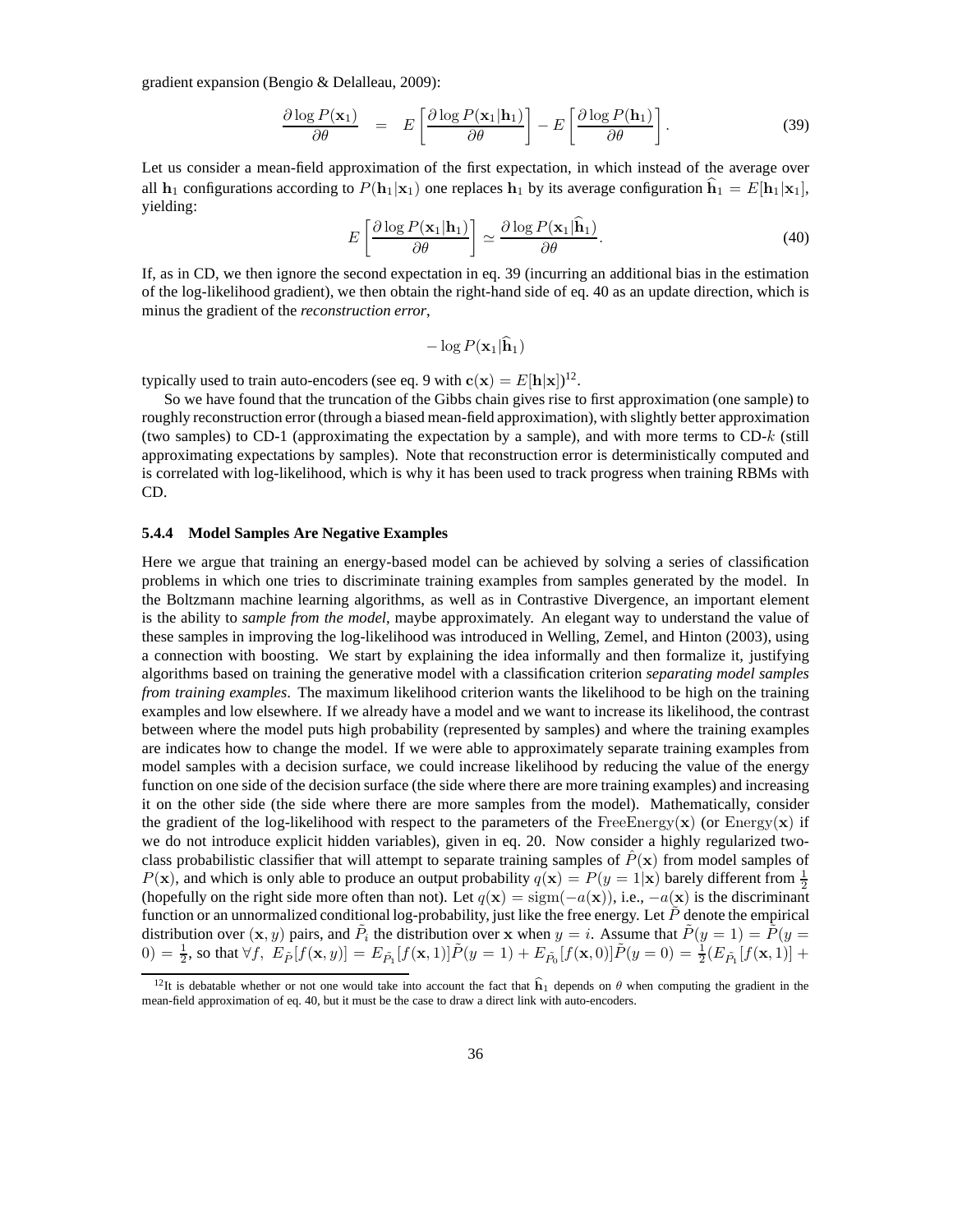$E_{\tilde{P}_0}[f(\mathbf{x},0)]$ ). Using this, the average conditional log-likelihood gradient for this probabilistic classifier is written

$$
E_{\tilde{P}}\left[\frac{\partial \log P(y|\mathbf{x})}{\partial \theta}\right] = E_{\tilde{P}}\left[\frac{\partial (y \log q(\mathbf{x}) + (1 - y) \log(1 - q(\mathbf{x})))}{\partial \theta}\right]
$$
  

$$
= \frac{1}{2}\left(E_{\tilde{P}_1}\left[(q(\mathbf{x}) - 1)\frac{\partial a(\mathbf{x})}{\partial \theta}\right] + E_{\tilde{P}_0}\left[q(\mathbf{x})\frac{\partial a(\mathbf{x})}{\partial \theta}\right]\right)
$$
  

$$
\approx \frac{1}{4}\left(-E_{\tilde{P}_1}\left[\frac{\partial a(\mathbf{x})}{\partial \theta}\right] + E_{\tilde{P}_0}\left[\frac{\partial a(\mathbf{x})}{\partial \theta}\right]\right)
$$
(41)

where the last equality is when the classifier is highly regularized: when the output weights are small,  $a(\mathbf{x})$ is close to 0 and  $q(\mathbf{x}) \approx \frac{1}{2}$ , so that  $(1 - q(\mathbf{x})) \approx q(\mathbf{x})$ . This expression for the log-likelihood gradient corresponds exactly to the one obtained for energy-based models where the likelihood is expressed in terms of a free energy (eq. 20), when we interpret training examples from  $\tilde{P}_1$  as positive examples ( $y = 1$ ) (i.e.  $\tilde{P}_1 = \hat{P}$ ) and model samples as negative examples  $(y = 0, i.e.$   $\tilde{P}_0 = P$ ). The gradient is also similar in structure to the Contrastive Divergence gradient estimator (eq. 37). One way to interpret this result is that if we could improve a classifier that separated training samples from model samples, we could improve the loglikelihood of the model, by putting more probability mass on the side of training samples. Practically, this could be achieved with a classifier whose discriminant function was defined as the free energy of a generative model (up to a multiplicative factor), and assuming one could obtain samples (possibly approximate) from the model. A particular variant of this idea has been used to justify a boosting-like incremental algorithm for adding experts in products of experts (Welling et al., 2003).

# **6 Greedy Layer-Wise Training of Deep Architectures**

### **6.1 Layer-Wise Training of Deep Belief Networks**

A Deep Belief Network (Hinton et al., 2006) with  $\ell$  layers models the joint distribution between observed vector **x** and  $\ell$  hidden layers  $h^k$  as follows:

$$
P(\mathbf{x}, \mathbf{h}^1, \dots, \mathbf{h}^\ell) = \left(\prod_{k=0}^{\ell-2} P(\mathbf{h}^k | \mathbf{h}^{k+1})\right) P(\mathbf{h}^{\ell-1}, \mathbf{h}^\ell)
$$
(42)

where  $\mathbf{x} = \mathbf{h}^0$ ,  $P(\mathbf{h}^{k-1}|\mathbf{h}^k)$  is a visible-given-hidden conditional distribution in an RBM associated with level k of the DBN, and  $P(h^{\ell-1}, h^{\ell})$  is the joint distribution in the top-level RBM. This is illustrated in Figure 11.

The conditional distributions  $P(h^k | h^{k+1})$  and the top-level joint (an RBM)  $P(h^{\ell-1}, h^{\ell})$  define the generative model. In the following we introduce the letter  $Q$  for exact or approximate posteriors of that model, which are used for inference and training. The Q posteriors are all approximate except for the top level  $Q(h^{\ell} | h^{\ell-1})$  which is equal to the true  $P(h^{\ell} | h^{\ell-1})$  because  $(h^{\ell}, h^{\ell-1})$  form an RBM, where exact inference is possible.

When we train the DBN in a greedy layer-wise fashion, as illustrated with the pseudo-code of Algorithm 2, each layer is initialized as an RBM, and we denote  $Q(\mathbf{h}^k, \mathbf{h}^{k-1})$  the k-th RBM trained in this way, whereas  $P(\ldots)$  denotes probabilities according to the DBN. We will use  $Q(\mathbf{h}^k|\mathbf{h}^{k-1})$  as an approximation of  $P(\mathbf{h}^k|\mathbf{h}^{k-1})$ , because it is easy to compute and sample from  $Q(\mathbf{h}^k|\mathbf{h}^{k-1})$  (which factorizes), and not from  $P(\mathbf{h}^k|\mathbf{h}^{k-1})$  (which does not). These  $Q(\mathbf{h}^k|\mathbf{h}^{k-1})$  can also be used to construct a representation of the input vector x. To obtain an approximate posterior or representation for all the levels, we use the following procedure. First sample  $h^1 \sim Q(h^1|x)$  from the first-level RBM, or alternatively with a mean-field approach use  $\hat{\mathbf{h}}^1 = E[\mathbf{h}^1 | \mathbf{x}]$  instead of a sample of  $\mathbf{h}^1$ , where the expectation is over the RBM distribution  $Q(\mathbf{h}^1|\mathbf{x})$ . This is just the vector of output probabilities of the hidden units, in the common case where they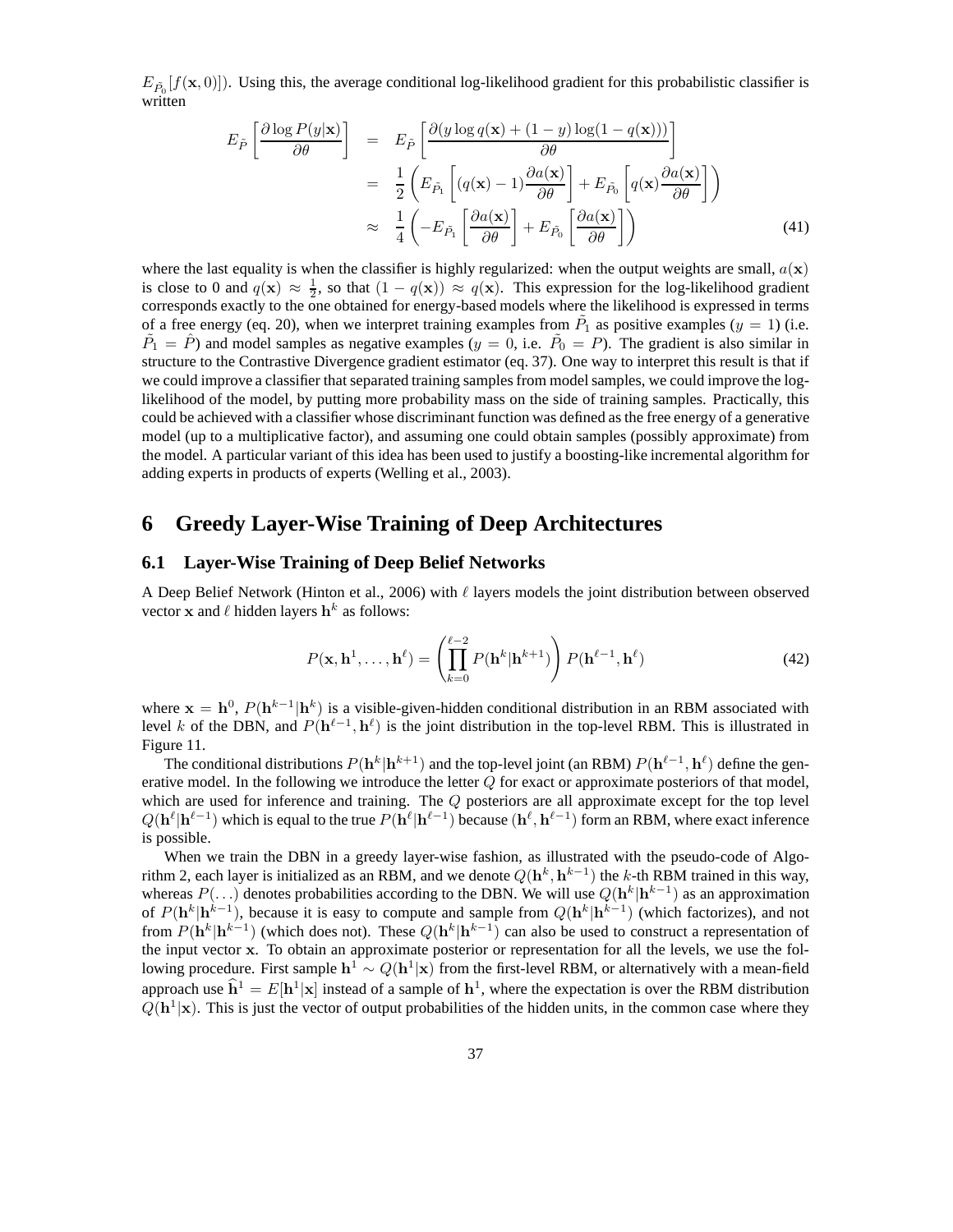#### **Algorithm 2**

TrainUnsupervisedDBN $(\widehat{P}, \epsilon, \ell, W, \mathbf{b}, \mathbf{c}, \mathbf{mean\_field\_computation})$ *Train a DBN in a purely unsupervised way, with the greedy layer-wise procedure in which each added layer is trained as an RBM (e.g. by Contrastive Divergence).*

 $\widehat{P}$  is the input training distribution for the network

 $\epsilon$  is a learning rate for the RBM training

 $\ell$  is the number of layers to train

 $W^k$  is the weight matrix for level k, for k from 1 to  $\ell$ 

 $\mathbf{b}^k$  is the visible units offset vector for RBM at level k, for k from 1 to  $\ell$ 

 $\mathbf{c}^k$  is the hidden units offset vector for RBM at level k, for k from 1 to  $\ell$ 

mean field computation is a Boolean that is true iff training data at each additional level is obtained by a mean-field approximation instead of stochastic sampling

```
for k = 1 to \ell do
   • initialize W^k = 0, \mathbf{b}^k = 0, \mathbf{c}^k = 0while not stopping criterion do
       • sample h^0 = x from \widehat{P}for i = 1 to k - 1 do
         if mean field computation then
             \bullet assign \mathbf{h}^i_j to Q(\mathbf{h}^i_j = 1 | \mathbf{h}^{i-1}), for all elements j of \mathbf{h}^ielse
             \bullet sample \mathbf{h}^i_j from Q(\mathbf{h}^i_j|\mathbf{h}^{i-1}), for all elements j of \mathbf{h}^iend if
      end for
       • RBMupdate(\mathbf{h}^{k-1}, \epsilon, W^k, \mathbf{b}^k, \mathbf{c}^k) {thus providing Q(\mathbf{h}^k | \mathbf{h}^{k-1}) for future use}
   end while
end for
```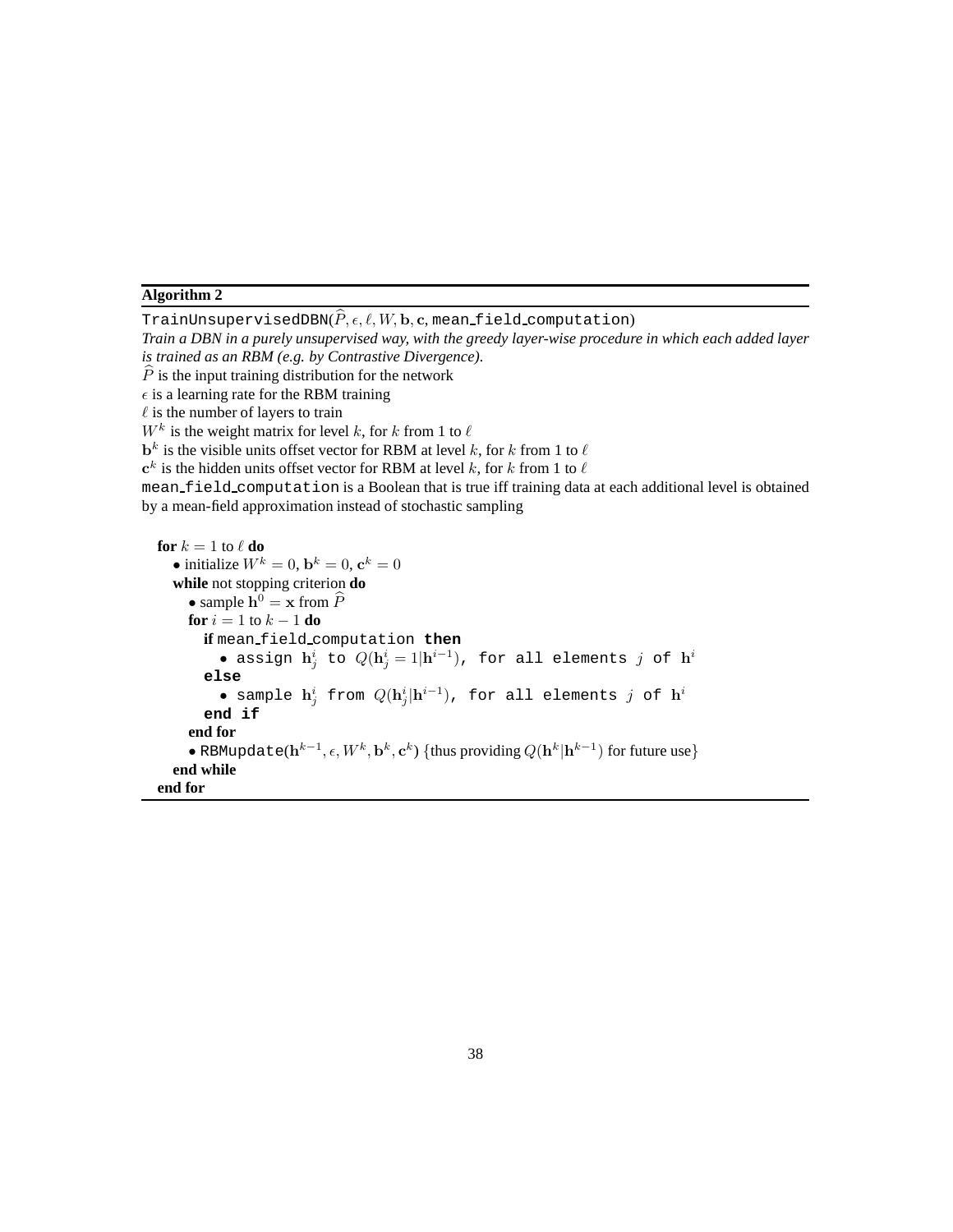

Figure 11: Deep Belief Network as a generative model (generative path with P distributions, full arcs) and a means to extract multiple levels of representation of the input (recognition path with Q distributions, dashed arcs). The top two layers  $h^2$  and  $h^3$  form an RBM (for their joint distribution). The lower layers form a directed graphical model (sigmoid belief net  $h^2 \Rightarrow h^1 \Rightarrow x$ ) and the prior for the penultimate layer  $h^2$  is provided by the top-level RBM.  $Q(\mathbf{h}^{k+1}|\mathbf{h}^k)$  approximates  $P(\mathbf{h}^{k+1}|\mathbf{h}^k)$  but can be computed easily.

are binomial units:  $\hat{\mathbf{h}}_i^1 = \text{sigm}(\mathbf{b}^1 + W_i^1 \mathbf{x})$ . Taking either the mean-field vector  $\hat{\mathbf{h}}^1$  or the sample  $\mathbf{h}^1$  as input for the second-level RBM, compute  $\hat{h}^2$  or a sample  $h^2$ , etc. until the last layer. Once a DBN is trained as per Algorithm 2, the parameters  $W^i$  (RBM weights) and  $c^i$  (RBM hidden unit offsets) for each layer can be used to initialize a deep multi-layer neural network. These parameters can then be fine-tuned with respect to another criterion (typically a supervised learning criterion).

A sample of the DBN generative model for x can be obtained as follows:

- 1. Sample a visible vector  $h^{\ell-1}$  from the top-level RBM. This can be achieved approximately by running a Gibbs chain in that RBM alternating between  $h^{\ell} \sim P(h^{\ell} | h^{\ell-1})$  and  $h^{\ell-1} \sim P(h^{\ell-1} | h^{\ell})$ , as outlined in Section 5.3.1. By starting the chain from a representation  $h^{\ell-1}$  obtained from a training set example (through the  $Q's$  as above), fewer Gibbs steps might be required.
- 2. For  $k = \ell 1$  down to 1, sample  $h^{k-1}$  given  $h^k$  according to the level-k hidden-to-visible conditional distribution  $P(\mathbf{h}^{k-1}|\mathbf{h}^{k}).$
- 3.  $x = h^0$  is the DBN sample.

## **6.2 Training Stacked Auto-Encoders**

Auto-Encoders have been used as building blocks to build and initialize a deep multi-layer neural network (Bengio et al., 2007; Ranzato et al., 2007; Larochelle et al., 2007; Vincent et al., 2008). The training procedure is similar to the one for Deep Belief Networks:

- 1. Train the first layer as an auto-encoder to minimize some form of reconstruction error of the raw input. This is purely unsupervised.
- 2. The hidden units' outputs (i.e. the codes) of the auto-encoder are now used as input for another layer, also trained to be an auto-encoder. Again, we only need unlabeled examples.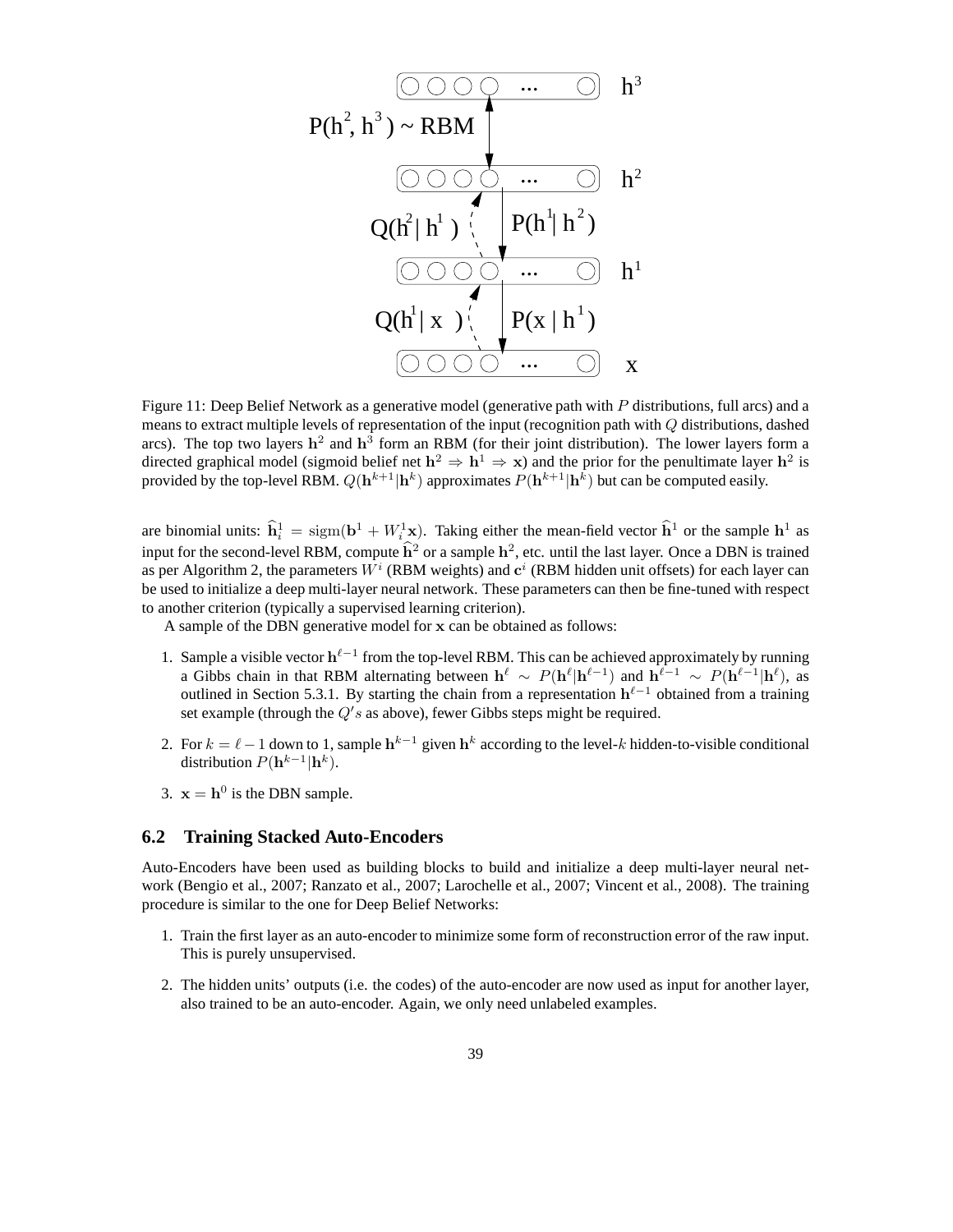- 3. Iterate as in (2) to initialize the desired number of additional layers.
- 4. Take the last hidden layer output as input to a supervised layer and initialize its parameters (either randomly or by supervised training, keeping the rest of the network fixed).
- 5. Fine-tune all the parameters of this deep architecture with respect to the supervised criterion. Alternately, unfold all the auto-encoders into a very deep auto-encoder and fine-tune the global reconstruction error, as in Hinton and Salakhutdinov (2006b).

The hope is that the unsupervised pre-training in this greedy layer-wise fashion has put the parameters of all the layers in a region of parameter space from which a good<sup>13</sup> local optimum can be reached by local descent. This indeed appears to happen in a number of tasks (Bengio et al., 2007; Ranzato et al., 2007; Larochelle et al., 2007; Vincent et al., 2008).

The principle is exactly the same as the one previously proposed for training DBNs, but using autoencoders instead of RBMs. Comparative experimental results suggest that Deep Belief Networks typically have an edge over Stacked Auto-Encoders (Bengio et al., 2007; Larochelle et al., 2007; Vincent et al., 2008). This may be because CD- $k$  is closer to the log-likelihood gradient than the reconstruction error gradient. However, since the reconstruction error gradient has less variance than  $CD-k$  (because no sampling is involved), it might be interesting to combine the two criteria, at least in the initial phases of learning. Note also that the DBN advantage disappeared in experiments where the ordinary auto-encoder was replaced by a denoising auto-encoder (Vincent et al., 2008), which is stochastic (see Section 7.2).

An advantage of using auto-encoders instead of RBMs as the unsupervised building block of a deep architecture is that almost any parametrization of the layers is possible, as long as the training criterion is continuous in the parameters. On the other hand, the class of probabilistic models for which CD or other known tractable estimators of the log-likelihood gradient can be applied is currently more limited. A disadvantage of Stacked Auto-Encoders is that they do not correspond to a generative model: with generative models such as RBMs and DBNs, samples can be drawn to check qualitatively what has been learned, e.g., by visualizing the images or word sequences that the model sees as plausible.

## **6.3 Semi-Supervised and Partially Supervised Training**

With DBNs and Stacked Auto-Encoders two kinds of training signals are available, and can be combined: the local layer-wise unsupervised training signal (from the RBM or auto-encoder associated with the layer), and a global supervised training signal (from the deep multi-layer network sharing the same parameters as the DBN or Stacked Auto-Encoder). In the algorithms presented above, the two training signals are used in sequence: first an unsupervised training phase, and second a supervised fine-tuning phase. Other combinations are possible.

One possibility is to combine both signals during training, and this is called partially supervised training in Bengio et al. (2007). It has been found useful (Bengio et al., 2007) when the true input distribution  $P(X)$ is believed to be not strongly related to  $P(Y|X)$ . To make sure that an RBM preserves information relevant to  $Y$  in its hidden representation, the CD update is combined with the classification log-probability gradient, and for some distributions better predictions are thus obtained.

An appealing generalization of semi-supervised learning, especially in the context of deep architectures, is *self-taught learning* (Lee, Battle, Raina, & Ng, 2007; Raina et al., 2007), in which the unlabeled examples potentially come from classes other than the labeled classes. This is more realistic than the standard semisupervised setting, e.g., even if we are only interested in some specific object classes, one can much more easily obtain unlabeled examples of arbitrary objects from the web (whereas it would be expensive to select only those pertaining to those selected classes of interest).

<sup>&</sup>lt;sup>13</sup>Good at least in the sense of generalization.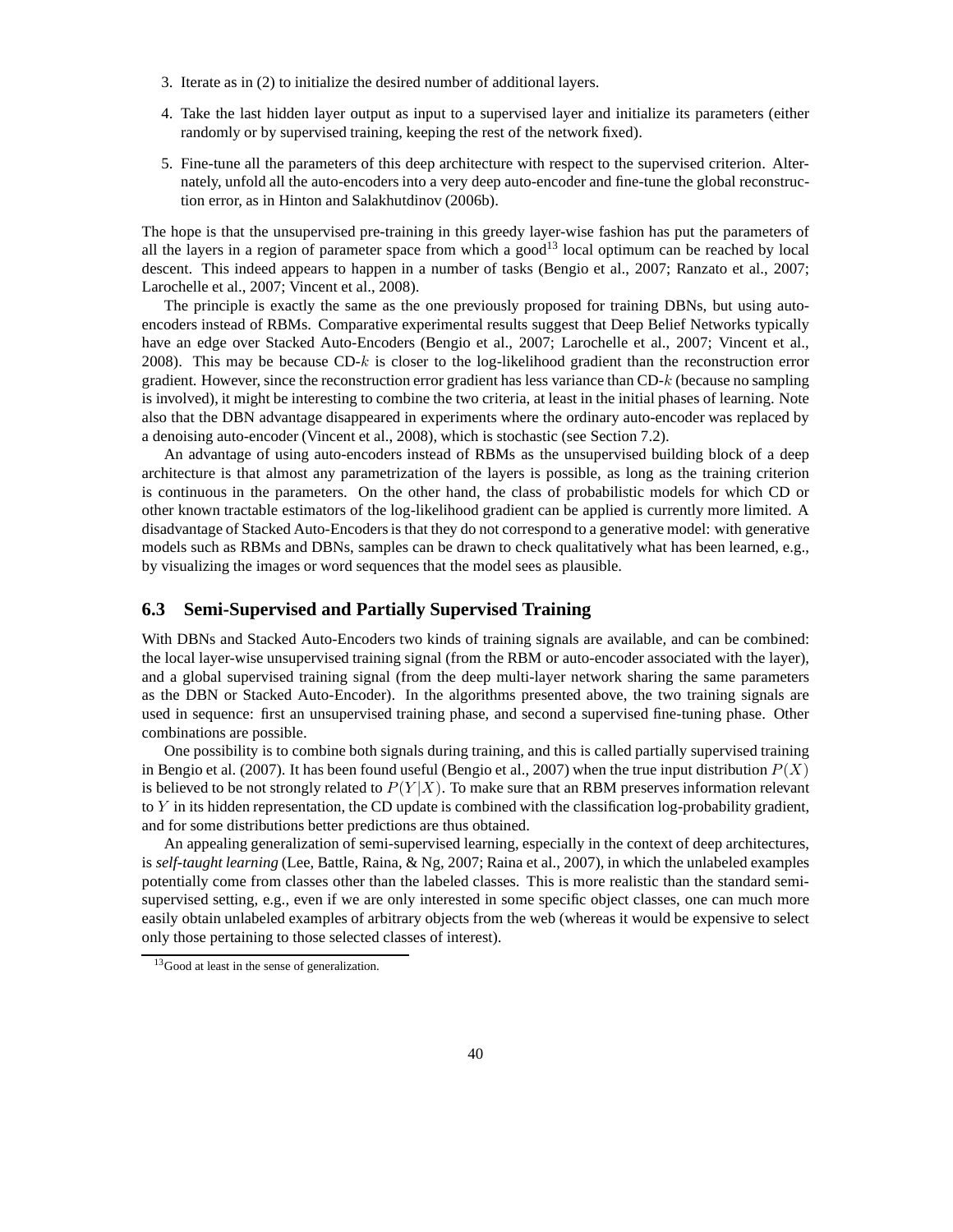# **7 Variants of RBMs and Auto-Encoders**

We review here some of the variations that have been proposed on the basic RBM and auto-encoder models to extend and improve them.

We have already mentioned that it is straightforward to generalize the conditional distributions associated with visible or hidden units in RBMs, e.g., to any member of the exponential family (Welling et al., 2005). Gaussian units and exponential or truncated exponential units have been proposed or used in Freund and Haussler (1994), Welling et al. (2003), Bengio et al. (2007), Larochelle et al. (2007). With respect to the analysis presented here, the equations can be easily adapted by simply changing the domain of the sum (or integral) for the  $h_i$  and  $x_i$ . Diagonal quadratic terms (e.g., to yield Gaussian or truncated Gaussian distributions) can also be added in the energy function without losing the property that the free energy factorizes.

## **7.1 Sparse Representations in Auto-Encoders and RBMs**

Sparsity has become a concept of great interest recently, not only in machine learning but also in statistics and signal processing, in particular with the work on compressed sensing (Candes & Tao, 2005; Donoho, 2006), but it was introduced earlier in computational neuroscience in the context of sparse coding in the visual system (Olshausen & Field, 1997), and has been a key element deep convolutional networks exploiting of a variant of auto-encoders (Ranzato et al., 2007, 2007; Ranzato & LeCun, 2007; Ranzato et al., 2008; Mairal et al., 2009) with a sparse distributed representation, and has become a key ingredient in Deep Belief Networks (Lee et al., 2008).

### **7.1.1 Why a Sparse Representation?**

We argue here that if one is going to have fixed-size representations, then sparse representations are more efficient (than non-sparse ones) in an information-theoretic sense, allowing for varying the effective number of bits per example. According to learning theory (Vapnik, 1995; Li & Vitanyi, 1997), to obtain good generalization it is enough that the total number of bits needed to encode the *whole training set* be small, compared to the size of the training set. In many domains of interest different examples require different number of bits when compressed.

On the other hand, dimensionality reduction algorithms, whether linear such as PCA and ICA, or nonlinear such as LLE and Isomap, map each example to the same low-dimensional space. In light of the above argument, it would be more efficient to map each example to a variable-length representation. To simplify the argument, assume this representation is a binary vector. If we are required to map each example to a fixed-length representation, a good solution would be to choose that representation to have enough degrees of freedom to represent the vast majority of the examples, while at the same allowing to compress that fixedlength bit vector to a smaller variable-size code for most of the examples. We now have two representations: the fixed-length one, which we might use as input to make predictions and make decisions, and a smaller, variable-size one, which can in principle be obtained from the fixed-length one through a compression step. For example, if the bits in our fixed-length representation vector have a high probability of being 0 (i.e. a sparsity condition), then for most examples it is easy to compress the fixed-length vector (in average by the amount of sparsity). For a given level of sparsity, the number of configurations of sparse vectors is much smaller than when less sparsity (or none at all) is imposed, so the entropy of sparser codes is smaller.

Another argument in favor of sparsity is that the fixed-length representation is going to be used as input for further processing, so that it should be easy to interpret. A highly compressed encoding is usually highly entangled, so that no subset of bits in the code can really be interpreted unless all the other bits are taken into account. Instead, we would like our fixed-length sparse representation to have the property that individual bits or small subsets of these bits can be interpreted, i.e., correspond to meaningful aspects of the input, and capture factors of variation in the data. For example, with a speech signal as input, if some bits encode the speaker characteristics and other bits encode generic features of the phoneme being pronounced, we have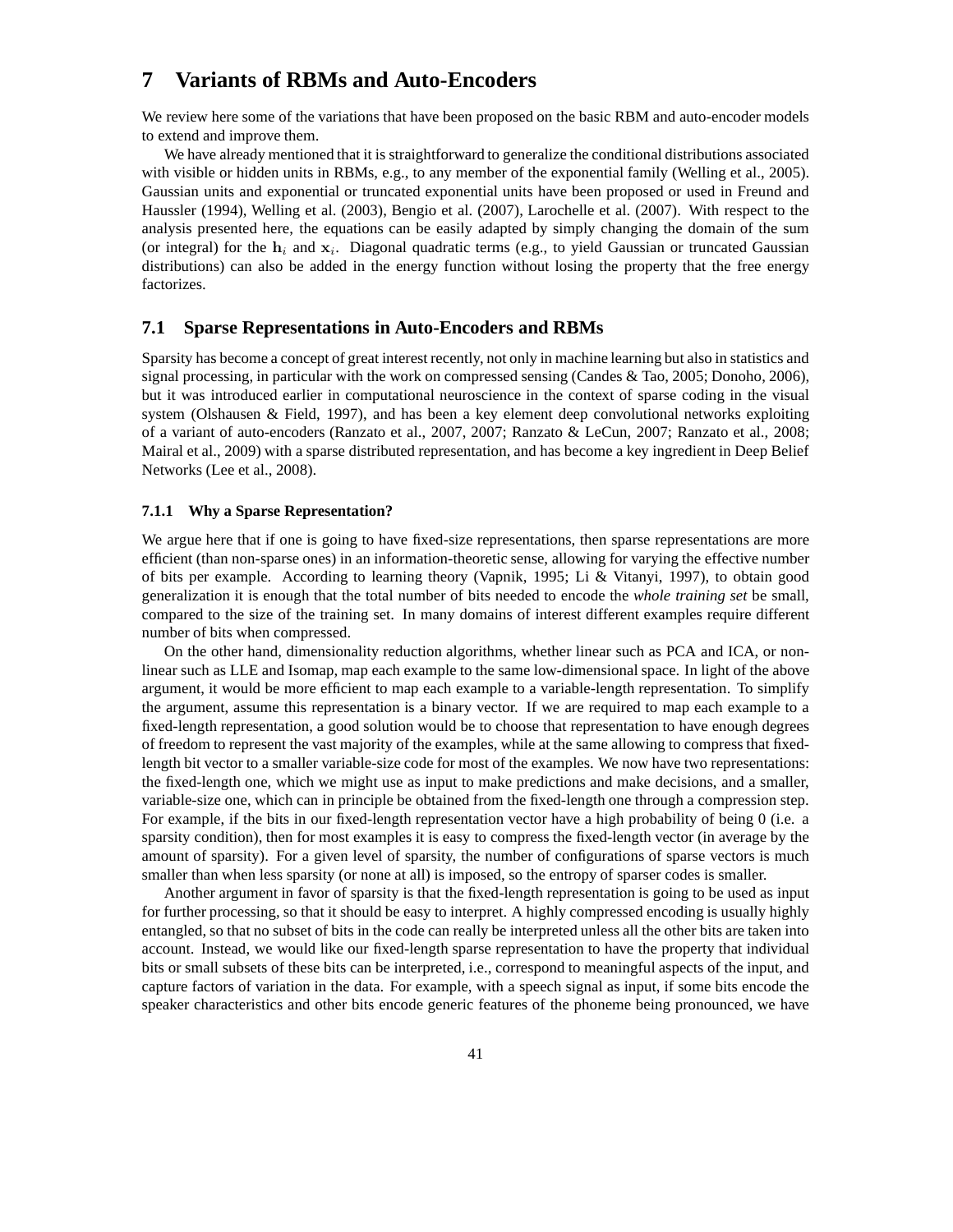disentangled some of the factors of variation in the data, and some subset of the factors might be sufficient for some particular prediction tasks.

Another way to justify sparsity of the representation was proposed in Ranzato et al. (2008), in the context of models based on auto-encoders. This view actually explains how one might get good models even though the partition function is not explicitly minimized, or only minimized approximately, as long as other constraints (such as sparsity) are used on the learned representation. Suppose that the representation learned by an auto-encoder is sparse, then the auto-encoder cannot reconstruct well every possible input pattern, because the number of sparse configurations is necessarily smaller than the number of dense configurations. To minimize the average reconstruction error on the training set, the auto-encoder then has to find a representation which captures statistical regularities of the data distribution. First of all, Ranzato et al. (2008) connect the free energy with a form of reconstruction error (when one replaces summing over hidden unit configurations by maximizing over them). Minimizing reconstruction error on the training set therefore amounts to minimizing free energy, i.e., maximizing the numerator of an energy-based model likelihood (eq. 17). Since the denominator (the partition function) is just a sum of the numerator over all possible input configurations, maximizing likelihood roughly amounts to making reconstruction error high for most possible input configurations, while making it low for those in the training set. This can be achieved if the encoder (which maps an input to its representation) is constrained in such a way that it cannot represent well most of the possible input patterns (i.e., the reconstruction error *must be high* for most of the possible input configurations). Note how this is already achieved when the code is much smaller than the input. Another approach is to impose a sparsity penalty on the representation (Ranzato et al., 2008), which can be incorporated in the training criterion. In this way, the term of the log-likelihood gradient associated with the partition function is completely avoided, and replaced by a sparsity penalty on the hidden unit code. Interestingly, this idea could potentially be used to improve CD-k RBM training, which only uses an *approximate* estimator of the gradient of the log of the partition function. If we add a sparsity penalty to the hidden representation, we may compensate for the weaknesses of that approximation, by making sure we increase the free energy of most possible input configurations, and not only of the reconstructed neighbors of the input example that are obtained in the negative phase of Contrastive Divergence.

#### **7.1.2 Sparse Auto-Encoders and Sparse Coding**

There are many ways to enforce some form of sparsity on the hidden layer representation. The first successful deep architectures exploiting sparsity of representation involved auto-encoders (Ranzato et al., 2007). Sparsity was achieved with a so-called sparsifying logistic, by which the codes are obtained with a nearly saturating logistic whose offset is adapted to maintain a low average number of times the code is significantly non-zero. One year later the same group introduced a somewhat simpler variant (Ranzato et al., 2008) based on a Student-t prior on the codes. The Student-t prior has been used in the past to obtain sparsity of the MAP estimates of the codes generating an input (Olshausen & Field, 1997) in computational neuroscience models of the V1 visual cortex area. Another approach also connected to computational neuroscience involves two levels of sparse RBMs (Lee et al., 2008). Sparsity is achieved with a regularization term that penalizes a deviation of the expected activation of the hidden units from a fixed low level. Whereas Olshausen and Field (1997) had already shown that one level of sparse coding of images led to filters very similar to those seen in V1, Lee et al. (2008) find that when training a sparse Deep Belief Network (i.e. two sparse RBMs on top of each other), the second level appears to learn to detect visual features similar to those observed in area V2 of visual cortex (i.e., the area that follows area V1 in the main chain of processing of the visual cortex of primates).

In the compressed sensing literature sparsity is achieved with the  $\ell_1$  penalty on the codes, i.e., given bases in matrix W (each column of W is a basis) we typically look for codes h such that the input signal  $x$ is reconstructed with low  $\ell_2$  reconstruction error while h is sparse:

$$
\min_{h} ||\mathbf{x} - W\mathbf{h}||_2^2 + \lambda ||\mathbf{h}||_1
$$
\n(43)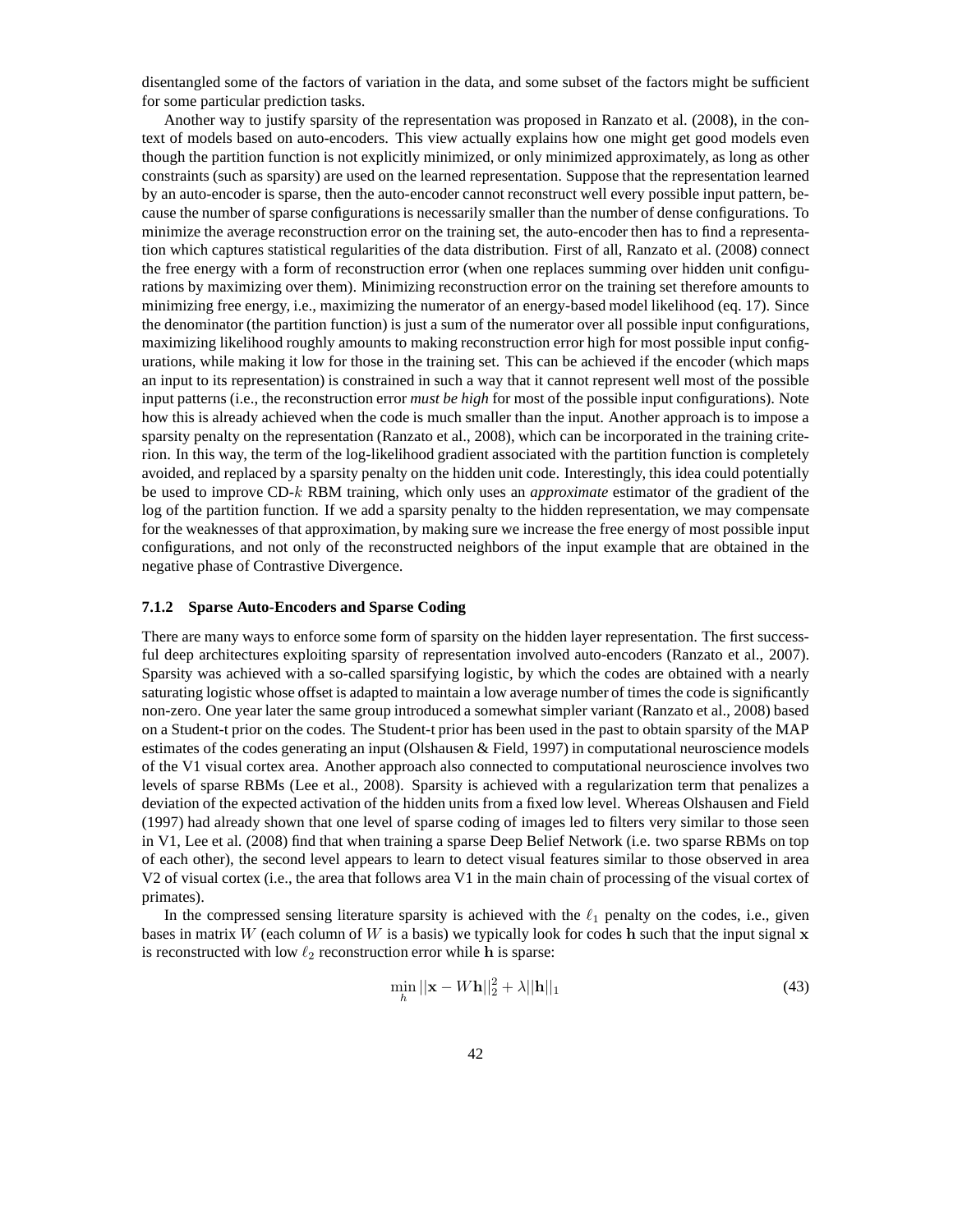where  $||\mathbf{h}||_1 = \sum_i |\mathbf{h}_i|$ . The actual number of non-zero components of h would be given by the  $\ell_0$  norm, but minimizing with it is combinatorially difficult, and the  $\ell_1$  norm is the closest p-norm that is also convex, making the overall minimization in eq. 43 convex. As is now well understood (Candes & Tao, 2005; Donoho, 2006), the  $\ell_1$  norm is a very good proxy for the  $\ell_0$  norm and naturally induces sparse results, and it can even be shown to *recover exactly* the true sparse code (if there is one), under mild conditions. Note that the  $\ell_1$ penalty corresponds to a Laplace prior, and that the posterior does not have a point mass at 0, but because of the above properties, the *mode* of the posterior (which is recovered when minimizing eq. 43) is often at 0. Although minimizing eq. 43 is convex, minimizing jointly the codes and the decoder bases  $W$  is not convex, but has been done successfully with many different algorithms (Olshausen & Field, 1997; Lewicki & Sejnowski, 2000; Doi et al., 2006; Grosse, Raina, Kwong, & Ng, 2007; Raina et al., 2007; Mairal et al., 2009).

Like directed graphical models (such as the sigmoid belief networks discussed in Section 4.4), sparse coding performs a kind of *explaining away*: it chooses one configuration (among many) of the hidden codes that could explain the input. These different configurations compete, and when one is selected, the others are completely turned off. This can be seen both as an advantage and as a disadvantage. The advantage is that if a cause is much more probable than the other, than it is the one that we want to highlight. The disadvantage is that it makes the resulting codes somewhat unstable, in the sense that small perturbations of the input x could give rise to very different values of the optimal code h. This instability could spell trouble for higher levels of learned transformations or a trained classifier that would take h as input. Indeed it could make generalization more difficult if very similar inputs can end up being represented very differently in the sparse code layer. There is also a computational weakness of these approaches that some authors have tried to address. Even though optimizing eq. 43 is efficient it can be hundreds of time slower than the kind of computation involved in computing the codes in ordinary auto-encoders or RBMs, making both training and recognition very slow. Another issue connected to the stability question is the joint optimization of the bases W with higher levels of a deep architecture. This is particularly important in view of the objective of fine-tuning the encoding so that it focuses on the most discriminant aspects of the signal. As discussed in Section 9.1.2, significant classification error improvements were obtained when fine-tuning all the levels of a deep architecture with respect to a discriminant criterion of interest. In principle one can compute gradients through the optimization of the codes, but if the result of the optimization is unstable, the gradient may not exist or be numerically unreliable. To address both the stability issue and the above fine-tuning issue, Bagnell and Bradley (2009) propose to replace the  $\ell_1$  penalty by a softer approximation which only gives rise to approximately sparse coefficients (i.e., many very small coefficients, without actually converging to 0).

Keep in mind that sparse auto-encoders and sparse RBMs do not suffer from any of these sparse coding issues: computational complexity (of inferring the codes), stability of the inferred codes, and numerical stability and computational cost of computing gradients on the first layer in the context of global finetuning of a deep architecture. Sparse coding systems only parametrize the decoder: the encoder is defined implicitly as the solution of an optimization. Instead, an ordinary auto-encoder or an RBM has an encoder part (computing  $P(h|x)$ ) and a decoder part (computing  $P(x|h)$ ). A middle ground between ordinary autoencoders and sparse coding is proposed in a series of papers on sparse auto-encoders (Ranzato et al., 2007, 2007; Ranzato & LeCun, 2007; Ranzato et al., 2008) applied in pattern recognition and machine vision tasks. They propose to let the codes h be free (as in sparse coding algorithms), but include a parametric encoder (as in ordinary auto-encoders and RBMs) and a penalty for the difference between the free non-parametric codes h and the outputs of the parametric encoder. In this way, the optimized codes h try to satisfy two objectives: reconstruct well the input (like in sparse coding), while not being too far from the output of the encoder (which is stable by construction, because of the simple parametrization of the encoder). In the experiments performed, the encoder is just an affine transformation followed by a non-linearity like the sigmoid, and the decoder is linear as in sparse coding. Experiments show that the resulting codes work very well in the context of a deep architecture (with supervised fine-tuning) (Ranzato et al., 2008), and are more stable (e.g. with respect to slight perturbations of input images) than codes obtained by sparse coding (Kavukcuoglu, Ranzato, & LeCun, 2008).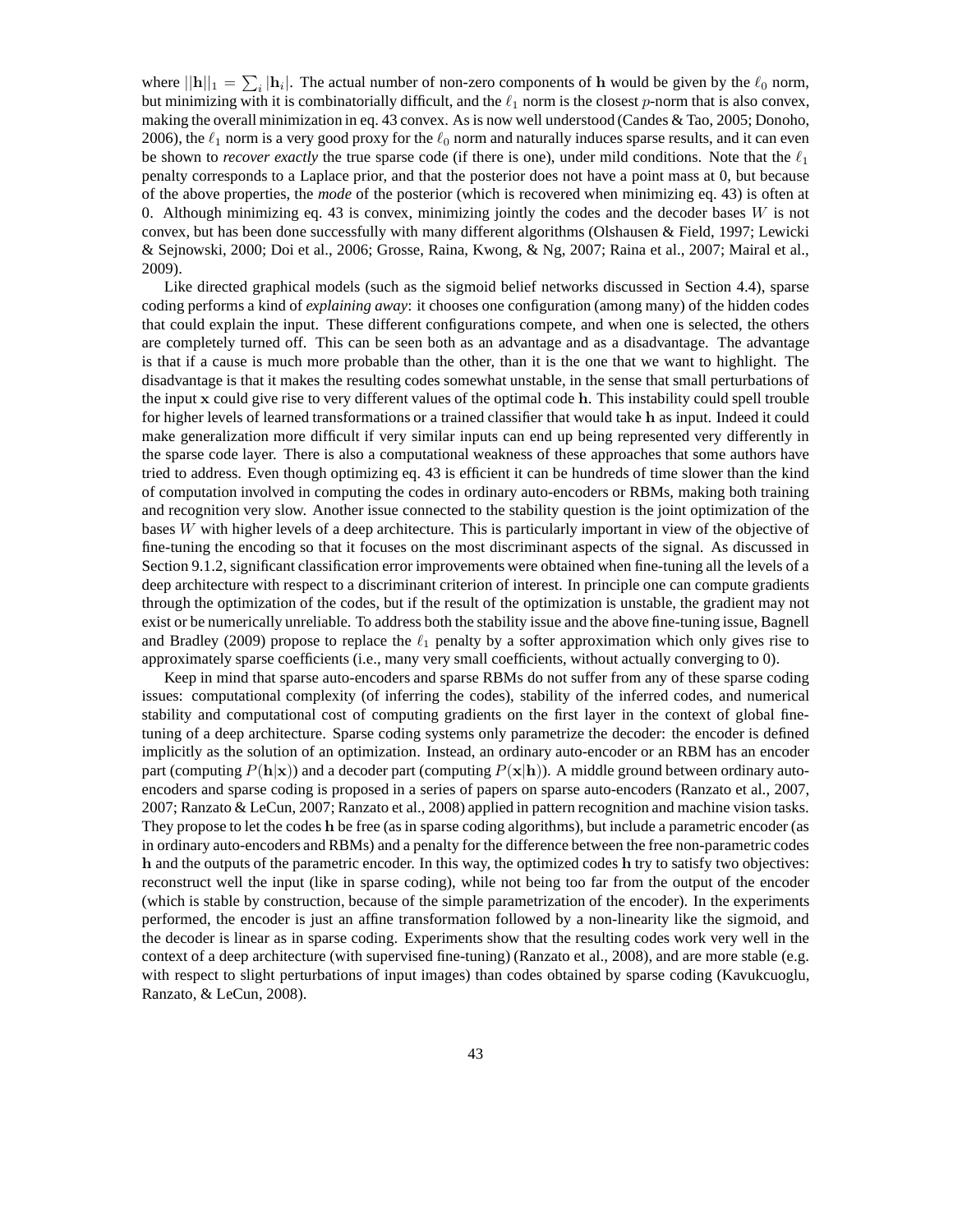## **7.2 Denoising Auto-Encoders**

The denoising auto-encoder (Vincent et al., 2008) is a stochastic version of the auto-encoder where the input is stochastically corrupted, but the uncorrupted input is still used as target for the reconstruction. Intuitively, a denoising auto-encoder does two things: try to encode the input (preserve the information about the input), and try to undo the effect of a corruption process stochastically applied to the input of the auto-encoder. The latter can only be done by capturing the statistical dependencies between the inputs. In fact, in Vincent et al. (2008), the stochastic corruption process consists in randomly setting some of the inputs (as many as half of them) to zero. Hence the denoising auto-encoder is trying to predict the missing values from the non-missing values, for randomly selected subsets of missing patterns. The training criterion for denoising auto-encoders is expressed as a reconstruction log-likelihood,

$$
-\log P(\mathbf{x}|c(\tilde{\mathbf{x}}))\tag{44}
$$

where x is the uncorrupted input,  $\tilde{x}$  is the stochastically corrupted input, and  $c(\tilde{x})$  is the code obtained from  $\tilde{x}$ . Hence the output of the decoder is viewed as the parameter for the above distribution (over the uncorrupted input). In the experiments performed (Vincent et al., 2008), this distribution is factorized and binomial (one bit per pixel), and input pixel intensities are interpreted as probabilities. Note that a recurrent version of the denoising auto-encoder had been proposed earlier by Seung (1998), with corruption also corresponding to a form of occlusion (setting a rectangular region of the input image to 0). Using auto-encoders for denoising was actually introduced much earlier (LeCun, 1987; Gallinari, LeCun, Thiria, & Fogelman-Soulie, 1987). The main innovation in Vincent et al. (2008) is therefore to show how this strategy is highly successful as unsupervised pre-training for a deep architecture, and to link the denoising auto-encoder to a generative model.

Consider a random *d*-dimensional vector X, S a set of k indices,  $X_S = (X_{S_1}, \dots, X_{S_k})$  the sub-elements selected by S, and let  $X_{-S}$  all the sub-elements except those in S. Note that the set of conditional distributions  $P(X_S|X_{-S})$  for some choices of S fully characterize the joint distribution  $P(X)$ , and this is exploited for example in Gibbs sampling. Note that bad things can happen when  $|S| = 1$  and some pairs of input are perfectly correlated: the predictions can be perfect even though the joint has not really been captured, and this would correspond to a Gibbs chain that does not mix, i.e., does not converge. By considering random-size subsets and also insisting on reconstructing everything (like ordinary auto-encoders), this type of problem may be avoided in denoising auto-encoders.

Interestingly, in a series of experimental comparisons over 8 vision tasks, stacking denoising autoencoders into a deep architecture fine-tuned with respect to a supervised criterion yielded generalization performance that was systematically better than stacking ordinary auto-encoders, and comparable or superior to Deep Belief Networks (Vincent et al., 2008).

An interesting property of the denoising auto-encoder is that it can be shown to correspond to a generative model. Its training criterion is a bound on the log-likelihood of that generative model. Several possible generative models are discussed in (Vincent et al., 2008). A simple generative model is semi-parametric: sample a training example, corrupt it stochastically, apply the encoder function to obtain the hidden representation, apply the decoder function to it (obtaining parameters for a distribution over inputs), and sample an input. This is not very satisfying because it requires to keep the training set around (like non-parametric density models). Other possible generative models are explored in Vincent et al. (2008).

Another interesting property of the denoising auto-encoder is that it naturally lends itself to data with missing values or multi-modal data (when a subset of the modalities may be available for any particular example). This is because it is *trained* with inputs that have "missing" parts (when corruption consists in randomly hiding some of the input values).

## **7.3 Lateral Connections**

The RBM can be made slightly less restricted by introducing interaction terms or "lateral connections" between visible units. Sampling h from  $P(h|x)$  is still easy but sampling x from  $P(x|h)$  is now generally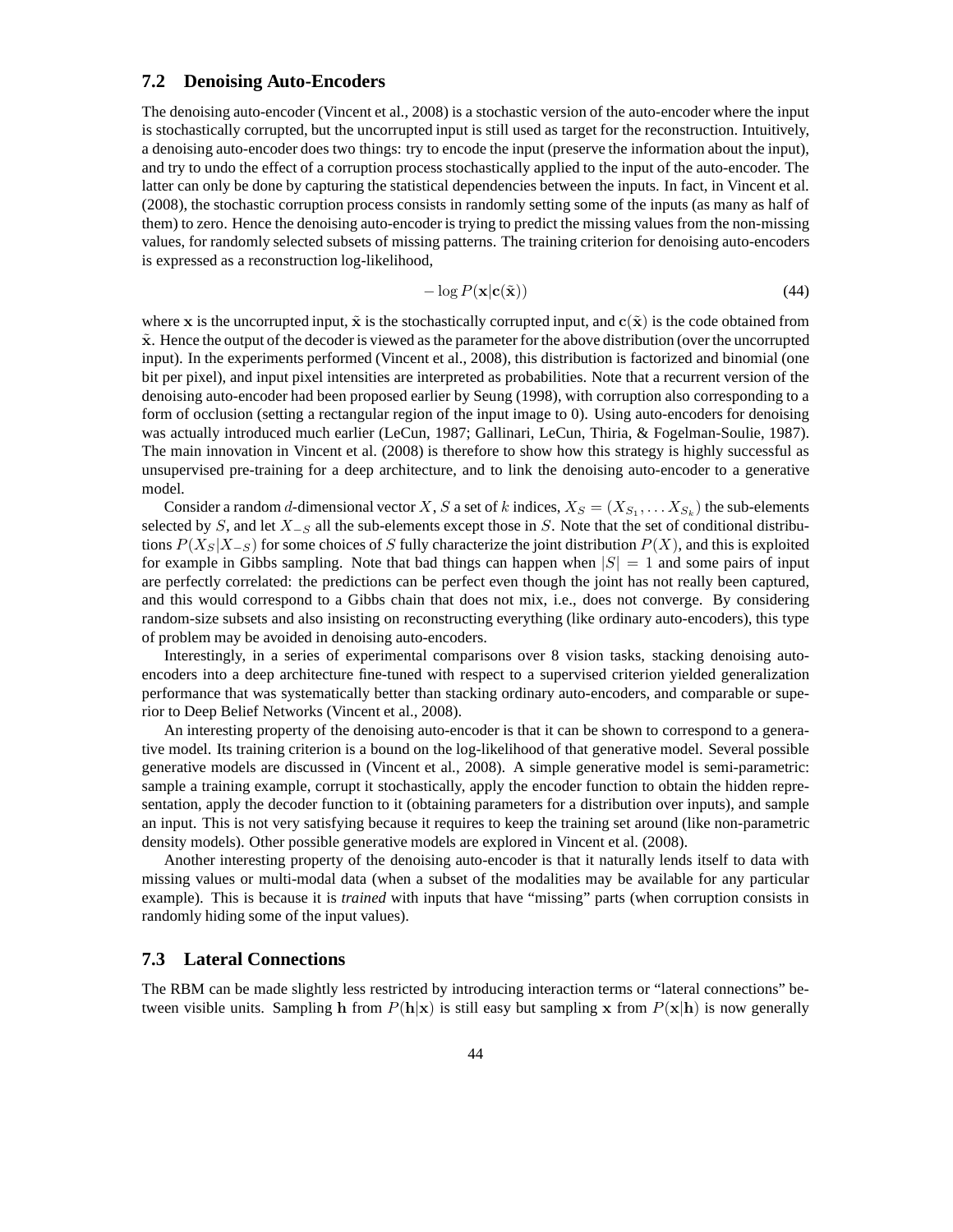more difficult, and amounts to sampling from a Markov Random Field which is also a fully observed Boltzmann machine, in which the offsets are dependent on the value of h. Osindero and Hinton (2008) propose such a model for capturing image statistics and their results suggest that Deep Belief Nets (DBNs) based on such modules generate more realistic image patches than DBNs based on ordinary RBMs. Their results also show that the resulting distribution has marginal and pairwise statistics for pixel intensities that are similar to those observed on real image patches.

These lateral connections capture pairwise dependencies that can be more easily captured this way than using hidden units, saving the hidden units for capturing higher-order dependencies. In the case of the first layer, it can be seen that this amounts to a form of whitening, which has been found useful as a preprocessing step in image processing systems (Olshausen & Field, 1997). The idea proposed by Osindero and Hinton (2008) is to use lateral connections at all levels of a DBN (which can now be seen as a hierarchy of Markov random fields). The generic advantage of this type of approach would be that the higher level factors represented by the hidden units do not have to encode all the local "details" that the lateral connections at the levels below can capture. For example, when generating an image of a face, the approximate locations of the mouth and nose might be specified at a high level whereas their precise location could be selected in order to satisfy the pairwise preferences encoded in the lateral connections at a lower level. This appears to yield generated images with sharper edges and generally more accuracy in the relative locations of parts, without having to expand a large number of higher-level units.

In order to sample from  $P(x|h)$ , we can start a Markov chain at the current example (which presumably already has pixel co-dependencies similar to those represented by the model, so that convergence should be quick) and only run a short chain on the x's (keeping h fixed). Denote U the square matrix of visible-tovisible connections, as per the general Boltzmann Machine energy function in eq. 25. To reduce sampling variance in CD for this model, Osindero and Hinton (2008) used five damped mean-field steps instead of an ordinary Gibbs chain on the x's:  $x_t = \alpha x_{t-1} + (1 - \alpha)$ sigm(b + U $x_{t-1} + W'$ h), with  $\alpha \in (0, 1)$ .

## **7.4 Conditional RBMs and Temporal RBMs**

A *Conditional RBM* is an RBM where some of the parameters are not free but are instead parametrized functions of a conditioning random variable. For example, consider an RBM for the joint distribution  $P(x, h)$ between observed vector x and hidden vector h, with parameters  $(b, c, W)$  as per eq. 25, respectively for input offsets b, hidden units offsets c, and the weight matrix W. This idea has been introduced by Taylor et al. (2007), Taylor and Hinton (2009) for context-dependent RBMs in which the hidden units offsets c are affine functions of a context variable z. Hence the RBM represents  $P(x, h|z)$  or, marginalizing over h,  $P(x|z)$ . In general the parameters  $\theta = (\mathbf{b}, \mathbf{c}, W)$  of an RBM can be written as a parametrized function  $\theta = f(\mathbf{z}; \omega)$ , i.e., the actual free parameters of the conditional RBM with conditioning variable z are denoted  $\omega$ . Generalizing RBMs to conditional RBMs allows building deep architectures in which the hidden variables at each level can be conditioned on the value of other variables (typically representing some form of context).

The Contrastive Divergence algorithm for RBMs can be easily generalized to the case of Conditional RBMs. The CD gradient estimator  $\Delta\theta$  on a parameter  $\theta$  can be simply back-propagated to obtain a gradient estimator on  $\omega$ :

$$
\Delta \omega = \Delta \theta \frac{\partial \theta}{\partial \omega}.
$$
\n(45)

In the affine case  $c = \beta + Mz$  (with c,  $\beta$  and z column vectors and M a matrix) studied by Taylor et al. (2007), the CD update on the conditional parameters is simply

$$
\Delta \beta = \Delta c \n\Delta M = \Delta c z' \tag{46}
$$

where the last multiplication is an outer product (applying the chain rule on derivatives), and  $\Delta c$  is the update given by  $CD-k$  on hidden units offsets.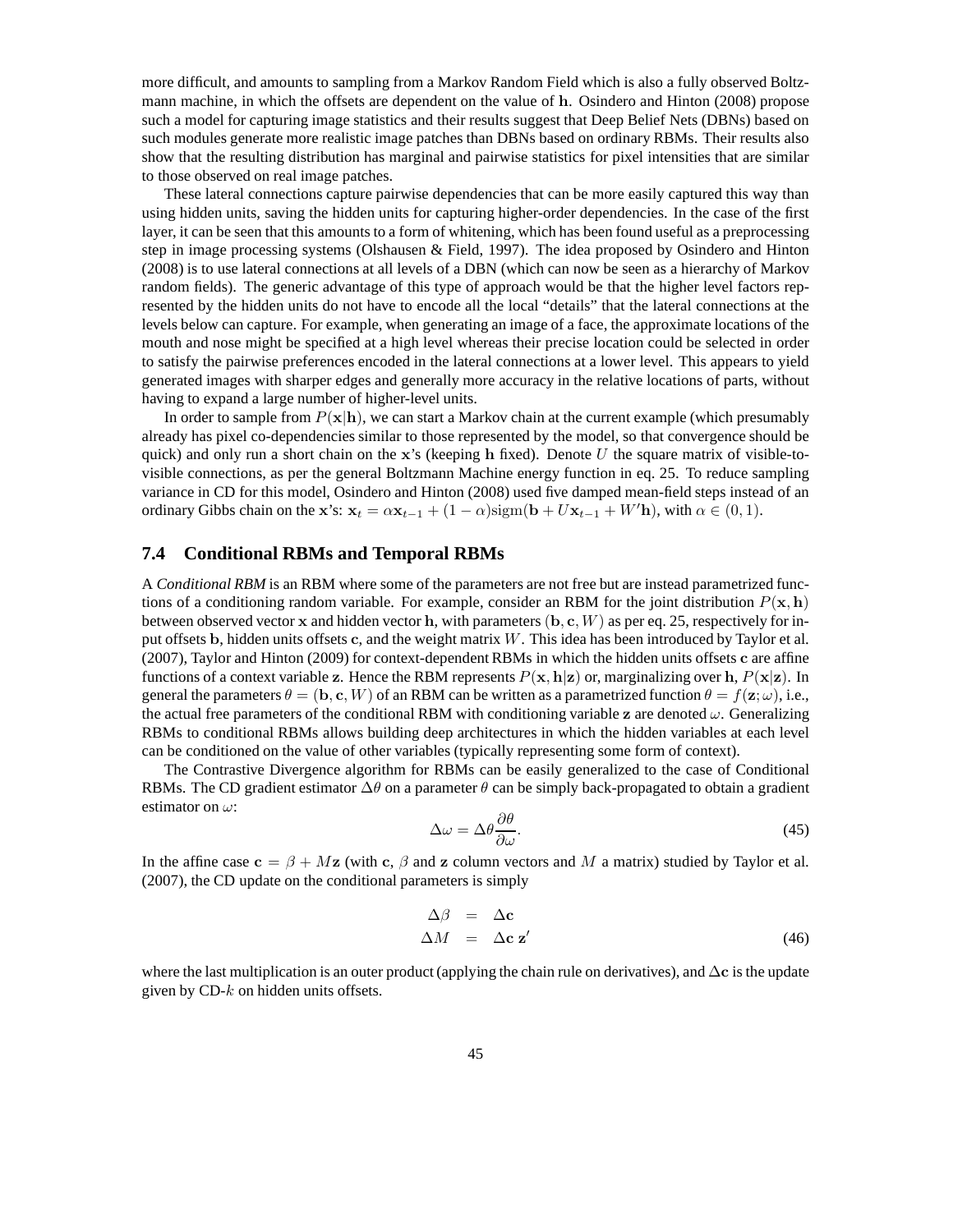

Figure 12: Example of Temporal RBM for modeling sequential data, including dependencies between the hidden states. The double-arrow full arcs indicate an undirected connection, i.e. an RBM. The single-arrow dotted arcs indicate conditional dependency: the  $(x_t, h_t)$  RBM is conditioned by the values of the past inputs and past hidden state vectors.

This idea has been successfully applied to model conditional distributions  $P(\mathbf{x}_t|\mathbf{x}_{t-1}, \mathbf{x}_{t-2}, \mathbf{x}_{t-3})$  in sequential data of human motion (Taylor et al., 2007), where  $x_t$  is a vector of joint angles and other geometric features computed from motion capture data of human movements such as walking and running. Interestingly, this allows *generating* realistic human motion *sequences*, by successively sampling the t-th frame given the previously sampled  $k$  frames, i.e. approximating

$$
P(\mathbf{x}_1, \mathbf{x}_2, \dots, \mathbf{x}_T) \approx P(\mathbf{x}_1, \dots, \mathbf{x}_k) \prod_{t=k+1}^T P(\mathbf{x}_t | \mathbf{x}_{t-1}, \dots, \mathbf{x}_{t-k}).
$$
\n(47)

The initial frames can be generated by using special null values as context or using a separate model for  $P(\mathbf{x}_1, \dots \mathbf{x}_k).$ 

As demonstrated by Memisevic and Hinton (2007), it can be useful to make not just the offsets but also the weights conditional on a context variable. In that case we greatly increase the number of degrees of freedom, introducing the capability to model three-way interactions between an input unit  $x_i$ , a hidden unit  $h_j$ , and a context unit  $z_k$  through interaction parameters  $\zeta_{ijk}$ . This approach has been used with x an image and z the previous image in a video, and the model learns to capture *flow fields* (Memisevic & Hinton, 2007).

Probabilistic models of sequential data with hidden variables  $h_t$  (called *state*) can gain a lot by capturing the temporal dependencies between the hidden states at different times  $t$  in the sequence. This is what allows *Hidden Markov Models*(HMMs) (Rabiner & Juang, 1986) to capture dependencies in a long observed sequence  $x_1, x_2, \ldots$  even if the model only considers the hidden state sequence  $h_1, h_2, \ldots$  to be a Markov chain of order 1 (where the direct dependence is only between  $h_t$  and  $h_{t+1}$ ). Whereas the hidden state representation  $h_t$  in HMMs is *local* (all the possible values of  $h_t$  are enumerated and specific parameters associated with each of these values), *Temporal RBMs* have been proposed (Sutskever & Hinton, 2007) to construct a distributed representation of the state. The idea is an extension of the Conditional RBM presented above, but where the context includes not only past inputs but also past values of the state, e.g., we build a model of

$$
P(\mathbf{h}_t, \mathbf{x}_t | \mathbf{h}_{t-1}, \mathbf{x}_{t-1}, \dots, \mathbf{h}_{t-k}, \mathbf{x}_{t-k})
$$
\n
$$
(48)
$$

where the context is  $z_t = (h_{t-1}, x_{t-1}, \ldots, h_{t-k}, x_{t-k})$ , as illustrated in Figure 12. Although sampling of sequences generated by Temporal RBMs can be done as in Conditional RBMs (with the same MCMC approximation used to sample from RBMs, at each time step), exact inference of the hidden state sequence given an input sequence is no longer tractable. Instead, Sutskever and Hinton (2007) propose to use a mean-field filtering approximation of the hidden sequence posterior.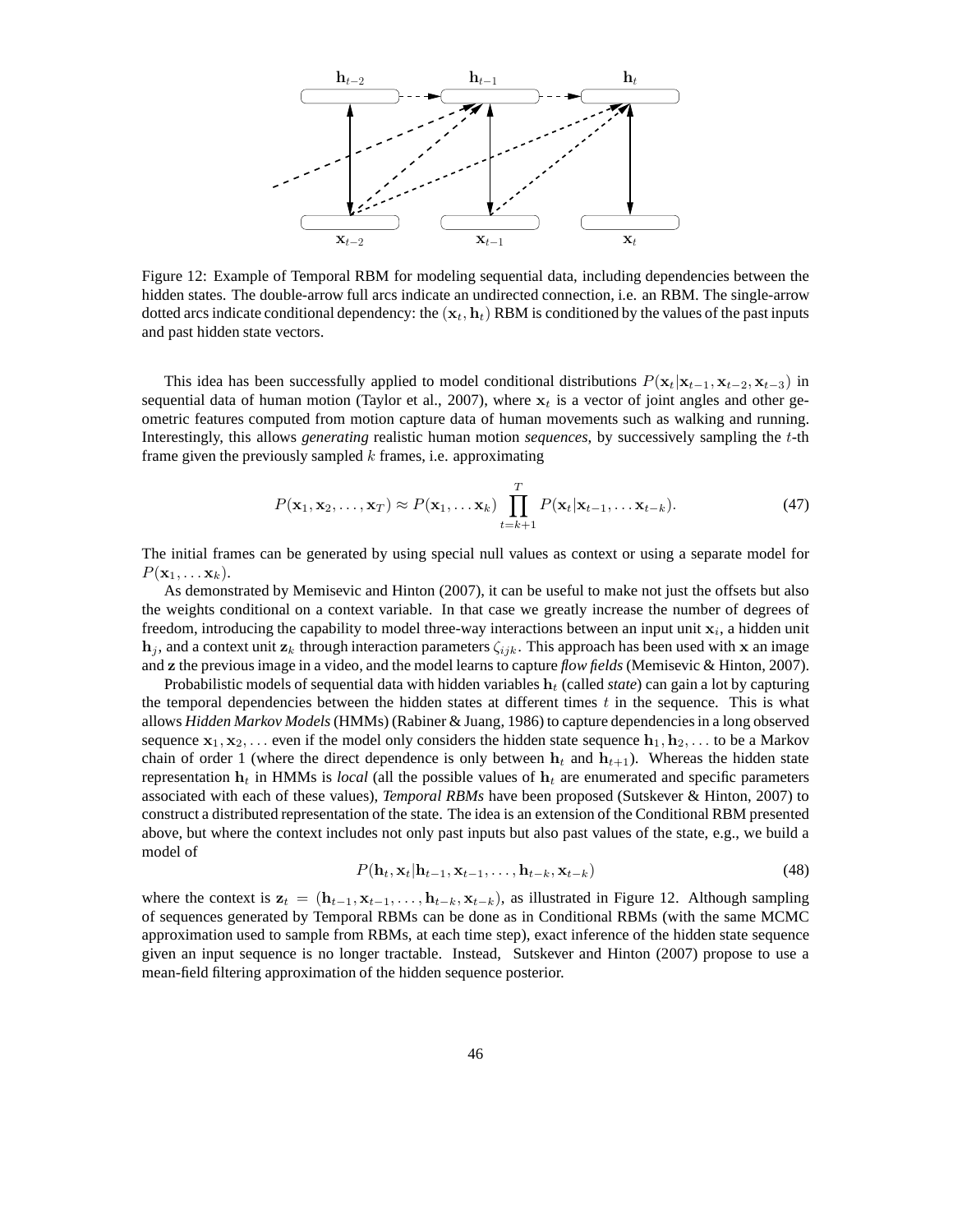## **7.5 Factored RBMs**

In several probabilistic language models, it has been proposed to learn a distributed representation of each word (Deerwester, Dumais, Furnas, Landauer, & Harshman, 1990; Miikkulainen & Dyer, 1991; Bengio et al., 2001, 2003; Schwenk & Gauvain, 2002; Xu et al., 2003; Schwenk, 2004; Schwenk & Gauvain, 2005; Collobert & Weston, 2008; Mnih & Hinton, 2009). For an RBM that models a sequence of words, it would be convenient to have a parametrization that leads to automatically learning a distributed representation for each word in the vocabulary. This is essentially what Mnih and Hinton (2007) propose. Consider an RBM input x that is the concatenation of one-hot vectors  $v_t$  for each word  $w_t$  in a fixed-size sequence  $(w_1, w_2, \ldots, w_k)$ , i.e.,  $\mathbf{v}_t$  contains all 0's except for a 1 at position  $w_t$ , and  $\mathbf{x} = (\mathbf{v}'_1, \mathbf{v}'_2, \ldots, \mathbf{v}'_k)'$ . Mnih and Hinton (2007) use a factorization of the RBM weight matrix  $W$  into two factors, one that depends on the location  $t$  in the input subsequence, and one that does not. Consider the computation of the hidden units' probabilities given the input subsequence  $(\mathbf{v}_1, \mathbf{v}_2, \dots, \mathbf{v}_k)$ . Instead of applying directly a matrix W to x, do the following. First, each word symbol  $w_t$  is mapped through a matrix R to a d-dimensional vector  $R_{.,w_t} = Rv_t$ , for  $t \in \{1...k\}$ ; second, the concatenated vectors  $(R'_{.,w_1}, R'_{.,w_2}, \ldots, R'_{.,w_k})'$  are multiplied by a matrix B. Hence  $W = BDiag(R)$ , where  $Diag(R)$  is a block-diagonal matrix filled with R on the diagonal. This model has produced n-grams with better log-likelihood (Mnih & Hinton, 2007, 2009), with further improvements in generalization performance when averaging predictions with state-of-the-art n-gram models (Mnih & Hinton, 2007).

## **7.6 Generalizing RBMs and Contrastive Divergence**

Let us try to generalize the definition of RBM so as to include a large class of parametrizations for which essentially the same ideas and learning algorithms (such as Contrastive Divergence) that we have discussed above can be applied in a straightforward way. We generalize RBMs as follows: a *Generalized RBM* is an energy-based probabilistic model with input vector x and hidden vector h whose energy function is such that  $P(h|x)$  and  $P(x|h)$  both factorize. This definition can be formalized in terms of the parametrization of the energy function, which is also proposed by Hinton et al. (2006):

**Proposition 7.1.** The energy function associated with a model of the form of eq. 15 such that  $P(\mathbf{h}|\mathbf{x}) =$  $\prod_i \overline{P}(\mathbf{h}_i|\mathbf{x})$  and  $P(\mathbf{x}|\mathbf{h})=\overline{\prod}_j P(\mathbf{x}_j|\mathbf{h})$  must have the form

Energy(
$$
\mathbf{x}, \mathbf{h}
$$
) =  $\sum_{j} \phi_j(\mathbf{x}_j) + \sum_{i} \xi_i(\mathbf{h}_i) + \sum_{i,j} \eta_{i,j}(\mathbf{h}_i, \mathbf{x}_j).$  (49)

This is a direct application of the Hammersley-Clifford theorem (Hammersley & Clifford, 1971; Clifford, 1990). Hinton et al. (2006) also showed that the above form is a necessary and sufficient condition to obtain *complementary priors.* Complementary priors allow the posterior distribution  $P(h|x)$  to factorize by a proper choice of  $P(\bf{h})$ .

In the case where the hidden and input values are binary, this new formulation does not actually bring any additional power of representation. Indeed,  $\eta_{i,j}(\mathbf{h}_i, \mathbf{x}_j)$ , which can take at most four different values according to the 2  $\times$  2 configurations of  $(h_i, x_j)$  could always be rewritten as a second order polynomial in  $(h_i, \mathbf{x}_j): a + b\mathbf{x}_j + ch_i + dh_i\mathbf{x}_j$ . However, b and c can be folded into the offset terms and a into a global additive constant which does not matter (because it gets cancelled by the partition function).

On the other hand, when x or h are real vectors, one could imagine higher-capacity modeling of the  $(h_i, x_j)$  interaction, possibly non-parametric, e.g., gradually adding terms to  $\eta_{i,j}$  so as to better model the interaction. Furthermore, sampling from the conditional densities  $P(\mathbf{x}_j | \mathbf{h})$  or  $P(\mathbf{h}_i | \mathbf{x})$  would be tractable even if the  $\eta_{i,j}$  are complicated functions, simply because these are 1-dimensional densities from which efficient approximate sampling and numerical integration are easy (e.g., by computing cumulative sums of the density over nested sub-intervals or bins).

This analysis also highlights the basic limitation of RBMs, which is that its parametrization only considers pairwise interactions between variables. It is because the h are hidden and because we can choose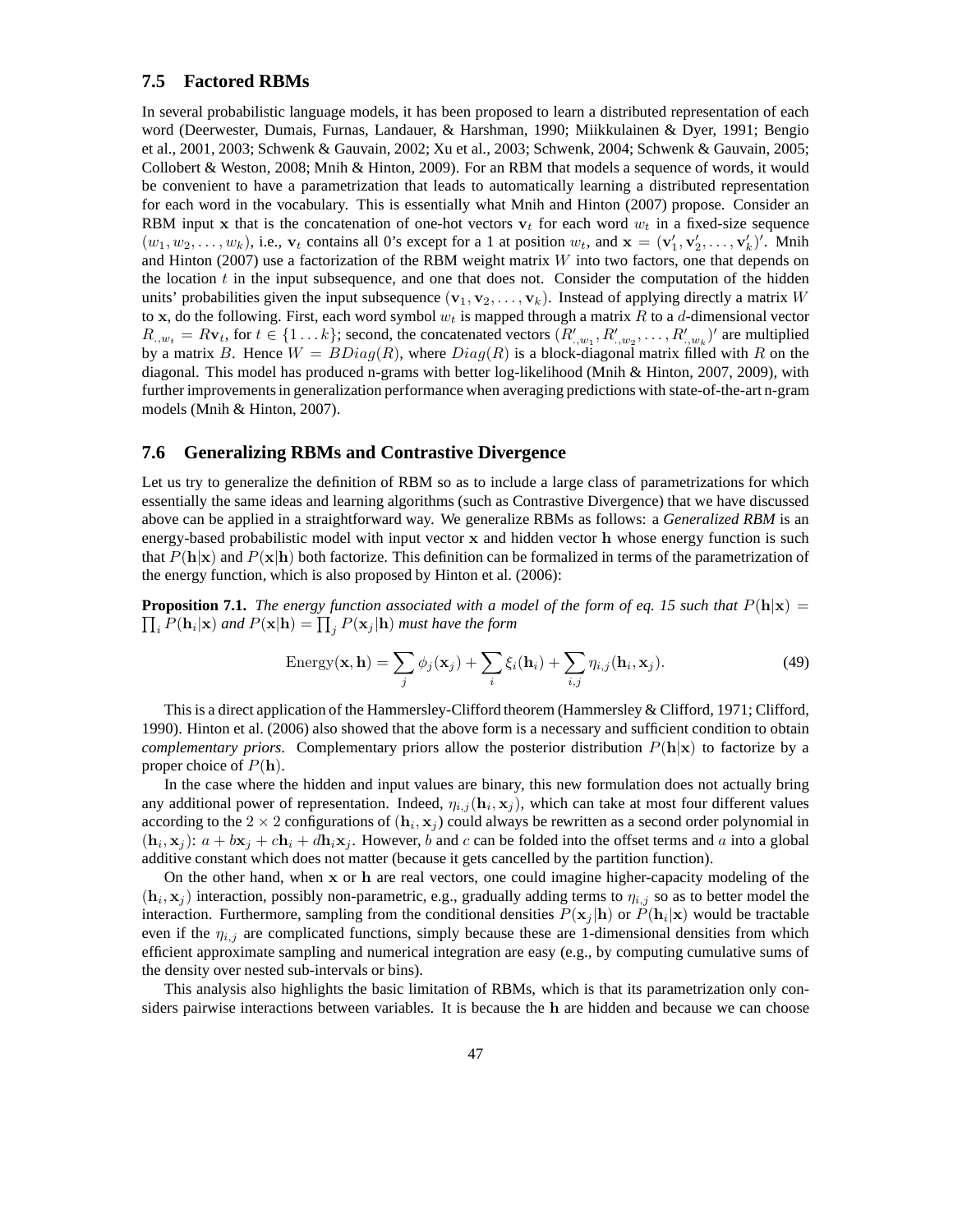the number of hidden units, that we still have full expressive power over possible marginal distributions in x (in fact we can represent any discrete distribution (Le Roux & Bengio, 2008)). Other variants of RBMs discussed in Section 7.4 allow three-way interactions (Memisevic & Hinton, 2007).

What would be a Contrastive Divergence update in this generalized RBM formulation? To simplify notations we note that the  $\phi_j$ 's and  $\xi_i$ 's in eq. 49 can be incorporated within the  $\eta_{i,j}$ 's, so we ignore them in the following. Theorem 5.1 can still be applied with

FreeEnergy(**x**) = 
$$
-\log \sum_{\mathbf{h}} \exp \left(-\sum_{i,j} \eta_{i,j}(\mathbf{h}_i, \mathbf{x}_j)\right)
$$
.

The gradient of the free energy of a sample x is thus

$$
\frac{\partial \text{FreeEnergy}(\mathbf{x})}{\partial \theta} = \sum_{\mathbf{h}} \frac{\exp\left(-\sum_{i,j} \eta_{i,j}(\mathbf{h}_i, \mathbf{x}_j)\right)}{\sum_{\mathbf{\tilde{h}}} \exp\left(-\sum_{i,j} \eta_{i,j}(\tilde{\mathbf{h}}_i, \mathbf{x}_j)\right)} \sum_{i,j} \frac{\partial \eta_{i,j}(\mathbf{h}_i, \mathbf{x}_j)}{\partial \theta}
$$

$$
= \sum_{\mathbf{h}} P(\mathbf{h}|\mathbf{x}) \sum_{i,j} \frac{\partial \eta_{i,j}(\mathbf{h}_i, \mathbf{x}_j)}{\partial \theta}
$$

$$
= E_{\mathbf{h}} \left[ \sum_{i,j} \frac{\partial \eta_{i,j}(\mathbf{h}_i, \mathbf{x}_j)}{\partial \theta} \middle| \mathbf{x} \right].
$$

Thanks to Proposition 7.1, a Gibbs chain can still be run easily. Truncating the log-likelihood gradient expansion (eq. 38) after  $k$  steps of the Gibbs chain, and approximating expectations with samples from this chain, one obtains an approximation of the log-likelihood gradient at training point  $x_1$  that depends only on Gibbs samples  $\mathbf{h}_1$ ,  $\mathbf{h}_{k+1}$  and  $\mathbf{x}_{k+1}$ :

$$
\frac{\partial \log P(\mathbf{x}_1)}{\partial \theta} \simeq -\frac{\partial \text{FreeEnergy}(\mathbf{x}_1)}{\partial \theta} + \frac{\partial \text{FreeEnergy}(\mathbf{x}_{k+1})}{\partial \theta} \simeq \left( -\sum_{i,j} \frac{\partial \eta_{i,j}(\mathbf{h}_{1,i}, \mathbf{x}_{1,j})}{\partial \theta} + \sum_{i,j} \frac{\partial \eta_{i,j}(\mathbf{h}_{k+1,i}, \mathbf{x}_{k+1,j})}{\partial \theta} \right) \propto \Delta \theta
$$

with  $\Delta\theta$  the update rule for parameters  $\theta$  of the model, corresponding to CD-k in such a generalized RBM. Note that in most parametrizations we would have a particular element of  $\theta$  depend on  $\eta_{i,j}$ 's in such a way that no explicit sum is needed. For instance (taking expectation over  $h_{k+1}$  instead of sampling) we recover Algorithm 1 when

$$
\eta_{i,j}(\mathbf{h}_i, \mathbf{x}_j) = -W_{ij}\mathbf{h}_i\mathbf{x}_j - \frac{\mathbf{b}_j\mathbf{x}_j}{n_h} - \frac{\mathbf{c}_i\mathbf{h}_i}{n_x}
$$

where  $n_h$  and  $n_x$  are respectively the numbers of hidden and visible units, and we also recover the other variants described by Welling et al. (2005), Bengio et al. (2007) for different forms of the energy and allowed set of values for hidden and input units.

# **8 Stochastic Variational Bounds for Joint Optimization of DBN Layers**

In this section we discuss mathematical underpinnings of algorithms for training a DBN as a whole. The loglikelihood of a DBN can be lower bounded using Jensen's inequality, and as we discuss below, this can justify the greedy layer-wise training strategy introduced in (Hinton et al., 2006) and described in Section 6.1. We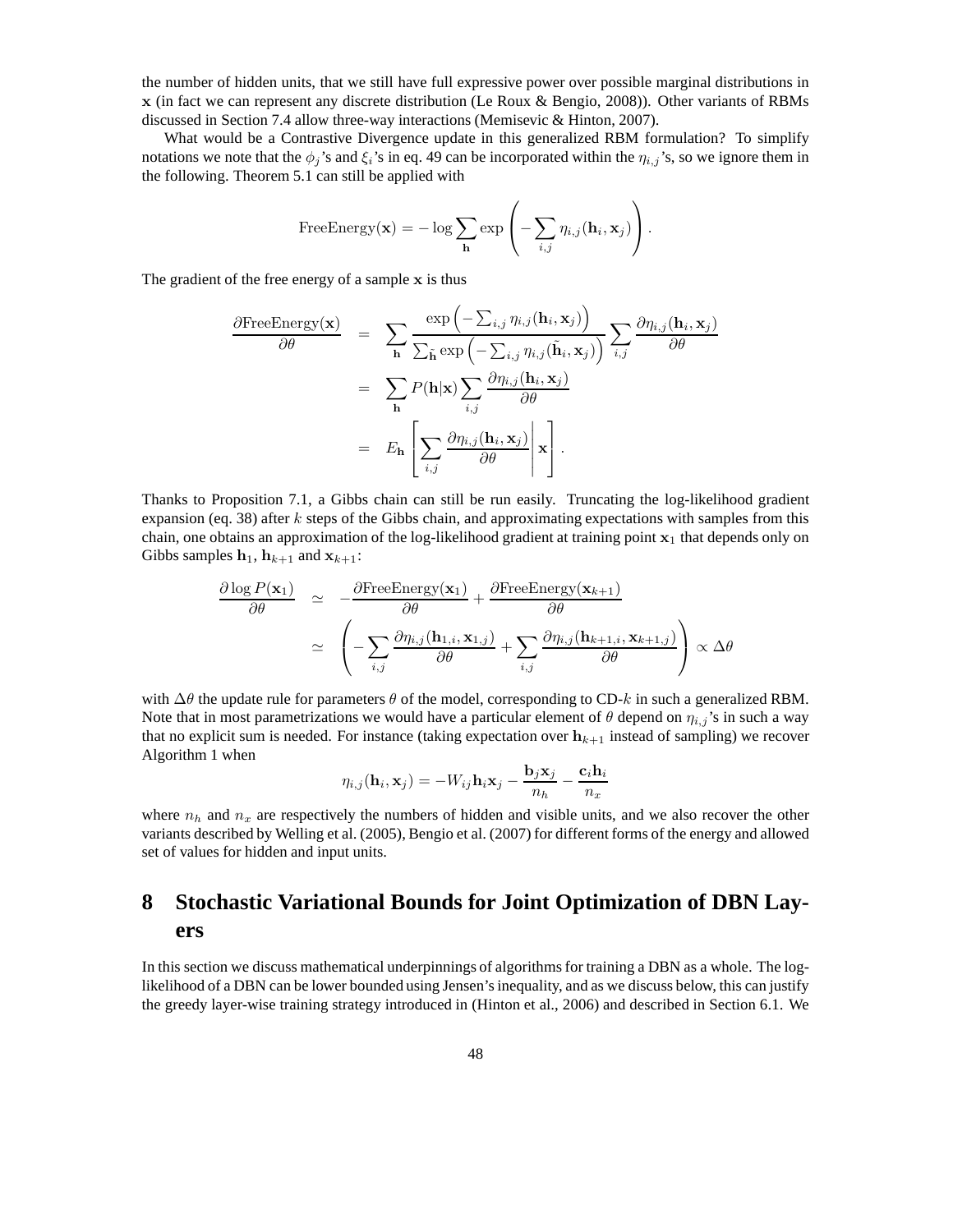will use eq. 42 for a DBN joint distribution, writing h for  $h^1$  (the first level hidden vector) to lighten notation, and introducing an arbitrary conditional distribution  $Q(\bf{h}|\bf{x})$ . First multiply  $\log P(\bf{x})$  by  $1 = \sum_{\bf h} Q(\bf{h}|\bf{x})$ , then use  $P(\mathbf{x}) = \frac{P(\mathbf{x}, \mathbf{h})}{P(\mathbf{h}|\mathbf{x})}$ , and multiply by  $1 = \frac{Q(\mathbf{h}|\mathbf{x})}{Q(\mathbf{h}|\mathbf{x})}$  and expand the terms:

$$
\log P(\mathbf{x}) = \left(\sum_{\mathbf{h}} Q(\mathbf{h}|\mathbf{x})\right) \log P(\mathbf{x}) = \sum_{\mathbf{h}} Q(\mathbf{h}|\mathbf{x}) \log \frac{P(\mathbf{x}, \mathbf{h})}{P(\mathbf{h}|\mathbf{x})}
$$
  
\n
$$
= \sum_{\mathbf{h}} Q(\mathbf{h}|\mathbf{x}) \log \frac{P(\mathbf{x}, \mathbf{h})}{P(\mathbf{h}|\mathbf{x})} \frac{Q(\mathbf{h}|\mathbf{x})}{Q(\mathbf{h}|\mathbf{x})}
$$
  
\n
$$
= H_{Q(\mathbf{h}|\mathbf{x})} + \sum_{\mathbf{h}} Q(\mathbf{h}|\mathbf{x}) \log P(\mathbf{x}, \mathbf{h}) + \sum_{\mathbf{h}} Q(\mathbf{h}|\mathbf{x}) \log \frac{Q(\mathbf{h}|\mathbf{x})}{P(\mathbf{h}|\mathbf{x})}
$$
  
\n
$$
= KL(Q(\mathbf{h}|\mathbf{x})||P(\mathbf{h}|\mathbf{x})) + H_{Q(\mathbf{h}|\mathbf{x})} + \sum_{\mathbf{h}} Q(\mathbf{h}|\mathbf{x}) (\log P(\mathbf{h}) + \log P(\mathbf{x}|\mathbf{h})) \qquad (50)
$$

where  $H_{Q(h|x)}$  is the entropy of the distribution  $Q(h|x)$ . Non-negativity of the KL divergence gives the inequality

$$
\log P(\mathbf{x}) \ge H_{Q(\mathbf{h}|\mathbf{x})} + \sum_{\mathbf{h}} Q(\mathbf{h}|\mathbf{x}) \left( \log P(\mathbf{h}) + \log P(\mathbf{x}|\mathbf{h}) \right),\tag{51}
$$

which becomes an equality when  $P$  and  $Q$  are identical, e.g. in the single-layer case (i.e., an RBM). Whereas we have chosen to use P to denote probabilities under the DBN, we use  $Q$  to denote probabilities under an RBM (the first level RBM), and in the equations choose  $Q(h|x)$  to be the hidden-given-visible conditional distribution of that first level RBM. We define that first level RBM such that  $Q(x|h) = P(x|h)$ . In general  $P(h|x) \neq Q(h|x)$ . This is because although the marginal  $P(h)$  on the first layer hidden vector  $h^1 = h$  is determined by the upper layers in the DBN, the RBM marginal  $Q(h)$  only depends on the parameters of the RBM.

## **8.1 Unfolding RBMs into Infinite Directed Belief Networks**

Before using the above decomposition of the likelihood to justify the greedy training procedure for DBNs, we need to establish a connection between  $P(h^1)$  in a DBN and the corresponding marginal  $Q(h^1)$  given by the first level RBM. The interesting observation is that there exists a DBN whose  $h^1$  marginal equals the first RBM's  $h^1$  marginal, i.e.  $P(h^1) = Q(h^1)$ , as long the dimension of  $h^2$  equals the dimension of  $h^0 = x$ . To see this, consider a second-level RBM whose weight matrix is the transpose of the first-level RBM (that is why we need the matching dimensions). Hence, by symmetry of the roles of visible and hidden in an RBM joint distribution (when transposing the weight matrix), the marginal distribution over the visible vector of the second RBM is equal to the marginal distribution  $Q(\mathbf{h}^1)$  of the hidden vector of the first RBM.

Another interesting way to see this is given by Hinton et al. (2006): consider the infinite Gibbs sampling Markov chain starting at  $t = -\infty$  and terminating at  $t = 0$ , alternating between x and  $h^1$  for the first RBM, with visible vectors sampled on even t and hidden vectors on odd  $t$ . This chain can be seen as an infinite directed belief network with tied parameters (all even steps use weight matrix W′ while all odd ones use weight matrix W). Alternatively, we can summarize any sub-chain from  $t = -\infty$  to  $t = \tau$  by an RBM with weight matrix W or W' according to the parity of  $\tau$ , and obtain a DBN with  $1 - \tau$  layers (not counting the input layer), as illustrated in Figure 13. This argument also shows that a 2-layer DBN in which the second level has weights equal to the transpose of the first level weights is equivalent to a single RBM.

## **8.2 Variational Justification of Greedy Layer-wise Training**

Here we discuss the argument made by Hinton et al. (2006) that adding one RBM layer improves the likelihood of a DBN. Let us suppose we have trained an RBM to model x, which provides us with a model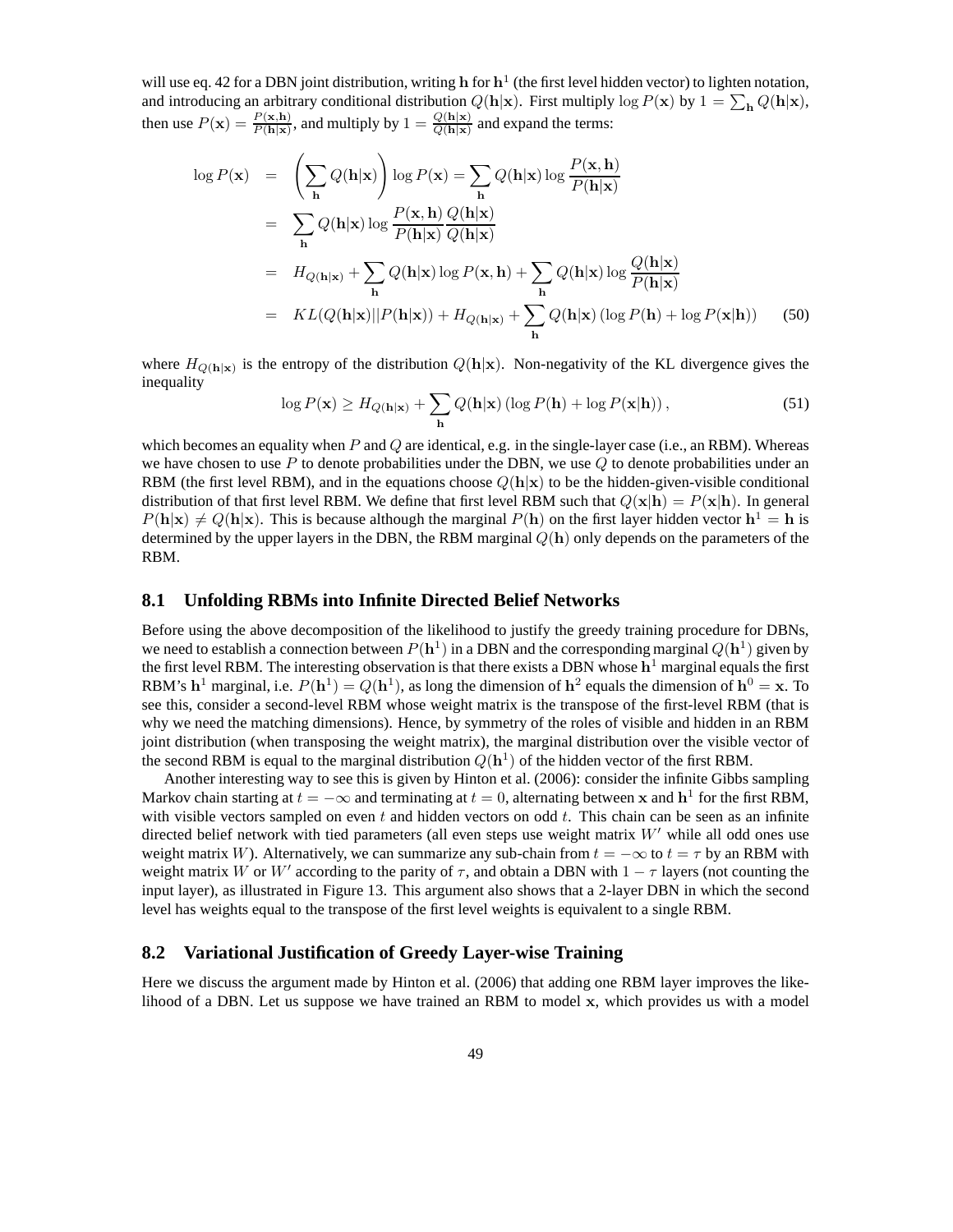

Figure 13: An RBM can be unfolded as an infinite directed belief network with tied weights (see text). Left: the weight matrix  $W$  or its transpose are used depending on the parity of the layer index. This sequence of random variables corresponds to a Gibbs Markov chain to generate  $x_t$  (for t large). On the right, the top-level RBM in a DBN can also be unfolded in the same way, showing that a DBN is an infinite directed graphical model in which *some* of the layers are tied (all except the bottom few ones).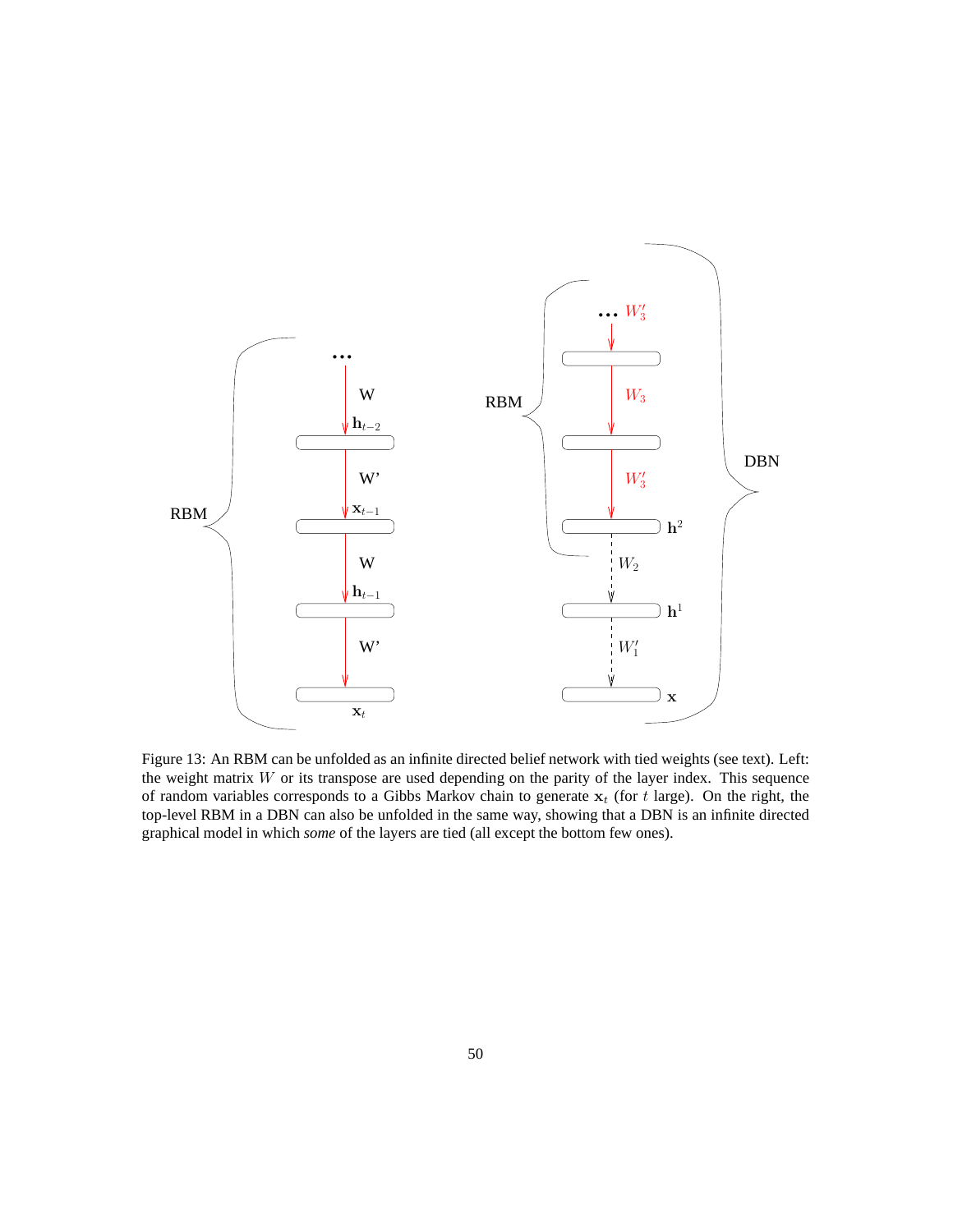$Q(\mathbf{x})$  expressed through two conditionals  $Q(\mathbf{h}^1|\mathbf{x})$  and  $Q(\mathbf{x}|\mathbf{h}^1)$ . Exploiting the argument in the previous subsection, let us now initialize an equivalent 2-layer DBN, i.e., generating  $P(x) = Q(x)$ , by taking  $P(x|h^1) = Q(x|h^1)$  and  $P(h^1, h^2)$  given by a second-level RBM whose weights are the transpose of the first-level RBM. Now let us come back to eq. 50 above, and the objective of improving the DBN likelihood by changing  $P(h^1)$ , i.e., keeping  $P(x|h^1)$  and  $Q(h^1|x)$  fixed but allowing the second level RBM to change. Interestingly, increasing the KL divergence term *increases* the likelihood. Starting from  $P(h^1|x) = Q(h^1|x)$ , the KL term is zero (i.e., can only increase) and the entropy term in eq. 50 does not depend on the DBN  $P(\mathbf{h}^1)$ , so small improvements to the term with  $P(\mathbf{h}^1)$  guarantee an increase in log  $P(\mathbf{x})$ . We are also guaranteed that further improvements of the  $P(h^1)$  term (i.e. further training of the second RBM, detailed below) cannot bring the log-likelihood lower than it was before the second RBM was added. This is simply because of the positivity of the KL and entropy terms: further training of the second RBM increases a lower bound on the log-likelihood (eq. 51), as argued by Hinton et al. (2006). This justifies training the second RBM to maximize the second term, i.e., the expectation over the training set of  $\sum_{h=1} Q(h^1|x) \log P(h^1)$ .

The second-level RBM is thus trained to maximize

$$
\sum_{\mathbf{x}, \mathbf{h}^1} \hat{P}(\mathbf{x}) Q(\mathbf{h}^1 | \mathbf{x}) \log P(\mathbf{h}^1)
$$
\n(52)

with respect to  $P(\mathbf{h}^1)$ . This is the maximum-likelihood criterion for a model that sees examples  $\mathbf{h}^1$  obtained as marginal samples from the joint distribution  $\hat{P}(\mathbf{x})Q(\mathbf{h}^1|\mathbf{x})$ . If we keep the first-level RBM fixed, then the second-level RBM could therefore be trained as follows: sample x from the training set, then sample  $h^1 \sim Q(h^1|x)$ , and consider that  $h^1$  as a training sample for the second-level RBM (i.e. as an observation for its 'visible' vector). If there was no constraint on  $P(h^1)$ , the maximizer of the above training criterion would be its "empirical" or target distribution

$$
P^*(\mathbf{h}^1) = \sum_{\mathbf{x}} \hat{P}(\mathbf{x}) Q(\mathbf{h}^1 | \mathbf{x}).
$$
 (53)

The same argument can be made to justify adding a third layer, etc. We obtain the greedy layer-wise training procedure outlined in Section 6.1. In practice the requirement that layer sizes alternate is not satisfied, and consequently neither is it common practice to initialize the newly added RBM with the transpose of the weights at the previous layer (Hinton et al., 2006; Bengio et al., 2007), although it would be interesting to verify experimentally (in the case where the size constraint is imposed) whether the initialization with the transpose of the previous layer helps to speed up training.

Note that as we continue training the top part of the model (and this includes adding extra layers), there is no guarantee that  $\log P(x)$  (in average over the training set) will monotonically increase. As our lower bound continues to increase, the actual log-likelihood could start decreasing. Let us examine more closely how this could happen. It would require the  $KL(Q(\mathbf{h}^1|\mathbf{x})||P(\mathbf{h}^1|\mathbf{x}))$  term to decrease as the second RBM continues to be trained. However, this is unlikely in general: as the DBN's  $P(\mathbf{h}^1)$  deviates more and more from the first RBM's marginal  $Q(h^1)$  on  $h^1$ , it is likely that the posteriors  $P(h^1|\mathbf{x})$  (from the DBN) and  $Q(\mathbf{h}^1|\mathbf{x})$  (from the RBM) deviate more and more (since  $P(\mathbf{h}^1|\mathbf{x}) \propto Q(\mathbf{x}|\mathbf{h}^1)P(\mathbf{h}^1)$  and  $Q(\mathbf{h}^1|\mathbf{x}) \propto$  $Q(x|h^1)Q(h^1)$ , making the KL term in eq. 50 increase. As the training likelihood for the second RBM increases,  $P(\mathbf{h}^1)$  moves smoothly from  $Q(\mathbf{h}^1)$  towards  $P^*(\mathbf{h}^1)$ . Consequently, it seems very plausible that continued training of the second RBM is going to increase the DBN's likelihood (not just initially) and by transitivity, adding more layers will also likely increase the DBN's likelihood. However, it is not true that increasing the training likelihood for the second RBM starting from any parameter configuration guarantees that the DBN likelihood will increase, since at least one pathological counter-example can be found (I. Sutskever, personal communication). Consider the case where the first RBM has very large hidden biases, so that  $Q(\mathbf{h}^1 | \mathbf{x}) = Q(\mathbf{h}^1) = 1_{\mathbf{h}^1 = \tilde{\mathbf{h}}} = P^*(\mathbf{h}^1)$ , but large weights and small visible offsets so that  $P(\mathbf{x}_i | \mathbf{h}) =$  $1_{\mathbf{x}_i=\mathbf{h}_i}$ , i.e., the hidden vector is copied to the visible units. When initializing the second RBM with the transpose of the weights of the first RBM, the training likelihood of the second RBM cannot be improved, nor can the DBN likelihood. However, if the second RBM was started from a "worse" configuration (worse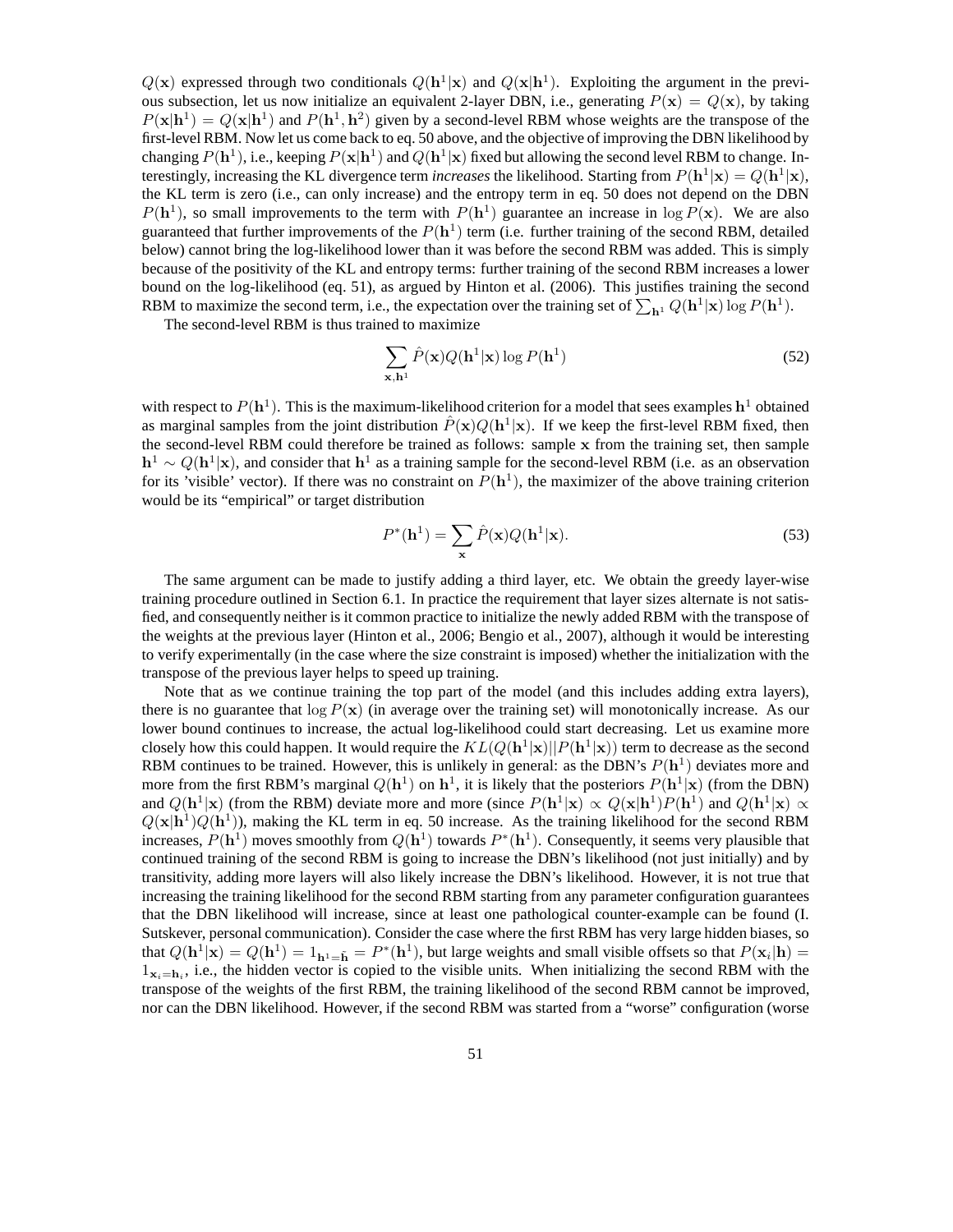in the sense of its training likelihood, and also worse in the sense of the DBN likelihood), then  $P(\mathbf{h}^1)$  would move towards  $P^*(h^1) = Q(h^1)$ , making the second RBM likelihood improve while the KL term would decrease and the DBN likelihood would decrease. These conditions could not happen when initializing the second RBM properly (with a copy of the first RBM). So it remains an open question whether we can find conditions (excluding the above) which guarantee that while the likelihood of the second RBM increases, the DBN likelihood also increases.

Another argument to explain why the greedy procedure works is the following (Hinton, NIPS'2007 tutorial). The training distribution for the second RBM (samples  $h^1$  from  $P^*(h^1)$ ) looks more like data generated by an RBM than the original training distribution  $\hat{P}(\mathbf{x})$ . This is because  $P^*(\mathbf{h}^1)$  was obtained by applying one sub-step of an RBM Gibbs chain on examples from  $\bar{P}(\mathbf{x})$ , and we know that applying many Gibbs steps would yield data from that RBM.

Unfortunately, when we train within this greedy layer-wise procedure an RBM that will not be the toplevel level of a DBN, we are not taking into account the fact that more capacity will be added later to improve the prior on the hidden units. Le Roux and Bengio (2008) have proposed considering alternatives to Contrastive Divergence for training RBMs destined to initialize intermediate layers of a DBN. The idea is to consider that  $P(h)$  will be modeled with a very high capacity model (the higher levels of the DBN). In the limit case of infinite capacity, one can write down what that optimal  $P(\mathbf{h})$  will be: it is simply the stochastic transformation of the empirical distribution through the stochastic mapping  $Q(h|x)$  of the first RBM (or previous RBMs), i.e.  $P^*$  of eq. 53 in the case of the second level. Plugging this back into the expression for  $\log P(x)$ , one finds that a good criterion for training the first RBM is the KL divergence between the data distribution and the distribution of the stochastic reconstruction vectors after one step of the Gibbs chain. Experiments (Le Roux & Bengio, 2008) confirm that this criterion yields better optimization of the DBN (initialized with this RBM). Unfortunately, this criterion is not tractable since it involves summing over all configurations of the hidden vector h. Tractable approximations of it might be considered, since this criterion looks like a form of reconstruction error on a stochastic auto-encoder (with a generative model similar to one proposed for denoising auto-encoders (Vincent et al., 2008)). Another interesting alternative, explored in the next section, is to directly work on joint optimization of all the layers of a DBN.

## **8.3 Joint Unsupervised Training of All the Layers**

We discuss here how one could train a whole deep architecture such as a DBN in an unsupervised way, i.e. to represent well the input distribution.

#### **8.3.1 The Wake-Sleep Algorithm**

The Wake-Sleep algorithm (Hinton et al., 1995) was introduced to train sigmoidal belief networks (i.e. where the distribution of the top layer units factorizes). It is based on a "recognition" model  $Q(\mathbf{h}|\mathbf{x})$  (along with  $Q(x)$  set to be the training set distribution) that acts as a variational approximation to the generative model  $P(\mathbf{h}, \mathbf{x})$ . Here we denote with h all the hidden layers together. In a DBN,  $Q(\mathbf{h}|\mathbf{x})$  is as defined above (sec. 6.1), obtained by stochastically propagating samples upward (from input to higher layers) at each layer. In the Wake-Sleep algorithm, we decouple the recognition parameters (upward weights, used to compute  $Q(h|x)$  from the generative parameters (downward weights, used to compute  $P(x|h)$ ). The basic idea of the algorithm is simple:

1. **Wake phase**: sample x from the training set, generate  $h \sim Q(h|x)$  and use this  $(h, x)$  as fully observed data for training  $P(x|h)$  and  $P(h)$ . This corresponds to doing one stochastic gradient step with respect to

$$
\sum_{\mathbf{h}} Q(\mathbf{h}|\mathbf{x}) \log P(\mathbf{x}, \mathbf{h}).
$$
 (54)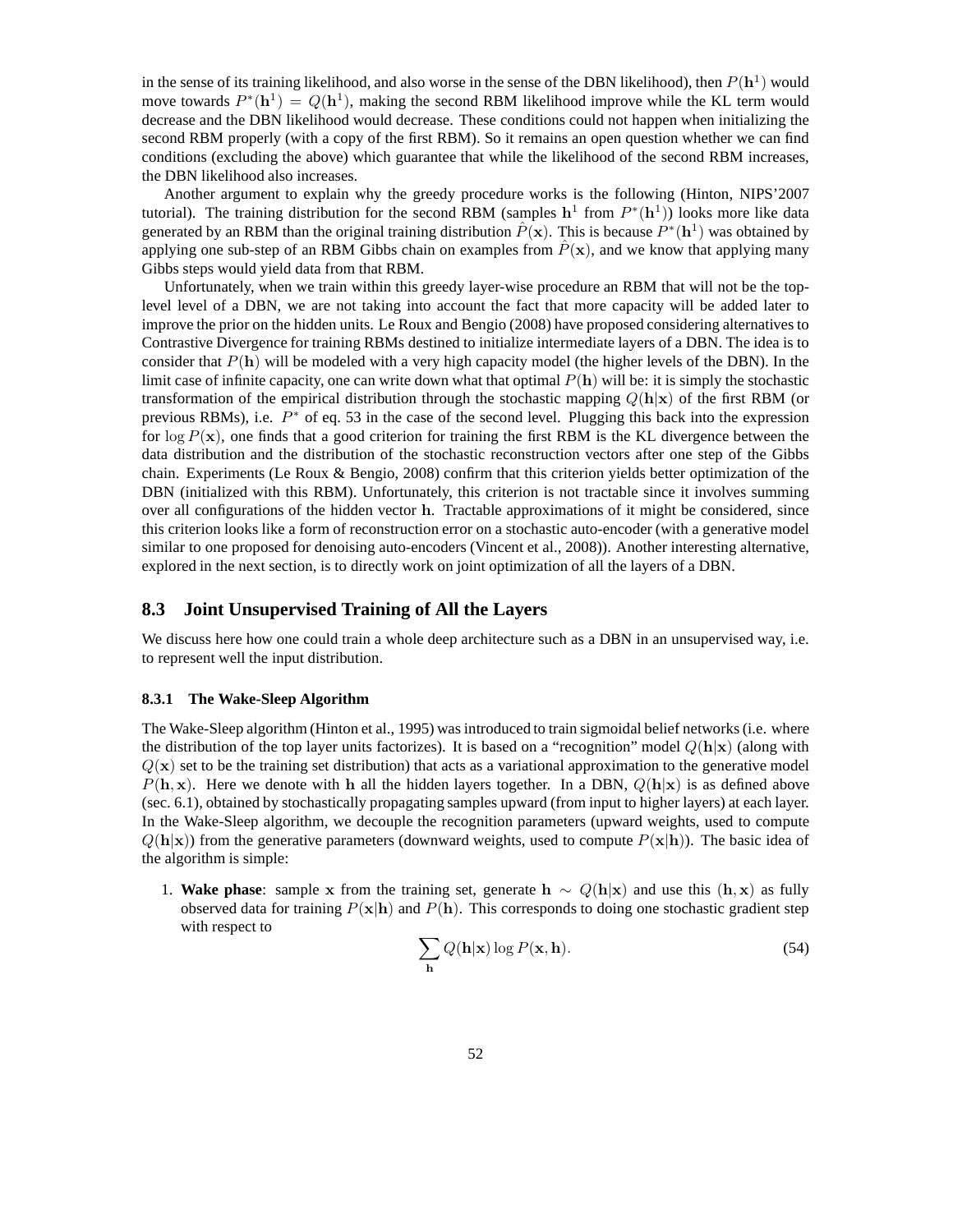2. **Sleep phase**: sample  $(h, x)$  from the model  $P(x, h)$ , and use that pair as fully observed data for training  $Q(\mathbf{h}|\mathbf{x})$ . This corresponds to doing one stochastic gradient step with respect to

$$
\sum_{\mathbf{h}, \mathbf{x}} P(\mathbf{h}, \mathbf{x}) \log Q(\mathbf{h}|\mathbf{x}).
$$
 (55)

The Wake-Sleep algorithm has been used for DBNs in Hinton et al. (2006), after the weights associated with each layer have been trained as RBMs as discussed earlier. For a DBN with layers  $(h<sup>1</sup>, ..., h<sup>\ell</sup>)$ , the Wake phase updates for the weights of the top RBM (between  $h^{\ell-1}$  and  $h^{\ell}$ ) is done by considering the  $h^{\ell-1}$ sample (obtained from  $Q(h|x)$ ) as training data for the top RBM.

A variational approximation can be used to justify the Wake-Sleep algorithm. The log-likelihood decomposition in eq. 50

$$
\log P(\mathbf{x}) = KL(Q(\mathbf{h}|\mathbf{x})||P(\mathbf{h}|\mathbf{x})) + H_{Q(\mathbf{h}|\mathbf{x})} + \sum_{\mathbf{h}} Q(\mathbf{h}|\mathbf{x}) (\log P(\mathbf{h}) + \log P(\mathbf{x}|\mathbf{h}))
$$
 (56)

shows that the log-likelihood can be bounded from below by the opposite of the Helmholtz free energy (Hinton et al., 1995; Frey, Hinton, & Dayan, 1996) F:

$$
\log P(\mathbf{x}) = KL(Q(\mathbf{h}|\mathbf{x})||P(\mathbf{h}|\mathbf{x})) - F(\mathbf{x}) \ge -F(\mathbf{x})
$$
\n(57)

where

$$
F(\mathbf{x}) = -H_{Q(\mathbf{h}|\mathbf{x})} - \sum_{\mathbf{h}} Q(\mathbf{h}|\mathbf{x}) (\log P(\mathbf{h}) + \log P(\mathbf{x}|\mathbf{h}))
$$
 (58)

and the inequality is tight when  $Q = P$ . The variational approach is based on maximizing the lower bound  $-F$  while trying to make the bound tight, i.e., *minimizing*  $KL(Q(\mathbf{h}|\mathbf{x})||P(\mathbf{h}|\mathbf{x}))$ . When the bound is tight, an increase of  $-F(x)$  is more likely to yield an increase of log  $P(x)$ . Since we decouple the parameters of  $Q$  and of  $P$ , we can now see what the two phases are doing. In the Wake phase we consider  $Q$  fixed and do a stochastic gradient step towards maximizing the expected value of  $F(\mathbf{x})$  over samples x of the training set, with respect to parameters of P (i.e. we do not care about the entropy of  $Q$ ). In the Sleep phase we would ideally like to make Q as close to P as possible in the sense of minimizing  $KL(Q(h|\mathbf{x})||P(h|\mathbf{x}))$ (i.e. taking Q as the reference), but instead we minimize  $KL(P(\mathbf{h}, \mathbf{x})||Q(\mathbf{h}, \mathbf{x}))$ , taking P as the reference, because  $KL(Q(\mathbf{h}|\mathbf{x})||P(\mathbf{h}|\mathbf{x}))$  is intractable.

#### **8.3.2 Transforming the DBN into a Boltzmann Machine**

Another approach was recently proposed, yielding in the evaluated cases results superior to the use of the Wake-Sleep algorithm (Salakhutdinov & Hinton, 2009). After initializing each layer as an RBM as already discussed in section 6.1, the DBN is transformed into a corresponding deep Boltzmann machine. Because in a Boltzmann machine each unit receives input from above as well as from below, it is proposed to halve the RBM weights when initializing the deep Boltzmann machine from the layer-wise RBMs. It is very interesting to note that the RBM initialization of the deep Boltzmann machine was crucial to obtain the good results reported. The authors then propose approximations for the positive phase and negative phase gradients of the Boltzmann machine (see section 5.2 and eq. 26). For the positive phase (which in principle requires holding x fixed and sampling from  $P(h|x)$ , they propose a variational approximation corresponding to a mean-field relaxation (propagating probabilities associated with each unit given the others, rather than samples, and iterating a few dozen times to let them settle). For the negative phase (which in principle requires sampling from the joint  $P(\mathbf{h}, \mathbf{x})$ ) they propose to use the idea of a persistent MCMC chain already discussed in section 5.4.1 and introduced in Tieleman (2008). The idea is to keep a set of  $(h, x)$  states (or particles) that are updated by one Gibbs step according to the current model (i.e. sample each unit according to its probability given all the others at the previous step). Even though the parameters keep changing (very slowly), we continue the same Markov chain instead of starting a new one (as in the old Boltzmann machine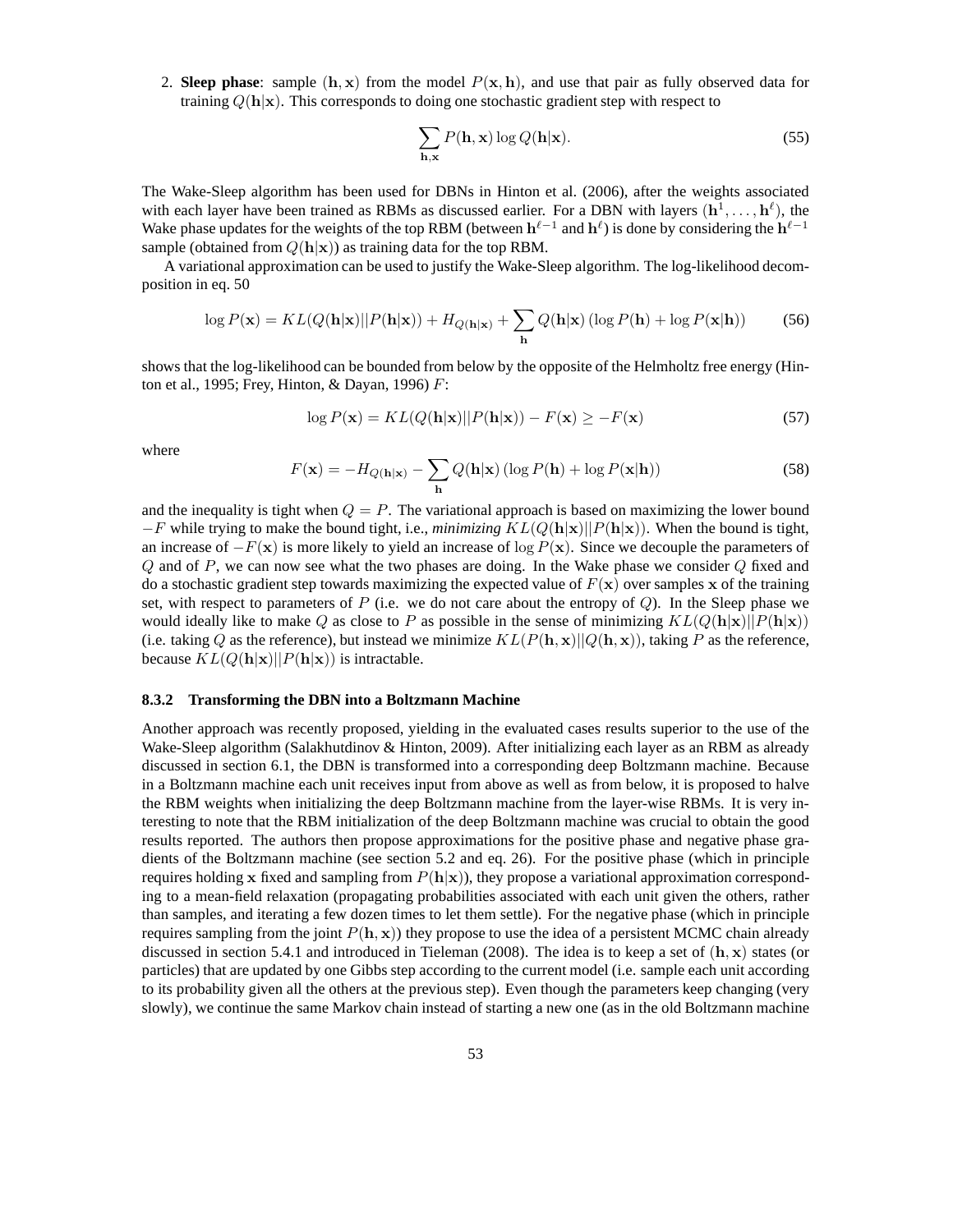algorithm (Hinton et al., 1984; Ackley et al., 1985; Hinton & Sejnowski, 1986)). This strategy seems to work very well, and Salakhutdinov and Hinton (2009) report an improvement over DBNs on the MNIST dataset, both in terms of data log-likelihood (estimated using annealed importance sampling (Salakhutdinov & Murray, 2008)) and in terms of classification error (after supervised fine-tuning), bringing down the error rate from 1.2% to 0.95%. More recently, Lee et al. (2009) also transform the trained DBN into a deep Boltzmann machine in order to generate samples from it, and here the DBN has a convolutional structure.

# **9 Looking Forward**

## **9.1 Global Optimization Strategies**

As discussed Section 4.2, part of the explanation for the better generalization observed with layer-local unsupervised pre-training in deep architectures could well be that they help to better optimize the lower layers (near the input), by initializing supervised training in regions of parameter space associated with better unsupervised models. Similarly, initializing each layer of a deep Boltzmann machine as an RBM was important to achieve the good results reported (Salakhutdinov & Hinton, 2009). In both settings, we optimize a proxy criterion that is layer-local before fine-tuning with respect to the whole deep architecture.

Here, we draw connections between existing work and approaches that could help to deal with difficult optimization problems, based on the principle of *continuation methods* (Allgower & Georg, 1980). Although they provide no guarantee to obtain the global optimum, these methods have been particularly useful in computational chemistry to find approximate solutions to difficult optimization problems involving the configurations of molecules (Coleman & Wu, 1994; More & Wu, 1996; Wu, 1997). The basic idea is to first solve an easier and smoothed version of the problem and gradually consider less smoothing, with the intuition that a smooth version of the problem reveals the global picture, just like with simulated annealing (Kirkpatrick, Jr., , & Vecchi, 1983). One defines a single-parameter family of cost functions  $C_{\lambda}(\theta)$  such that  $C_0$  can be optimized more easily (maybe convex in  $\theta$ ), while  $C_1$  is the criterion that we actually wish to minimize. One first minimizes  $C_0(\theta)$  and then gradually increases  $\lambda$  while keeping  $\theta$  at a local minimum of  $C_{\lambda}(\theta)$ . Typically  $C_0$  is a highly smoothed version of  $C_1$ , so that  $\theta$  gradually moves into the basin of attraction of a dominant (if not global) minimum of  $C_1$ .

#### **9.1.1 Greedy Layer-wise Training of DBNs as a Continuation Method**

The greedy layer-wise training algorithm for DBNs described in Section 6.1 can be viewed as an approximate continuation method, as follows. First of all recall (Section 8.1) that the top-level RBM of a DBN can be unfolded into an infinite directed graphical model with tied parameters. At each step of the greedy layerwise procedure, we untie the parameters of the top-level RBM from the parameters of the penultimate level. So one can view the layer-wise procedure as follows. The model structure remains the same, an infinite chain of sigmoid belief layers, but we change the constraint on the parameters at each step of the layerwise procedure. Initially all the layers are tied. After training the first RBM (i.e. optimizing under this constraint), we untie the first level parameters from the rest. After training the second RBM (i.e. optimizing under this slightly relaxed constraint), we untie the second level parameters from the rest, etc. Instead of a continuum of training criteria, we have a discrete sequence of (presumably) gradually more difficult optimization problems. By making the process greedy we fix the parameters of the first  $k$  levels after they have been trained and only optimize the  $(k + 1)$ -th, i.e. train an RBM. For this analogy to be strict we would need to initialize the weights of the newly added RBM with the transpose of the previous one. Note also that instead of optimizing all the parameters, the greedy layer-wise approach only optimizes the new ones. But even with these approximations, this analysis suggests an explanation for the good performance of the layer-wise training approach in terms of reaching better solutions.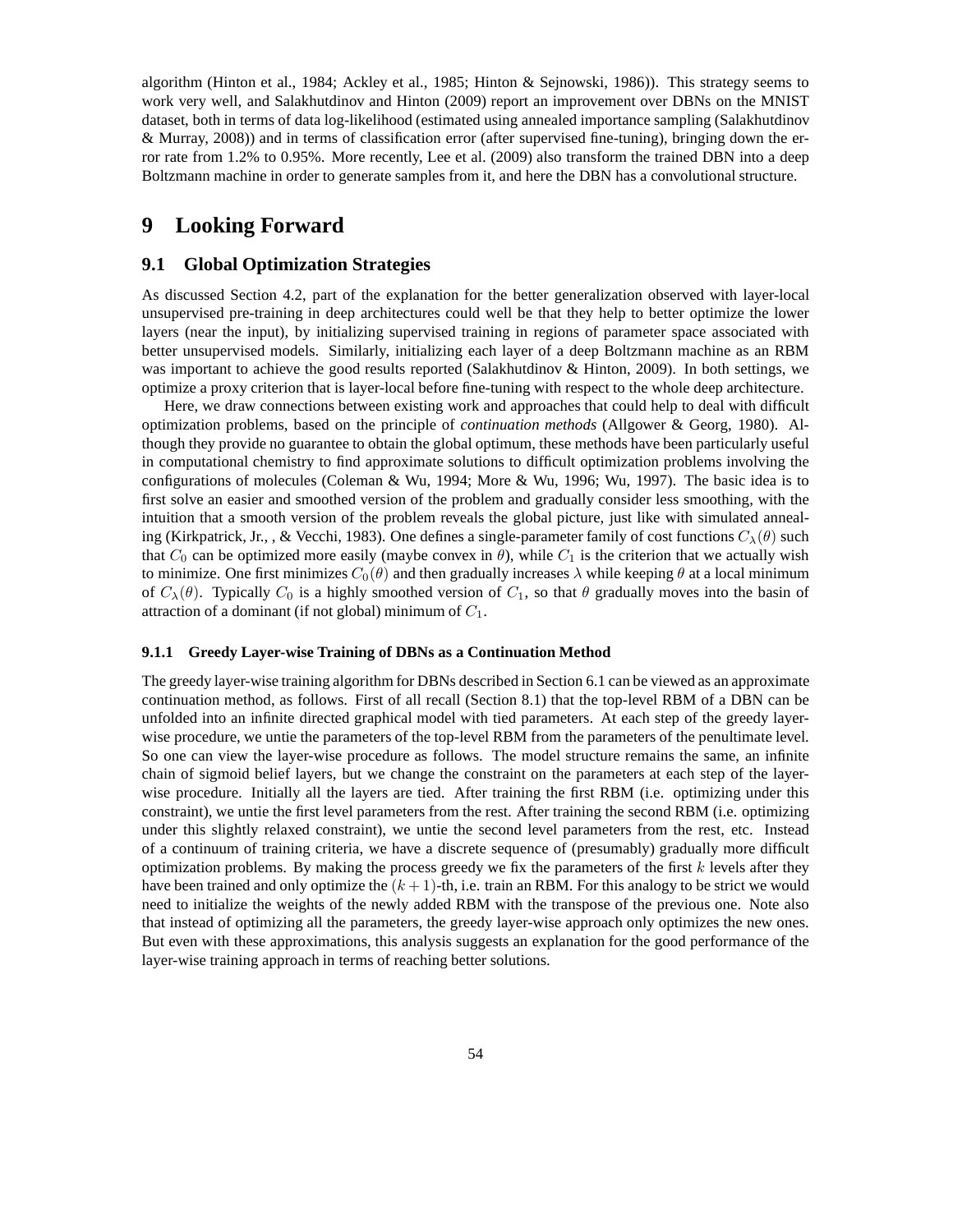#### **9.1.2 Unsupervised to Supervised Transition**

The experiments in many papers clearly show that an unsupervised pre-training followed by a supervised fine-tuning works very well for deep architectures. Whereas previous work on combining supervised and unsupervised criteria (Lasserre et al., 2006) focus on the regularization effect of an unsupervised criterion (and unlabeled examples, in semi-supervised learning), the discussion of Section 4.2 suggests that part of the gain observed with unsupervised pre-training of deep networks may arise out of better optimization of the lower layers of the deep architecture.

Much recent work has focused on starting from an unsupervised representation learning algorithm (such as sparse coding) and fine-tuning the representation with a discriminant criterion or combining the discriminant and unsupervised criteria (Larochelle & Bengio, 2008; Mairal et al., 2009; Bagnell & Bradley, 2009).

In Larochelle and Bengio (2008), an RBM is trained with a two-part visible vector that includes both the input x and the target class y. Such an RBM can either be trained to model the joint  $P(\mathbf{x}, y)$  (e.g. by Contrastive Divergence) or to model the conditional  $P(y|x)$  (the exact gradient of the conditional loglikelihood is tractable). The best results reported (Larochelle & Bengio, 2008) combine both criteria, but the model is initialized using the non-discriminant criterion.

In Mairal et al. (2009), Bagnell and Bradley (2009) the task of training the decoder bases in a sparse coding system is coupled with a task of training a classifier on to of the sparse codes. After initializing the decoder bases using non-discriminant learning, they can be fine-tuned using a discriminant criterion that is applied jointly on the representation parameters (i.e., the first layer bases, that gives rise to the sparse codes) and a set of classifier parameters (e.g., a linear classifier that takes the representation codes as input). According to Mairal et al. (2009), trying to directly optimize the supervised criterion without first initializing with non-discriminant training yielded very poor results. In fact, they propose a *smooth transition* from the non-discriminant criterion to the discriminant one, hence performing a kind of continuation method to optimize the discriminant criterion.

#### **9.1.3 Controlling Temperature**

Even optimizing the log-likelihood of a single RBM might be a difficult optimization problem. It turns out that the use of stochastic gradient (such as the one obtained from  $CD-k$ ) and small initial weights is again close to a continuation method, and could easily be turned into one. Consider the family of optimization problems corresponding to the *regularization path* (Hastie, Rosset, Tibshirani, & Zhu, 2004) for an RBM, e.g., with  $\ell_2$  regularization of the parameters, the family of training criteria parametrized by  $\lambda \in (0, 1]$ :

$$
C_{\lambda}(\theta) = -\sum_{i} \log P_{\theta}(\mathbf{x}_{i}) - ||\theta||^{2} \log \lambda.
$$
 (59)

When  $\lambda \to 0$ , we have  $\theta \to 0$ , and it can be shown that the RBM log-likelihood becomes convex in  $\theta$ . When  $\lambda \to 1$ , there is no regularization (note that some intermediate value of  $\lambda$  might be better in terms of generalization, if the training set is small). Controlling the magnitude of the offsets and weights in an RBM is equivalent to controlling the *temperature* in a Boltzmann machine (a scaling coefficient for the energy function). High temperature corresponds to a highly stochastic system, and at the limit a factorial and uniform distribution over the input. Low temperature corresponds to a more deterministic system where only a small subset of possible configurations are plausible.

Interestingly, one observes routinely that stochastic gradient descent starting from small weights gradually allows the weights to increase in magnitude, thus approximately following the regularization path. *Early stopping* is a well-known and efficient capacity control technique based on monitoring performance on a validation set during training and keeping the best parameters in terms of validation set error. The mathematical connection between early stopping and  $\ell_2$  regularization (along with margin) has already been established (Zinkevich, 2003; Collobert & Bengio, 2004): starting from small parameters and doing gradient descent yields gradually larger parameters, corresponding to a gradually less regularized training criterion.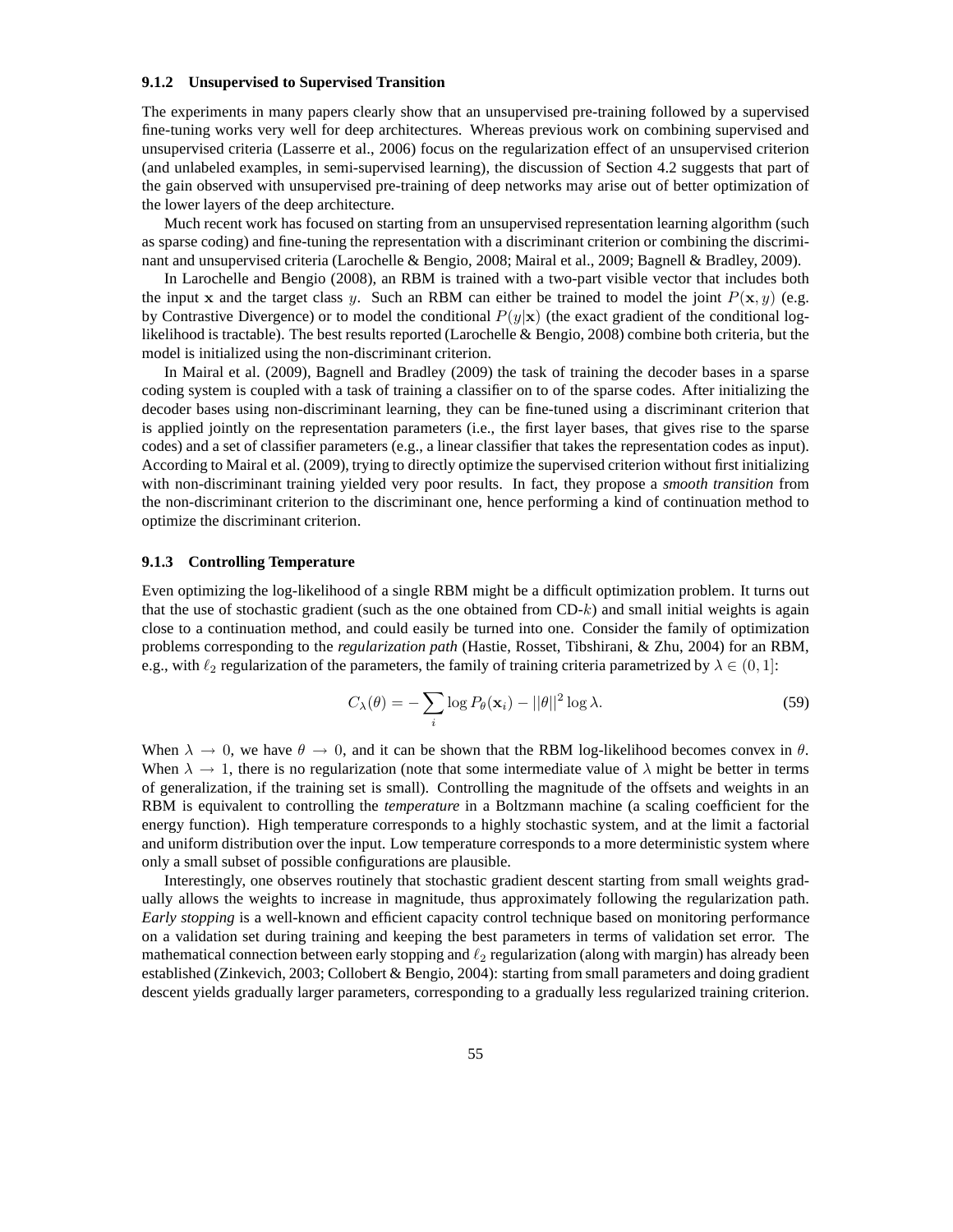However, with ordinary stochastic gradient descent (with no explicit regularization term), there is no guarantee that we would be tracking the sequence of local minima associated with a sequence of values of  $\lambda$ in eq. 59. It might be possible to slightly change the stochastic gradient algorithm to make it track better the regularization path, (i.e. make it closer to a continuation method), by controlling  $\lambda$  explicitly, gradually increasing  $\lambda$  when the optimization is near enough a local minimum for the current value of  $\lambda$ . Note that the same technique might be extended for other difficult non-linear optimization problems found in machine learning, such as training a deep supervised neural network. We want to start from a globally optimal solution and gradually track local minima, starting from heavy regularization and moving slowly to little or none.

#### **9.1.4 Shaping: Training with a Curriculum**

Another continuation method may be obtained by gradually transforming the training task, from an easy one (maybe convex) where examples illustrate the simpler concepts, to the target one (with more difficult examples). Humans need about two decades to be trained as fully functional adults of our society. That training is highly organized, based on an education system and a curriculum which introduces different concepts at different times, exploiting previously learned concepts to ease the learning of new abstractions. The idea of training a learning machine with a curriculum can be traced back at least to Elman (1993). The basic idea is to *start small*, learn easier aspects of the task or easier sub-tasks, and then gradually increase the difficulty level. From the point of view of building representations, advocated here, the idea is to learn representations that capture low-level abstractions first, and then exploit them and compose them to learn slightly higher-level abstractions necessary to explain more complex structure in the data. By choosing which examples to present and in which order to present them to the learning system, one can *guide* training and remarkably increase the speed at which learning can occur. This idea is routinely exploited in *animal training* and is called *shaping* (Skinner, 1958; Peterson, 2004; Krueger & Dayan, 2009).

Shaping and the use of a curriculum can also be seen as continuation methods. For this purpose, consider the learning problem of modeling the data coming from a training distribution P. The idea is to reweigh the probability of sampling the examples from the training distribution, according to a given schedule that starts from the "easiest" examples and moves gradually towards examples illustrating more abstract concepts. At point t in the schedule, we train from distribution  $\hat{P}_t$ , with  $\hat{P}_1 = \hat{P}$  and  $\hat{P}_0$  chosen to be easy to learn. Like in any continuation method, we move along the schedule when the learner has reached a local minimum at the current point  $t$  in the schedule, i.e., when it has sufficiently mastered the previously presented examples (sampled from  $\hat{P}_t$ ). Making small changes in t corresponds to smooth changes in the probability of sampling examples in the training distribution, so we can construct a continuous path starting from an easy learning problem and ending in the desired training distribution. This idea is developed further in Bengio, Louradour, Collobert, and Weston (2009), with experiments showing better generalization obtained when training with a curriculum leading to a target distribution, compared to training only with the target distribution, on both vision and language tasks.

There is a connection between the shaping/curriculum idea and the greedy layer-wise idea. In both cases we want to exploit the notion that a high level abstraction can more conveniently be learned once appropriate lower-level abstractions have been learned. In the case of the layer-wise approach, this is achieved by gradually adding more capacity in a way that builds upon previously learned concepts. In the case of the curriculum, we control the training examples so as to make sure that the simpler concepts have actually been learned before showing many examples of the more advanced concepts. Showing complicated illustrations of the more advanced concepts is likely to be generally a waste of time, as suggested by the difficulty for humans to grasp a new idea if they do not first understand the concepts necessary to express that new idea compactly.

With the curriculum idea we introduce a teacher, in addition to the learner and the training distribution or environment. The teacher can use two sources of information to decide on the schedule: (a) prior knowledge about a sequence of concepts that can more easily be learned when presented in that order, and (b) monitoring of the learner's progress to decide when to move on to new material from the curriculum. The teacher has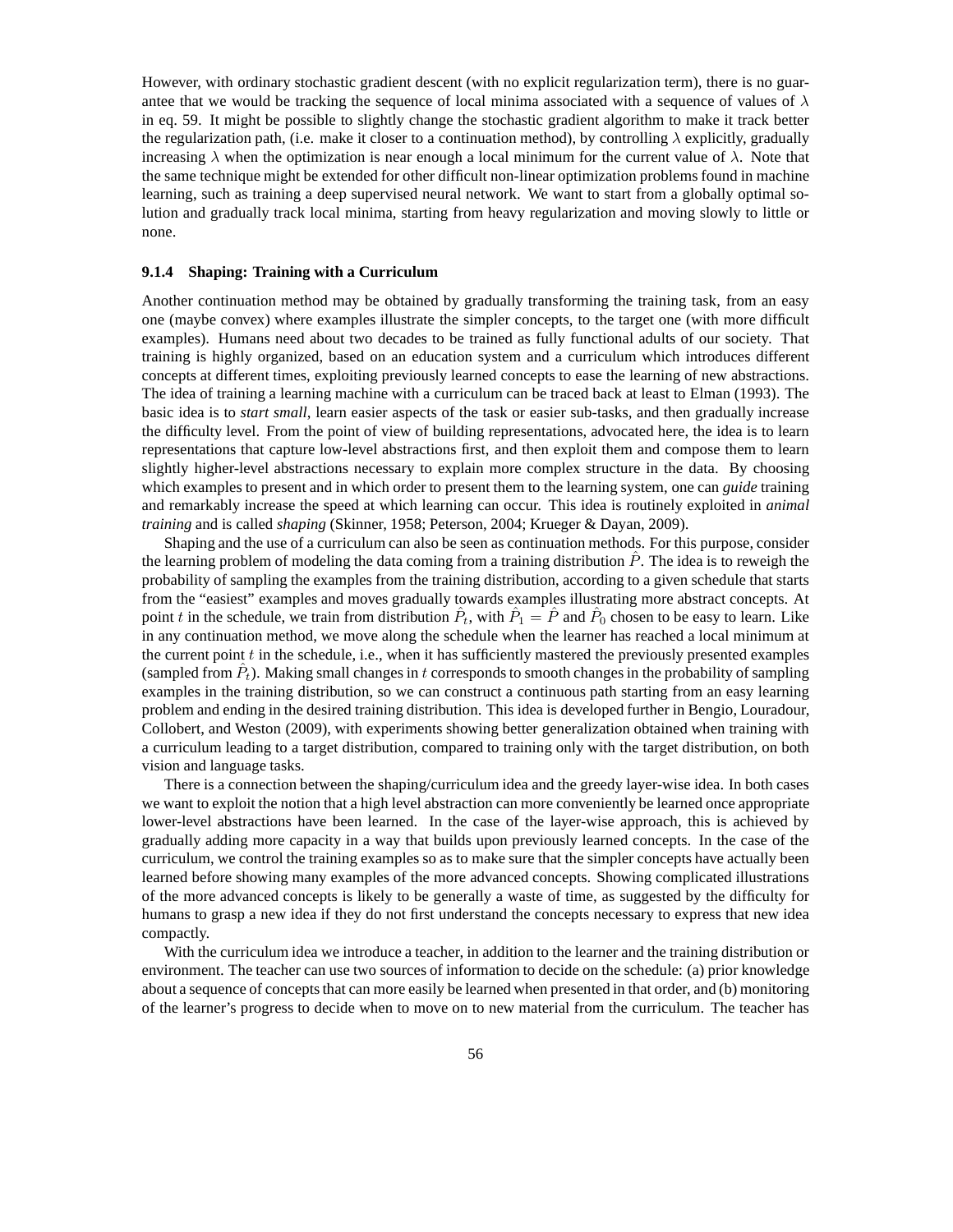to select a level of difficulty for new examples which is a compromise between "too easy" (the learner will not need to change its model to account for these examples) and "too hard" (the learner cannot make an incremental change that can account for these examples so they will most likely be treated as outliers or special cases, i.e. not helping generalization).

## **9.2 Why Unsupervised Learning is Important**

One of the claims of this paper is that powerful unsupervised or semi-supervised (or self-taught) learning is a crucial component in building successful learning algorithms for deep architectures aimed at approaching AI. We briefly cover the arguments in favor of this hypothesis here:

- Scarcity of labeled examples and availability of many unlabeled examples (possibly not only of the classes of interest, as in self-taught learning (Raina et al., 2007)).
- Unknown future tasks: if a learning agent does not know what future learning tasks it will have to deal with in the future, but it knows that the task will be defined with respect to a world (i.e. random variables) that it can observe now, it would appear very rational to collect and integrate as much information as possible about this world so as to learn what makes it tick.
- Once a good high-level representation is learned, other learning tasks (e.g., supervised or reinforcement learning) could be much easier. We know for example that kernel machines can be very powerful if using an appropriate kernel, i.e. an appropriate feature space. Similarly, we know powerful reinforcement learning algorithms which have guarantees in the case where the actions are essentially obtained through linear combination of appropriate features. We do not know what the appropriate representation should be, but one would be reassured if it captured the salient factors of variation in the input data, and disentangled them.
- Layer-wise unsupervised learning: this was argued in Section 4.3. Much of the learning could be done using information available locally in one layer or sub-layer of the architecture, thus avoiding the hypothesized problems with supervised gradients propagating through long chains with large fan-in elements.
- Connected to the two previous points is the idea that unsupervised learning could put the parameters of a supervised or reinforcement learning machine in a region from which gradient descent (local optimization) would yield good solutions. This has been verified empirically in several settings, in particular in the experiment of Figure 7 and in Bengio et al. (2007), Larochelle et al. (2009), Erhan et al. (2009).
- The extra constraints imposed on the optimization by requiring the model to capture not only the input-to-target dependency but also the statistical regularities of the input distribution might be helpful in avoiding some poorly generalizing apparent local minima (those that do not correspond to good modeling of the input distribution). Note that in general extra constraints may also create more local minima, but we observe experimentally (Bengio et al., 2007) that both training and test error can be reduced by unsupervised pre-training, suggesting that the unsupervised pre-training moves the parameters in a region of space closer to local minima corresponding to learning better representations (in the lower layers). It has been argued (Hinton, 2006) (but is debatable) that unsupervised learning is less prone to overfitting than supervised learning. Deep architectures have typically been used to construct a supervised classifier, and in that case the unsupervised learning component can clearly be seen as a regularizer or a prior (Ng & Jordan, 2002; Lasserre et al., 2006; Liang & Jordan, 2008; Erhan et al., 2009) that forces the resulting parameters to make sense not only to model classes given inputs but also to capture the structure of the input distribution.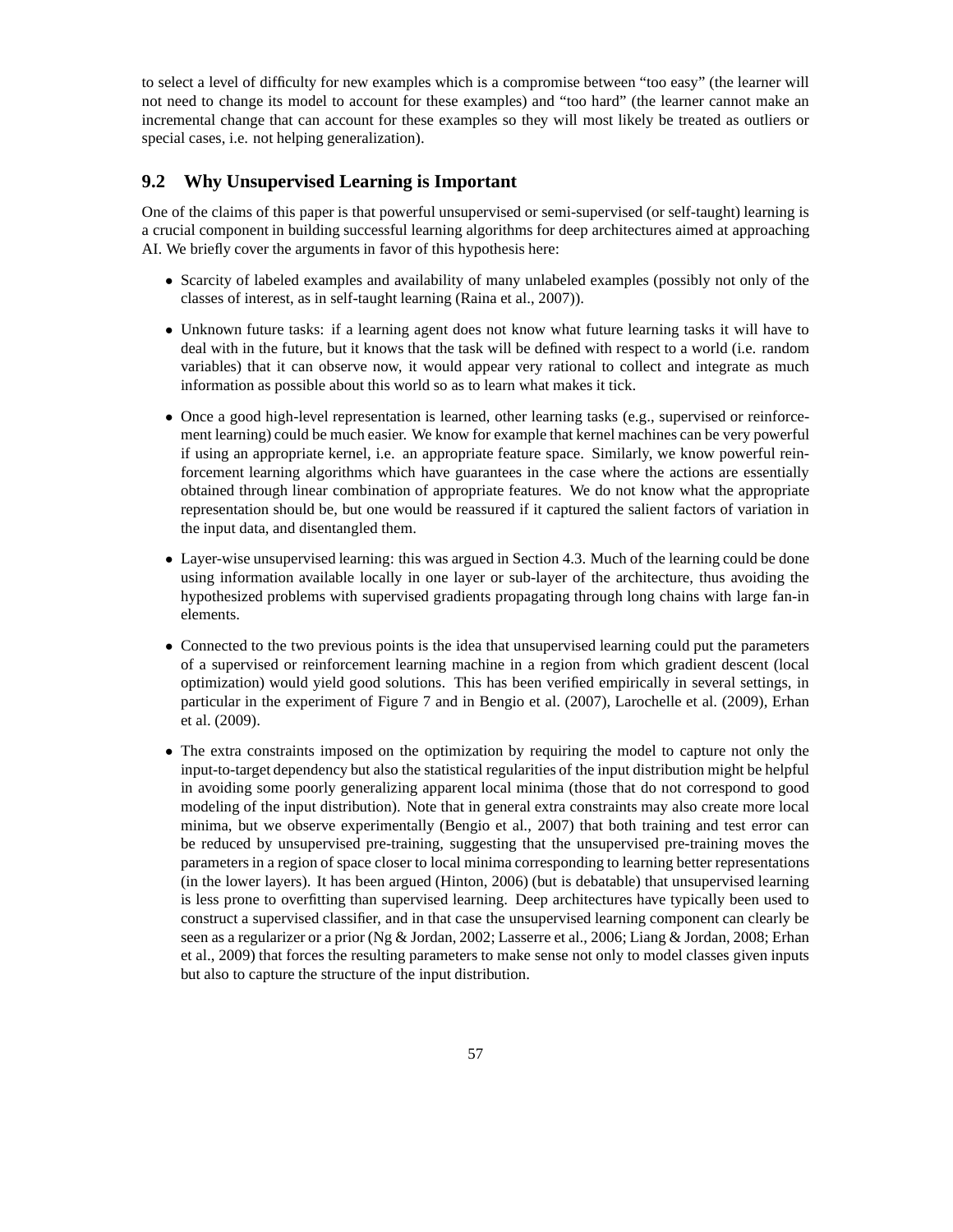## **9.3 Open Questions**

Research on deep architectures is still young and many questions remain unanswered. The following are potentially interesting.

- 1. Can the results pertaining to the role of computational depth in circuits be generalized beyond logic gates and linear threshold units?
- 2. Is there a depth that is mostly sufficient for the computations necessary to approach human-level performance of AI tasks?
- 3. How can the theoretical results on depth of circuits with a fixed size input be generalized to dynamical circuits operating in time, with context and the possibility of recursive computation?
- 4. Why is gradient-based training of deep neural networks from random initialization often unsuccessful?
- 5. Are RBMs trained by CD doing a good job of preserving the information in their input (since they are not trained as auto-encoders they might lose information about the input that may turn out to be important later), and if not how can that be fixed?
- 6. Is the supervised training criterion for deep architectures (and maybe the log-likelihood in deep Boltzmann machines and DBNs) really fraught with actual poor local minima or is it just that the criterion is too intricate for the optimization algorithms tried (such as gradient descent and conjugate gradients)?
- 7. Is the presence of local minima an important issue in training RBMs?
- 8. Could we replace RBMs and auto-encoders by algorithms that would be proficient at extracting good representations but involving an easier optimization problem, perhaps even a convex one?
- 9. Current training algorithms for deep architectures involves many phases (one per layer, plus a global fine-tuning). This is not very practical in the purely online setting since once we have moved into finetuning, we might be trapped in an apparent local minimum. Is it possible to come up with a completely online procedure for training deep architectures that preserves an unsupervised component all along? Note that (Weston et al., 2008) is appealing for this reason.
- 10. Should the number of Gibbs steps in Contrastive Divergence be adjusted during training?
- 11. Can we significantly improve upon Contrastive Divergence, taking computation time into account? New alternatives have recently been proposed which deserve further investigation (Tieleman, 2008; Tieleman & Hinton, 2009).
- 12. Besides reconstruction error, are there other more appropriate ways to monitor progress during training of RBMs and DBNs? Equivalently, are there tractable approximations of the partition function in RBMs and DBNs? Recent work in this direction (Salakhutdinov & Murray, 2008; Murray & Salakhutdinov, 2009) using annealed importance sampling is encouraging.
- 13. Could RBMs and auto-encoders be improved by imposing some form of sparsity penalty on the representations they learn, and what are the best ways to do so?
- 14. Without increasing the number of hidden units, can the capacity of an RBM be increased using nonparametric forms of its energy function?
- 15. Since we only have a generative model for single denoising auto-encoders, is there a probabilistic interpretation to models learned in *Stacked* Auto-Encoders or *Stacked* Denoising Auto-Encoders?
- 16. How efficient is the greedy layer-wise algorithm for training Deep Belief Networks (in terms of maximizing the training data likelihood)? Is it too greedy?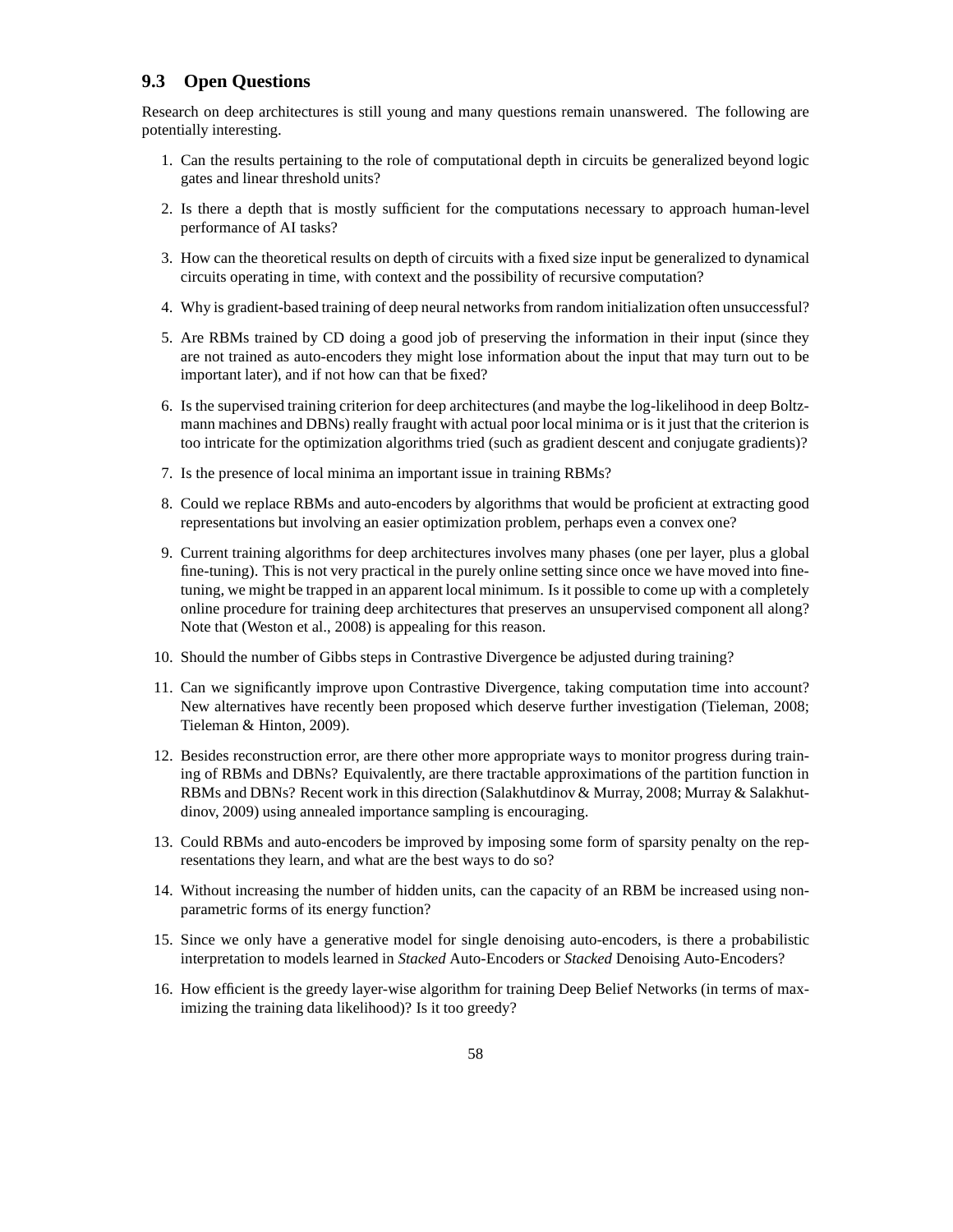- 17. Can we obtain low variance and low bias estimators of the log-likelihood gradient in Deep Belief Networks and related deep generative models, i.e., can we jointly train all the layers (with respect to the unsupervised objective)?
- 18. Unsupervised layer-level training procedures discussed here help training deep architectures, but experiments suggest that training still gets stuck in apparent local minima and cannot exploit all the information in very large datasets. Is it true? Can we go beyond these limitations by developing more powerful optimization strategies for deep architectures?
- 19. Can optimization strategies based on continuation methods deliver significantly improved training of deep architectures?
- 20. Are there other efficiently trainable deep architectures besides Deep Belief Networks, Stacked Auto-Encoders, and deep Boltzmann machines?
- 21. Is a curriculum needed to learn the kinds of high-level abstractions that humans take years or decades to learn?
- 22. Can the principles discovered to train deep architectures be applied or generalized to train recurrent networks or dynamical belief networks, which learn to represent context and long-term dependencies?
- 23. How can deep architectures be generalized to represent information that, by its nature, might seem not easily representable by vectors, because of its variable size and structure (e.g. trees, graphs)?
- 24. Although Deep Belief Networks are in principle well suited for the semi-supervised and self-taught learning settings, what are the best ways to adapt the current deep learning algorithms to these setting and how would they fare compared to existing semi-supervised algorithms?
- 25. When labeled examples are available, how should supervised and unsupervised criteria be combined to learn the model's representations of the input?
- 26. Can we find analogs of the computations necessary for Contrastive Divergence and Deep Belief Net learning in the brain?
- 27. The cortex is not at all like a feedforward neural network in that there are significant feedback connections (e.g. going back from later stages of visual processing to earlier ones) and these may serve a role not only in learning (as in RBMs) but also in integrating contextual priors with visual evidence (Lee & Mumford, 2003). What kind of models can give rise to such interactions in deep architectures, and learn properly with such interactions?

# **10 Conclusion**

This paper started with a number of motivations: first to use learning to approach AI, then on the intuitive plausibility of decomposing a problem into multiple levels of computation and representation, followed by theoretical results showing that a computational architecture that does not have enough of these levels can require a huge number of computational elements, and the observation that a learning algorithm that relies only on local generalization is unlikely to generalize well when trying to learn highly-varying functions.

Turning to architectures and algorithms, we first motivated distributed representations of the data, in which a huge number of possible configurations of abstract features of the input are possible, allowing a system to compactly represent each example, while opening the door to a rich form of generalization. The discussion then focused on the difficulty of successfully training deep architectures for learning multiple levels of distributed representations. Although the reasons for the failure of standard gradient-based methods in this case remain to be clarified, several algorithms have been introduced in recent years that demonstrate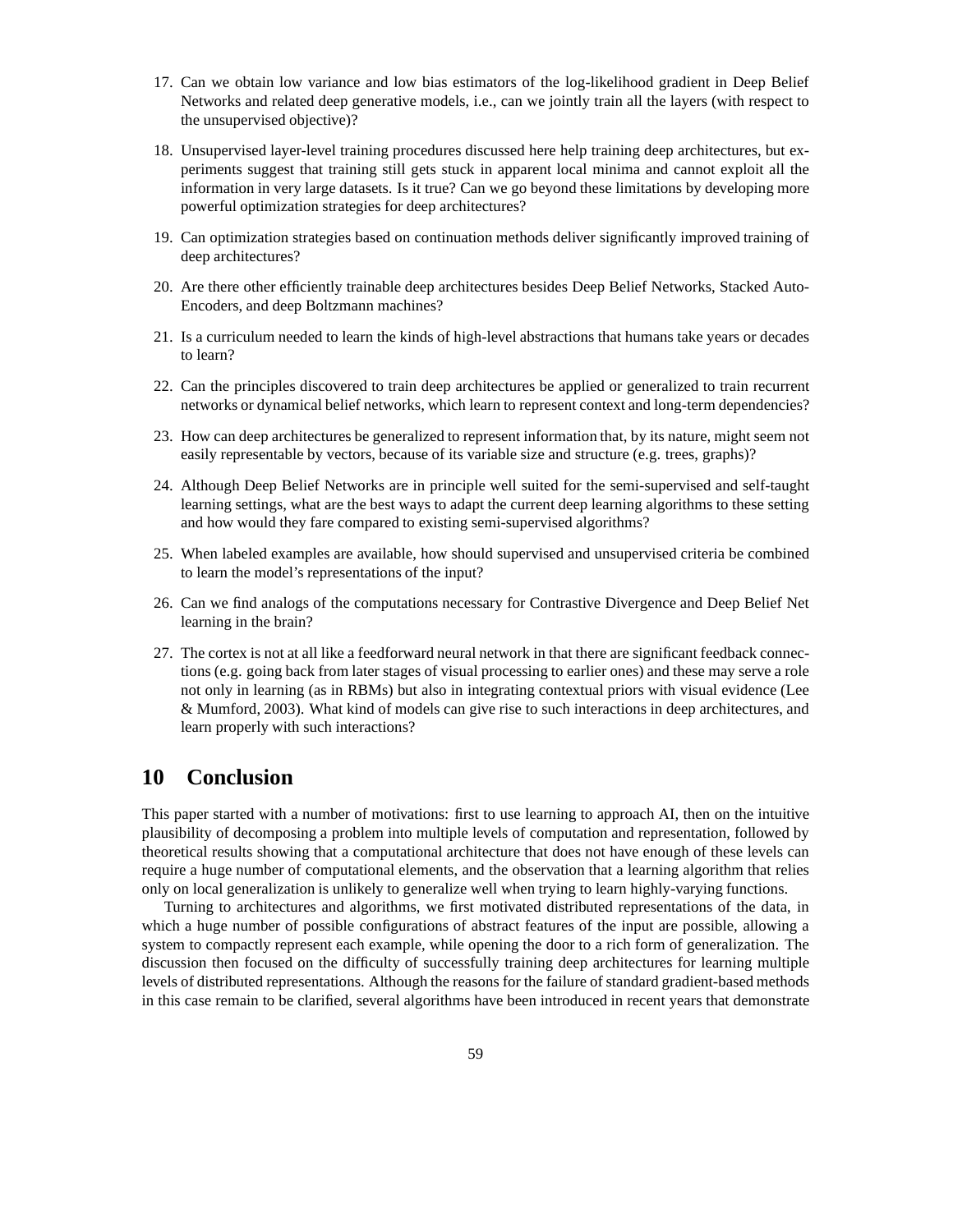much better performance than was previously possible with simple gradient-based optimization, and we have tried to focus on the underlying principles behind their success.

Although much of this paper has focused on deep neural net and deep graphical model architectures, the idea of exploring learning algorithms for deep architectures should be explored beyond the neural net framework. For example, it would be interesting to consider extensions of decision tree and boosting algorithms to multiple levels.

Kernel-learning algorithms suggest another path which should be explored, since a feature space that captures the abstractions relevant to the distribution of interest would be just the right space in which to apply the kernel machinery. Research in this direction should consider ways in which the learned kernel would have the ability to generalize non-locally, to avoid the curse of dimensionality issues raised in Section 3.1 when trying to learn a highly-varying function.

The paper focused on a particular family of algorithms, the Deep Belief Networks, and their component elements, the Restricted Boltzmann Machine, and very near neighbors: different kinds of auto-encoders, which can also be stacked successfully to form a deep architecture. We studied and connected together estimators of the log-likelihood gradient in Restricted Boltzmann machines, helping to justify the use of the Contrastive Divergence update for training Restricted Boltzmann Machines. We highlighted an optimization principle that has worked well for Deep Belief Networks and related algorithms such as Stacked Auto-Encoders, based on a greedy, layer-wise, unsupervised initialization of each level of the model. We found that this optimization principle is actually an approximation of a more general optimization principle, exploited in so-called continuation methods, in which a series of gradually more difficult optimization problems are solved. This suggested new avenues for optimizing deep architectures, either by tracking solutions along a regularization path, or by presenting the system with a sequence of selected examples illustrating gradually more complicated concepts, in a way analogous to the way students or animals are trained.

## **Acknowledgements**

The author is particularly grateful for the inspiration from and constructive input from Yann LeCun, Aaron Courville, Olivier Delalleau, Dumitru Erhan, Pascal Vincent, Geoffrey Hinton, Joseph Turian, Hugo Larochelle, Nicolas Le Roux, Jérôme Louradour, Pascal Lamblin, James Bergstra, Pierre-Antoine Manzagol and Xavier Glorot. This research was performed thanks to funding from NSERC, MITACS, and the Canada Research Chairs.

# **References**

- Ackley, D. H., Hinton, G. E., & Sejnowski, T. J. (1985). A learning algorithm for Boltzmann machines. *Cognitive Science*, *9*, 147–169.
- Ahmed, A., Yu, K., Xu, W., Gong, Y., & Xing, E. P. (2008). Training hierarchical feed-forward visual recognition models using transfer learning from pseudo tasks. In *Proceedings of the 10th European Conference on Computer Vision (ECCV'08)*, pp. 69–82.
- Allgower, E. L., & Georg, K. (1980). *Numerical Continuation Methods. An Introduction*. No. 13 in Springer Series in Computational Mathematics. Springer-Verlag.
- Andrieu, C., de Freitas, N., Doucet, A., & Jordan, M. (2003). An introduction to MCMC for machine learning. *Machine Learning*, *50*, 5–43.
- Attwell, D., & Laughlin, S. B. (2001). An energy budget for signaling in the grey matter of the brain. *Journal of Cerebral Blood Flow And Metabolism*, *21*, 1133–1145.
- Bagnell, J. A., & Bradley, D. M. (2009). Differentiable sparse coding. In Koller, D., Schuurmans, D., Bengio, Y., & Bottou, L. (Eds.), *Advances in Neural Information Processing Systems 21 (NIPS'08)*. NIPS Foundation.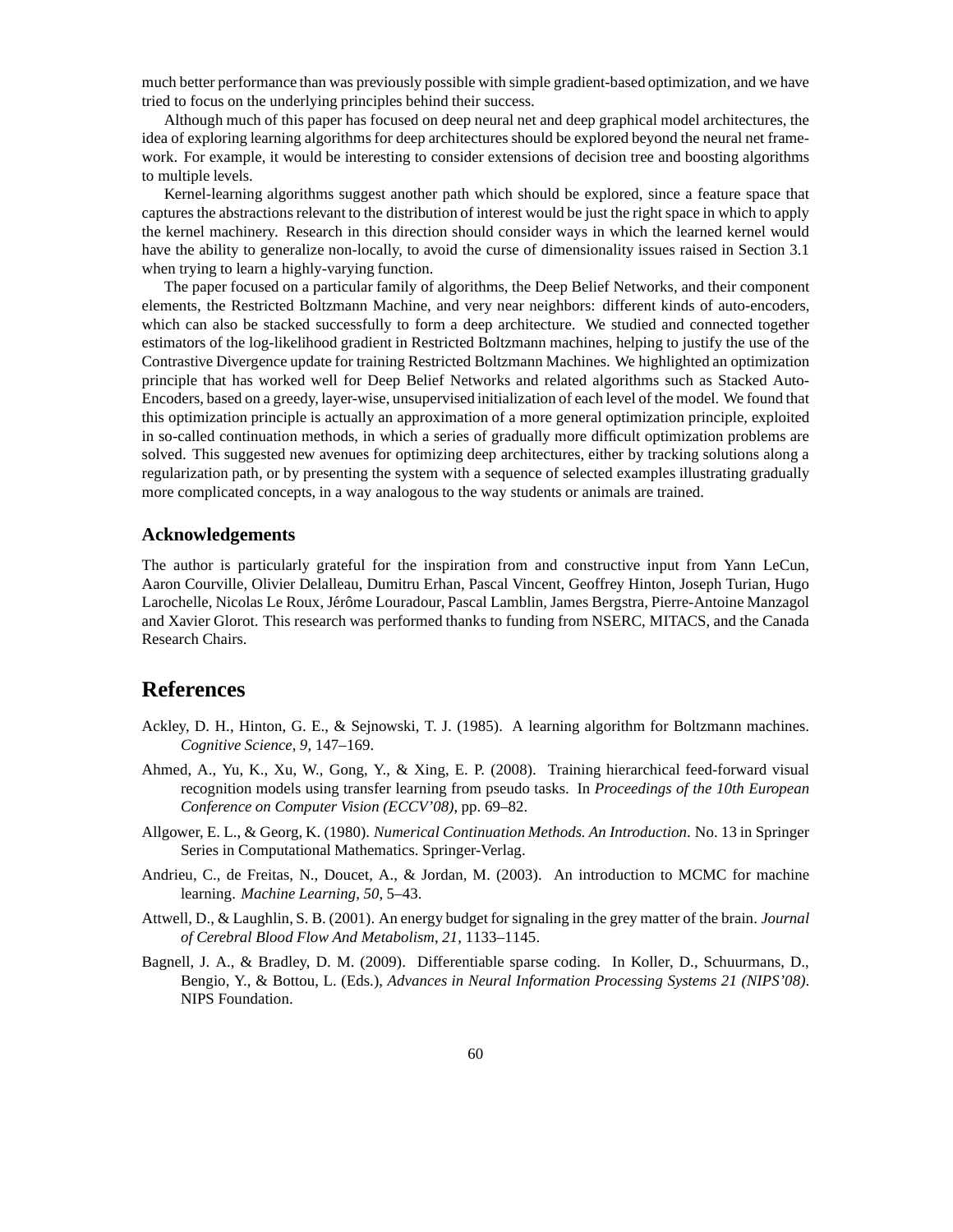- Baxter, J. (1995). Learning internal representations. In *Proceedings of the 8th International Conference on Computational Learning Theory (COLT'95)*, pp. 311–320 Santa Cruz, California. ACM Press.
- Baxter, J. (1997). A Bayesian/information theoretic model of learning via multiple task sampling. *Machine Learning*, *28*, 7–40.
- Belkin, M., & Niyogi, P. (2003). Using manifold structure for partially labeled classification. In Becker, S., Thrun, S., & Obermayer, K. (Eds.), *Advances in Neural Information Processing Systems 15 (NIPS'02)* Cambridge, MA. MIT Press.
- Belkin, M., Matveeva, I., & Niyogi, P. (2004). Regularization and semi-supervised learning on large graphs. In Shawe-Taylor, J., & Singer, Y. (Eds.), *Proceedings of the 17th International Conference on Computational Learning Theory (COLT'04)*, pp. 624–638. Springer.
- Bell, A. J., & Sejnowski, T. J. (1995). An information maximisation approach to blind separation and blind deconvolution. *Neural Computation*, *7*(6), 1129–1159.
- Bengio, Y., Simard, P., & Frasconi, P. (1994). Learning long-term dependencies with gradient descent is difficult. *IEEE Transactions on Neural Networks*, *5*(2), 157–166.
- Bengio, Y., & Delalleau, O. (2009). Justifying and generalizing contrastive divergence. *Neural Computation*, *21*(6), 1601–1621.
- Bengio, Y., Delalleau, O., & Le Roux, N. (2006). The curse of highly variable functions for local kernel machines. In Weiss, Y., Schölkopf, B., & Platt, J. (Eds.), *Advances in Neural Information Processing Systems 18 (NIPS'05)*, pp. 107–114. MIT Press, Cambridge, MA.
- Bengio, Y., Delalleau, O., & Simard, C. (2009). Decision trees do not generalize to new variations. *Computational Intelligence*. To appear.
- Bengio, Y., Ducharme, R., & Vincent, P. (2001). A neural probabilistic language model. In Leen, T., Dietterich, T., & Tresp, V. (Eds.), *Advances in Neural Information Processing Systems 13 (NIPS'00)*, pp. 933–938. MIT Press.
- Bengio, Y., Ducharme, R., Vincent, P., & Jauvin, C. (2003). A neural probabilistic language model. *Journal of Machine Learning Research*, *3*, 1137–1155.
- Bengio, Y., Lamblin, P., Popovici, D., & Larochelle, H. (2007). Greedy layer-wise training of deep networks. In Schölkopf, B., Platt, J., & Hoffman, T. (Eds.), *Advances in Neural Information Processing Systems 19 (NIPS'06)*, pp. 153–160. MIT Press.
- Bengio, Y., Le Roux, N., Vincent, P., Delalleau, O., & Marcotte, P. (2006). Convex neural networks. In Weiss, Y., Schölkopf, B., & Platt, J. (Eds.), *Advances in Neural Information Processing Systems 18 (NIPS'05)*, pp. 123–130. MIT Press, Cambridge, MA.
- Bengio, Y., & LeCun, Y. (2007). Scaling learning algorithms towards AI. In Bottou, L., Chapelle, O., DeCoste, D., & Weston, J. (Eds.), *Large Scale Kernel Machines*. MIT Press.
- Bengio, Y., Louradour, J., Collobert, R., & Weston, J. (2009). Curriculum learning. In *International Conference on Machine Learning proceedings*.
- Bengio, Y., Monperrus, M., & Larochelle, H. (2006). Non-local estimation of manifold structure. *Neural Computation*, *18*(10), 2509–2528.
- Bergstra, J., & Bengio, Y. (2010). Slow, decorrelated features for pretraining complex cell-like networks. In Schuurmans, D., Bengio, Y., Williams, C., Lafferty, J., & Culotta, A. (Eds.), *Advances in Neural Information Processing Systems 22 (NIPS'09)*. Accepted, in preparation.
- Boser, B. E., Guyon, I. M., & Vapnik, V. N. (1992). A training algorithm for optimal margin classifiers. In *Fifth Annual Workshop on Computational Learning Theory*, pp. 144–152 Pittsburgh. ACM.
- Bourlard, H., & Kamp, Y. (1988). Auto-association by multilayer perceptrons and singular value decomposition. *Biological Cybernetics*, *59*, 291–294.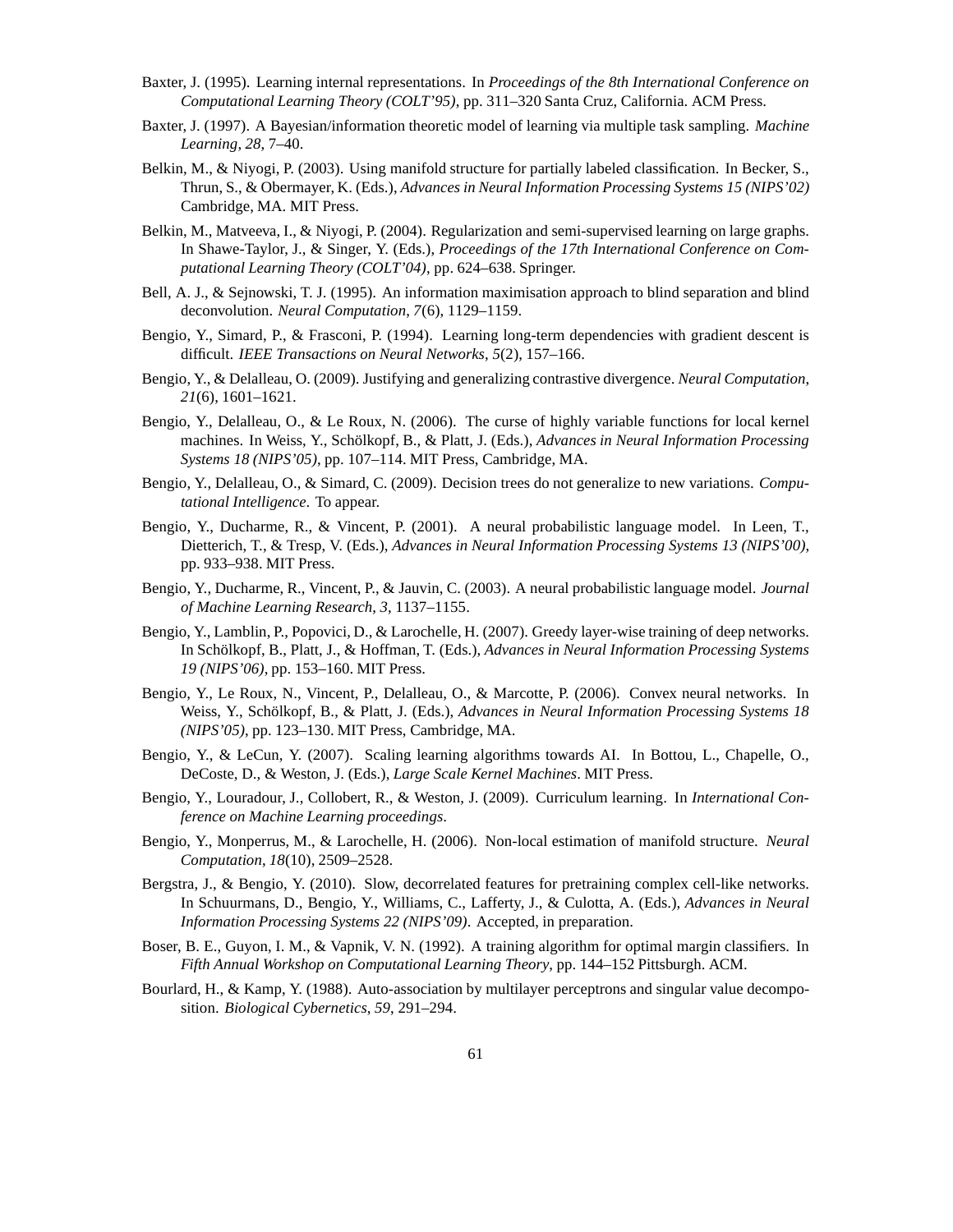- Brand, M. (2003). Charting a manifold. In Becker, S., Thrun, S., & Obermayer, K. (Eds.), *Advances in Neural Information Processing Systems 15 (NIPS'02)*, pp. 961–968. MIT Press.
- Breiman, L., Friedman, J. H., Olshen, R. A., & Stone, C. J. (1984). *Classification and Regression Trees*. Wadsworth International Group, Belmont, CA.
- Breiman, L. (2001). Random forests. *Machine Learning*, *45*(1), 5–32.
- Brown, L. D. (1986). *Fundamentals of Statistical Exponential Families*, Vol. 9. Inst. of Math. Statist. Lecture Notes Monograph Series.
- Candes, E., & Tao, T. (2005). Decoding by linear programming. *IEEE Transactions on Information Theory*, *51*(12), 4203–4215.
- Carreira-Perpiñan, M. A., & Hinton, G. E. (2005). On contrastive divergence learning. In Cowell, R. G., & Ghahramani, Z. (Eds.), *Proceedings of the Tenth International Workshop on Artificial Intelligence and Statistics (AISTATS'05)*, pp. 33–40. Society for Artificial Intelligence and Statistics.
- Caruana, R. (1993). Multitask connectionist learning. In *Proceedings of the 1993 Connectionist Models Summer School*, pp. 372–379.
- Clifford, P. (1990). Markov random fields in statistics. In Grimmett, G., & Welsh, D. (Eds.), *Disorder in Physical Systems: A Volume in Honour of John M. Hammersley*, pp. 19–32. Oxford University Press.
- Cohn, D., Ghahramani, Z., & Jordan, M. I. (1995). Active learning with statistical models. In Tesauro, G., Touretzky, D., & Leen, T. (Eds.), *Advances in Neural Information Processing Systems 7 (NIPS'94)*, pp. 705–712. Cambridge MA: MIT Press.
- Coleman, T. F., & Wu, Z. (1994). Parallel continuation-based global optimization for molecular conformation and protein folding. Tech. rep., Cornell University, Dept. of Computer Science.
- Collobert, R., & Bengio, S. (2004). Links between perceptrons, MLPs and SVMs. In Brodley, C. E. (Ed.), *Proceedings of the Twenty-first International Conference on Machine Learning (ICML'04)*, p. 23 New York, NY, USA. ACM.
- Collobert, R., & Weston, J. (2008). A unified architecture for natural language processing: Deep neural networks with multitask learning. In Cohen, W. W., McCallum, A., & Roweis, S. T. (Eds.), *Proceedings of the Twenty-fifth International Conference on Machine Learning (ICML'08)*, pp. 160–167. ACM.
- Cortes, C., Haffner, P., & Mohri, M. (2004). Rational kernels: Theory and algorithms. *Journal of Machine Learning Research*, *5*, 1035–1062.
- Cortes, C., & Vapnik, V. (1995). Support vector networks. *Machine Learning*, *20*, 273–297.
- Cristianini, N., Shawe-Taylor, J., Elisseeff, A., & Kandola, J. (2002). On kernel-target alignment. In Dietterich, T., Becker, S., & Ghahramani, Z. (Eds.), *Advances in Neural Information Processing Systems 14 (NIPS'01)*, Vol. 14, pp. 367–373.
- Cucker, F., & Grigoriev, D. (1999). Complexity lower bounds for approximation algebraic computation trees. *Journal of Complexity*, *15*(4), 499–512.
- Dayan, P., Hinton, G. E., Neal, R., & Zemel, R. (1995). The Helmholtz machine. *Neural Computation*, *7*, 889–904.
- Deerwester, S., Dumais, S. T., Furnas, G. W., Landauer, T. K., & Harshman, R. (1990). Indexing by latent semantic analysis. *Journal of the American Society for Information Science*, *41*(6), 391–407.
- Delalleau, O., Bengio, Y., & Le Roux, N. (2005). Efficient non-parametric function induction in semisupervised learning. In Cowell, R. G., & Ghahramani, Z. (Eds.), *Proceedings of the Tenth International Workshop on Artificial Intelligence and Statistics*, pp. 96–103. Society for Artificial Intelligence and Statistics.
- Desjardins, G., & Bengio, Y. (2008). Empirical evaluation of convolutional rbms for vision. Tech. rep. 1327, Département d'Informatique et de Recherche Opérationnelle, Université de Montréal.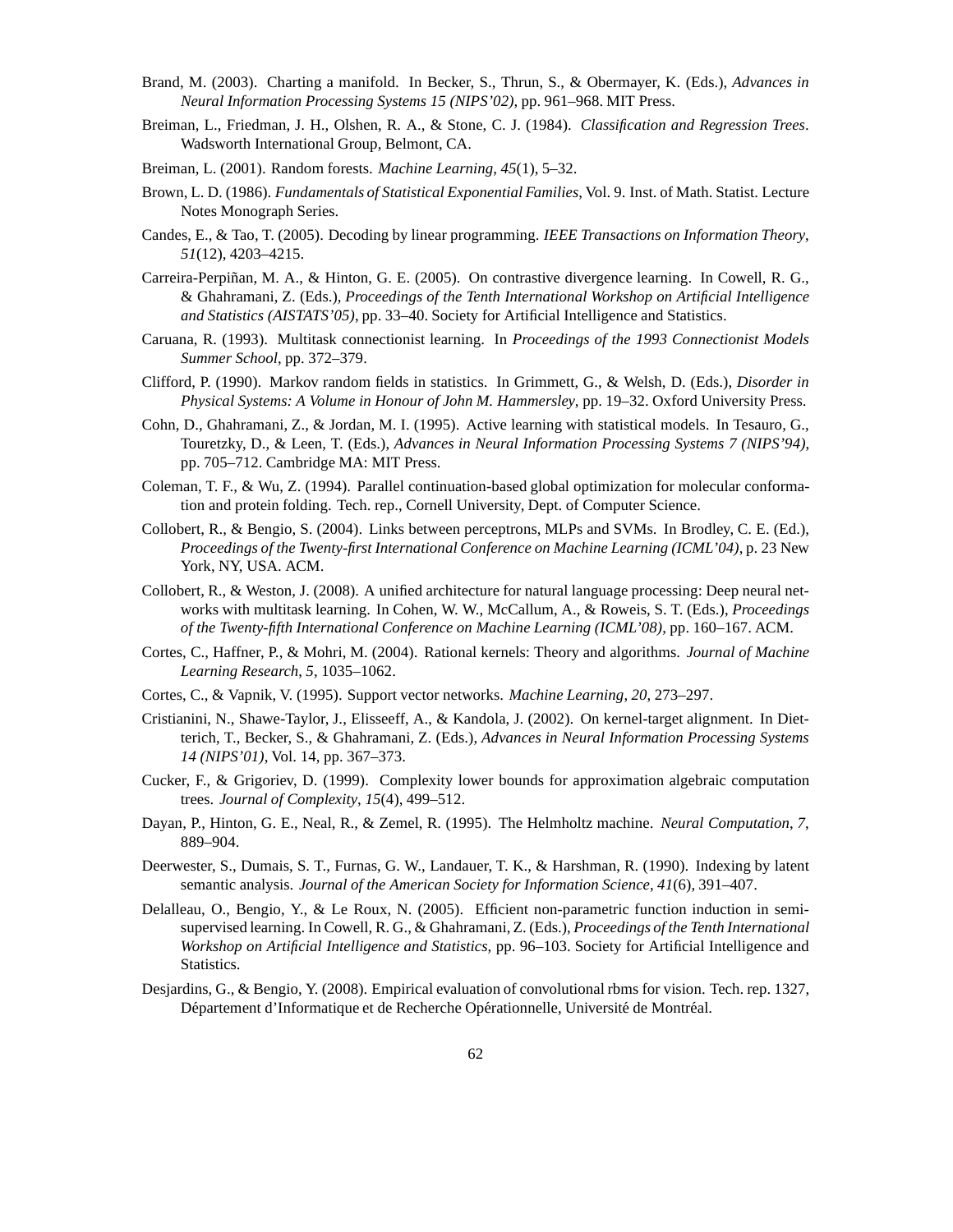- Doi, E., Balcan, D. C., & Lewicki, M. S. (2006). A theoretical analysis of robust coding over noisy overcomplete channels. In Weiss, Y., Schölkopf, B., & Platt, J. (Eds.), *Advances in Neural Information Processing Systems 18 (NIPS'05)*, pp. 307–314. MIT Press, Cambridge, MA.
- Donoho, D. (2006). Compressed sensing. *IEEE Transactions on Information Theory*, *52*(4), 1289–1306.
- Duane, S., Kennedy, A., Pendleton, B., & Roweth, D. (1987). Hybrid Monte Carlo. *Phys. Lett. B*, *195*, 216–222.
- Elman, J. L. (1993). Learning and development in neural networks: The importance of starting small.. *Cognition*, *48*, 781–799.
- Erhan, D., Manzagol, P.-A., Bengio, Y., Bengio, S., & Vincent, P. (2009). The difficulty of training deep architectures and the effect of unsupervised pre-training. In *Proceedings of The Twelfth International Conference on Artificial Intelligence and Statistics (AISTATS'09)*, pp. 153–160.
- Freund, Y., & Haussler, D. (1994). Unsupervised learning of distributions on binary vectors using two layer networks. Tech. rep. UCSC-CRL-94-25, University of California, Santa Cruz.
- Freund, Y., & Schapire, R. E. (1996). Experiments with a new boosting algorithm. In *Machine Learning: Proceedings of Thirteenth International Conference*, pp. 148–156 USA. ACM.
- Frey, B. J., Hinton, G. E., & Dayan, P. (1996). Does the wake-sleep algorithm learn good density estimators?. In Touretzky, D., Mozer, M., & Hasselmo, M. (Eds.), *Advances in Neural Information Processing Systems 8 (NIPS'95)*, pp. 661–670. MIT Press, Cambridge, MA.
- Fukushima, K. (1980). Neocognitron: A self-organizing neural network model for a mechanism of pattern recognition unaffected by shift in position. *Biological Cybernetics*, *36*, 193–202.
- Gallinari, P., LeCun, Y., Thiria, S., & Fogelman-Soulie, F. (1987). Memoires associatives distribuees. In *Proceedings of COGNITIVA 87* Paris, La Villette.
- Gärtner, T. (2003). A survey of kernels for structured data. *ACM SIGKDD Explorations Newsletter*, 5(1), 49–58.
- Geman, S., & Geman, D. (1984). Stochastic relaxation, gibbs distributions, and the Bayesian restoration of images. *IEEE Transactions on Pattern Analysis and Machine Intelligence*, *6*, 721–741.
- Grosse, R., Raina, R., Kwong, H., & Ng, A. Y. (2007). Shift-invariant sparse coding for audio classification. In *Proceedings of the 23th Conference in Uncertainty in Artificial Intelligence (UAI'07)*.
- Hadsell, R., Chopra, S., & LeCun, Y. (2006). Dimensionality reduction by learning an invariant mapping. In *Proceedings of the Computer Vision and Pattern Recognition Conference (CVPR'06)*, pp. 1735–1742. IEEE Press.
- Hadsell, R., Erkan, A., Sermanet, P., Scoffier, M., Muller, U., & LeCun, Y. (2008). Deep belief net learning in a long-range vision system for autonomous off-road driving. In *Proc. Intelligent Robots and Systems (IROS'08)*, pp. 628–633.
- Hammersley, J. M., & Clifford, P. (1971). Markov field on finite graphs and lattices. Unpublished manuscript.
- Håstad, J. (1986). Almost optimal lower bounds for small depth circuits. In *Proceedings of the 18th annual ACM Symposium on Theory of Computing*, pp. 6–20 Berkeley, California. ACM Press.
- Håstad, J., & Goldmann, M. (1991). On the power of small-depth threshold circuits. *Computational Complexity*, *1*, 113–129.
- Hastie, T., Rosset, S., Tibshirani, R., & Zhu, J. (2004). The entire regularization path for the support vector machine. *Journal of Machine Learning Research*, *5*, 1391–1415.
- Heller, K. A., & Ghahramani, Z. (2007). A nonparametric bayesian approach to modeling overlapping clusters. In *Proceedings of the Eleventh International Conference on Artificial Intelligence and Statistics (AISTATS'07)*, pp. 187–194 San Juan, Porto Rico. Omnipress.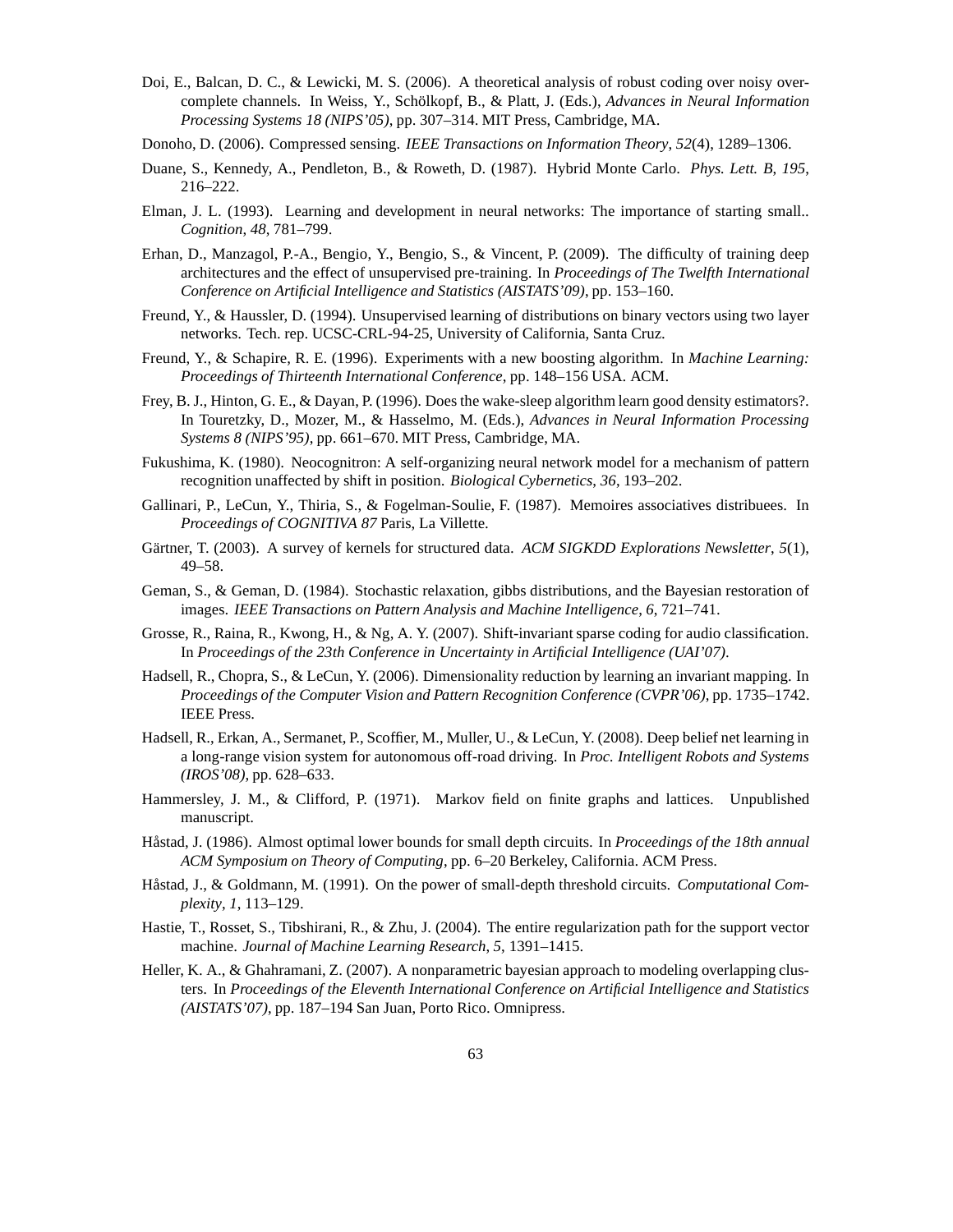- Heller, K. A., Williamson, S., & Ghahramani, Z. (2008). Statistical models for partial membership. In Cohen, W. W., McCallum, A., & Roweis, S. T. (Eds.), *Proceedings of the Twenty-fifth International Conference on Machine Learning (ICML'08)*, pp. 392–399. ACM.
- Hinton, G. E., & Sejnowski, T. J. (1986). Learning and relearning in Boltzmann machines. In Rumelhart, D. E., & McClelland, J. L. (Eds.), *Parallel Distributed Processing: Explorations in the Microstructure of Cognition. Volume 1: Foundations*, pp. 282–317. MIT Press, Cambridge, MA.
- Hinton, G. E., Sejnowski, T. J., & Ackley, D. H. (1984). Boltzmann machines: Constraint satisfaction networks that learn. Tech. rep. TR-CMU-CS-84-119, Carnegie-Mellon University, Dept. of Computer Science.
- Hinton, G. E., Welling, M., Teh, Y. W., & Osindero, S. (2001). A new view of ICA. In *Proceedings of 3rd International Conference on Independent Component Analysis and Blind Signal Separation (ICA'01)*, pp. 746–751 San Diego, CA.
- Hinton, G., & Anderson, J. (1981). *Parallel models of associative memory*. Lawrence Erlbaum Assoc., Hillsdale, NJ.
- Hinton, G. E. (1986). Learning distributed representations of concepts. In *Proceedings of the Eighth Annual Conference of the Cognitive Science Society*, pp. 1–12 Amherst 1986. Lawrence Erlbaum, Hillsdale.
- Hinton, G. E. (1999). Products of experts. In *Proceedings of the Ninth International Conference on Artificial Neural Networks (ICANN)*, Vol. 1, pp. 1–6 Edinburgh, Scotland. IEE.
- Hinton, G. E. (2002). Training products of experts by minimizing contrastive divergence. *Neural Computation*, *14*, 1771–1800.
- Hinton, G. E. (2006). To recognize shapes, first learn to generate images. Tech. rep. UTML TR 2006-003, University of Toronto.
- Hinton, G. E., Dayan, P., Frey, B. J., & Neal, R. M. (1995). The wake-sleep algorithm for unsupervised neural networks. *Science*, *268*, 1558–1161.
- Hinton, G. E., & Salakhutdinov, R. (2006a). Reducing the dimensionality of data with neural networks. *Science*, *313*(5786), 504–507.
- Hinton, G. E., & Salakhutdinov, R. (2006b). Reducing the Dimensionality of Data with Neural Networks. *Science*, *313*, 504–507.
- Hinton, G. E., & Zemel, R. S. (1994). Autoencoders, minimum description length, and helmholtz free energy. In Cowan, D., Tesauro, G., & Alspector, J. (Eds.), *Advances in Neural Information Processing Systems 6 (NIPS'93)*, pp. 3–10. Morgan Kaufmann Publishers, Inc.
- Hinton, G. E., Osindero, S., & Teh, Y. (2006). A fast learning algorithm for deep belief nets. *Neural Computation*, *18*, 1527–1554.
- Ho, T. K. (1995). Random decision forest. In *3rd International Conference on Document Analysis and Recognition (ICDAR'95)*, pp. 278–282 Montreal, Canada.
- Hochreiter, S. (1991). Untersuchungen zu dynamischen neuronalen Netzen. Diploma thesis, Institut für Informatik, Lehrstuhl Prof. Brauer, Technische Universität München..
- Hotelling, H. (1933). Analysis of a complex of statistical variables into principal components. *Journal of Educational Psychology*, *24*, 417–441, 498–520.
- Hubel, D. H., & Wiesel, T. N. (1962). Receptive fields, binocular interaction, and functional architecture in the cat's visual cortex. *Journal of Physiology (London)*, *160*, 106–154.
- Hyvärinen, A. (2005). Estimation of non-normalized statistical models using score matching. *Journal of Machine Learning Research*, *6*, 695–709.
- Hyvärinen, A. (2007a). Connections between score matching, contrastive divergence, and pseudolikelihood for continuous-valued variables. *IEEE Transactions on Neural Networks*, *18*, 1529–1531.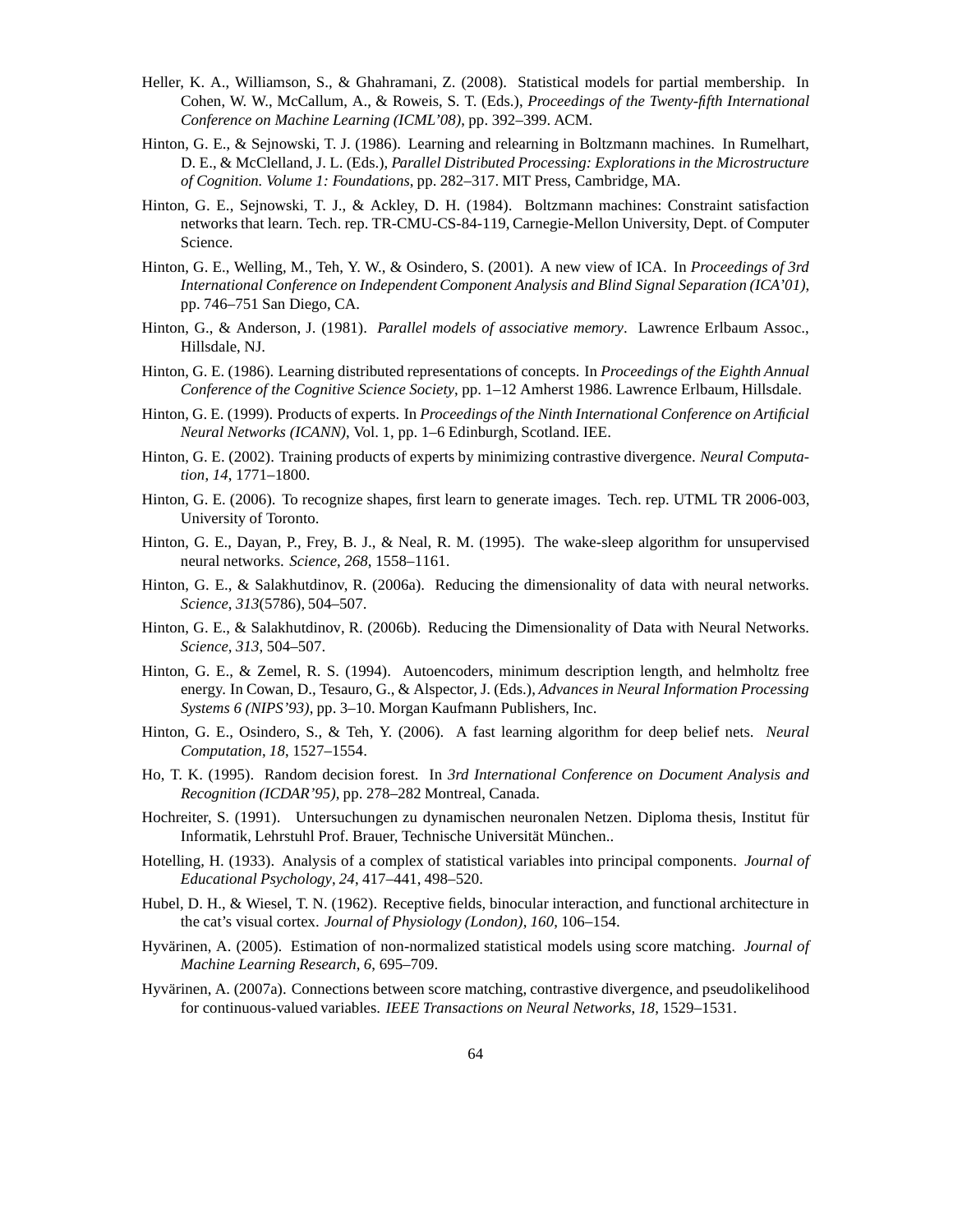- Hyvärinen, A. (2007b). Some extensions of score matching. *Computational Statistics and Data Analysis*, *51*, 2499–2512.
- Hyvärinen, A., Karhunen, J., & Oja, E. (2001). *Independent Component Analysis*. Wiley-Interscience.
- Intrator, N., & Edelman, S. (1996). How to make a low-dimensional representation suitable for diverse tasks. *Connection Science, Special issue on Transfer in Neural Networks*, *8*, 205–224.
- Jaakkola, T., & Haussler, D. (1998). Exploiting generative models in discriminative classifiers. Available from http://www.cse.ucsc.edu/ haussler/pubs.html. Preprint, Dept.of Computer Science, Univ. of California. A shorter version is in Advances in Neural Information Processing Systems 11.
- Japkowicz, N., Hanson, S. J., & Gluck, M. A. (2000). Nonlinear autoassociation is not equivalent to PCA. *Neural Computation*, *12*(3), 531–545.
- Jordan, M. I. (1998). *Learning in Graphical Models*. Kluwer, Dordrecht, Netherlands.
- Kavukcuoglu, K., Ranzato, M., & LeCun, Y. (2008). Fast inference in sparse coding algorithms with applications to object recognition. Tech. rep., Computational and Biological Learning Lab, Courant Institute, NYU. Tech Report CBLL-TR-2008-12-01.
- Kirkpatrick, S., Jr., C. D. G., , & Vecchi, M. P. (1983). Optimization by simulated annealing. *Science*, *220*, 671–680.
- Köster, U., & Hyvärinen, A. (2007). A two-layer ICA-like model estimated by Score Matching. In *Int. Conf. Artificial Neural Networks (ICANN'2007)*, pp. 798–807.
- Krueger, K. A., & Dayan, P. (2009). Flexible shaping: how learning in small steps helps. *Cognition*, *110*, 380–394.
- Lanckriet, G., Cristianini, N., Bartlett, P., El Gahoui, L., & Jordan, M. (2002). Learning the kernel matrix with semi-definite programming. In Sammut, C., & Hoffmann, A. G. (Eds.), *Proceedings of the Nineteenth International Conference on Machine Learning (ICML'02)*, pp. 323–330. Morgan Kaufmann.
- Larochelle, H., & Bengio, Y. (2008). Classification using discriminative restricted Boltzmann machines. In Cohen, W. W., McCallum, A., & Roweis, S. T. (Eds.), *Proceedings of the Twenty-fifth International Conference on Machine Learning (ICML'08)*, pp. 536–543. ACM.
- Larochelle, H., Bengio, Y., Louradour, J., & Lamblin, P. (2009). Exploring strategies for training deep neural networks. *Journal of Machine Learning Research*, *10*, 1–40.
- Larochelle, H., Erhan, D., Courville, A., Bergstra, J., & Bengio, Y. (2007). An empirical evaluation of deep architectures on problems with many factors of variation. In Ghahramani, Z. (Ed.), *Proceedings of the Twenty-fourth International Conference on Machine Learning (ICML'07)*, pp. 473–480. ACM.
- Lasserre, J. A., Bishop, C. M., & Minka, T. P. (2006). Principled hybrids of generative and discriminative models. In *Proceedings of the Computer Vision and Pattern Recognition Conference (CVPR'06)*, pp. 87–94 Washington, DC, USA. IEEE Computer Society.
- Le Cun, Y., Bottou, L., Bengio, Y., & Haffner, P. (1998). Gradient-based learning applied to document recognition. *Proceedings of the IEEE*, *86*(11), 2278–2324.
- Le Roux, N., & Bengio, Y. (2008). Representational power of restricted boltzmann machines and deep belief networks. *Neural Computation*, *20*(6), 1631–1649.
- LeCun, Y., Bottou, L., Orr, G. B., & Müller, K.-R. (1998). Efficient BackProp. In Orr, G. B., & Müller, K.-R. (Eds.), *Neural Networks: Tricks of the Trade*, pp. 9–50. Springer.
- LeCun, Y. (1987). *Modèles connexionistes de l'apprentissage*. Ph.D. thesis, Université de Paris VI.
- LeCun, Y., Boser, B., Denker, J. S., Henderson, D., Howard, R. E., Hubbard, W., & Jackel, L. D. (1989). Backpropagation applied to handwritten zip code recognition. *Neural Computation*, *1*(4), 541–551.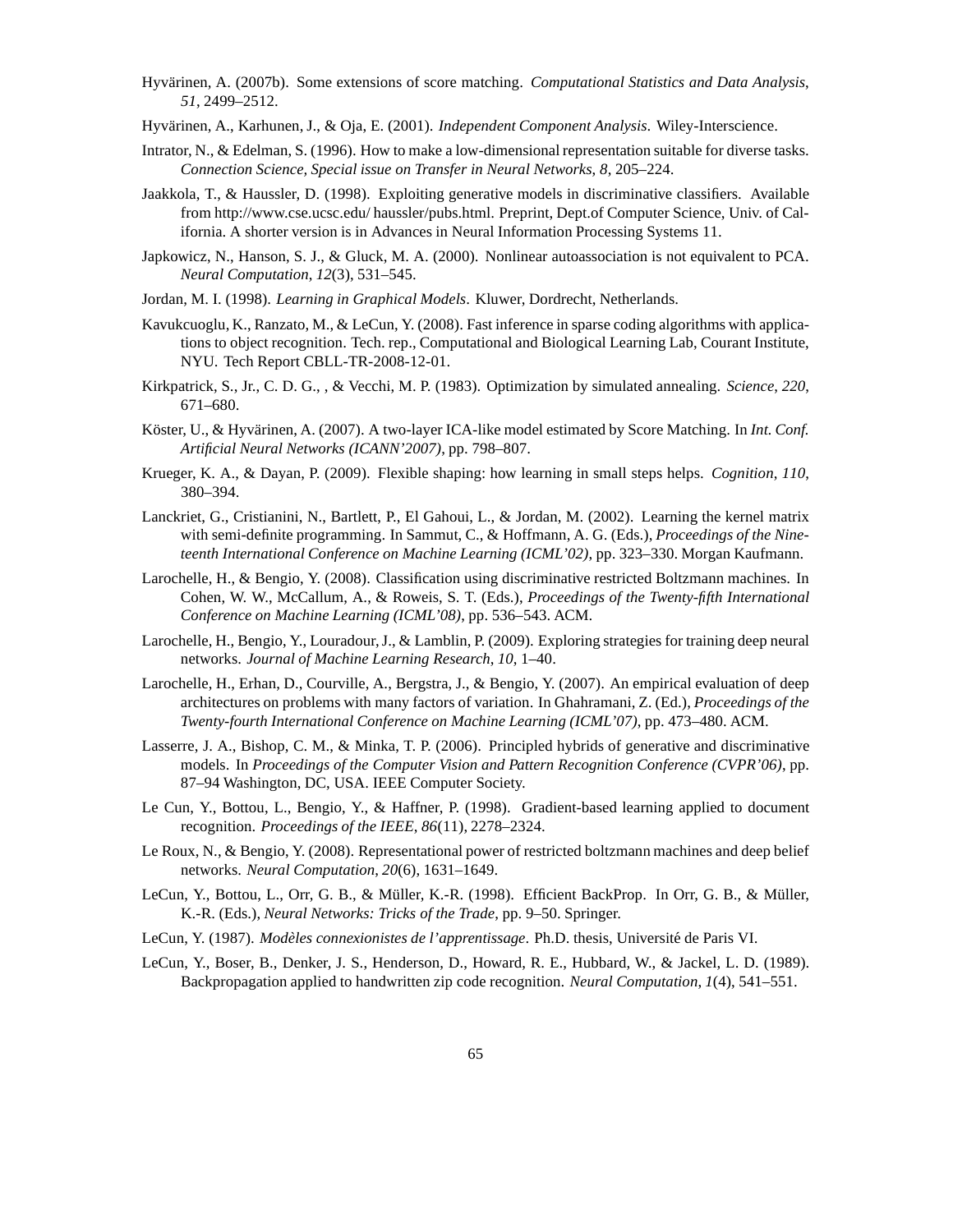- LeCun, Y., Chopra, S., Hadsell, R., Ranzato, M.-A., & Huang, F.-J. (2006). A tutorial on energy-based learning. In Bakir, G., Hofman, T., Scholkopf, B., Smola, A., & Taskar, B. (Eds.), *Predicting Structured Data*, pp. 191–246. MIT Press.
- LeCun, Y., & Huang, F. (2005). Loss functions for discriminative training of energy-based models. In Cowell, R. G., & Ghahramani, Z. (Eds.), *Proceedings of the Tenth International Workshop on Artificial Intelligence and Statistics (AISTATS'05)*.
- LeCun, Y., Huang, F.-J., & Bottou, L. (2004). Learning methods for generic object recognition with invariance to pose and lighting. In *Proceedings of the Computer Vision and Pattern Recognition Conference (CVPR'04)*, Vol. 2, pp. 97–104 Los Alamitos, CA, USA. IEEE Computer Society.
- Lee, H., Battle, A., Raina, R., & Ng, A. (2007). Efficient sparse coding algorithms. In Schölkopf, B., Platt, J., & Hoffman, T. (Eds.), *Advances in Neural Information Processing Systems 19 (NIPS'06)*, pp. 801–808. MIT Press.
- Lee, H., Ekanadham, C., & Ng, A. (2008). Sparse deep belief net model for visual area V2. In Platt, J., Koller, D., Singer, Y., & Roweis, S. (Eds.), *Advances in Neural Information Processing Systems 20 (NIPS'07)*. MIT Press, Cambridge, MA.
- Lee, H., Grosse, R., Ranganath, R., & Ng, A. Y. (2009). Convolutional deep belief networks for scalable unsupervised learning of hierarchical representations. In Bottou, L., & Littman, M. (Eds.), *Proceedings of the Twenty-sixth International Conference on Machine Learning (ICML'09)*. ACM, Montreal (Qc), Canada.
- Lee, T.-S., & Mumford, D. (2003). Hierarchical bayesian inference in the visual cortex. *Journal of Optical Society of America, A*, *20*(7), 1434–1448.
- Lennie, P. (2003). The cost of cortical computation. *Current Biology*, *13*(6), 493–497.
- Levner, I. (2008). *Data Driven Object Segmentation*. Ph.D. thesis, Department of Computer Science, University of Alberta.
- Lewicki, M., & Sejnowski, T. (1998). Learning nonlinear overcomplete representations for efficient coding. In Jordan, M., Kearns, M., & Solla, S. (Eds.), *Advances in Neural Information Processing Systems 10 (NIPS'97)*, pp. 556–562 Cambridge, MA, USA. MIT Press.
- Lewicki, M. S., & Sejnowski, T. J. (2000). Learning overcomplete representations. *Neural Computation*, *12*(2), 337–365.
- Li, M., & Vitanyi, P. (1997). *An Introduction to Kolmogorov Complexity and Its Applications*. Second edition, Springer, New York, NY.
- Liang, P., & Jordan, M. I. (2008). An asymptotic analysis of generative, discriminative, and pseudolikelihood estimators. In Cohen, W. W., McCallum, A., & Roweis, S. T. (Eds.), *Proceedings of the Twenty-fifth International Conference on Machine Learning (ICML'08)*, pp. 584–591 New York, NY, USA. ACM.
- Lin, T., Horne, B. G., Tino, P., & Giles, C. L. (1995). Learning long-term dependencies is not as difficult with NARX recurrent neural networks. Tech. rep. UMICAS-TR-95-78, Institute for Advanced Computer Studies, University of Mariland.
- Loosli, G., Canu, S., & Bottou, L. (2007). Training invariant support vector machines using selective sampling. In Bottou, L., Chapelle, O., DeCoste, D., & Weston, J. (Eds.), *Large Scale Kernel Machines*, pp. 301–320. MIT Press, Cambridge, MA.
- Mairal, J., Bach, F., Ponce, J., Sapiro, G., & Zisserman, A. (2009). Supervised dictionary learning. In Koller, D., Schuurmans, D., Bengio, Y., & Bottou, L. (Eds.), *Advances in Neural Information Processing Systems 21 (NIPS'08)*, pp. 1033–1040. NIPS Foundation.
- McClelland, J. L., & Rumelhart, D. E. (1988). *Explorations in Parallel Distributed Processing*. MIT Press, Cambridge.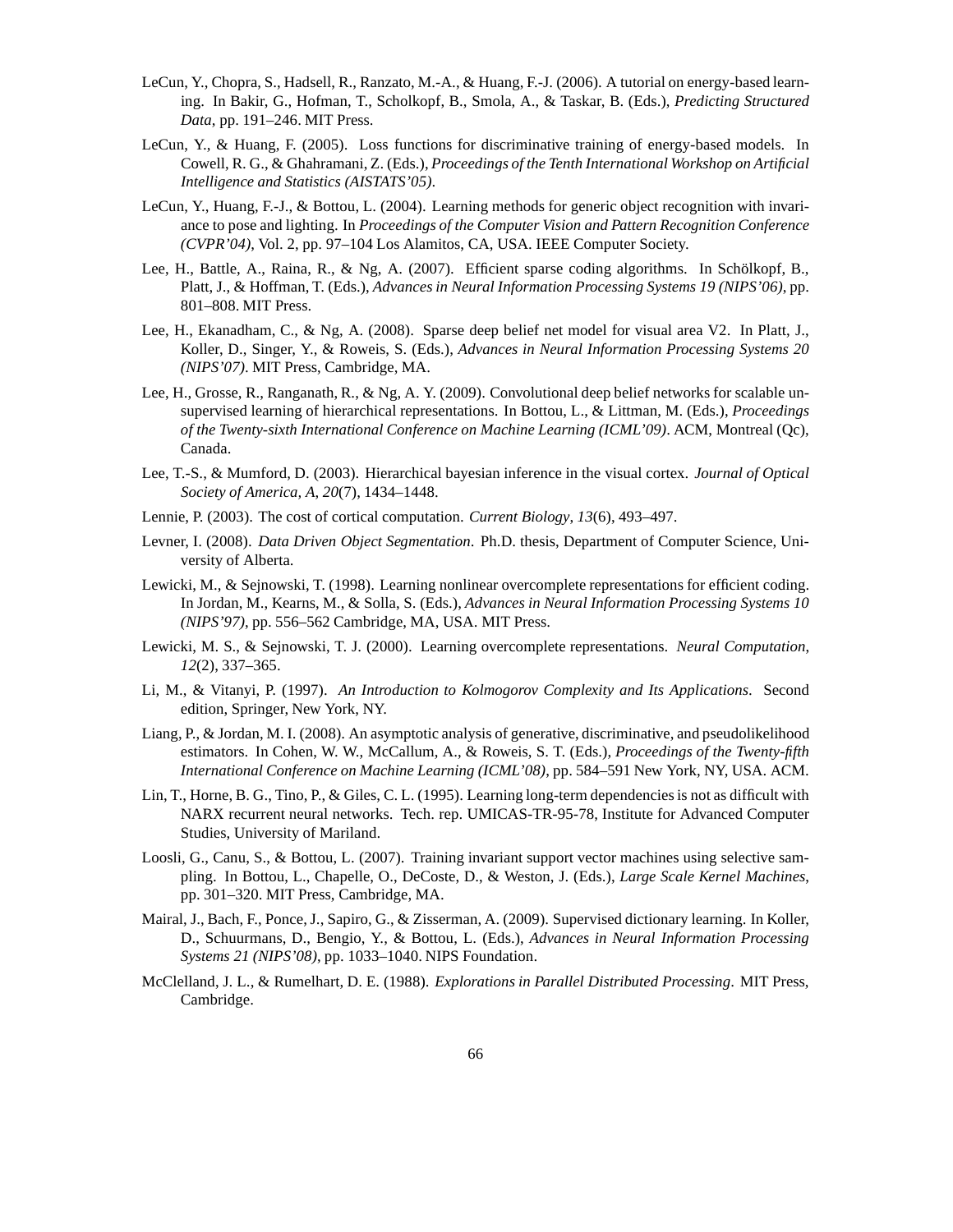- McClelland, J. L., & Rumelhart, D. E. (1981). An interactive activation model of context effects in letter perception. *Psychological Review*, *88*, 375–407.
- McClelland, J. L., Rumelhart, D. E., & the PDP Research Group (1986). *Parallel Distributed Processing: Explorations in the Microstructure of Cognition*, Vol. 2. MIT Press, Cambridge.
- McCulloch, W. S., & Pitts, W. (1943). A logical calculus of ideas immanent in nervous activity. *Bulletin of Mathematical Biophysics*, *5*, 115–133.
- Memisevic, R., & Hinton, G. E. (2007). Unsupervised learning of image transformations. In *Proceedings of the Computer Vision and Pattern Recognition Conference (CVPR'07)*.
- Mendelson, E. (1997). *Introduction to Mathematical Logic, 4th ed.* Chapman & Hall.
- Miikkulainen, R., & Dyer, M. G. (1991). Natural language processing with modular PDP networks and distributed lexicon. *Cognitive Science*, *15*, 343–399.
- Mnih, A., & Hinton, G. E. (2007). Three new graphical models for statistical language modelling. In Ghahramani, Z. (Ed.), *Proceedings of the Twenty-fourth International Conference on Machine Learning (ICML'07)*, pp. 641–648. ACM.
- Mnih, A., & Hinton, G. E. (2009). A scalable hierarchical distributed language model. In Koller, D., Schuurmans, D., Bengio, Y., & Bottou, L. (Eds.), *Advances in Neural Information Processing Systems 21 (NIPS'08)*, pp. 1081–1088.
- Mobahi, H., Collobert, R., & Weston, J. (2009). Deep learning from temporal coherence in video. In Bottou, L., & Littman, M. (Eds.), *Proceedings of the 26th International Conference on Machine Learning*, pp. 737–744 Montreal. Omnipress.
- More, J., & Wu, Z. (1996). Smoothing techniques for macromolecular global optimization. In Pillo, G. D., & Giannessi, F. (Eds.), *Nonlinear Optimization and Applications*. Plenum Press.
- Murray, I., & Salakhutdinov, R. (2009). Evaluating probabilities under high-dimensional latent variable models. In Koller, D., Schuurmans, D., Bengio, Y., & Bottou, L. (Eds.), *Advances in Neural Information Processing Systems 21 (NIPS'08)*, Vol. 21, pp. 1137–1144.
- Mutch, J., & Lowe, D. G. (2008). Object class recognition and localization using sparse features with limited receptive fields. *International Journal of Computer Vision*, *80*(1), 45–57.
- Neal, R. M. (1992). Connectionist learning of belief networks. *Artificial Intelligence*, *56*, 71–113.
- Neal, R. M. (1994). *Bayesian Learning for Neural Networks*. Ph.D. thesis, Dept. of Computer Science, University of Toronto.
- Ng, A. Y., & Jordan, M. I. (2002). On discriminative vs. generative classifiers: A comparison of logistic regression and naive bayes. In Dietterich, T., Becker, S., & Ghahramani, Z. (Eds.), *Advances in Neural Information Processing Systems 14 (NIPS'01)*, pp. 841–848.
- Niebles, J., & Fei-Fei, L. (2007). A hierarchical model of shape and appearance for human action classification.. In *Proceedings of the Computer Vision and Pattern Recognition Conference (CVPR'07)*.
- Olshausen, B. A., & Field, D. J. (1997). Sparse coding with an overcomplete basis set: a strategy employed by V1?. *Vision Research*, *37*, 3311–3325.
- Orponen, P. (1994). Computational complexity of neural networks: a survey. *Nordic Journal of Computing*, *1*(1), 94–110.
- Osindero, S., & Hinton, G. E. (2008). Modeling image patches with a directed hierarchy of markov random field. In Platt, J., Koller, D., Singer, Y., & Roweis, S. (Eds.), *Advances in Neural Information Processing Systems 20 (NIPS'07)*, pp. 1121–1128 Cambridge, MA. MIT Press.
- Pearlmutter, B., & Parra, L. C. (1996). A context-sensitive generalization of ICA. In Xu, L. (Ed.), *International Conference On Neural Information Processing*, pp. 151–157 Hong-Kong.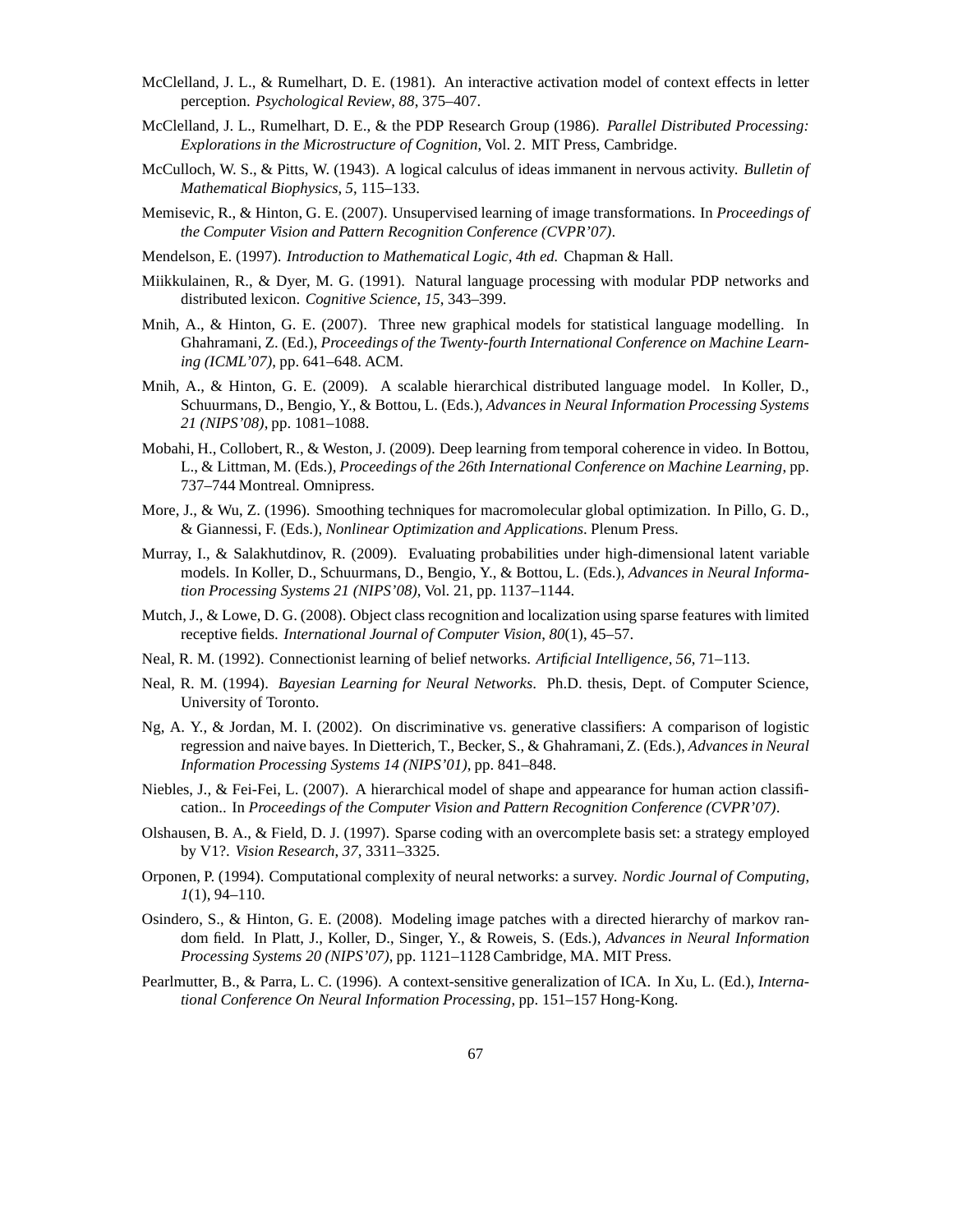- Pérez, E., & Rendell, L. A. (1996). Learning despite concept variation by finding structure in attribute-based data. In Saitta, L. (Ed.), *Proceedings of the Thirteenth International Conference on Machine Learning (ICML'96)*, pp. 391–399. Morgan Kaufmann.
- Peterson, G. B. (2004). A day of great illumination: B. F. Skinner's discovery of shaping. *Journal of the Experimental Analysis of Behavior*, *82*(3), 317–328.
- Pinto, N., DiCarlo, J., & Cox, D. (2008). Establishing good benchmarks and baselines for face recognition. In *ECCV 2008 Faces in 'Real-Life' Images Workshop* Marseille France. Erik Learned-Miller and Andras Ferencz and Frédéric Jurie.
- Pollack, J. B. (1990). Recursive distributed representations. *Artificial Intelligence*, *46*(1), 77–105.
- Rabiner, L. R., & Juang, B. H. (1986). An introduction to hidden Markov models. *IEEE ASSP Magazine*, 257–285.
- Raina, R., Battle, A., Lee, H., Packer, B., & Ng, A. Y. (2007). Self-taught learning: transfer learning from unlabeled data. In Ghahramani, Z. (Ed.), *Proceedings of the Twenty-fourth International Conference on Machine Learning (ICML'07)*, pp. 759–766. ACM.
- Ranzato, M., Boureau, Y., Chopra, S., & LeCun, Y. (2007). A unified energy-based framework for unsupervised learning. In *Proceedings of the Eleventh International Conference on Artificial Intelligence and Statistics (AISTATS'07)* San Juan, Porto Rico. Omnipress.
- Ranzato, M., Boureau, Y.-L., & LeCun, Y. (2008). Sparse feature learning for deep belief networks. In Platt, J., Koller, D., Singer, Y., & Roweis, S. (Eds.), *Advances in Neural Information Processing Systems 20 (NIPS'07)*, pp. 1185–1192 Cambridge, MA. MIT Press.
- Ranzato, M., Huang, F., Boureau, Y., & LeCun, Y. (2007). Unsupervised learning of invariant feature hierarchies with applications to object recognition. In *Proceedings of the Computer Vision and Pattern Recognition Conference (CVPR'07)*. IEEE Press.
- Ranzato, M., & LeCun, Y. (2007). A sparse and locally shift invariant feature extractor applied to document images. In *International Conference on Document Analysis and Recognition (ICDAR'07)*, pp. 1213– 1217 Washington, DC, USA. IEEE Computer Society.
- Ranzato, M., Poultney, C., Chopra, S., & LeCun, Y. (2007). Efficient learning of sparse representations with an energy-based model. In Schölkopf, B., Platt, J., & Hoffman, T. (Eds.), *Advances in Neural Information Processing Systems 19 (NIPS'06)*, pp. 1137–1144. MIT Press.
- Ranzato, M., & Szummer, M. (2008). Semi-supervised learning of compact document representations with deep networks. In Cohen, W. W., McCallum, A., & Roweis, S. T. (Eds.), *Proceedings of the Twentyfifth International Conference on Machine Learning (ICML'08)*, Vol. 307 of *ACM International Conference Proceeding Series*, pp. 792–799. ACM.
- Roweis, S., & Saul, L. K. (2000). Nonlinear dimensionality reduction by locally linear embedding. *Science*, *290*(5500), 2323–2326.
- Rumelhart, D. E., McClelland, J. L., & the PDP Research Group (1986a). *Parallel Distributed Processing: Explorations in the Microstructure of Cognition*, Vol. 1. MIT Press, Cambridge.
- Rumelhart, D. E., Hinton, G. E., & Williams, R. J. (1986b). Learning representations by back-propagating errors. *Nature*, *323*, 533–536.
- Salakhutdinov, R., & Hinton, G. E. (2007a). Learning a nonlinear embedding by preserving class neighbourhood structure. In *Proceedings of the Eleventh International Conference on Artificial Intelligence and Statistics (AISTATS'07)* San Juan, Porto Rico. Omnipress.
- Salakhutdinov, R., & Hinton, G. E. (2007b). Semantic hashing. In *Proceedings of the 2007 Workshop on Information Retrieval and applications of Graphical Models (SIGIR 2007)* Amsterdam. Elsevier.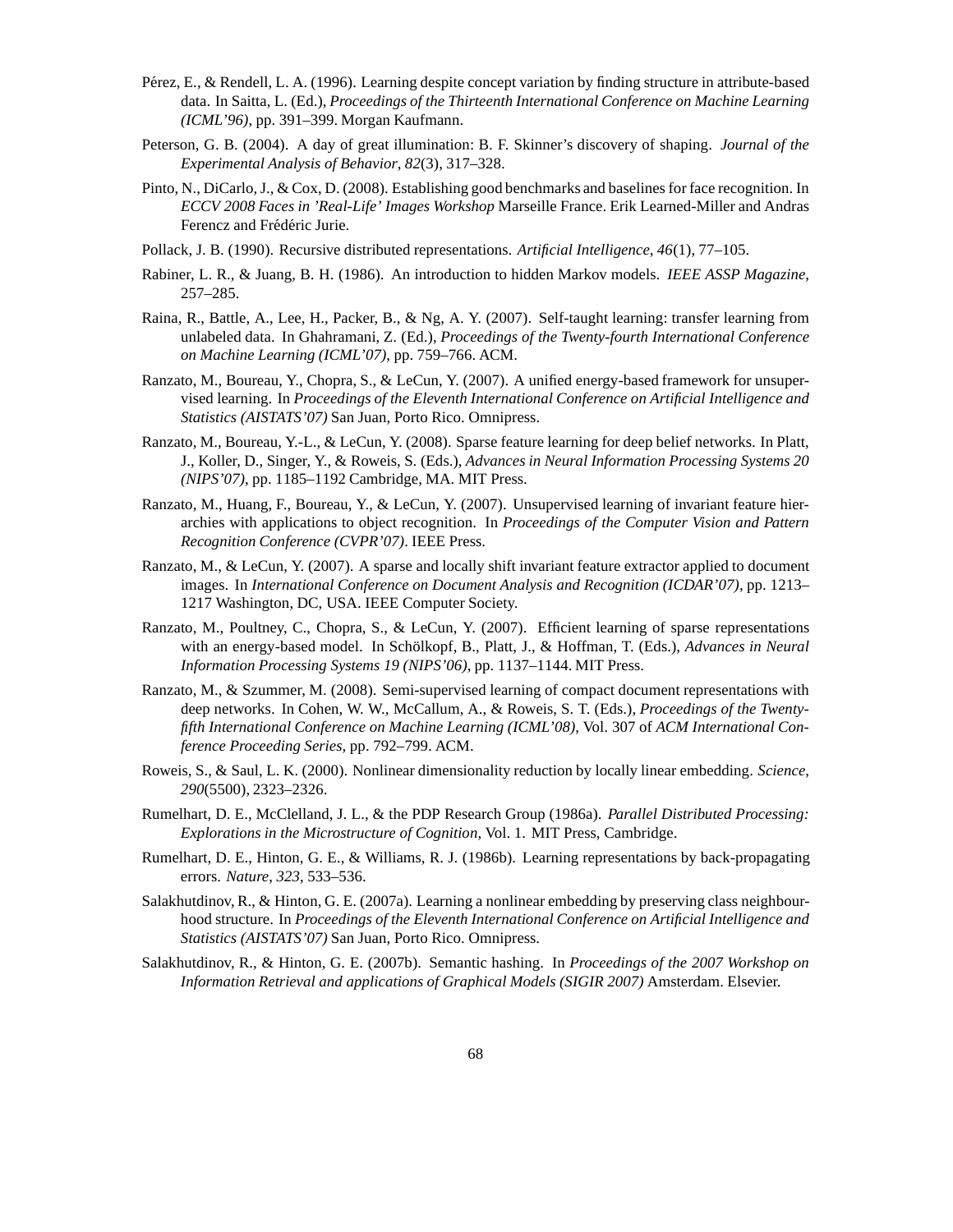- Salakhutdinov, R., & Hinton, G. E. (2008). Using deep belief nets to learn covariance kernels for Gaussian processes. In Platt, J., Koller, D., Singer, Y., & Roweis, S. (Eds.), *Advances in Neural Information Processing Systems 20 (NIPS'07)*, pp. 1249–1256 Cambridge, MA. MIT Press.
- Salakhutdinov, R., & Hinton, G. E. (2009). Deep Boltzmann machines. In *Proceedings of The Twelfth International Conference on Artificial Intelligence and Statistics (AISTATS'09)*, Vol. 5, pp. 448–455.
- Salakhutdinov, R., Mnih, A., & Hinton, G. E. (2007). Restricted Boltzmann machines for collaborative filtering. In Ghahramani, Z. (Ed.), *Proceedings of the Twenty-fourth International Conference on Machine Learning (ICML'07)*, pp. 791–798 New York, NY, USA. ACM.
- Salakhutdinov, R., & Murray, I. (2008). On the quantitative analysis of deep belief networks. In Cohen, W. W., McCallum, A., & Roweis, S. T. (Eds.), *Proceedings of the Twenty-fifth International Conference on Machine Learning (ICML'08)*, Vol. 25, pp. 872–879. ACM.
- Saul, L. K., Jaakkola, T., & Jordan, M. I. (1996). Mean field theory for sigmoid belief networks. *Journal of Artificial Intelligence Research*, *4*, 61–76.
- Schmitt, M. (2002). Descartes' rule of signs for radial basis function neural networks. *Neural Computation*, *14*(12), 2997–3011.
- Schölkopf, B., Burges, C. J. C., & Smola, A. J. (1999a). *Advances in Kernel Methods Support Vector Learning*. MIT Press, Cambridge, MA.
- Schölkopf, B., Mika, S., Burges, C., Knirsch, P., Müller, K.-R., Rätsch, G., & Smola, A. (1999b). Input space versus feature space in kernel-based methods. *IEEE Trans. Neural Networks*, *10*(5), 1000–1017.
- Schölkopf, B., Smola, A., & Müller, K.-R. (1998). Nonlinear component analysis as a kernel eigenvalue problem. *Neural Computation*, *10*, 1299–1319.
- Schwenk, H., & Gauvain, J.-L. (2002). Connectionist language modeling for large vocabulary continuous speech recognition. In *International Conference on Acoustics, Speech and Signal Processing (ICASSP)*, pp. 765–768 Orlando, Florida.
- Schwenk, H., & Milgram, M. (1995). Transformation invariant autoassociation with application to handwritten character recognition. In Tesauro, G., Touretzky, D., & Leen, T. (Eds.), *Advances in Neural Information Processing Systems 7 (NIPS'94)*, pp. 991–998. MIT Press.
- Schwenk, H. (2004). Efficient training of large neural networks for language modeling. In *International Joint Conference on Neural Networks (IJCNN)*, Vol. 4, pp. 3050–3064.
- Schwenk, H., & Gauvain, J.-L. (2005). Building continuous space language models for transcribing european languages. In *Interspeech*, pp. 737–740.
- Serre, T., Kreiman, G., Kouh, M., Cadieu, C., Knoblich, U., & Poggio, T. (2007). A quantitative theory of immediate visual recognition. *Progress in Brain Research, Computational Neuroscience: Theoretical Insights into Brain Function*, *165*, 33–56.
- Seung, S. H. (1998). Learning continuous attractors in recurrent networks. In Jordan, M., Kearns, M., & Solla, S. (Eds.), *Advances in Neural Information Processing Systems 10 (NIPS'97)*, pp. 654–660. MIT Press.
- Simard, D., Steinkraus, P. Y., & Platt, J. C. (2003). Best practices for convolutional neural networks. In *International Conference on Document Analysis and Recognition (ICDAR'03)*, p. 958 Washington, DC, USA. IEEE Computer Society.
- Simard, P. Y., LeCun, Y., & Denker, J. (1993). Efficient pattern recognition using a new transformation distance. In Giles, C., Hanson, S., & Cowan, J. (Eds.), *Advances in Neural Information Processing Systems 5 (NIPS'92)*, pp. 50–58. Morgan Kaufmann, San Mateo.
- Skinner, B. F. (1958). Reinforcement today. *American Psychologist*, *13*, 94–99.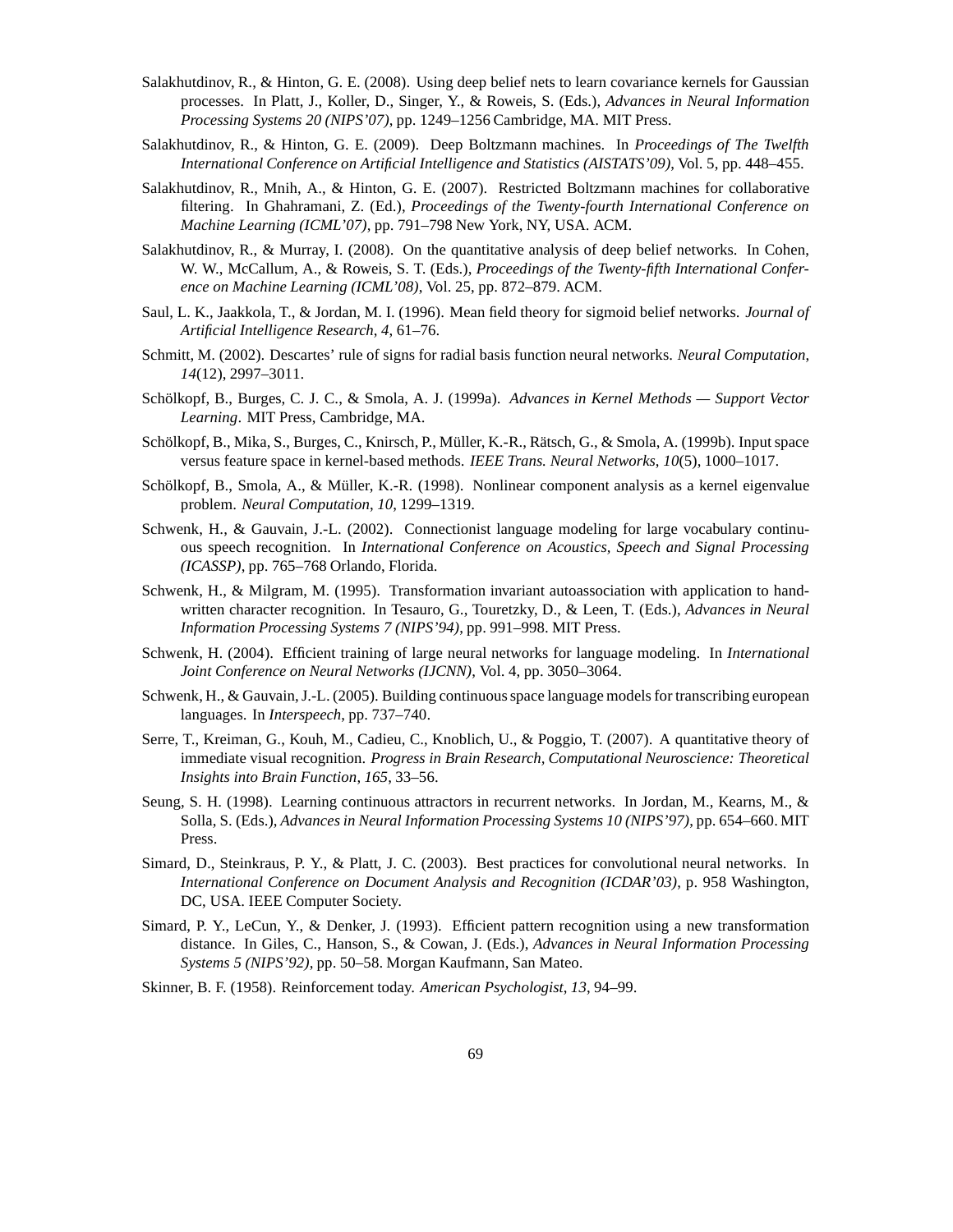- Smolensky, P. (1986). Information processing in dynamical systems: Foundations of harmony theory. In Rumelhart, D. E., & McClelland, J. L. (Eds.), *Parallel Distributed Processing*, Vol. 1, chap. 6, pp. 194–281. MIT Press, Cambridge.
- Sudderth, E. B., Torralba, A., Freeman, W. T., & Willsky, A. S. (2007). Describing visual scenes using transformed objects and parts. *Int. Journal of Computer Vision*, *77*, 291–330.
- Sutskever, I., & Hinton, G. E. (2007). Learning multilevel distributed representations for high-dimensional sequences. In *Proceedings of the Eleventh International Conference on Artificial Intelligence and Statistics (AISTATS'07)* San Juan, Porto Rico. Omnipress.
- Sutton, R., & Barto, A. (1998). *Reinforcement Learning: An Introduction*. MIT Press.
- Taylor, G., & Hinton, G. (2009). Factored conditional restricted Boltzmann machines for modeling motion style. In Bottou, L., & Littman, M. (Eds.), *Proceedings of the 26th International Conference on Machine Learning (ICML'09)*, pp. 1025–1032 Montreal. Omnipress.
- Taylor, G., Hinton, G. E., & Roweis, S. (2007). Modeling human motion using binary latent variables. In Schölkopf, B., Platt, J., & Hoffman, T. (Eds.), *Advances in Neural Information Processing Systems 19 (NIPS'06)*, pp. 1345–1352. MIT Press, Cambridge, MA.
- Teh, Y., Welling, M., Osindero, S., & Hinton, G. E. (2003). Energy-based models for sparse overcomplete representations. *Journal of Machine Learning Research*, *4*, 1235–1260.
- Tenenbaum, J., de Silva, V., & Langford, J. C. (2000). A global geometric framework for nonlinear dimensionality reduction. *Science*, *290*(5500), 2319–2323.
- Thrun, S. (1996). Is learning the *n*-th thing any easier than learning the first?. In Touretzky, D., Mozer, M., & Hasselmo, M. (Eds.), *Advances in Neural Information Processing Systems 8 (NIPS'95)*, pp. 640–646 Cambridge, MA. MIT Press.
- Tieleman, T. (2008). Training restricted boltzmann machines using approximations to the likelihood gradient. In Cohen, W. W., McCallum, A., & Roweis, S. T. (Eds.), *Proceedings of the Twenty-fifth International Conference on Machine Learning (ICML'08)*, pp. 1064–1071. ACM.
- Tieleman, T., & Hinton, G. (2009). Using fast weights to improve persistent contrastive divergence. In Bottou, L., & Littman, M. (Eds.), *Proceedings of the Twenty-sixth International Conference on Machine Learning (ICML'09)*, pp. 1033–1040 New York, NY, USA. ACM.
- Titov, I., & Henderson, J. (2007). Constituent parsing with incremental sigmoid belief networks. In *Proc. 45th Meeting of Association for Computational Linguistics (ACL'07)*, pp. 632–639 Prague, Czech Republic.
- Torralba, A., Fergus, R., & Weiss, Y. (2008). Small codes and large databases for recognition. In *Proceedings of the Computer Vision and Pattern Recognition Conference (CVPR'08)*, pp. 1–8.
- Utgoff, P. E., & Stracuzzi, D. J. (2002). Many-layered learning. *Neural Computation*, *14*, 2497–2539.
- van der Maaten, L., & Hinton, G. E. (2008). Visualizing data using t-sne. *Journal of Machine Learning Research*, *9*, 2579–2605.
- Vapnik, V. N. (1995). *The Nature of Statistical Learning Theory*. Springer, New York.
- Vilalta, R., Blix, G., & Rendell, L. (1997). Global data analysis and the fragmentation problem in decision tree induction. In *Proceedings of the 9th European Conference on Machine Learning (ECML'97)*, pp. 312–327. Springer-Verlag.
- Vincent, P., Larochelle, H., Bengio, Y., & Manzagol, P.-A. (2008). Extracting and composing robust features with denoising autoencoders. In Cohen, W. W., McCallum, A., & Roweis, S. T. (Eds.), *Proceedings of the Twenty-fifth International Conference on Machine Learning (ICML'08)*, pp. 1096–1103. ACM.
- Wang, L., & Chan, K. L. (2002). Learning kernel parameters by using class separability measure. 6th kernel machines workshop, in conjunction with Neural Information Processing Systems (NIPS).